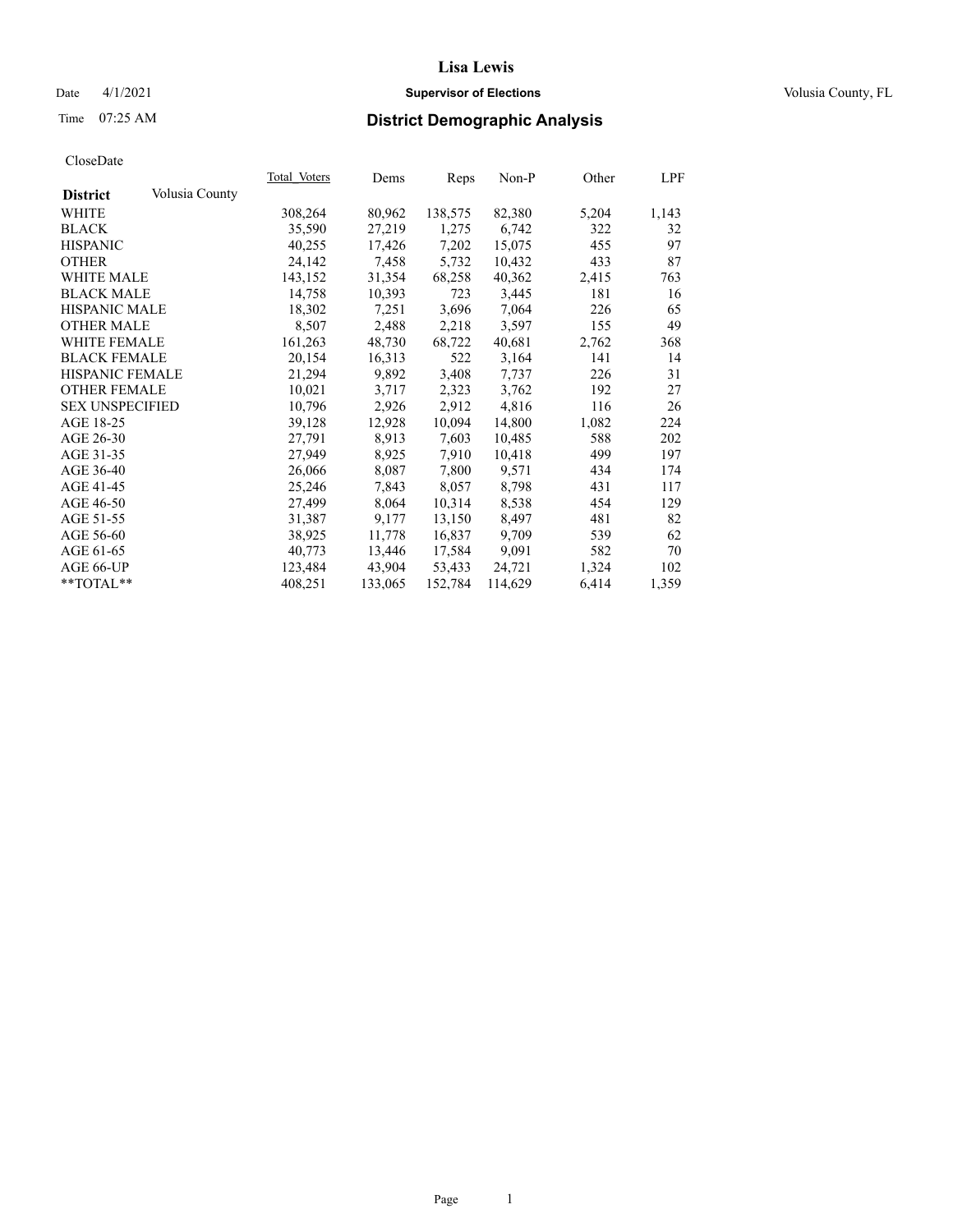## Date 4/1/2021 **Supervisor of Elections Supervisor of Elections** Volusia County, FL

# Time 07:25 AM **District Demographic Analysis**

|                        |                           | Total Voters | Dems   | Reps   | Non-P  | Other | LPF |
|------------------------|---------------------------|--------------|--------|--------|--------|-------|-----|
| <b>District</b>        | County Council District 1 |              |        |        |        |       |     |
| WHITE                  |                           | 61,910       | 16,030 | 29,053 | 15,616 | 961   | 250 |
| <b>BLACK</b>           |                           | 6,080        | 4,715  | 224    | 1,083  | 51    | 7   |
| <b>HISPANIC</b>        |                           | 8,903        | 3,709  | 1,640  | 3,413  | 119   | 22  |
| <b>OTHER</b>           |                           | 4,719        | 1,480  | 1,134  | 2,025  | 59    | 21  |
| WHITE MALE             |                           | 28,224       | 6,078  | 14,008 | 7,536  | 439   | 163 |
| <b>BLACK MALE</b>      |                           | 2,481        | 1,789  | 115    | 545    | 28    | 4   |
| <b>HISPANIC MALE</b>   |                           | 3,866        | 1,459  | 812    | 1,526  | 53    | 16  |
| <b>OTHER MALE</b>      |                           | 1,614        | 483    | 435    | 670    | 16    | 10  |
| WHITE FEMALE           |                           | 32,942       | 9,791  | 14,723 | 7,831  | 513   | 84  |
| <b>BLACK FEMALE</b>    |                           | 3,484        | 2,839  | 101    | 518    | 23    | 3   |
| <b>HISPANIC FEMALE</b> |                           | 4,879        | 2,175  | 806    | 1,827  | 65    | 6   |
| <b>OTHER FEMALE</b>    |                           | 1,944        | 736    | 435    | 737    | 30    | 6   |
| <b>SEX UNSPECIFIED</b> |                           | 2,177        | 584    | 615    | 947    | 23    | 8   |
| AGE 18-25              |                           | 8,060        | 2,575  | 2,219  | 3,019  | 195   | 52  |
| AGE 26-30              |                           | 5,638        | 1,694  | 1,712  | 2,060  | 126   | 46  |
| AGE 31-35              |                           | 5,746        | 1,731  | 1,739  | 2,144  | 94    | 38  |
| AGE 36-40              |                           | 5,455        | 1,566  | 1,790  | 1,969  | 86    | 44  |
| AGE 41-45              |                           | 5,167        | 1,515  | 1,832  | 1,723  | 76    | 21  |
| AGE 46-50              |                           | 5,544        | 1,599  | 2,150  | 1,684  | 90    | 21  |
| AGE 51-55              |                           | 6,162        | 1,749  | 2,726  | 1,585  | 81    | 21  |
| AGE 56-60              |                           | 7,332        | 2,148  | 3,326  | 1,754  | 89    | 15  |
| AGE 61-65              |                           | 7,567        | 2,440  | 3,474  | 1,537  | 99    | 17  |
| AGE 66-UP              |                           | 24,941       | 8,917  | 11,083 | 4,662  | 254   | 25  |
| $*$ $TOTAL**$          |                           | 81,612       | 25,934 | 32,051 | 22,137 | 1,190 | 300 |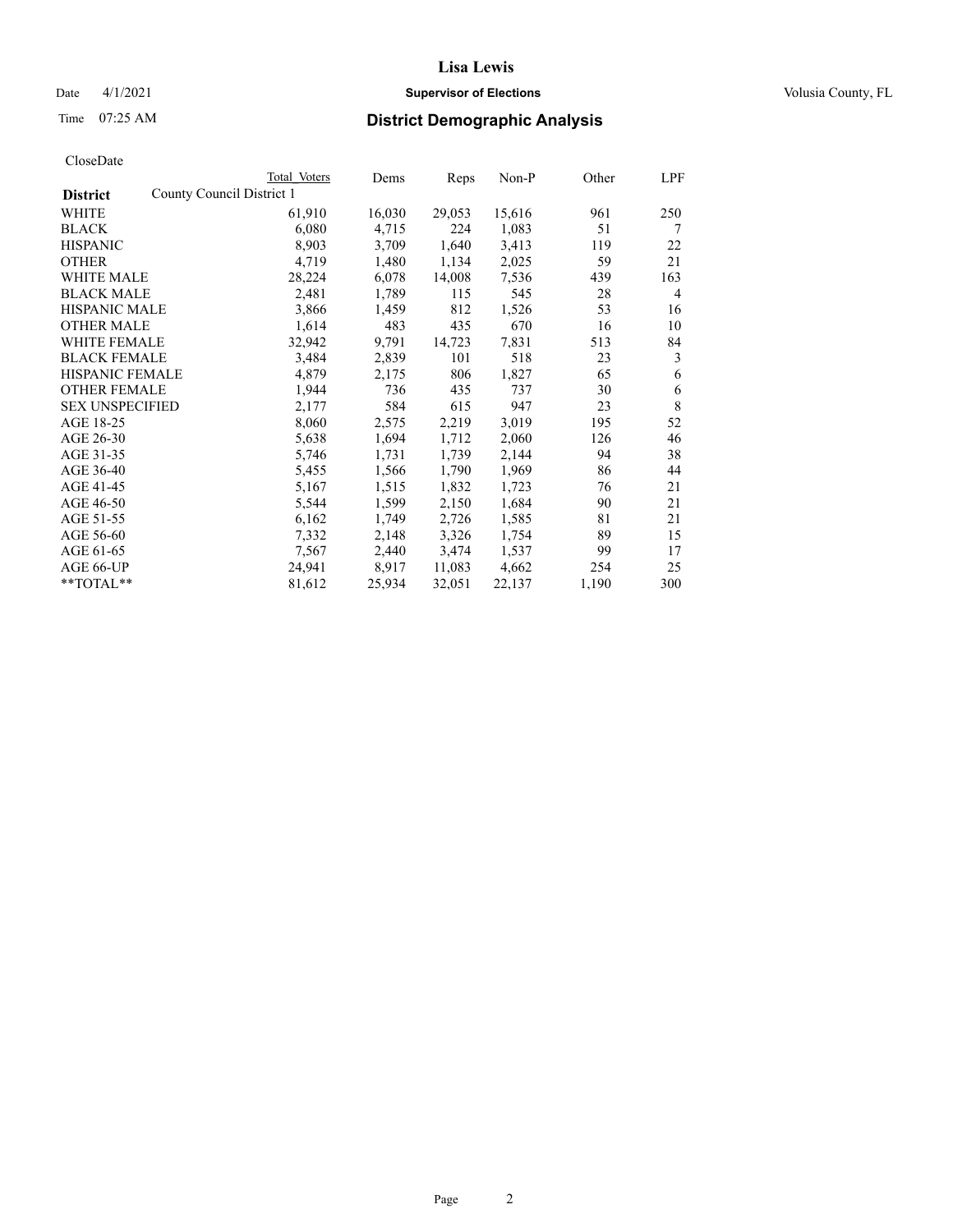## Date 4/1/2021 **Supervisor of Elections Supervisor of Elections** Volusia County, FL

|                                              | Total Voters | Dems   | Reps   | Non-P  | Other | LPF                      |
|----------------------------------------------|--------------|--------|--------|--------|-------|--------------------------|
| County Council District 2<br><b>District</b> |              |        |        |        |       |                          |
| WHITE                                        | 58,189       | 16,057 | 24,843 | 15,977 | 1,096 | 216                      |
| <b>BLACK</b>                                 | 11,772       | 9,233  | 337    | 2,106  | 91    | 5                        |
| <b>HISPANIC</b>                              | 3,332        | 1,397  | 714    | 1,158  | 48    | 15                       |
| <b>OTHER</b>                                 | 5,010        | 1,609  | 1,083  | 2,189  | 110   | 19                       |
| <b>WHITE MALE</b>                            | 27,175       | 6,268  | 12,364 | 7,877  | 528   | 138                      |
| <b>BLACK MALE</b>                            | 4,681        | 3,430  | 183    | 1,015  | 52    | 1                        |
| <b>HISPANIC MALE</b>                         | 1,532        | 576    | 380    | 535    | 30    | 11                       |
| <b>OTHER MALE</b>                            | 1,750        | 536    | 430    | 734    | 39    | 11                       |
| <b>WHITE FEMALE</b>                          | 30,238       | 9,582  | 12,185 | 7,832  | 563   | 76                       |
| <b>BLACK FEMALE</b>                          | 6,828        | 5,599  | 146    | 1,041  | 39    | 3                        |
| HISPANIC FEMALE                              | 1,736        | 799    | 325    | 590    | 18    | $\overline{\mathcal{L}}$ |
| <b>OTHER FEMALE</b>                          | 2,100        | 790    | 458    | 795    | 51    | 6                        |
| <b>SEX UNSPECIFIED</b>                       | 2,263        | 716    | 506    | 1,011  | 25    | 5                        |
| AGE 18-25                                    | 8,267        | 3,377  | 1,648  | 2,974  | 222   | 46                       |
| AGE 26-30                                    | 5,476        | 2,029  | 1,262  | 1,996  | 148   | 41                       |
| AGE 31-35                                    | 5,160        | 1,908  | 1,283  | 1,826  | 106   | 37                       |
| AGE 36-40                                    | 4,481        | 1,648  | 1,202  | 1,516  | 87    | 28                       |
| AGE 41-45                                    | 4,180        | 1,537  | 1,159  | 1,394  | 71    | 19                       |
| AGE 46-50                                    | 4,558        | 1,530  | 1,551  | 1,372  | 80    | 25                       |
| AGE 51-55                                    | 5,582        | 1,839  | 2,120  | 1,519  | 90    | 14                       |
| AGE 56-60                                    | 7,392        | 2,477  | 2,963  | 1,835  | 107   | 10                       |
| AGE 61-65                                    | 8,035        | 2,885  | 3,258  | 1,760  | 120   | 12                       |
| AGE 66-UP                                    | 25,172       | 9,066  | 10,531 | 5,238  | 314   | 23                       |
| $**TOTAL**$                                  | 78,303       | 28,296 | 26,977 | 21,430 | 1,345 | 255                      |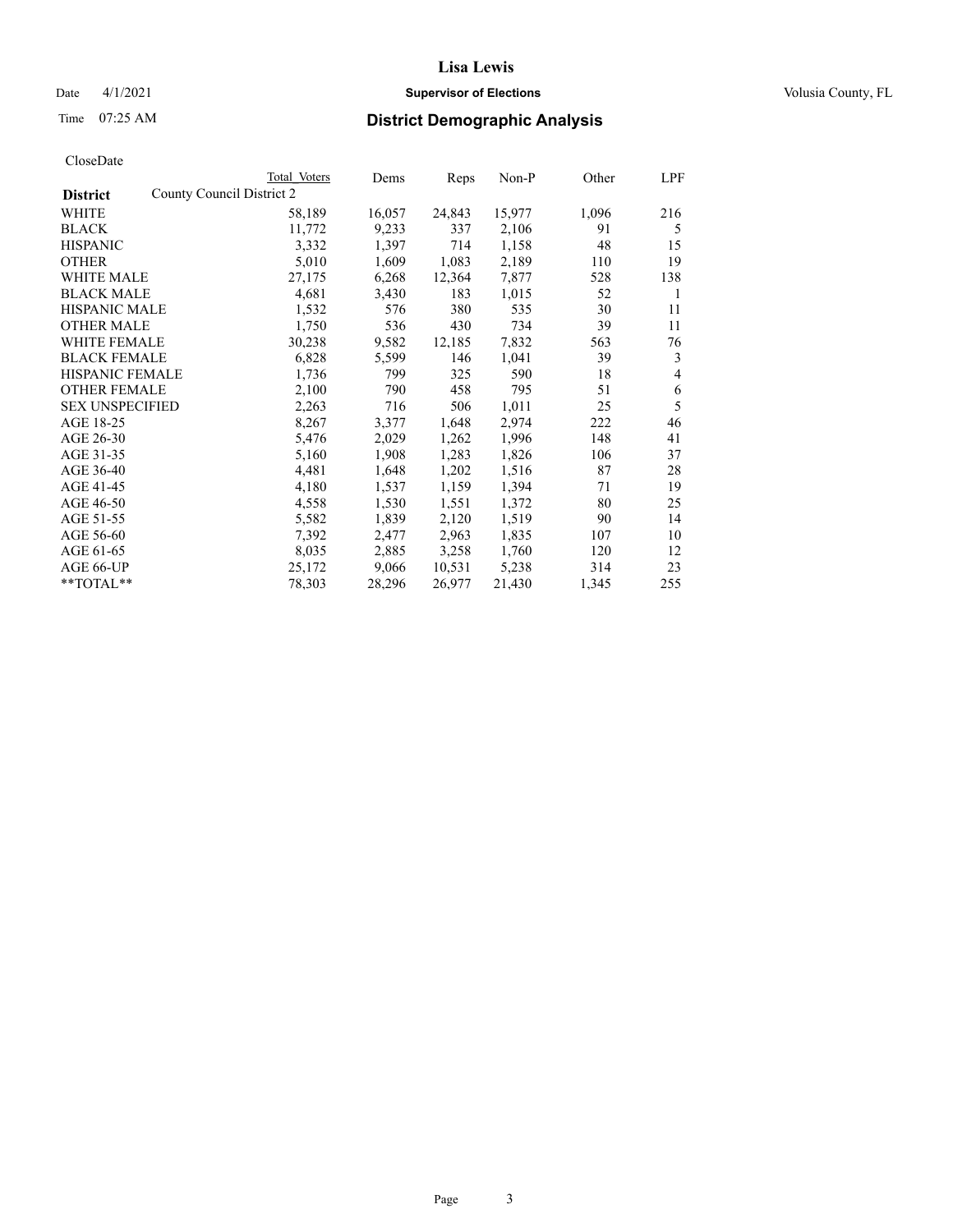## Date 4/1/2021 **Supervisor of Elections Supervisor of Elections** Volusia County, FL

|                        | Total Voters              | Dems   | Reps   | Non-P  | Other | LPF                     |
|------------------------|---------------------------|--------|--------|--------|-------|-------------------------|
| <b>District</b>        | County Council District 3 |        |        |        |       |                         |
| WHITE                  | 78,473                    | 19,993 | 36,185 | 20,637 | 1,405 | 253                     |
| <b>BLACK</b>           | 2,295                     | 1,727  | 113    | 424    | 26    | 5                       |
| <b>HISPANIC</b>        | 2,315                     | 813    | 623    | 827    | 46    | 6                       |
| OTHER                  | 3,971                     | 1,101  | 1,152  | 1,632  | 70    | 16                      |
| WHITE MALE             | 36,777                    | 7,828  | 18,002 | 10,129 | 652   | 166                     |
| <b>BLACK MALE</b>      | 1,063                     | 746    | 63     | 237    | 14    | 3                       |
| <b>HISPANIC MALE</b>   | 1,040                     | 331    | 302    | 380    | 23    | 4                       |
| <b>OTHER MALE</b>      | 1,391                     | 372    | 420    | 562    | 29    | $\,$ 8 $\,$             |
| <b>WHITE FEMALE</b>    | 40,784                    | 11,958 | 17,787 | 10,208 | 748   | 83                      |
| <b>BLACK FEMALE</b>    | 1,192                     | 946    | 49     | 183    | 12    | $\overline{\mathbf{c}}$ |
| <b>HISPANIC FEMALE</b> | 1,226                     | 463    | 308    | 430    | 23    | $\overline{c}$          |
| <b>OTHER FEMALE</b>    | 1,622                     | 558    | 473    | 558    | 27    | 6                       |
| <b>SEX UNSPECIFIED</b> | 1,958                     | 432    | 669    | 832    | 19    | 6                       |
| AGE 18-25              | 6,717                     | 1,720  | 2,307  | 2,406  | 250   | 34                      |
| AGE 26-30              | 4,914                     | 1,226  | 1,674  | 1,861  | 115   | 38                      |
| AGE 31-35              | 4,989                     | 1,301  | 1,695  | 1,841  | 102   | 50                      |
| AGE 36-40              | 4,894                     | 1,226  | 1,782  | 1,761  | 94    | 31                      |
| AGE 41-45              | 5,037                     | 1,138  | 1,963  | 1,806  | 107   | 23                      |
| AGE 46-50              | 5,812                     | 1,309  | 2,599  | 1,768  | 104   | 32                      |
| AGE 51-55              | 6,702                     | 1,489  | 3,298  | 1,763  | 129   | 23                      |
| AGE 56-60              | 8,805                     | 2,151  | 4,333  | 2,171  | 133   | 17                      |
| AGE 61-65              | 9,426                     | 2,658  | 4,419  | 2,178  | 159   | 12                      |
| AGE 66-UP              | 29,755                    | 9,416  | 14,001 | 5,964  | 354   | 20                      |
| **TOTAL**              | 87,054                    | 23,634 | 38,073 | 23,520 | 1,547 | 280                     |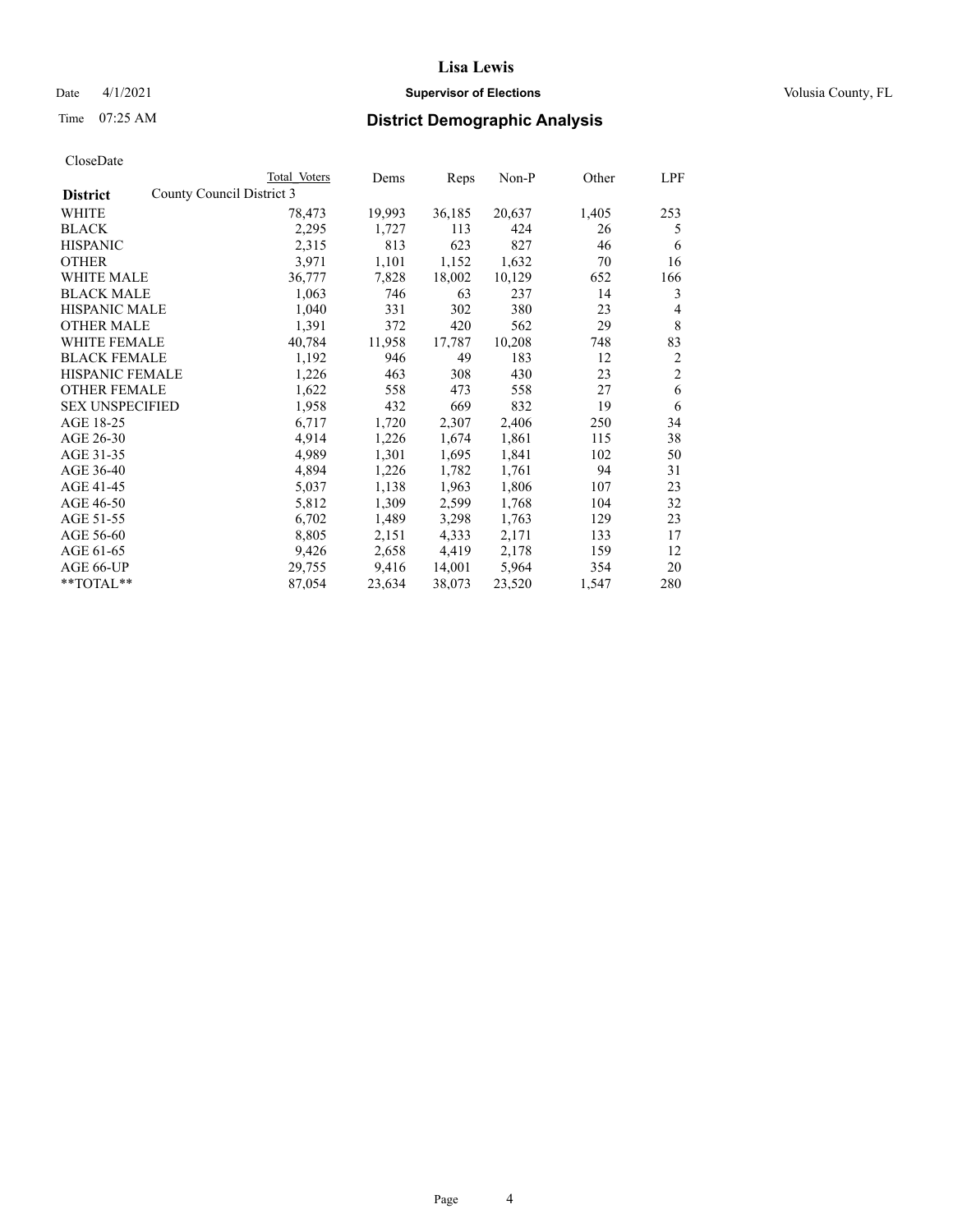## Date 4/1/2021 **Supervisor of Elections Supervisor of Elections** Volusia County, FL

| CloseDate |
|-----------|
|-----------|

|                                              | Total Voters | Dems   | Reps   | Non-P  | Other | LPF            |
|----------------------------------------------|--------------|--------|--------|--------|-------|----------------|
| County Council District 4<br><b>District</b> |              |        |        |        |       |                |
| WHITE                                        | 65,260       | 17,812 | 29,034 | 17,093 | 1,093 | 228            |
| <b>BLACK</b>                                 | 8,006        | 6,129  | 267    | 1,520  | 81    | 9              |
| <b>HISPANIC</b>                              | 3,045        | 1,205  | 698    | 1,068  | 55    | 19             |
| <b>OTHER</b>                                 | 4,993        | 1,513  | 1,229  | 2,144  | 95    | 12             |
| <b>WHITE MALE</b>                            | 30,129       | 6,826  | 14,263 | 8,371  | 505   | 164            |
| <b>BLACK MALE</b>                            | 3,197        | 2,213  | 157    | 777    | 44    | 6              |
| <b>HISPANIC MALE</b>                         | 1,338        | 463    | 332    | 501    | 30    | 12             |
| <b>OTHER MALE</b>                            | 1,824        | 529    | 477    | 771    | 40    | 7              |
| <b>WHITE FEMALE</b>                          | 34,371       | 10,833 | 14,460 | 8,430  | 585   | 63             |
| <b>BLACK FEMALE</b>                          | 4,660        | 3,804  | 103    | 713    | 37    | 3              |
| <b>HISPANIC FEMALE</b>                       | 1,642        | 721    | 353    | 537    | 24    | 7              |
| <b>OTHER FEMALE</b>                          | 2,040        | 726    | 503    | 767    | 40    | $\overline{4}$ |
| <b>SEX UNSPECIFIED</b>                       | 2,102        | 544    | 579    | 958    | 19    | $\overline{2}$ |
| AGE 18-25                                    | 7,547        | 2,468  | 2,133  | 2,692  | 205   | 49             |
| AGE 26-30                                    | 5,123        | 1,795  | 1,399  | 1,799  | 96    | 34             |
| AGE 31-35                                    | 4,980        | 1,678  | 1,395  | 1,778  | 96    | 33             |
| AGE 36-40                                    | 4,630        | 1,509  | 1,372  | 1,655  | 63    | 31             |
| AGE 41-45                                    | 4,501        | 1,413  | 1,454  | 1,522  | 83    | 29             |
| AGE 46-50                                    | 5,086        | 1,475  | 1,978  | 1,509  | 97    | 27             |
| AGE 51-55                                    | 6,157        | 1,785  | 2,625  | 1,632  | 102   | 13             |
| AGE 56-60                                    | 7,933        | 2,370  | 3,470  | 1,950  | 134   | 9              |
| AGE 61-65                                    | 8,710        | 2,894  | 3,718  | 1,924  | 155   | 19             |
| AGE 66-UP                                    | 26,637       | 9,272  | 11,684 | 5,364  | 293   | 24             |
| **TOTAL**                                    | 81,304       | 26,659 | 31,228 | 21,825 | 1,324 | 268            |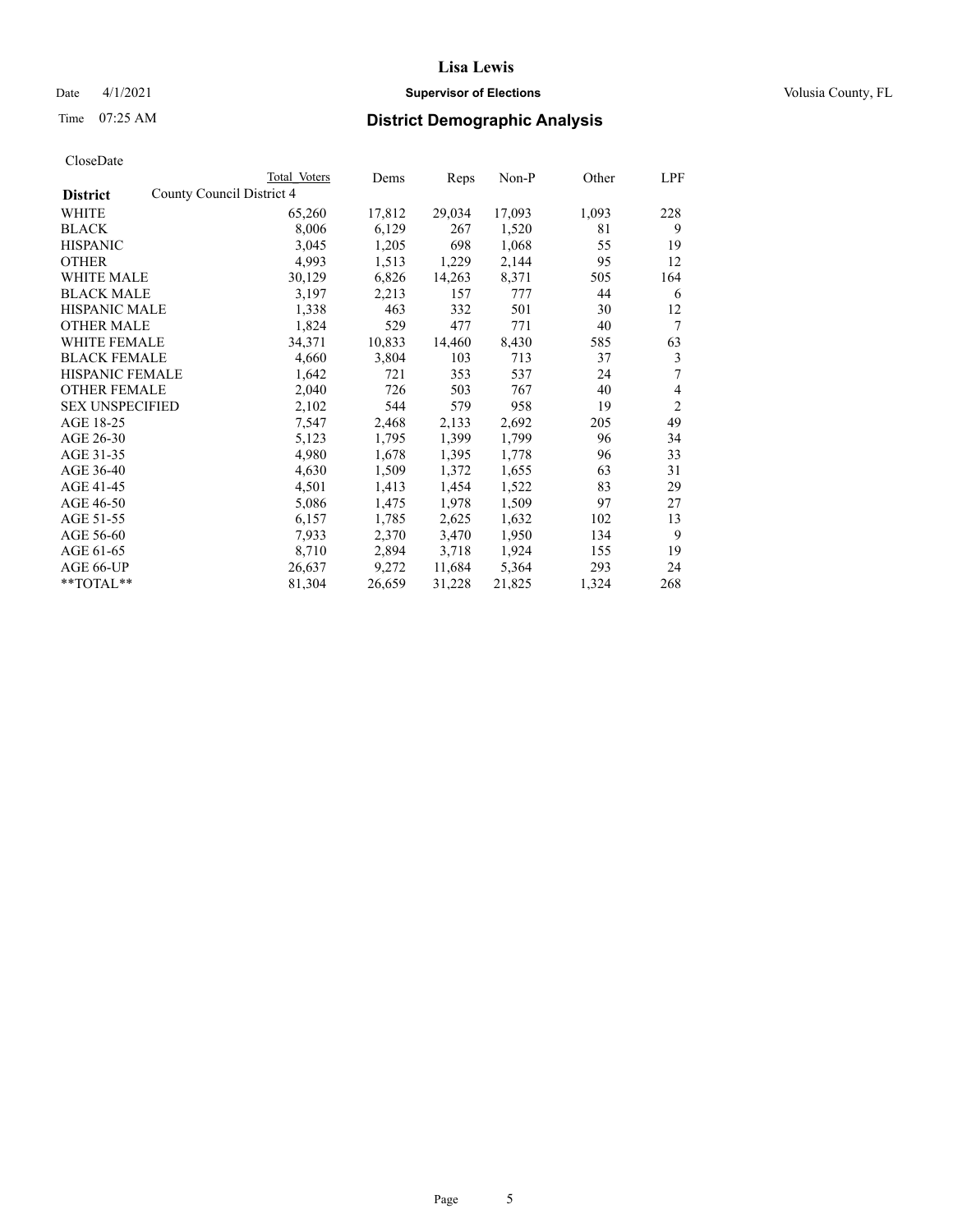## Date 4/1/2021 **Supervisor of Elections Supervisor of Elections** Volusia County, FL

|                                              | Total Voters | Dems   | Reps   | Non-P  | Other | LPF |
|----------------------------------------------|--------------|--------|--------|--------|-------|-----|
| County Council District 5<br><b>District</b> |              |        |        |        |       |     |
| WHITE                                        | 44,432       | 11,070 | 19,460 | 13,057 | 649   | 196 |
| <b>BLACK</b>                                 | 7,437        | 5,415  | 334    | 1,609  | 73    | 6   |
| <b>HISPANIC</b>                              | 22,660       | 10,302 | 3,527  | 8,609  | 187   | 35  |
| <b>OTHER</b>                                 | 5,449        | 1,755  | 1,134  | 2,442  | 99    | 19  |
| WHITE MALE                                   | 20,847       | 4,354  | 9,621  | 6,449  | 291   | 132 |
| <b>BLACK MALE</b>                            | 3,336        | 2,215  | 205    | 871    | 43    | 2   |
| <b>HISPANIC MALE</b>                         | 10,526       | 4,422  | 1,870  | 4,122  | 90    | 22  |
| <b>OTHER MALE</b>                            | 1,928        | 568    | 456    | 860    | 31    | 13  |
| <b>WHITE FEMALE</b>                          | 22,928       | 6,566  | 9,567  | 6,380  | 353   | 62  |
| <b>BLACK FEMALE</b>                          | 3,990        | 3,125  | 123    | 709    | 30    | 3   |
| <b>HISPANIC FEMALE</b>                       | 11,811       | 5,734  | 1,616  | 4,353  | 96    | 12  |
| <b>OTHER FEMALE</b>                          | 2,315        | 907    | 454    | 905    | 44    | 5   |
| <b>SEX UNSPECIFIED</b>                       | 2,296        | 650    | 543    | 1,068  | 30    | 5   |
| AGE 18-25                                    | 8,537        | 2,788  | 1,787  | 3,709  | 210   | 43  |
| AGE 26-30                                    | 6,640        | 2,169  | 1,556  | 2,769  | 103   | 43  |
| AGE 31-35                                    | 7,074        | 2,307  | 1,798  | 2,829  | 101   | 39  |
| AGE 36-40                                    | 6,606        | 2,138  | 1,654  | 2,670  | 104   | 40  |
| AGE 41-45                                    | 6,361        | 2,240  | 1,649  | 2,353  | 94    | 25  |
| AGE 46-50                                    | 6,499        | 2,151  | 2,036  | 2,205  | 83    | 24  |
| AGE 51-55                                    | 6,784        | 2,315  | 2,381  | 1,998  | 79    | 11  |
| AGE 56-60                                    | 7,463        | 2,632  | 2,745  | 1,999  | 76    | 11  |
| AGE 61-65                                    | 7,035        | 2,569  | 2,715  | 1,692  | 49    | 10  |
| AGE 66-UP                                    | 16,979       | 7,233  | 6,134  | 3,493  | 109   | 10  |
| **TOTAL**                                    | 79,978       | 28,542 | 24,455 | 25,717 | 1,008 | 256 |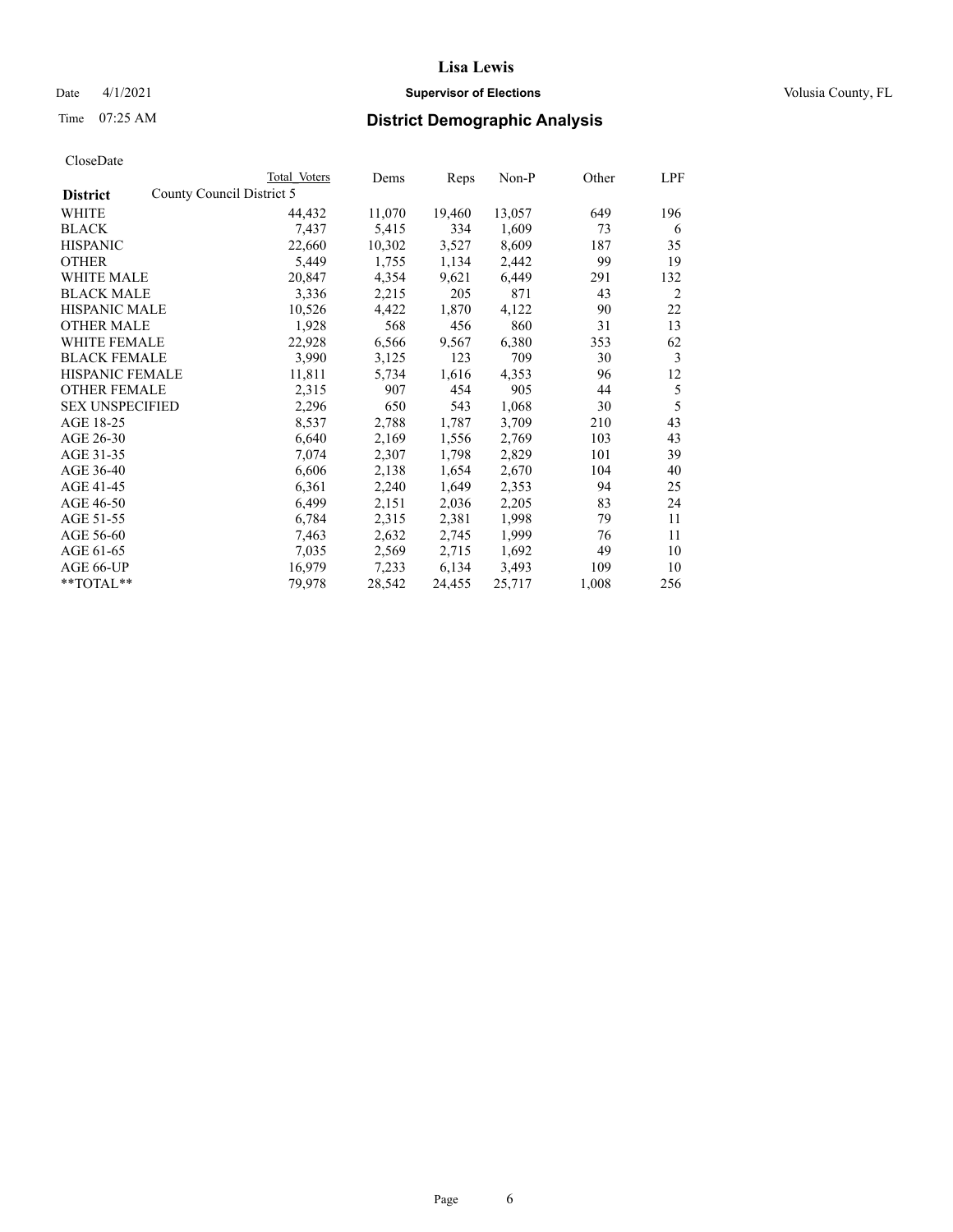## Date 4/1/2021 **Supervisor of Elections Supervisor of Elections** Volusia County, FL

# Time 07:25 AM **District Demographic Analysis**

|                        | Total Voters                 | Dems | Reps           | Non-P | Other          | LPF          |
|------------------------|------------------------------|------|----------------|-------|----------------|--------------|
| <b>District</b>        | Indigo Community Development |      |                |       |                |              |
| WHITE                  | 1,490                        | 335  | 731            | 384   | 32             | 8            |
| <b>BLACK</b>           | 206                          | 136  | 17             | 49    | 4              | $\theta$     |
| <b>HISPANIC</b>        | 102                          | 29   | 35             | 36    | $\overline{c}$ | $\Omega$     |
| <b>OTHER</b>           | 161                          | 42   | 38             | 77    | 3              |              |
| WHITE MALE             | 739                          | 133  | 370            | 208   | 20             | 8            |
| <b>BLACK MALE</b>      | 107                          | 56   | 13             | 34    | 4              | $\theta$     |
| <b>HISPANIC MALE</b>   | 44                           | 11   | 16             | 17    | $\Omega$       | $\Omega$     |
| <b>OTHER MALE</b>      | 71                           | 16   | 15             | 39    | $\theta$       | 1            |
| <b>WHITE FEMALE</b>    | 738                          | 200  | 352            | 174   | 12             | 0            |
| <b>BLACK FEMALE</b>    | 94                           | 76   | $\overline{4}$ | 14    | $\theta$       | $\Omega$     |
| HISPANIC FEMALE        | 57                           | 17   | 19             | 19    | 2              | $\Omega$     |
| <b>OTHER FEMALE</b>    | 66                           | 22   | 15             | 27    | 2              | $\theta$     |
| <b>SEX UNSPECIFIED</b> | 42                           | 11   | 16             | 14    |                | $\Omega$     |
| AGE 18-25              | 181                          | 58   | 52             | 68    |                | 2            |
| AGE 26-30              | 123                          | 39   | 48             | 33    | 2              |              |
| AGE 31-35              | 154                          | 38   | 56             | 55    | 4              |              |
| AGE 36-40              | 122                          | 38   | 39             | 45    | 0              | $\mathbf{0}$ |
| AGE 41-45              | 122                          | 44   | 42             | 33    | 3              | $\theta$     |
| AGE 46-50              | 153                          | 36   | 64             | 45    | 6              | 2            |
| AGE 51-55              | 145                          | 40   | 56             | 46    | $\overline{c}$ | 1            |
| AGE 56-60              | 192                          | 41   | 90             | 55    | 5              |              |
| AGE 61-65              | 210                          | 66   | 98             | 40    | 5              |              |
| AGE 66-UP              | 557                          | 142  | 276            | 126   | 13             | $\Omega$     |
| **TOTAL**              | 1,959                        | 542  | 821            | 546   | 41             | 9            |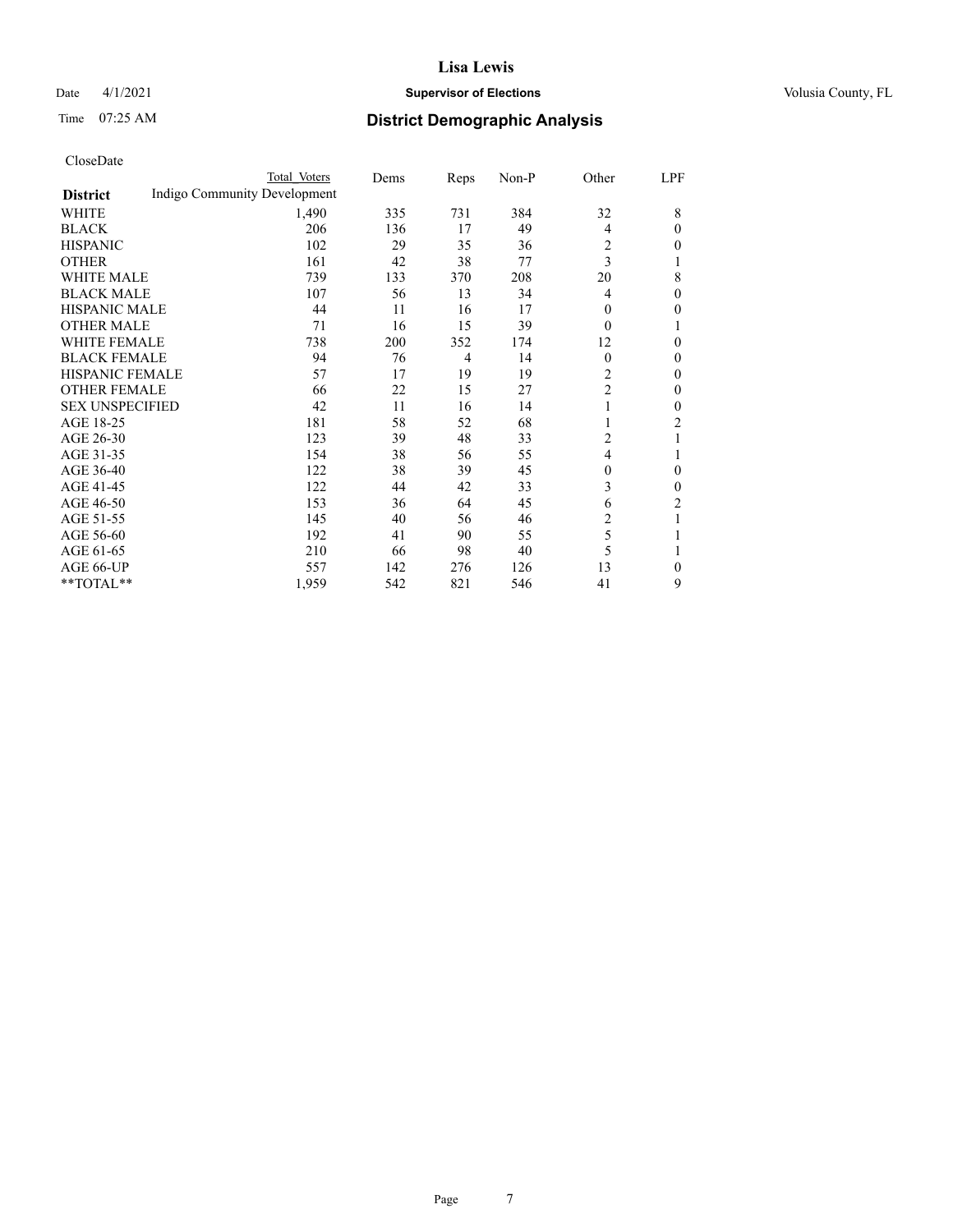## Date 4/1/2021 **Supervisor of Elections Supervisor of Elections** Volusia County, FL

# Time 07:25 AM **District Demographic Analysis**

|                        |                  | Total Voters | Dems           | Reps | Non-P | Other  | LPF |
|------------------------|------------------|--------------|----------------|------|-------|--------|-----|
| <b>District</b>        | Orlandia Heights |              |                |      |       |        |     |
| WHITE                  |                  | 737          | 180            | 363  | 188   | 5      |     |
| <b>BLACK</b>           |                  | 13           | 7              | 2    | 4     | 0      | 0   |
| <b>HISPANIC</b>        |                  | 39           |                | 13   | 18    | 0      |     |
| <b>OTHER</b>           |                  | 42           | 9              | 10   | 23    | 0      | 0   |
| <b>WHITE MALE</b>      |                  | 374          | 84             | 180  | 105   | 4      |     |
| <b>BLACK MALE</b>      |                  | 6            | 4              | 1    |       | 0      | 0   |
| <b>HISPANIC MALE</b>   |                  | 17           | 2              | 7    | 7     | $_{0}$ |     |
| <b>OTHER MALE</b>      |                  | 14           | 2              | 5    | 7     | 0      | 0   |
| <b>WHITE FEMALE</b>    |                  | 351          | 94             | 178  | 78    |        | 0   |
| <b>BLACK FEMALE</b>    |                  | 6            | 3              | 1    | 2     | 0      | 0   |
| HISPANIC FEMALE        |                  | 20           | 5              | 5    | 10    | 0      | 0   |
| <b>OTHER FEMALE</b>    |                  | 19           | 7              | 4    | 8     | $_{0}$ | 0   |
| <b>SEX UNSPECIFIED</b> |                  | 24           | $\overline{2}$ | 7    | 15    | 0      | 0   |
| AGE 18-25              |                  | 77           | 16             | 25   | 35    |        | 0   |
| AGE 26-30              |                  | 50           | 9              | 21   | 19    | 0      |     |
| AGE 31-35              |                  | 64           | 17             | 31   | 16    | 0      | 0   |
| AGE 36-40              |                  | 56           | 6              | 28   | 22    | 0      | 0   |
| AGE 41-45              |                  | 51           | 8              | 22   | 21    | 0      | 0   |
| AGE 46-50              |                  | 64           | 9              | 26   | 28    | $_{0}$ |     |
| AGE 51-55              |                  | 74           | 14             | 47   | 13    | 0      | 0   |
| AGE 56-60              |                  | 110          | 24             | 54   | 30    | 2      | 0   |
| AGE 61-65              |                  | 97           | 24             | 55   | 17    |        | 0   |
| AGE 66-UP              |                  | 188          | 76             | 79   | 32    |        | 0   |
| **TOTAL**              |                  | 831          | 203            | 388  | 233   | 5      | 2   |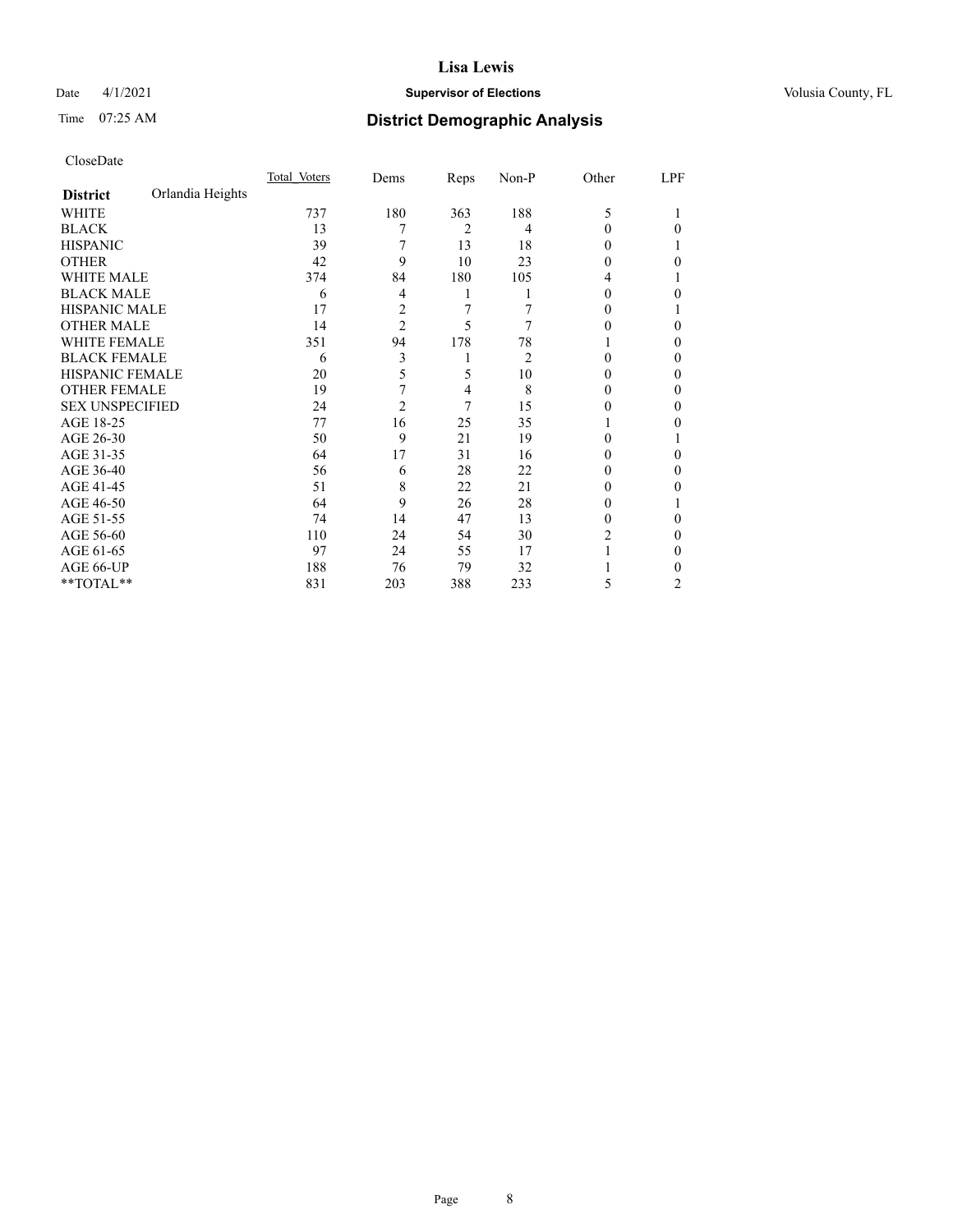## Date 4/1/2021 **Supervisor of Elections Supervisor of Elections** Volusia County, FL

## Time 07:25 AM **District Demographic Analysis**

|                        |                          | Total Voters | Dems    | Reps    | Non-P   | Other | LPF   |
|------------------------|--------------------------|--------------|---------|---------|---------|-------|-------|
| <b>District</b>        | Congressional District 6 |              |         |         |         |       |       |
| WHITE                  |                          | 308,264      | 80,962  | 138,575 | 82,380  | 5,204 | 1,143 |
| <b>BLACK</b>           |                          | 35,590       | 27,219  | 1,275   | 6,742   | 322   | 32    |
| <b>HISPANIC</b>        |                          | 40,255       | 17,426  | 7,202   | 15,075  | 455   | 97    |
| <b>OTHER</b>           |                          | 24,142       | 7,458   | 5,732   | 10,432  | 433   | 87    |
| WHITE MALE             |                          | 143,152      | 31,354  | 68,258  | 40,362  | 2,415 | 763   |
| <b>BLACK MALE</b>      |                          | 14,758       | 10,393  | 723     | 3,445   | 181   | 16    |
| <b>HISPANIC MALE</b>   |                          | 18,302       | 7,251   | 3,696   | 7,064   | 226   | 65    |
| <b>OTHER MALE</b>      |                          | 8,507        | 2,488   | 2,218   | 3,597   | 155   | 49    |
| <b>WHITE FEMALE</b>    |                          | 161,263      | 48,730  | 68,722  | 40,681  | 2,762 | 368   |
| <b>BLACK FEMALE</b>    |                          | 20.154       | 16,313  | 522     | 3,164   | 141   | 14    |
| <b>HISPANIC FEMALE</b> |                          | 21,294       | 9,892   | 3,408   | 7,737   | 226   | 31    |
| <b>OTHER FEMALE</b>    |                          | 10,021       | 3,717   | 2,323   | 3,762   | 192   | 27    |
| <b>SEX UNSPECIFIED</b> |                          | 10,796       | 2,926   | 2,912   | 4,816   | 116   | 26    |
| AGE 18-25              |                          | 39,128       | 12,928  | 10,094  | 14,800  | 1,082 | 224   |
| AGE 26-30              |                          | 27,791       | 8,913   | 7,603   | 10,485  | 588   | 202   |
| AGE 31-35              |                          | 27,949       | 8,925   | 7,910   | 10,418  | 499   | 197   |
| AGE 36-40              |                          | 26,066       | 8,087   | 7,800   | 9,571   | 434   | 174   |
| AGE 41-45              |                          | 25,246       | 7,843   | 8,057   | 8,798   | 431   | 117   |
| AGE 46-50              |                          | 27,499       | 8,064   | 10,314  | 8,538   | 454   | 129   |
| AGE 51-55              |                          | 31,387       | 9,177   | 13,150  | 8,497   | 481   | 82    |
| AGE 56-60              |                          | 38,925       | 11,778  | 16,837  | 9,709   | 539   | 62    |
| AGE 61-65              |                          | 40,773       | 13,446  | 17,584  | 9,091   | 582   | 70    |
| AGE 66-UP              |                          | 123,484      | 43,904  | 53,433  | 24,721  | 1,324 | 102   |
| $*$ $TOTAL**$          |                          | 408,251      | 133,065 | 152,784 | 114,629 | 6,414 | 1,359 |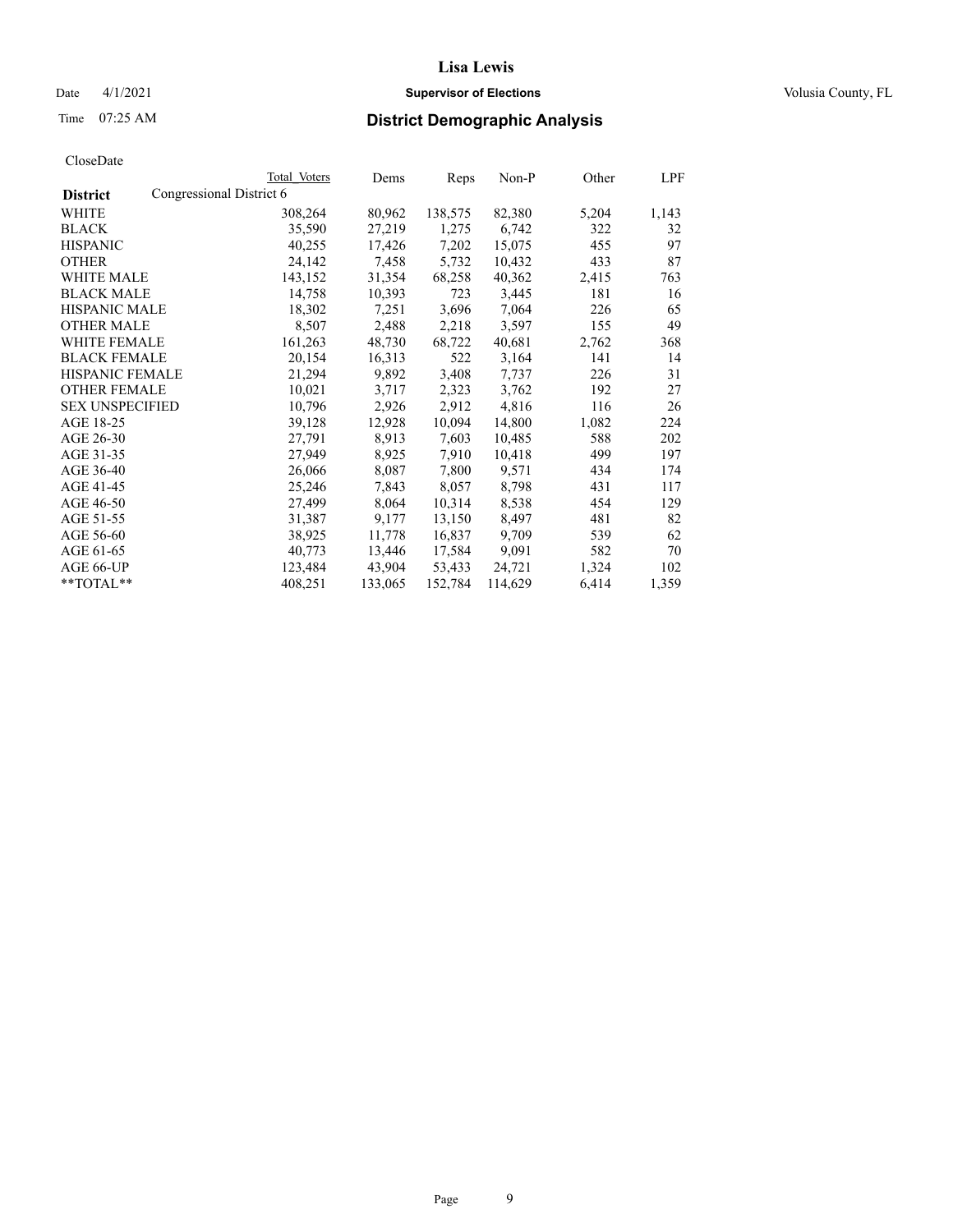## Date 4/1/2021 **Supervisor of Elections Supervisor of Elections** Volusia County, FL

# Time 07:25 AM **District Demographic Analysis**

|                        | Total Voters        | Dems   | Reps   | Non-P  | Other | LPF            |
|------------------------|---------------------|--------|--------|--------|-------|----------------|
| <b>District</b>        | Unincorporated Area |        |        |        |       |                |
| WHITE                  | 74,699              | 18,183 | 35,792 | 19,290 | 1,150 | 284            |
| <b>BLACK</b>           | 3,250               | 2,451  | 138    | 622    | 34    | 5              |
| <b>HISPANIC</b>        | 5,080               | 2,032  | 1,081  | 1,884  | 66    | 17             |
| <b>OTHER</b>           | 4,327               | 1,118  | 1,295  | 1,830  | 68    | 16             |
| <b>WHITE MALE</b>      | 35,400              | 7,255  | 17,890 | 9,525  | 548   | 182            |
| <b>BLACK MALE</b>      | 1,417               | 992    | 74     | 332    | 17    | 2              |
| <b>HISPANIC MALE</b>   | 2,305               | 815    | 540    | 907    | 32    | 11             |
| <b>OTHER MALE</b>      | 1,492               | 354    | 497    | 606    | 25    | 10             |
| <b>WHITE FEMALE</b>    | 38,341              | 10,749 | 17,462 | 9,436  | 596   | 98             |
| <b>BLACK FEMALE</b>    | 1,767               | 1,405  | 59     | 283    | 17    | 3              |
| <b>HISPANIC FEMALE</b> | 2,664               | 1,169  | 521    | 934    | 34    | 6              |
| <b>OTHER FEMALE</b>    | 1,701               | 559    | 487    | 625    | 26    | $\overline{4}$ |
| <b>SEX UNSPECIFIED</b> | 2,268               | 486    | 776    | 977    | 23    | 6              |
| AGE 18-25              | 7,590               | 1,923  | 2,601  | 2,799  | 222   | 45             |
| AGE 26-30              | 5,334               | 1,301  | 1,895  | 1,988  | 116   | 34             |
| AGE 31-35              | 5,508               | 1,440  | 1,893  | 2,037  | 93    | 45             |
| AGE 36-40              | 5,055               | 1,211  | 1,871  | 1,847  | 87    | 39             |
| AGE 41-45              | 5,025               | 1,197  | 1,988  | 1,732  | 73    | 35             |
| AGE 46-50              | 5,838               | 1,334  | 2,574  | 1,798  | 106   | 26             |
| AGE 51-55              | 6,956               | 1,588  | 3,404  | 1,855  | 89    | 20             |
| AGE 56-60              | 9,097               | 2,217  | 4,512  | 2,221  | 132   | 15             |
| AGE 61-65              | 9,493               | 2,698  | 4,569  | 2,057  | 145   | 24             |
| AGE 66-UP              | 27,460              | 8,875  | 12,999 | 5,292  | 255   | 39             |
| $*$ $TOTAL**$          | 87,356              | 23,784 | 38,306 | 23,626 | 1,318 | 322            |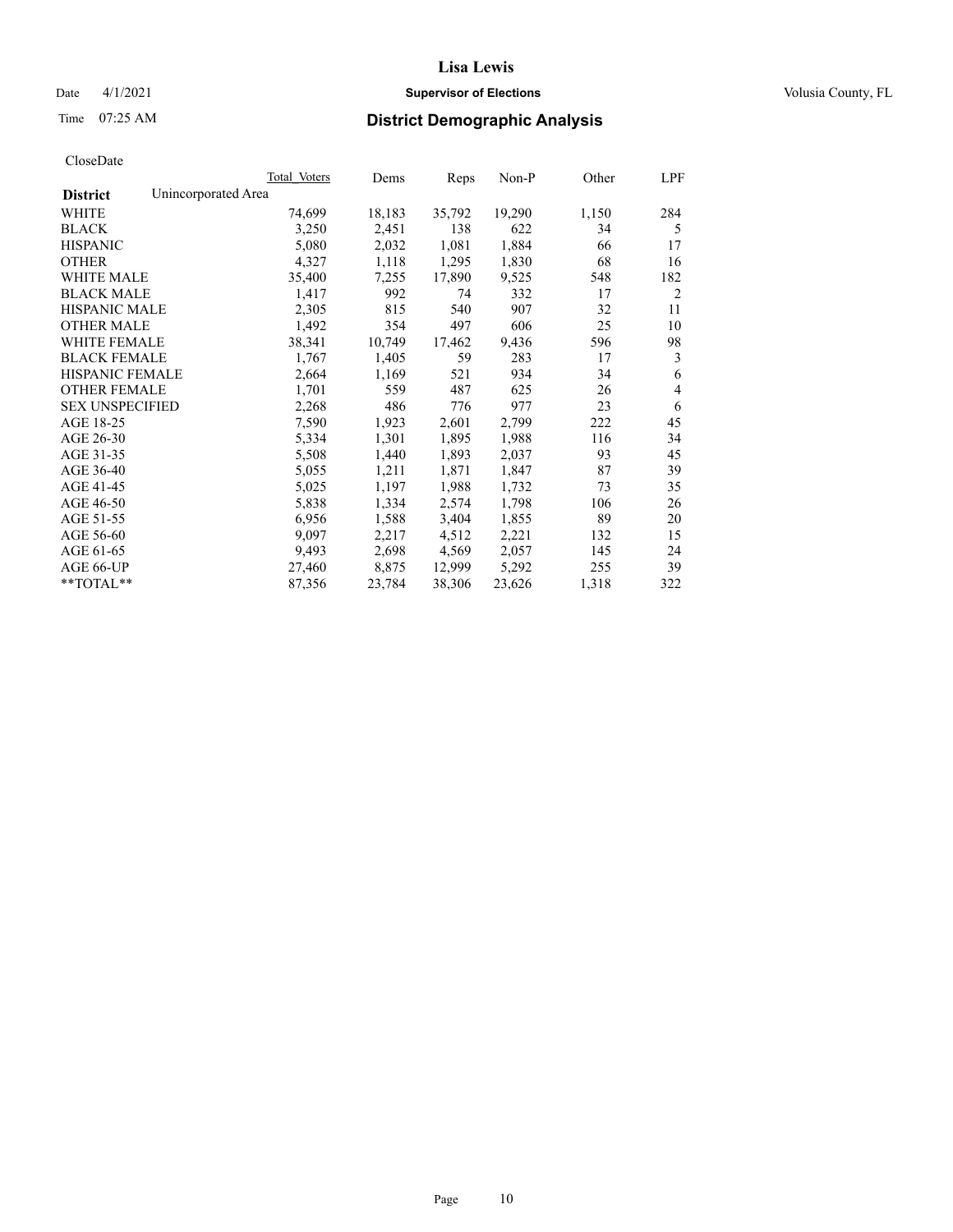## Date 4/1/2021 **Supervisor of Elections Supervisor of Elections** Volusia County, FL

# Time 07:25 AM **District Demographic Analysis**

|                        |               | Total Voters | Dems   | Reps   | Non-P  | Other | LPF |
|------------------------|---------------|--------------|--------|--------|--------|-------|-----|
| <b>District</b>        | Daytona Beach |              |        |        |        |       |     |
| WHITE                  |               | 27,495       | 7,733  | 11,349 | 7,689  | 587   | 137 |
| <b>BLACK</b>           |               | 14,513       | 11,488 | 380    | 2,522  | 119   | 4   |
| <b>HISPANIC</b>        |               | 2,392        | 1,045  | 440    | 848    | 49    | 10  |
| <b>OTHER</b>           |               | 3,608        | 1,262  | 627    | 1,634  | 74    | 11  |
| WHITE MALE             |               | 13,238       | 3,084  | 5,837  | 3,944  | 280   | 93  |
| <b>BLACK MALE</b>      |               | 5,694        | 4,190  | 213    | 1,221  | 69    | 1   |
| <b>HISPANIC MALE</b>   |               | 1,090        | 433    | 228    | 396    | 26    | 7   |
| <b>OTHER MALE</b>      |               | 1,256        | 428    | 260    | 535    | 27    | 6   |
| WHITE FEMALE           |               | 13,908       | 4,549  | 5,392  | 3,617  | 307   | 43  |
| <b>BLACK FEMALE</b>    |               | 8,487        | 7,037  | 157    | 1,240  | 50    | 3   |
| <b>HISPANIC FEMALE</b> |               | 1,254        | 593    | 206    | 429    | 23    | 3   |
| <b>OTHER FEMALE</b>    |               | 1,466        | 597    | 244    | 583    | 37    | 5   |
| <b>SEX UNSPECIFIED</b> |               | 1,614        | 617    | 258    | 728    | 10    | 1   |
| AGE 18-25              |               | 6,931        | 3,304  | 1,030  | 2,407  | 152   | 38  |
| AGE 26-30              |               | 3,967        | 1,872  | 663    | 1,310  | 93    | 29  |
| AGE 31-35              |               | 3,523        | 1,606  | 639    | 1,181  | 75    | 22  |
| AGE 36-40              |               | 2,873        | 1,363  | 556    | 891    | 50    | 13  |
| AGE 41-45              |               | 2,673        | 1,280  | 502    | 847    | 36    | 8   |
| AGE 46-50              |               | 2,949        | 1,268  | 799    | 802    | 60    | 20  |
| AGE 51-55              |               | 3,359        | 1,435  | 1,027  | 829    | 63    | 5   |
| AGE 56-60              |               | 4,363        | 1,826  | 1,431  | 1,037  | 63    | 6   |
| AGE 61-65              |               | 4,680        | 2,054  | 1,592  | 956    | 67    | 11  |
| AGE 66-UP              |               | 12,690       | 5,520  | 4,557  | 2,433  | 170   | 10  |
| $*$ TOTAL $*$          |               | 48,008       | 21,528 | 12,796 | 12,693 | 829   | 162 |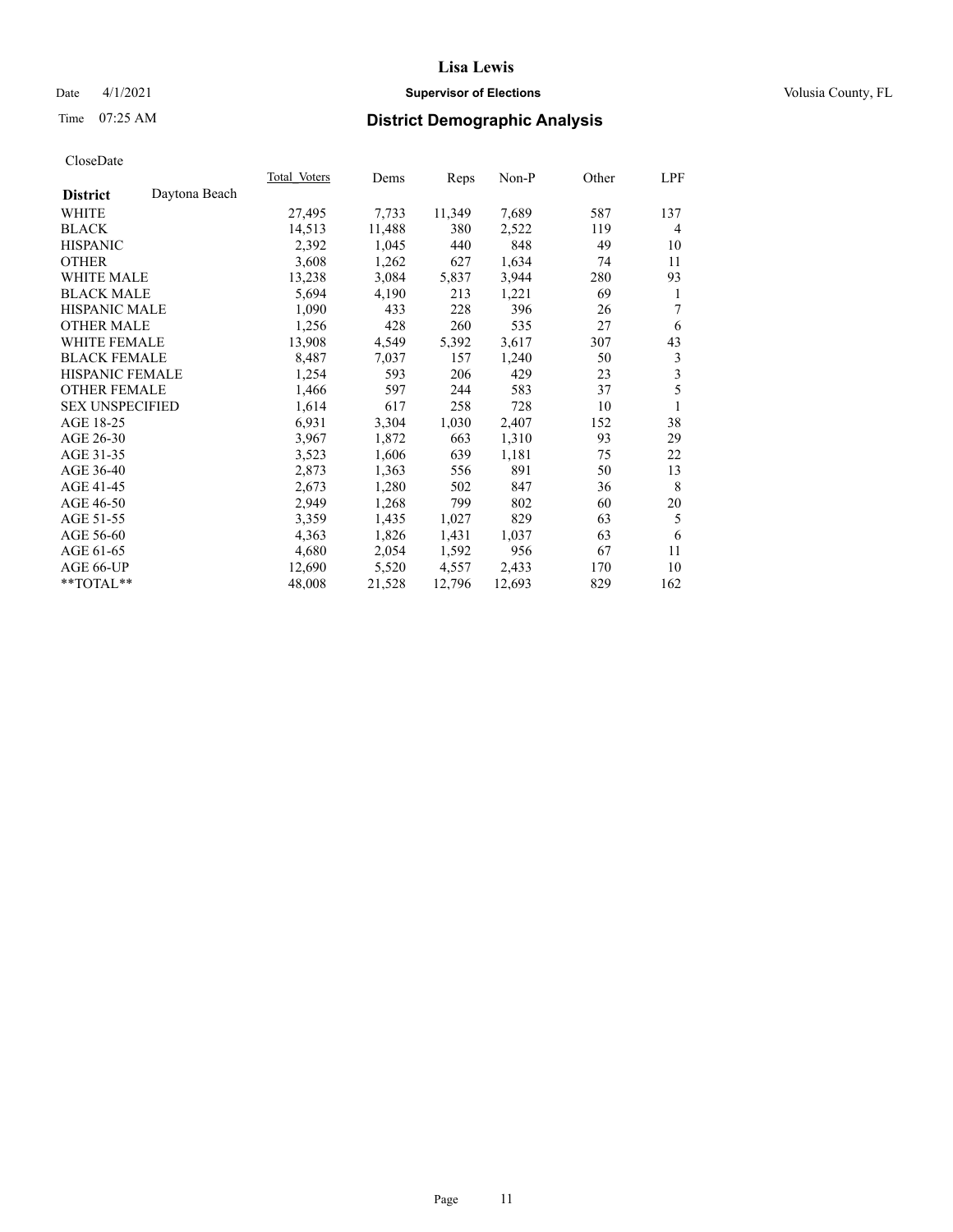## Date 4/1/2021 **Supervisor of Elections Supervisor of Elections** Volusia County, FL

# Time 07:25 AM **District Demographic Analysis**

|                        |                      | Total Voters | Dems  | Reps  | Non-P | Other          | LPF            |
|------------------------|----------------------|--------------|-------|-------|-------|----------------|----------------|
| <b>District</b>        | Daytona Beach Shores |              |       |       |       |                |                |
| WHITE                  |                      | 4,248        | 975   | 2,146 | 1,042 | 74             | 11             |
| <b>BLACK</b>           |                      | 68           | 46    | 5     | 16    |                | $\Omega$       |
| <b>HISPANIC</b>        |                      | 122          | 37    | 50    | 34    |                | $\Omega$       |
| <b>OTHER</b>           |                      | 305          | 90    | 95    | 114   | 5              |                |
| <b>WHITE MALE</b>      |                      | 1,988        | 397   | 1,024 | 522   | 39             | 6              |
| <b>BLACK MALE</b>      |                      | 30           | 18    | 2     | 9     |                | $\Omega$       |
| <b>HISPANIC MALE</b>   |                      | 57           | 12    | 25    | 19    |                | $\theta$       |
| <b>OTHER MALE</b>      |                      | 122          | 35    | 41    | 44    | 2              | $\mathbf{0}$   |
| WHITE FEMALE           |                      | 2,212        | 566   | 1,098 | 509   | 34             | 5              |
| <b>BLACK FEMALE</b>    |                      | 37           | 28    | 3     | 6     | $\theta$       | $\mathbf{0}$   |
| <b>HISPANIC FEMALE</b> |                      | 63           | 24    | 24    | 15    | $\theta$       | 0              |
| <b>OTHER FEMALE</b>    |                      | 141          | 46    | 38    | 54    | $\overline{c}$ |                |
| <b>SEX UNSPECIFIED</b> |                      | 93           | 22    | 41    | 28    | $\overline{c}$ | $\theta$       |
| AGE 18-25              |                      | 148          | 41    | 51    | 50    | 5              |                |
| AGE 26-30              |                      | 93           | 26    | 32    | 32    | $\overline{c}$ | 1              |
| AGE 31-35              |                      | 106          | 24    | 38    | 36    | $\overline{4}$ | 4              |
| AGE 36-40              |                      | 117          | 27    | 47    | 42    | 1              | $\mathbf{0}$   |
| AGE 41-45              |                      | 132          | 33    | 50    | 44    | 4              |                |
| AGE 46-50              |                      | 160          | 31    | 70    | 56    | 3              | 0              |
| AGE 51-55              |                      | 269          | 61    | 116   | 88    | 3              |                |
| AGE 56-60              |                      | 470          | 94    | 244   | 120   | 12             | 0              |
| AGE 61-65              |                      | 623          | 128   | 322   | 156   | 15             | 2              |
| AGE 66-UP              |                      | 2,625        | 683   | 1,326 | 582   | 32             | $\overline{c}$ |
| **TOTAL**              |                      | 4,743        | 1,148 | 2,296 | 1,206 | 81             | 12             |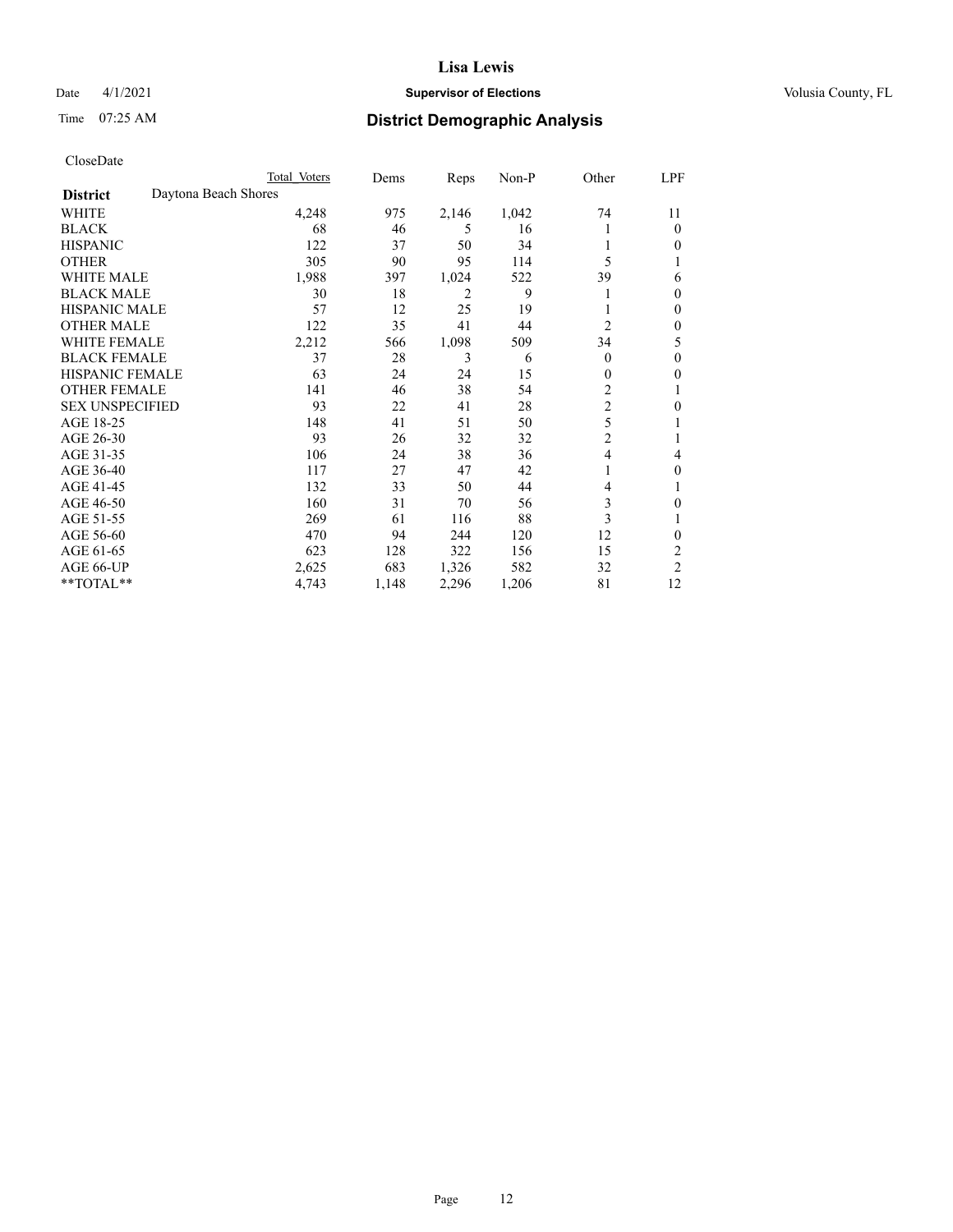## Date 4/1/2021 **Supervisor of Elections Supervisor of Elections** Volusia County, FL

# Time 07:25 AM **District Demographic Analysis**

|                        |        | Total Voters | Dems  | Reps  | Non-P | Other | LPF              |
|------------------------|--------|--------------|-------|-------|-------|-------|------------------|
| <b>District</b>        | DeBary |              |       |       |       |       |                  |
| WHITE                  |        | 13,693       | 3,019 | 6,842 | 3,569 | 201   | 62               |
| <b>BLACK</b>           |        | 820          | 584   | 36    | 190   | 9     | 1                |
| <b>HISPANIC</b>        |        | 1,820        | 750   | 438   | 602   | 26    | 4                |
| <b>OTHER</b>           |        | 1,097        | 283   | 289   | 503   | 20    | $\overline{2}$   |
| WHITE MALE             |        | 6,410        | 1,172 | 3,356 | 1,749 | 91    | 42               |
| <b>BLACK MALE</b>      |        | 388          | 247   | 18    | 116   | 6     | 1                |
| <b>HISPANIC MALE</b>   |        | 811          | 308   | 215   | 272   | 13    | 3                |
| <b>OTHER MALE</b>      |        | 371          | 90    | 108   | 166   | 6     | 1                |
| <b>WHITE FEMALE</b>    |        | 7,098        | 1,817 | 3,406 | 1,750 | 106   | 19               |
| <b>BLACK FEMALE</b>    |        | 420          | 328   | 18    | 71    | 3     | $\boldsymbol{0}$ |
| <b>HISPANIC FEMALE</b> |        | 981          | 429   | 217   | 321   | 13    | 1                |
| <b>OTHER FEMALE</b>    |        | 483          | 154   | 122   | 195   | 11    | 1                |
| <b>SEX UNSPECIFIED</b> |        | 468          | 91    | 145   | 224   | 7     | 1                |
| AGE 18-25              |        | 1,465        | 361   | 462   | 581   | 49    | 12               |
| AGE 26-30              |        | 1,082        | 267   | 387   | 400   | 18    | 10               |
| AGE 31-35              |        | 1,251        | 344   | 436   | 445   | 20    | 6                |
| AGE 36-40              |        | 1,193        | 272   | 467   | 425   | 14    | 15               |
| AGE 41-45              |        | 1,179        | 304   | 447   | 397   | 23    | 8                |
| AGE 46-50              |        | 1,275        | 300   | 552   | 392   | 20    | 11               |
| AGE 51-55              |        | 1,434        | 354   | 670   | 389   | 19    | $\overline{c}$   |
| AGE 56-60              |        | 1,622        | 408   | 802   | 393   | 17    | $\sqrt{2}$       |
| AGE 61-65              |        | 1,725        | 446   | 837   | 410   | 29    | $\mathfrak{Z}$   |
| AGE 66-UP              |        | 5,204        | 1,580 | 2,545 | 1,032 | 47    | $\theta$         |
| **TOTAL**              |        | 17,430       | 4,636 | 7,605 | 4,864 | 256   | 69               |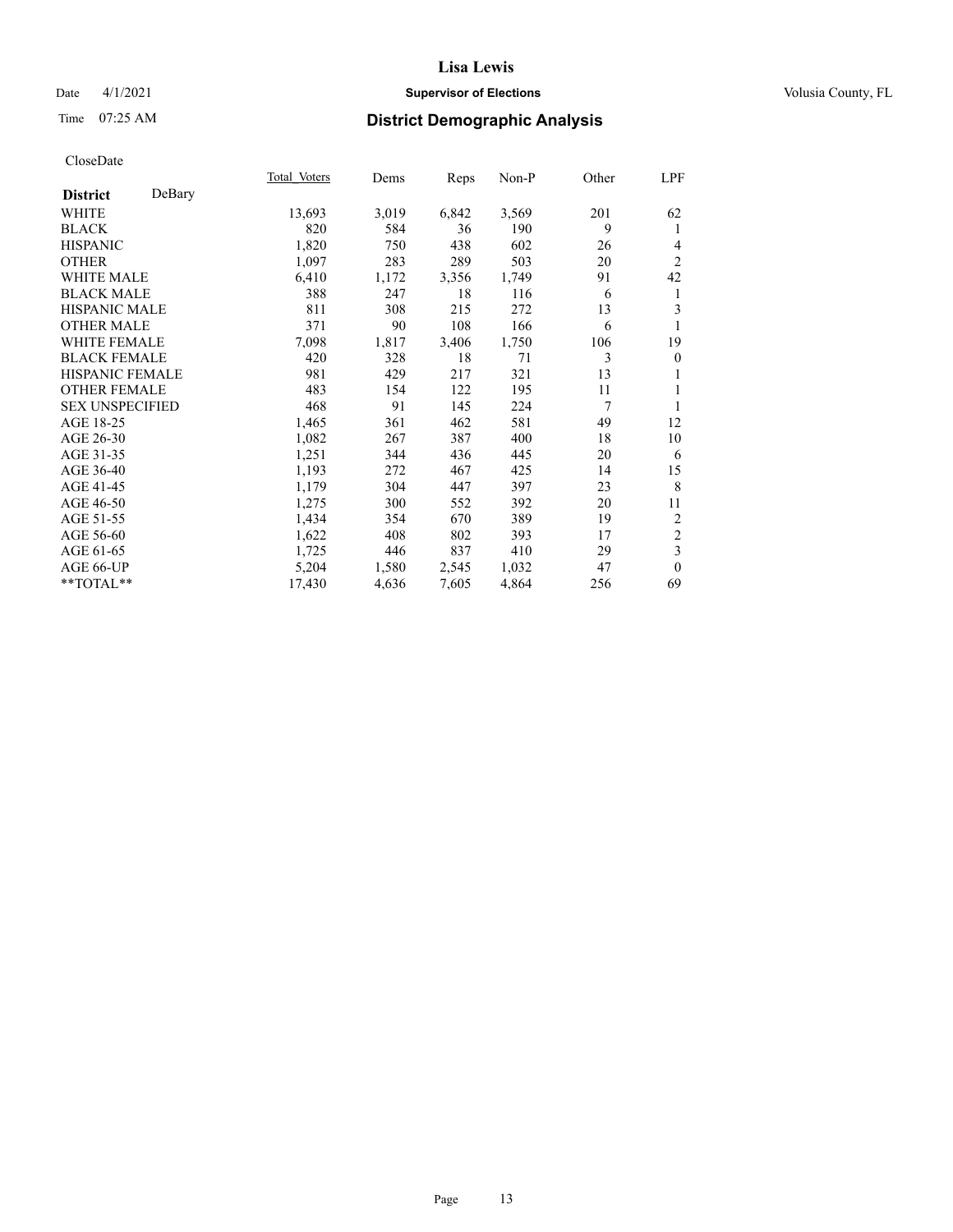## Date 4/1/2021 **Supervisor of Elections Supervisor of Elections** Volusia County, FL

# Time 07:25 AM **District Demographic Analysis**

|                        |        | Total Voters | Dems  | Reps  | Non-P | Other | LPF            |
|------------------------|--------|--------------|-------|-------|-------|-------|----------------|
| <b>District</b>        | DeLand |              |       |       |       |       |                |
| WHITE                  |        | 17,012       | 5,065 | 7,364 | 4,217 | 294   | 72             |
| <b>BLACK</b>           |        | 3,164        | 2,467 | 112   | 562   | 21    | $\overline{2}$ |
| <b>HISPANIC</b>        |        | 2,846        | 1,186 | 538   | 1,069 | 43    | 10             |
| <b>OTHER</b>           |        | 1,614        | 603   | 295   | 690   | 18    | 8              |
| <b>WHITE MALE</b>      |        | 7,444        | 1,848 | 3,419 | 1,993 | 133   | 51             |
| <b>BLACK MALE</b>      |        | 1,247        | 899   | 56    | 279   | 12    | 1              |
| <b>HISPANIC MALE</b>   |        | 1,190        | 438   | 264   | 459   | 21    | 8              |
| <b>OTHER MALE</b>      |        | 571          | 201   | 118   | 243   | 7     | $\overline{2}$ |
| <b>WHITE FEMALE</b>    |        | 9,384        | 3,155 | 3,885 | 2,165 | 159   | 20             |
| <b>BLACK FEMALE</b>    |        | 1,857        | 1,522 | 52    | 273   | 9     | 1              |
| <b>HISPANIC FEMALE</b> |        | 1,618        | 729   | 267   | 599   | 21    | $\overline{2}$ |
| <b>OTHER FEMALE</b>    |        | 677          | 290   | 114   | 260   | 9     | $\overline{4}$ |
| <b>SEX UNSPECIFIED</b> |        | 648          | 239   | 134   | 267   | 5     | 3              |
| AGE 18-25              |        | 2,673        | 1,082 | 564   | 948   | 61    | 18             |
| AGE 26-30              |        | 1,746        | 656   | 438   | 605   | 28    | 19             |
| AGE 31-35              |        | 1,857        | 662   | 476   | 676   | 28    | 15             |
| AGE 36-40              |        | 1,756        | 642   | 463   | 611   | 29    | 11             |
| AGE 41-45              |        | 1,656        | 601   | 502   | 519   | 30    | $\overline{4}$ |
| AGE 46-50              |        | 1,675        | 601   | 528   | 520   | 22    | $\overline{4}$ |
| AGE 51-55              |        | 1,729        | 590   | 668   | 439   | 25    | 7              |
| AGE 56-60              |        | 1,959        | 733   | 758   | 439   | 24    | 5              |
| AGE 61-65              |        | 1,998        | 767   | 807   | 392   | 29    | 3              |
| AGE 66-UP              |        | 7,587        | 2,987 | 3,105 | 1,389 | 100   | 6              |
| $**TOTAL**$            |        | 24,636       | 9,321 | 8,309 | 6,538 | 376   | 92             |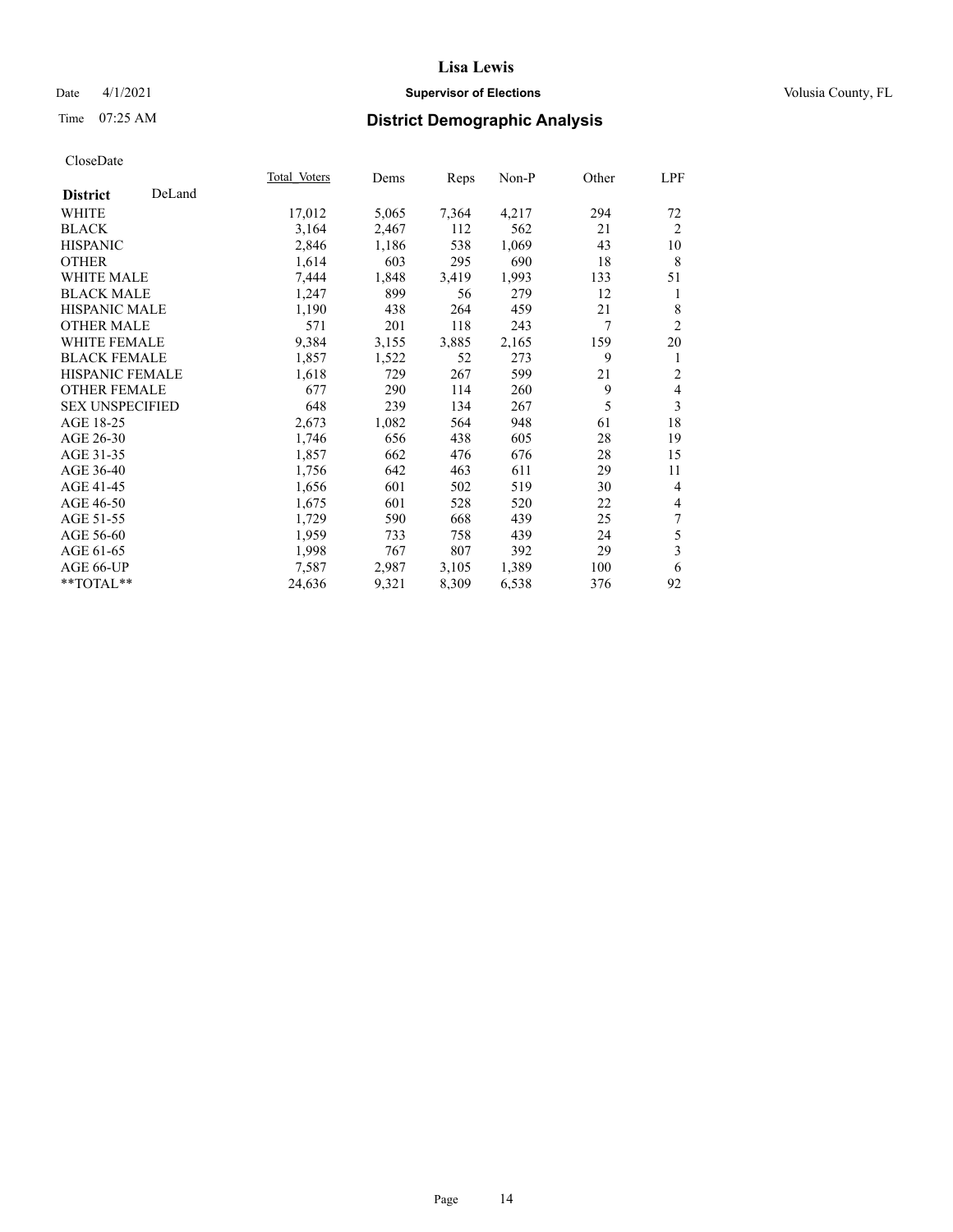## Date 4/1/2021 **Supervisor of Elections Supervisor of Elections** Volusia County, FL

# Time 07:25 AM **District Demographic Analysis**

|                        |         | Total Voters | Dems   | Reps   | Non-P  | Other | LPF            |
|------------------------|---------|--------------|--------|--------|--------|-------|----------------|
| <b>District</b>        | Deltona |              |        |        |        |       |                |
| WHITE                  |         | 34,079       | 8,868  | 14,297 | 10,267 | 496   | 151            |
| <b>BLACK</b>           |         | 6,799        | 4,970  | 304    | 1,454  | 65    | 6              |
| <b>HISPANIC</b>        |         | 21,225       | 9,736  | 3,168  | 8,121  | 168   | 32             |
| <b>OTHER</b>           |         | 4,672        | 1,559  | 908    | 2,099  | 89    | 17             |
| <b>WHITE MALE</b>      |         | 15,880       | 3,477  | 7,042  | 5,039  | 221   | 101            |
| <b>BLACK MALE</b>      |         | 3,043        | 2,028  | 190    | 785    | 38    | $\overline{2}$ |
| <b>HISPANIC MALE</b>   |         | 9,845        | 4,172  | 1,690  | 3,885  | 78    | 20             |
| <b>OTHER MALE</b>      |         | 1,668        | 506    | 373    | 749    | 28    | 12             |
| WHITE FEMALE           |         | 17,705       | 5,273  | 7,052  | 5,059  | 272   | 49             |
| <b>BLACK FEMALE</b>    |         | 3,653        | 2,873  | 108    | 642    | 27    | 3              |
| <b>HISPANIC FEMALE</b> |         | 11,074       | 5,423  | 1,445  | 4,106  | 89    | 11             |
| <b>OTHER FEMALE</b>    |         | 1,976        | 800    | 358    | 774    | 40    | 4              |
| <b>SEX UNSPECIFIED</b> |         | 1,930        | 580    | 419    | 902    | 25    | 4              |
| AGE 18-25              |         | 7,308        | 2,501  | 1,384  | 3,217  | 172   | 34             |
| AGE 26-30              |         | 5,717        | 1,968  | 1,201  | 2,420  | 91    | 37             |
| AGE 31-35              |         | 5,961        | 2,013  | 1,390  | 2,440  | 84    | 34             |
| AGE 36-40              |         | 5,603        | 1,900  | 1,269  | 2,311  | 94    | 29             |
| AGE 41-45              |         | 5,392        | 1,994  | 1,284  | 2,024  | 71    | 19             |
| AGE 46-50              |         | 5,445        | 1,918  | 1,578  | 1,866  | 67    | 16             |
| AGE 51-55              |         | 5,626        | 2,046  | 1,818  | 1,690  | 62    | 10             |
| AGE 56-60              |         | 6,143        | 2,327  | 2,074  | 1,671  | 62    | 9              |
| AGE 61-65              |         | 5,741        | 2,215  | 2,074  | 1,406  | 36    | 10             |
| AGE 66-UP              |         | 13,839       | 6,251  | 4,605  | 2,896  | 79    | 8              |
| **TOTAL**              |         | 66,775       | 25,133 | 18,677 | 21,941 | 818   | 206            |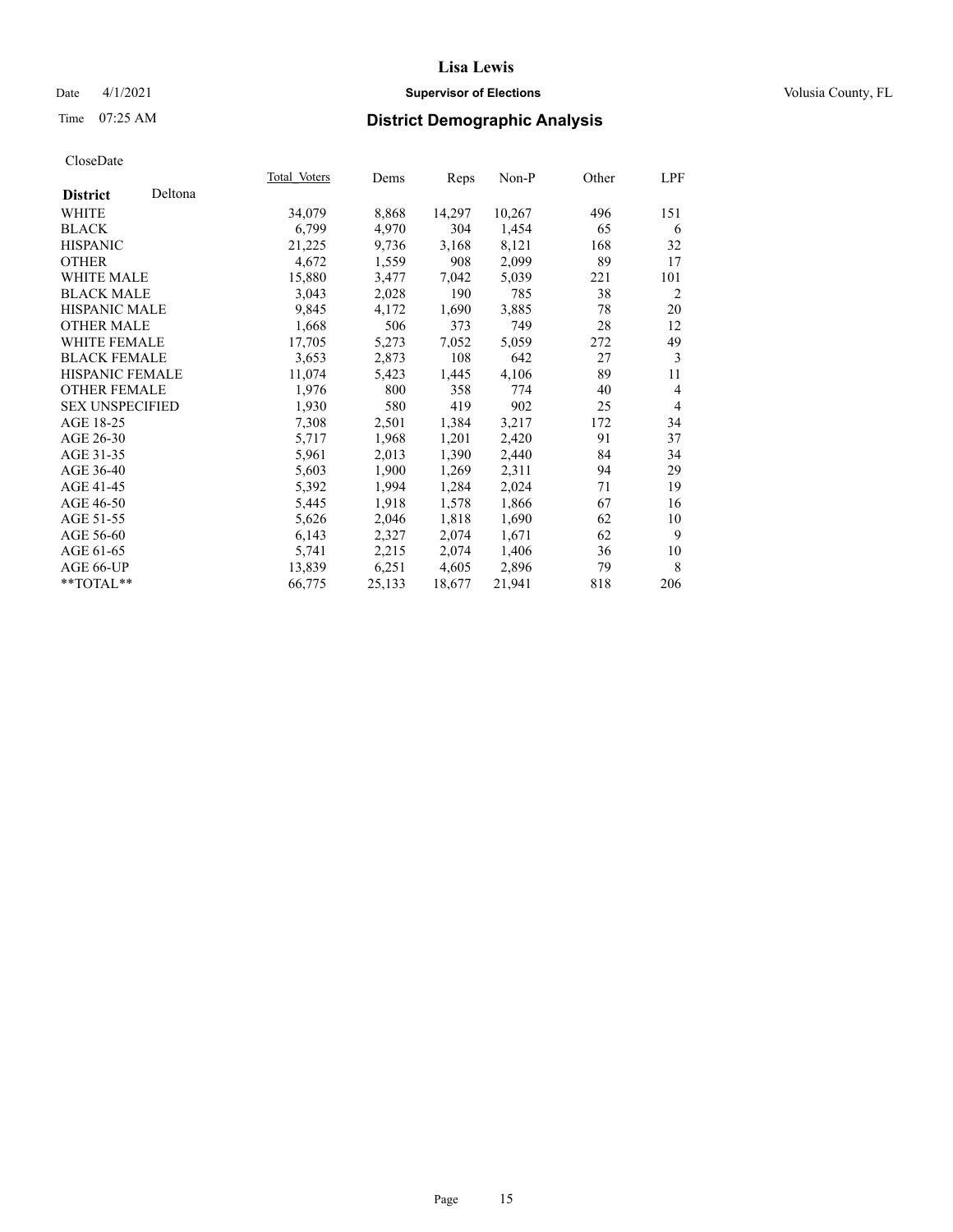## Date 4/1/2021 **Supervisor of Elections Supervisor of Elections** Volusia County, FL

# Time 07:25 AM **District Demographic Analysis**

|                        |           | <b>Total Voters</b> | Dems  | Reps  | $Non-P$ | Other | LPF            |
|------------------------|-----------|---------------------|-------|-------|---------|-------|----------------|
| <b>District</b>        | Edgewater |                     |       |       |         |       |                |
| WHITE                  |           | 16,183              | 4,351 | 6,862 | 4,636   | 285   | 49             |
| <b>BLACK</b>           |           | 405                 | 295   | 26    | 75      | 9     | $\theta$       |
| <b>HISPANIC</b>        |           | 384                 | 146   | 89    | 136     | 12    |                |
| <b>OTHER</b>           |           | 721                 | 199   | 208   | 298     | 12    | 4              |
| <b>WHITE MALE</b>      |           | 7,427               | 1,658 | 3,406 | 2,206   | 123   | 34             |
| <b>BLACK MALE</b>      |           | 196                 | 128   | 17    | 43      | 8     | $\mathbf{0}$   |
| <b>HISPANIC MALE</b>   |           | 165                 | 52    | 41    | 66      | 6     | $\theta$       |
| <b>OTHER MALE</b>      |           | 247                 | 71    | 73    | 98      | 4     | 1              |
| WHITE FEMALE           |           | 8,562               | 2,654 | 3,368 | 2,363   | 162   | 15             |
| <b>BLACK FEMALE</b>    |           | 200                 | 160   | 9     | 30      | 1     | $\overline{0}$ |
| <b>HISPANIC FEMALE</b> |           | 207                 | 87    | 46    | 67      | 6     | 1              |
| <b>OTHER FEMALE</b>    |           | 257                 | 84    | 74    | 92      | 5     | $\overline{2}$ |
| <b>SEX UNSPECIFIED</b> |           | 432                 | 97    | 151   | 180     | 3     | 1              |
| AGE 18-25              |           | 1,255               | 307   | 398   | 488     | 53    | 9              |
| AGE 26-30              |           | 1,124               | 283   | 375   | 436     | 23    | 7              |
| AGE 31-35              |           | 1,128               | 283   | 369   | 441     | 22    | 13             |
| AGE 36-40              |           | 1,021               | 268   | 334   | 392     | 18    | 9              |
| AGE 41-45              |           | 1,034               | 243   | 385   | 385     | 19    | 2              |
| AGE 46-50              |           | 1,140               | 257   | 474   | 390     | 11    | 8              |
| AGE 51-55              |           | 1,272               | 312   | 591   | 337     | 31    | 1              |
| AGE 56-60              |           | 1,738               | 468   | 786   | 453     | 29    | $\overline{c}$ |
| AGE 61-65              |           | 1,870               | 525   | 823   | 493     | 29    | $\mathbf{0}$   |
| AGE 66-UP              |           | 6,111               | 2,045 | 2,650 | 1,330   | 83    | 3              |
| **TOTAL**              |           | 17,693              | 4,991 | 7,185 | 5,145   | 318   | 54             |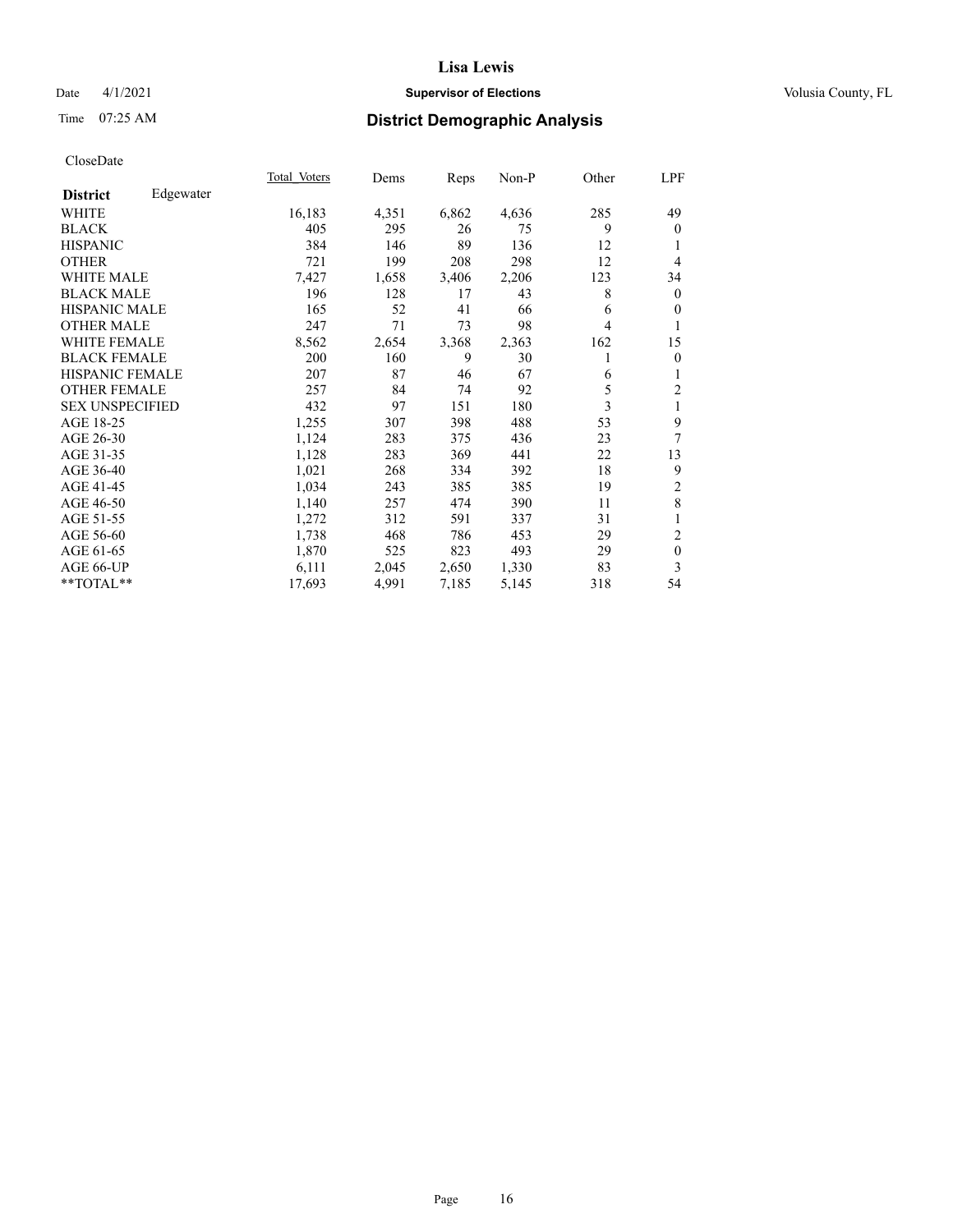## Date 4/1/2021 **Supervisor of Elections Supervisor of Elections** Volusia County, FL

# Time 07:25 AM **District Demographic Analysis**

|                               | Total Voters | Dems  | Reps  | $Non-P$ | Other          | LPF              |
|-------------------------------|--------------|-------|-------|---------|----------------|------------------|
| Holly Hill<br><b>District</b> |              |       |       |         |                |                  |
| WHITE                         | 6,382        | 1,893 | 2,448 | 1,907   | 109            | 25               |
| <b>BLACK</b>                  | 1,193        | 890   | 35    | 259     |                | 2                |
| <b>HISPANIC</b>               | 381          | 171   | 63    | 142     | 4              | 1                |
| <b>OTHER</b>                  | 518          | 181   | 106   | 223     | 7              | 1                |
| WHITE MALE                    | 2,924        | 716   | 1,223 | 920     | 49             | 16               |
| <b>BLACK MALE</b>             | 457          | 307   | 19    | 127     | $\overline{c}$ | 2                |
| HISPANIC MALE                 | 189          | 77    | 34    | 74      | 3              | 1                |
| <b>OTHER MALE</b>             | 178          | 59    | 48    | 69      |                | 1                |
| WHITE FEMALE                  | 3,374        | 1,160 | 1,191 | 954     | 60             | 9                |
| <b>BLACK FEMALE</b>           | 717          | 569   | 16    | 127     | 5              | $\mathbf{0}$     |
| <b>HISPANIC FEMALE</b>        | 184          | 91    | 28    | 64      |                | $\mathbf{0}$     |
| <b>OTHER FEMALE</b>           | 208          | 97    | 36    | 73      | 2              | $\mathbf{0}$     |
| <b>SEX UNSPECIFIED</b>        | 243          | 59    | 57    | 123     | 4              | $\boldsymbol{0}$ |
| AGE 18-25                     | 719          | 247   | 163   | 288     | 18             | 3                |
| AGE 26-30                     | 623          | 257   | 117   | 239     | 6              | 4                |
| AGE 31-35                     | 624          | 230   | 137   | 242     | 10             | 5                |
| AGE 36-40                     | 554          | 207   | 111   | 225     | 7              | 4                |
| AGE 41-45                     | 540          | 196   | 141   | 183     | 18             | $\overline{2}$   |
| AGE 46-50                     | 553          | 185   | 156   | 201     | 10             | 1                |
| AGE 51-55                     | 682          | 232   | 238   | 201     | 7              | 4                |
| AGE 56-60                     | 924          | 322   | 340   | 248     | 12             | 2                |
| AGE 61-65                     | 870          | 339   | 306   | 209     | 13             | 3                |
| AGE 66-UP                     | 2,385        | 920   | 943   | 495     | 26             | 1                |
| **TOTAL**                     | 8,474        | 3,135 | 2,652 | 2,531   | 127            | 29               |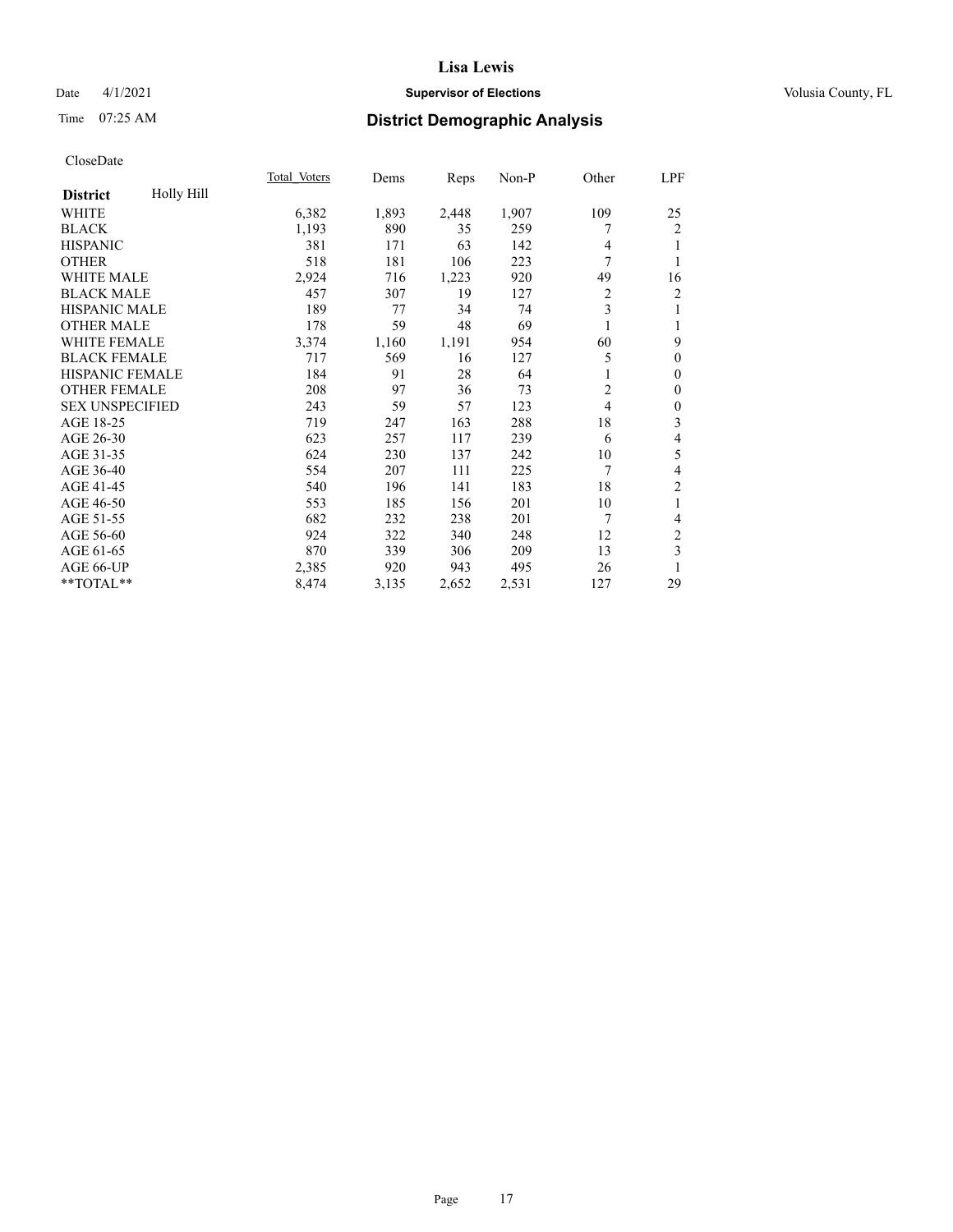## Date 4/1/2021 **Supervisor of Elections Supervisor of Elections** Volusia County, FL

# Time 07:25 AM **District Demographic Analysis**

|                        |            | Total Voters | Dems | Reps | Non-P | Other          | LPF |
|------------------------|------------|--------------|------|------|-------|----------------|-----|
| <b>District</b>        | Lake Helen |              |      |      |       |                |     |
| WHITE                  |            | 1,952        | 491  | 898  | 529   | 30             | 4   |
| <b>BLACK</b>           |            | 167          | 138  | 7    | 21    | 1              | 0   |
| <b>HISPANIC</b>        |            | 99           | 36   | 28   | 32    | 2              |     |
| <b>OTHER</b>           |            | 82           | 31   | 20   | 29    | $\theta$       | 2   |
| WHITE MALE             |            | 882          | 185  | 421  | 262   | 10             | 4   |
| <b>BLACK MALE</b>      |            | 75           | 62   | 5    | 8     | $\Omega$       | 0   |
| <b>HISPANIC MALE</b>   |            | 43           | 17   | 10   | 14    | 1              |     |
| <b>OTHER MALE</b>      |            | 24           | 12   | 4    | 7     | $\theta$       |     |
| <b>WHITE FEMALE</b>    |            | 1,048        | 303  | 465  | 260   | 20             | 0   |
| <b>BLACK FEMALE</b>    |            | 88           | 75   | 1    | 11    | 1              | 0   |
| <b>HISPANIC FEMALE</b> |            | 53           | 18   | 17   | 17    | 1              | 0   |
| <b>OTHER FEMALE</b>    |            | 35           | 17   | 6    | 12    | 0              | 0   |
| <b>SEX UNSPECIFIED</b> |            | 52           | 7    | 24   | 20    | $\Omega$       |     |
| AGE 18-25              |            | 176          | 39   | 68   | 65    | 3              |     |
| AGE 26-30              |            | 159          | 35   | 65   | 54    | 4              | 1   |
| AGE 31-35              |            | 154          | 50   | 46   | 53    | 5              | 0   |
| AGE 36-40              |            | 147          | 36   | 51   | 58    | 2              | 0   |
| AGE 41-45              |            | 156          | 30   | 52   | 71    | $\overline{2}$ |     |
| AGE 46-50              |            | 151          | 38   | 61   | 46    | 3              | 3   |
| AGE 51-55              |            | 189          | 48   | 88   | 50    | 3              | 0   |
| AGE 56-60              |            | 234          | 67   | 112  | 50    | 5              | 0   |
| AGE 61-65              |            | 261          | 87   | 126  | 46    | $\overline{2}$ | 0   |
| AGE 66-UP              |            | 673          | 266  | 284  | 118   | 4              |     |
| **TOTAL**              |            | 2,300        | 696  | 953  | 611   | 33             | 7   |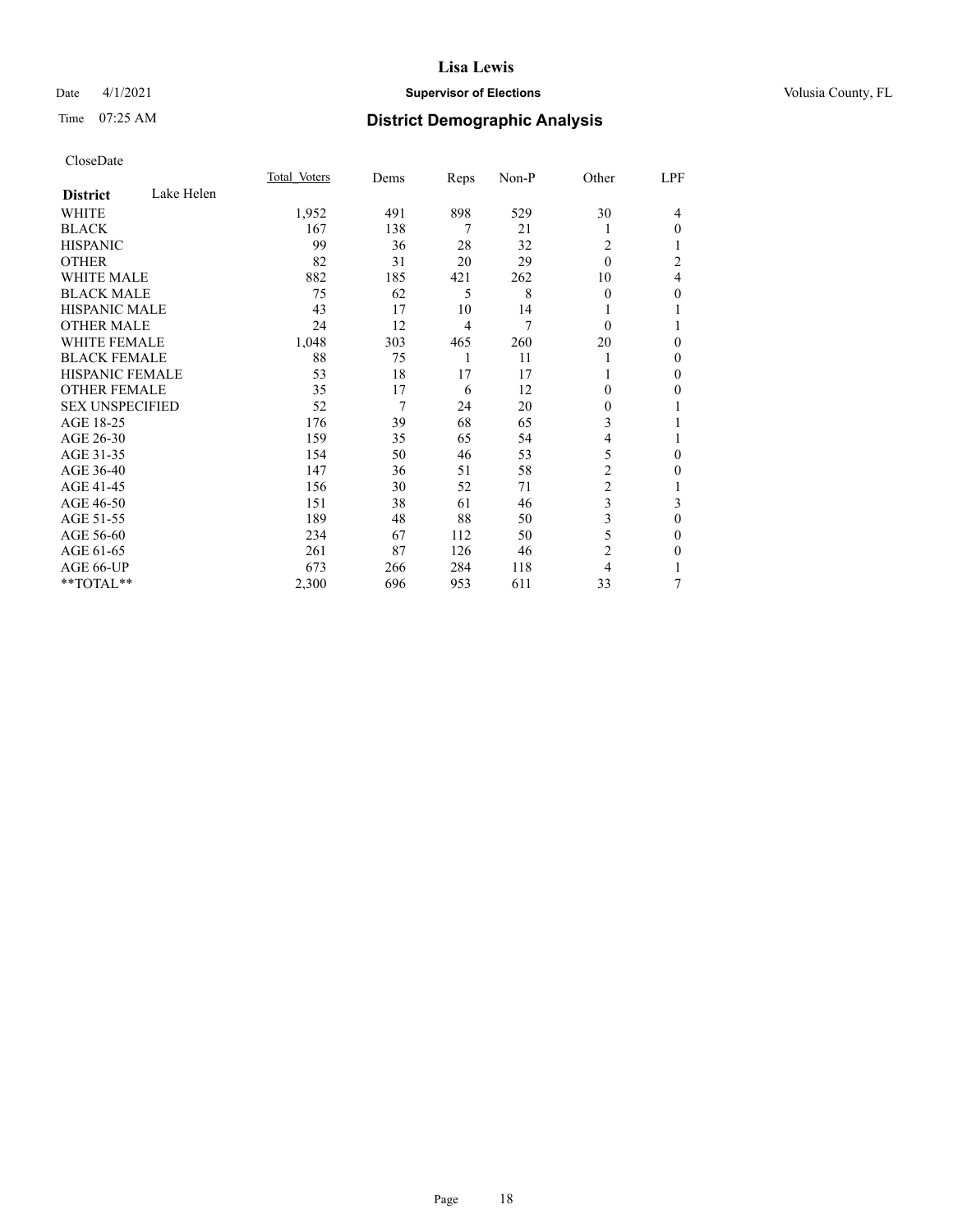## Date 4/1/2021 **Supervisor of Elections Supervisor of Elections** Volusia County, FL

| CloseDate |
|-----------|
|-----------|

|                                     | Total Voters | Dems  | Reps   | $Non-P$ | Other | LPF            |
|-------------------------------------|--------------|-------|--------|---------|-------|----------------|
| New Smyrna Beach<br><b>District</b> |              |       |        |         |       |                |
| WHITE                               | 22,756       | 6,018 | 10,670 | 5,511   | 490   | 67             |
| <b>BLACK</b>                        | 825          | 643   | 31     | 141     | 8     | 2              |
| <b>HISPANIC</b>                     | 568          | 191   | 183    | 179     | 13    | $\overline{c}$ |
| <b>OTHER</b>                        | 969          | 265   | 288    | 396     | 16    | $\overline{4}$ |
| <b>WHITE MALE</b>                   | 10,506       | 2,299 | 5,201  | 2,732   | 229   | 45             |
| <b>BLACK MALE</b>                   | 359          | 262   | 14     | 77      | 4     | $\overline{c}$ |
| <b>HISPANIC MALE</b>                | 263          | 85    | 87     | 84      | 6     | 1              |
| <b>OTHER MALE</b>                   | 332          | 87    | 103    | 135     | 5     | $\overline{2}$ |
| <b>WHITE FEMALE</b>                 | 12,037       | 3,655 | 5,382  | 2,719   | 260   | 21             |
| <b>BLACK FEMALE</b>                 | 450          | 367   | 16     | 63      | 4     | $\mathbf{0}$   |
| HISPANIC FEMALE                     | 291          | 103   | 91     | 89      | 7     | 1              |
| <b>OTHER FEMALE</b>                 | 407          | 139   | 129    | 132     | 6     | 1              |
| <b>SEX UNSPECIFIED</b>              | 473          | 120   | 149    | 196     | 6     | 2              |
| AGE 18-25                           | 1,568        | 427   | 553    | 517     | 65    | 6              |
| AGE 26-30                           | 1,258        | 324   | 406    | 483     | 34    | 11             |
| AGE 31-35                           | 1,242        | 343   | 410    | 445     | 33    | 11             |
| AGE 36-40                           | 1,223        | 347   | 443    | 400     | 26    | 7              |
| AGE 41-45                           | 1,258        | 300   | 474    | 437     | 38    | 9              |
| AGE 46-50                           | 1,457        | 341   | 658    | 409     | 44    | 5              |
| AGE 51-55                           | 1,842        | 438   | 898    | 453     | 45    | $\,$ $\,$      |
| AGE 56-60                           | 2,526        | 605   | 1,296  | 578     | 42    | 5              |
| AGE 61-65                           | 2,972        | 835   | 1,426  | 653     | 53    | 5              |
| AGE 66-UP                           | 9,772        | 3,157 | 4,608  | 1,852   | 147   | 8              |
| **TOTAL**                           | 25,118       | 7,117 | 11,172 | 6,227   | 527   | 75             |
|                                     |              |       |        |         |       |                |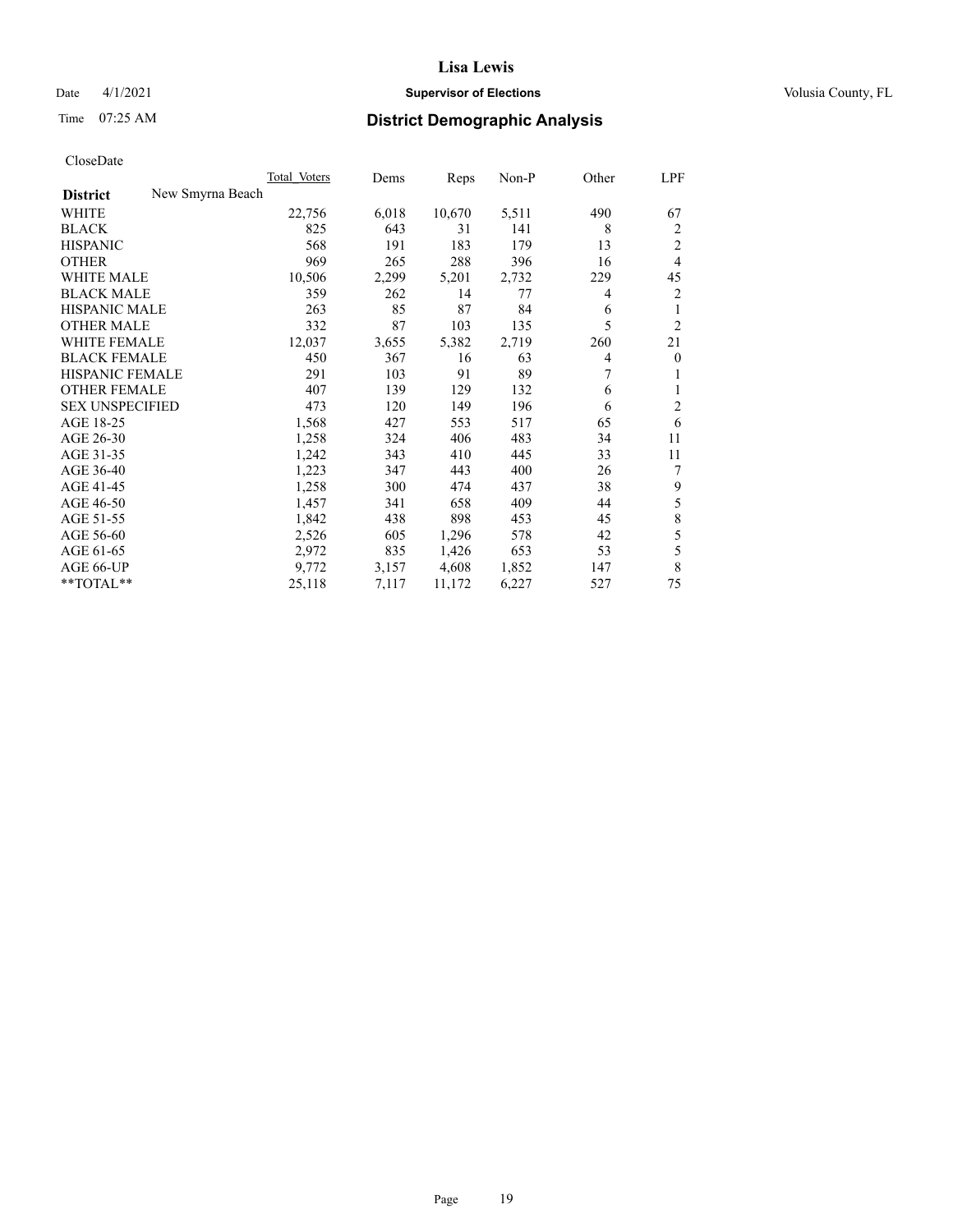## Date 4/1/2021 **Supervisor of Elections Supervisor of Elections** Volusia County, FL

# Time 07:25 AM **District Demographic Analysis**

|                        |          | Total Voters | Dems | Reps           | Non-P | Other          | LPF      |
|------------------------|----------|--------------|------|----------------|-------|----------------|----------|
| <b>District</b>        | Oak Hill |              |      |                |       |                |          |
| WHITE                  |          | 1,495        | 331  | 746            | 386   | 28             | 4        |
| <b>BLACK</b>           |          | 158          | 130  | 5              | 23    | $\Omega$       | $\Omega$ |
| <b>HISPANIC</b>        |          | 17           | 6    | $\overline{c}$ | 8     |                | 0        |
| <b>OTHER</b>           |          | 53           | 16   | 21             | 15    |                | 0        |
| WHITE MALE             |          | 744          | 145  | 386            | 200   | 10             | 3        |
| <b>BLACK MALE</b>      |          | 79           | 60   | 4              | 15    | $\theta$       | 0        |
| <b>HISPANIC MALE</b>   |          | 6            | 1    | 1              | 4     | $\Omega$       | 0        |
| <b>OTHER MALE</b>      |          | 21           | 6    | 8              | 6     |                | 0        |
| <b>WHITE FEMALE</b>    |          | 734          | 183  | 350            | 182   | 18             |          |
| <b>BLACK FEMALE</b>    |          | 79           | 70   | 1              | 8     | $\Omega$       | 0        |
| <b>HISPANIC FEMALE</b> |          | 11           | 5    |                | 4     |                | 0        |
| <b>OTHER FEMALE</b>    |          | 19           | 8    | 8              | 3     | 0              | 0        |
| <b>SEX UNSPECIFIED</b> |          | 30           | 5    | 15             | 10    | 0              | 0        |
| AGE 18-25              |          | 120          | 33   | 41             | 42    | 4              | 0        |
| AGE 26-30              |          | 81           | 24   | 31             | 23    | 2              |          |
| AGE 31-35              |          | 75           | 21   | 27             | 25    | $\overline{2}$ | 0        |
| AGE 36-40              |          | 85           | 20   | 35             | 27    | 2              |          |
| AGE 41-45              |          | 87           | 24   | 31             | 32    | 0              | 0        |
| AGE 46-50              |          | 95           | 27   | 39             | 26    | 3              | 0        |
| AGE 51-55              |          | 125          | 25   | 68             | 30    | 2              | 0        |
| AGE 56-60              |          | 182          | 55   | 81             | 41    | 5              | 0        |
| AGE 61-65              |          | 224          | 66   | 113            | 40    | 3              | 2        |
| AGE 66-UP              |          | 649          | 188  | 308            | 146   | 7              | $\Omega$ |
| **TOTAL**              |          | 1,723        | 483  | 774            | 432   | 30             | 4        |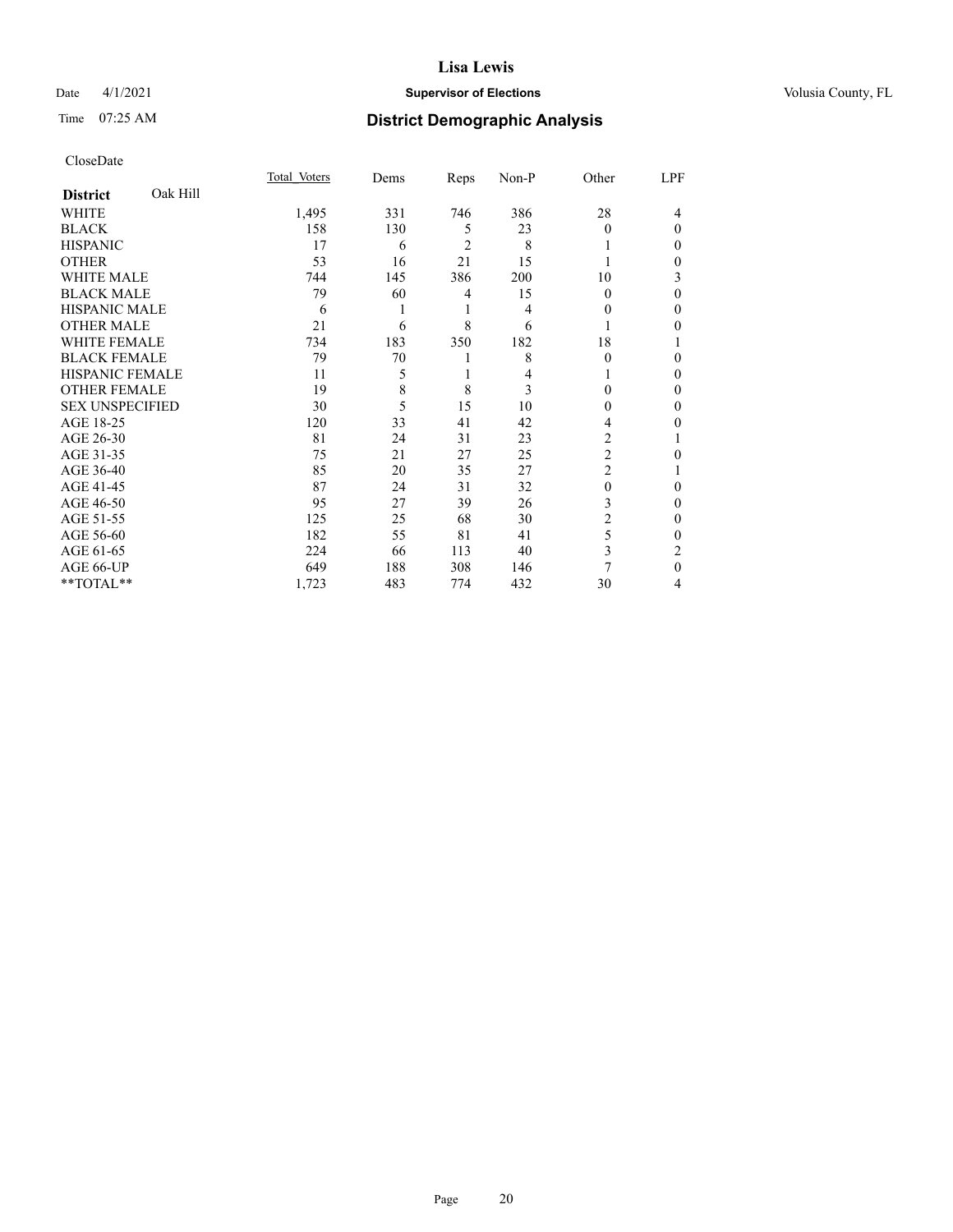## Date 4/1/2021 **Supervisor of Elections Supervisor of Elections** Volusia County, FL

# Time 07:25 AM **District Demographic Analysis**

|                        |             | Total Voters | Dems  | Reps  | Non-P | Other          | LPF              |
|------------------------|-------------|--------------|-------|-------|-------|----------------|------------------|
| <b>District</b>        | Orange City |              |       |       |       |                |                  |
| WHITE                  |             | 6,170        | 1,644 | 2,748 | 1,654 | 103            | 21               |
| <b>BLACK</b>           |             | 561          | 416   | 27    | 108   | 8              | $\overline{2}$   |
| <b>HISPANIC</b>        |             | 1,679        | 710   | 277   | 667   | 24             | 1                |
| <b>OTHER</b>           |             | 494          | 142   | 113   | 230   | 7              | $\overline{2}$   |
| <b>WHITE MALE</b>      |             | 2,657        | 578   | 1,254 | 770   | 44             | 11               |
| <b>BLACK MALE</b>      |             | 209          | 139   | 15    | 51    | 3              | 1                |
| <b>HISPANIC MALE</b>   |             | 708          | 271   | 143   | 283   | 11             | $\overline{0}$   |
| <b>OTHER MALE</b>      |             | 167          | 43    | 46    | 77    | $\mathbf{0}$   | 1                |
| <b>WHITE FEMALE</b>    |             | 3,447        | 1,057 | 1,463 | 859   | 58             | 10               |
| <b>BLACK FEMALE</b>    |             | 343          | 271   | 12    | 54    | 5              | 1                |
| <b>HISPANIC FEMALE</b> |             | 949          | 431   | 131   | 373   | 13             | 1                |
| <b>OTHER FEMALE</b>    |             | 223          | 81    | 52    | 83    | 6              | 1                |
| <b>SEX UNSPECIFIED</b> |             | 200          | 41    | 48    | 109   | $\overline{2}$ | $\boldsymbol{0}$ |
| AGE 18-25              |             | 763          | 262   | 174   | 302   | 20             | 5                |
| AGE 26-30              |             | 612          | 179   | 137   | 266   | 25             | 5                |
| AGE 31-35              |             | 584          | 181   | 164   | 225   | 12             | $\overline{c}$   |
| AGE 36-40              |             | 561          | 176   | 145   | 231   | 4              | 5                |
| AGE 41-45              |             | 543          | 168   | 160   | 204   | 10             | 1                |
| AGE 46-50              |             | 625          | 184   | 233   | 201   | 6              | 1                |
| AGE 51-55              |             | 647          | 198   | 249   | 185   | 13             | $\overline{c}$   |
| AGE 56-60              |             | 676          | 198   | 252   | 214   | 10             | $\boldsymbol{2}$ |
| AGE 61-65              |             | 758          | 254   | 315   | 179   | 9              | 1                |
| AGE 66-UP              |             | 3,135        | 1,112 | 1,336 | 652   | 33             | $\overline{2}$   |
| **TOTAL**              |             | 8,904        | 2,912 | 3,165 | 2,659 | 142            | 26               |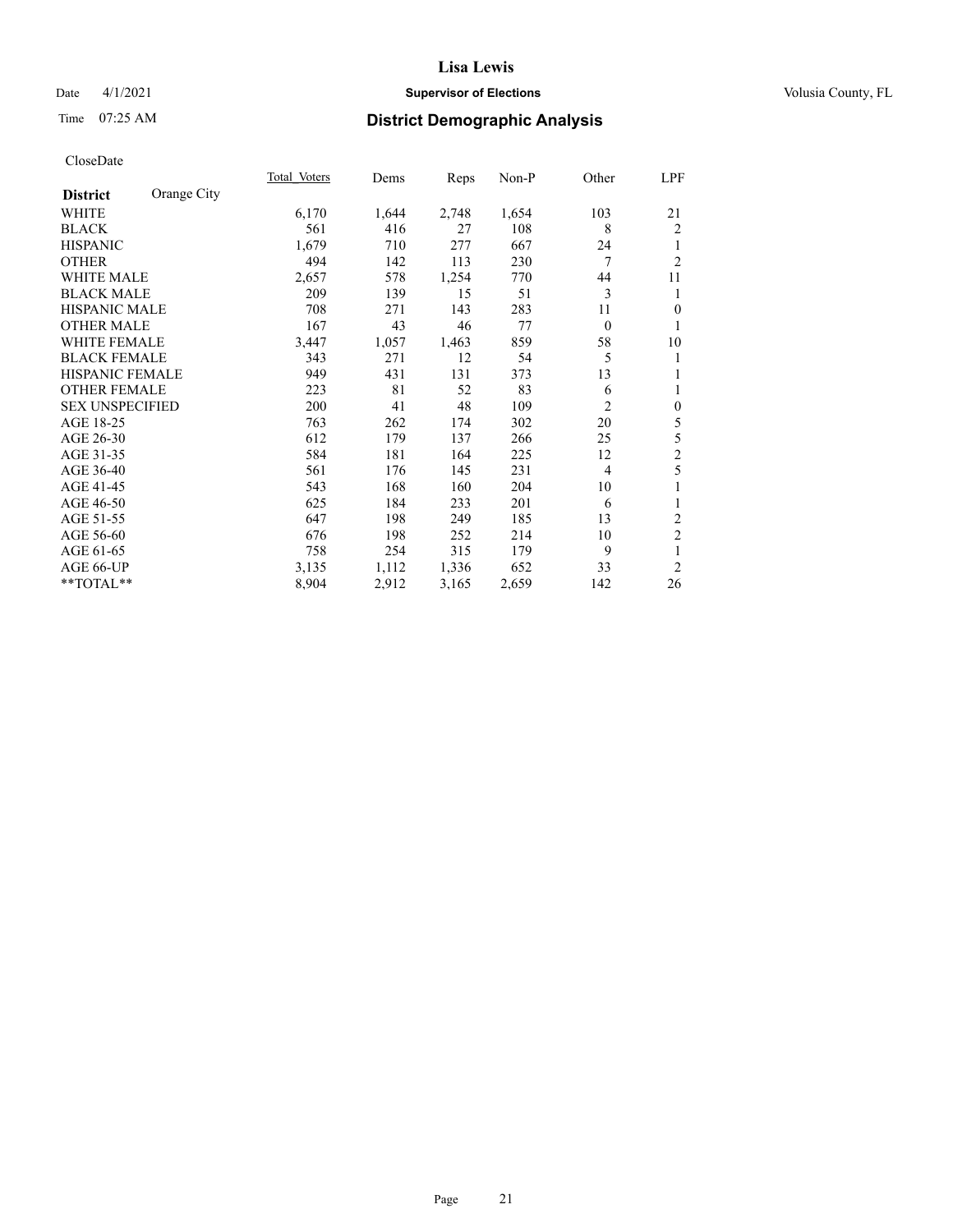## Date 4/1/2021 **Supervisor of Elections Supervisor of Elections** Volusia County, FL

# Time 07:25 AM **District Demographic Analysis**

|                        |              | Total Voters | Dems   | Reps   | Non-P | Other | LPF                     |
|------------------------|--------------|--------------|--------|--------|-------|-------|-------------------------|
| <b>District</b>        | Ormond Beach |              |        |        |       |       |                         |
| WHITE                  |              | 30,136       | 8,412  | 13,644 | 7,547 | 445   | 88                      |
| <b>BLACK</b>           |              | 1,204        | 896    | 53     | 238   | 14    | 3                       |
| <b>HISPANIC</b>        |              | 1,071        | 416    | 265    | 367   | 17    | 6                       |
| <b>OTHER</b>           |              | 2,180        | 655    | 570    | 907   | 45    | 3                       |
| WHITE MALE             |              | 13,710       | 3,170  | 6,616  | 3,662 | 194   | 68                      |
| <b>BLACK MALE</b>      |              | 535          | 366    | 29     | 132   | 6     | $\overline{c}$          |
| <b>HISPANIC MALE</b>   |              | 433          | 151    | 117    | 153   | 9     | $\overline{\mathbf{3}}$ |
| <b>OTHER MALE</b>      |              | 810          | 234    | 205    | 348   | 21    | $\mathfrak{2}$          |
| WHITE FEMALE           |              | 16,107       | 5,167  | 6,912  | 3,760 | 248   | 20                      |
| <b>BLACK FEMALE</b>    |              | 650          | 517    | 23     | 101   | 8     | 1                       |
| <b>HISPANIC FEMALE</b> |              | 621          | 262    | 144    | 205   | 7     | $\mathfrak{Z}$          |
| <b>OTHER FEMALE</b>    |              | 924          | 315    | 258    | 335   | 16    | $\mathbf{0}$            |
| <b>SEX UNSPECIFIED</b> |              | 801          | 197    | 228    | 363   | 12    | 1                       |
| AGE 18-25              |              | 2,911        | 817    | 991    | 1,005 | 82    | 16                      |
| AGE 26-30              |              | 1,980        | 569    | 659    | 700   | 40    | 12                      |
| AGE 31-35              |              | 2,019        | 603    | 663    | 705   | 37    | 11                      |
| AGE 36-40              |              | 2,041        | 537    | 731    | 730   | 25    | 18                      |
| AGE 41-45              |              | 1,955        | 502    | 733    | 666   | 42    | 12                      |
| AGE 46-50              |              | 2,173        | 558    | 949    | 618   | 36    | 12                      |
| AGE 51-55              |              | 2,732        | 684    | 1,306  | 694   | 44    | 4                       |
| AGE 56-60              |              | 3,230        | 886    | 1,496  | 794   | 49    | 5                       |
| AGE 61-65              |              | 3,507        | 1,129  | 1,565  | 754   | 57    | $\mathfrak{2}$          |
| AGE 66-UP              |              | 12,043       | 4,094  | 5,439  | 2,393 | 109   | 8                       |
| **TOTAL**              |              | 34,591       | 10,379 | 14,532 | 9,059 | 521   | 100                     |
|                        |              |              |        |        |       |       |                         |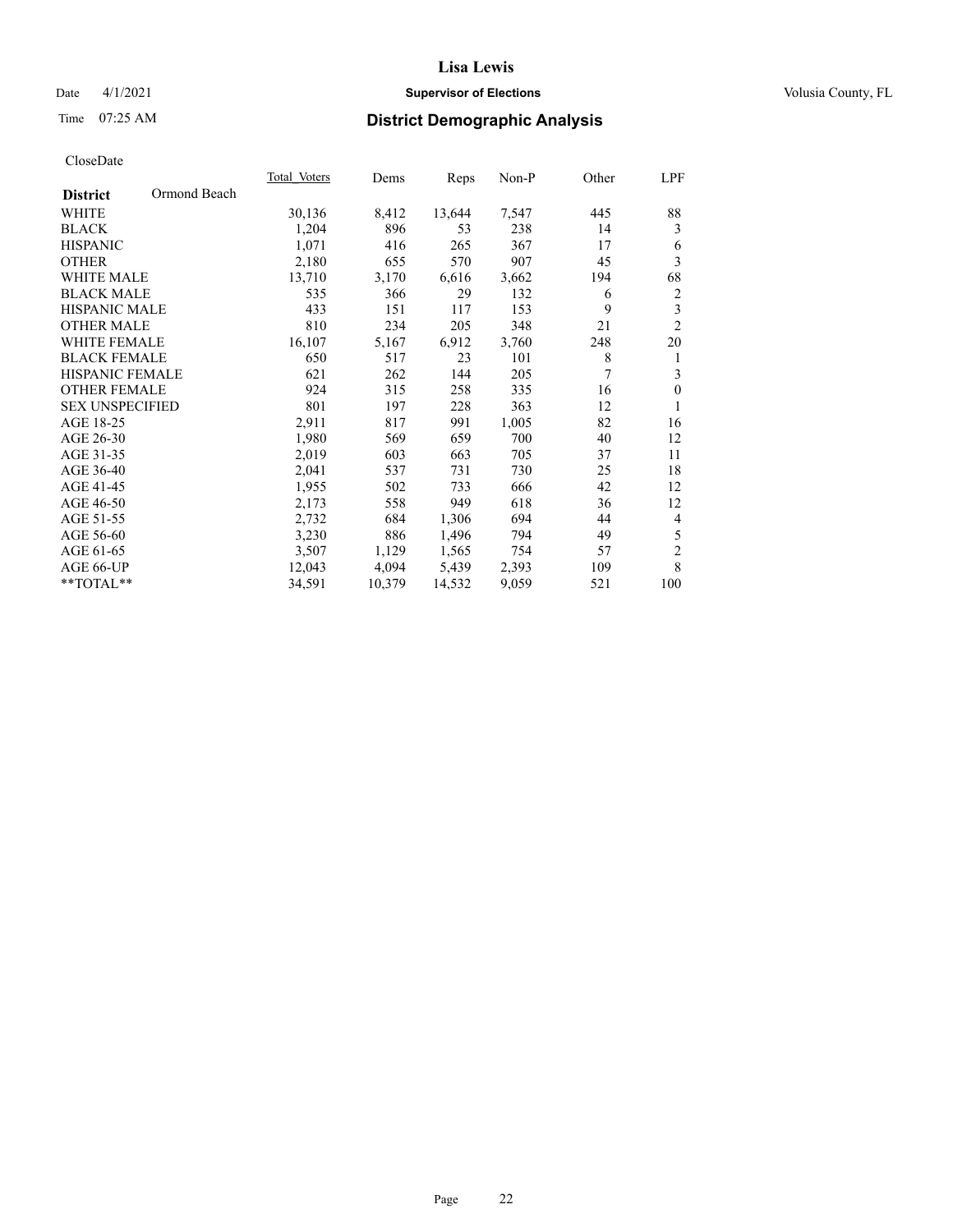## Date 4/1/2021 **Supervisor of Elections Supervisor of Elections** Volusia County, FL

| CloseDate |
|-----------|
|-----------|

| Total Voters | Dems | Reps         | Non-P | Other    | LPF      |
|--------------|------|--------------|-------|----------|----------|
|              |      |              |       |          |          |
| 601          | 140  | 328          | 120   | 9        | 4        |
| 39           | 32   | 1            | 6     | 0        | $\theta$ |
| 190          | 86   | 12           | 91    |          | $_{0}$   |
| 38           | 9    | 7            | 22    | 0        | 0        |
| 297          | 66   | 165          | 59    | 4        | 3        |
| 20           | 17   | 1            | 2     | $_{0}$   | $\theta$ |
| 102          | 51   | 6            | 44    |          | 0        |
| 15           | 3    | 5            | 7     | 0        | 0        |
| 299          | 73   | 160          | 60    | 5        |          |
| 19           | 15   | $\mathbf{0}$ | 4     | $_{0}$   | 0        |
| 85           | 33   | 6            | 46    | 0        | 0        |
| 13           | 4    |              | 8     | $_{0}$   | 0        |
| 18           | 5    | 4            | 9     | $_{0}$   | 0        |
| 132          | 38   | 29           | 64    |          | 0        |
| 77           | 32   | 19           | 23    |          | 2        |
| 68           | 20   | 19           | 28    |          | 0        |
| 66           | 12   | 30           | 23    | $_{0}$   |          |
| 46           | 8    | 19           | 19    | 0        | 0        |
| 54           | 13   | 24           | 16    | $\theta$ |          |
| 55           | 18   | 25           | 11    |          | $_{0}$   |
| 75           | 23   | 36           | 15    |          | 0        |
| 98           | 30   | 45           | 22    |          | 0        |
| 197          | 73   | 102          | 18    | 4        | 0        |
| 868          | 267  | 348          | 239   | 10       | 4        |
|              |      |              |       |          |          |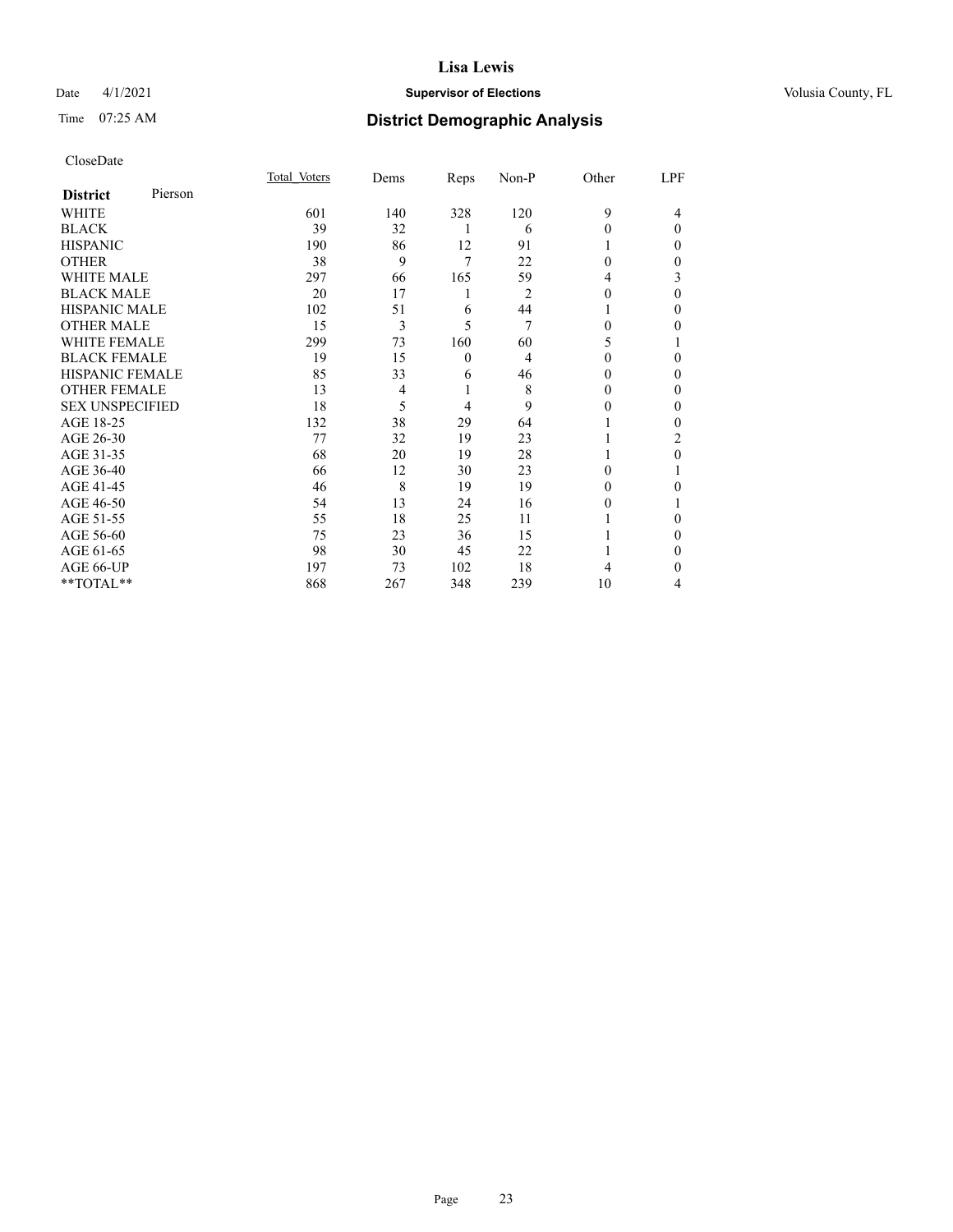## Date 4/1/2021 **Supervisor of Elections Supervisor of Elections** Volusia County, FL

# Time 07:25 AM **District Demographic Analysis**

|                        |             | Total Voters | Dems | Reps           | $Non-P$ | Other          | LPF          |
|------------------------|-------------|--------------|------|----------------|---------|----------------|--------------|
| <b>District</b>        | Ponce Inlet |              |      |                |         |                |              |
| WHITE                  |             | 3,169        | 715  | 1,683          | 709     | 54             | 8            |
| <b>BLACK</b>           |             | 14           | 5    | $\overline{2}$ | 7       | 0              | $\theta$     |
| <b>HISPANIC</b>        |             | 63           | 12   | 29             | 21      | 0              |              |
| <b>OTHER</b>           |             | 127          | 37   | 47             | 43      | $\Omega$       | 0            |
| WHITE MALE             |             | 1,517        | 290  | 820            | 369     | 32             | 6            |
| <b>BLACK MALE</b>      |             | 9            | 3    | 2              | 4       | $\theta$       | $\Omega$     |
| <b>HISPANIC MALE</b>   |             | 24           | 5    | 11             | 8       | 0              | $\mathbf{0}$ |
| <b>OTHER MALE</b>      |             | 47           | 13   | 18             | 16      | $\Omega$       | $\mathbf{0}$ |
| WHITE FEMALE           |             | 1,624        | 418  | 853            | 329     | 22             | 2            |
| <b>BLACK FEMALE</b>    |             | 5            | 2    | $\theta$       | 3       | $\theta$       | $\theta$     |
| <b>HISPANIC FEMALE</b> |             | 38           | 7    | 18             | 12      | $\Omega$       |              |
| <b>OTHER FEMALE</b>    |             | 49           | 15   | 18             | 16      | $\Omega$       | 0            |
| <b>SEX UNSPECIFIED</b> |             | 60           | 16   | 21             | 23      | 0              | $\Omega$     |
| AGE 18-25              |             | 187          | 36   | 86             | 56      | 6              | 3            |
| AGE 26-30              |             | 100          | 27   | 36             | 34      | 2              |              |
| AGE 31-35              |             | 84           | 21   | 29             | 33      |                | 0            |
| AGE 36-40              |             | 80           | 23   | 29             | 28      | 0              | 0            |
| AGE 41-45              |             | 106          | 19   | 52             | 32      | $\overline{c}$ |              |
| AGE 46-50              |             | 157          | 27   | 81             | 45      | 4              | $\Omega$     |
| AGE 51-55              |             | 216          | 32   | 124            | 55      | 3              | 2            |
| AGE 56-60              |             | 362          | 75   | 192            | 87      | 7              |              |
| AGE 61-65              |             | 471          | 100  | 274            | 89      | 8              | 0            |
| AGE 66-UP              |             | 1,610        | 409  | 858            | 321     | 21             |              |
| **TOTAL**              |             | 3,373        | 769  | 1,761          | 780     | 54             | 9            |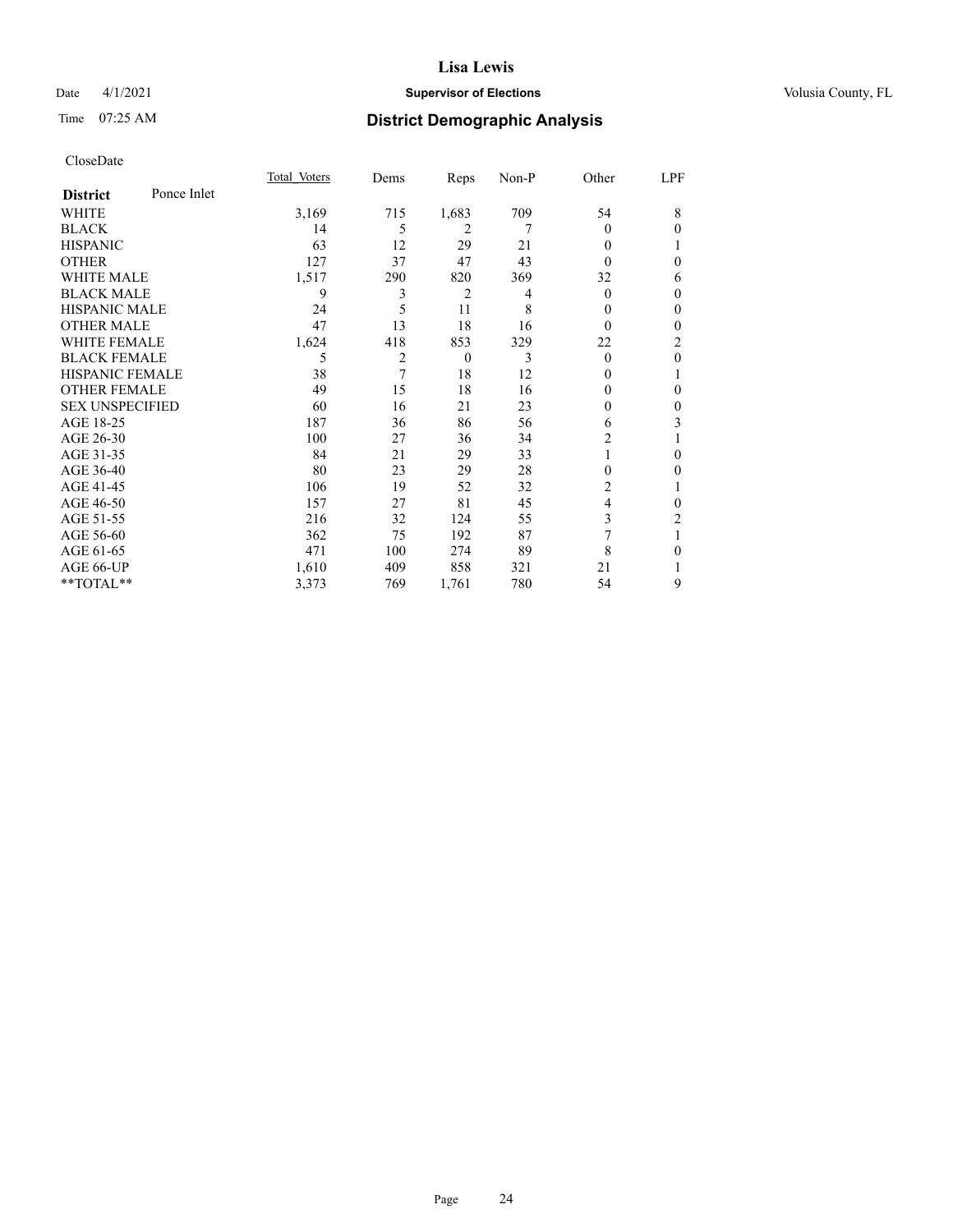## Date 4/1/2021 **Supervisor of Elections Supervisor of Elections** Volusia County, FL

# Time 07:25 AM **District Demographic Analysis**

| Total Voters | Dems   |        | Non-P  | Other | LPF            |
|--------------|--------|--------|--------|-------|----------------|
|              |        |        |        |       |                |
| 40,700       | 10,920 | 17,689 | 11,255 | 702   | 134            |
| 1,651        | 1,196  | 89     | 346    | 16    | 4              |
| 1,953        | 711    | 453    | 757    | 25    | 7              |
| 2,853        | 851    | 730    | 1,201  | 59    | 12             |
| 18,708       | 4,188  | 8,680  | 5,419  | 336   | 85             |
| 710          | 467    | 51     | 180    | 10    | $\overline{2}$ |
| 903          | 302    | 237    | 341    | 17    | 6              |
| 1,022        | 295    | 268    | 430    | 21    | $\,8\,$        |
| 21,411       | 6,593  | 8,769  | 5,641  | 361   | 47             |
| 921          | 714    | 37     | 163    | 6     | 1              |
| 1,014        | 400    | 207    | 398    | 8     | 1              |
| 1,232        | 431    | 324    | 446    | 28    | 3              |
| 1,236        | 288    | 388    | 541    | 15    | 4              |
| 4,402        | 1,269  | 1,279  | 1,690  | 139   | 25             |
| 3,201        | 888    | 989    | 1,220  | 84    | 20             |
| 3,061        | 850    | 979    | 1,145  | 59    | 28             |
| 3,105        | 846    | 1,053  | 1,125  | 64    | 17             |
| 2,899        | 760    | 1,069  | 1,011  | 48    | 11             |
| 3,195        | 812    | 1,331  | 977    | 55    | 20             |
| 3,534        | 892    | 1,557  | 1,012  | 60    | 13             |
| 4,378        | 1,159  | 2,035  | 1,120  | 56    | 8              |
| 4,501        | 1,431  | 1,986  | 1,014  | 66    | $\overline{4}$ |
| 14,878       | 4,771  | 6,681  | 3,244  | 171   | 11             |
| 47,157       | 13,678 | 18,961 | 13,559 | 802   | 157            |
|              |        |        | Reps   |       |                |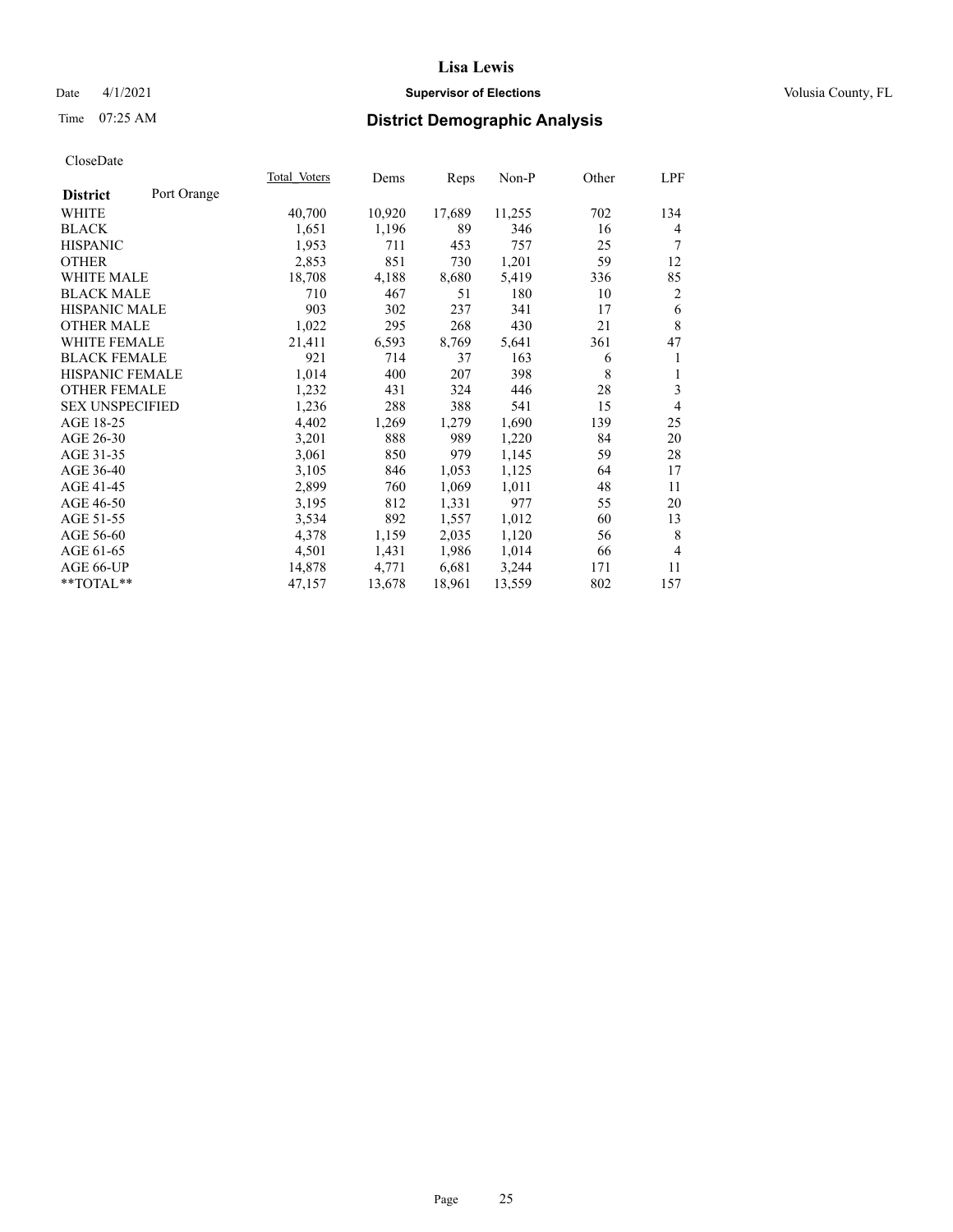## Date 4/1/2021 **Supervisor of Elections Supervisor of Elections** Volusia County, FL

# Time 07:25 AM **District Demographic Analysis**

|                        |               | Total Voters | Dems  | Reps  | $Non-P$ | Other          | <u>LPF</u>              |
|------------------------|---------------|--------------|-------|-------|---------|----------------|-------------------------|
| <b>District</b>        | South Daytona |              |       |       |         |                |                         |
| WHITE                  |               | 7,425        | 2,176 | 3,040 | 2,041   | 146            | 22                      |
| <b>BLACK</b>           |               | 758          | 572   | 24    | 152     | 9              | 1                       |
| <b>HISPANIC</b>        |               | 365          | 155   | 86    | 117     | 3              | 4                       |
| <b>OTHER</b>           |               | 483          | 156   | 113   | 198     | 12             | 4                       |
| <b>WHITE MALE</b>      |               | 3,392        | 817   | 1,503 | 988     | 71             | 13                      |
| <b>BLACK MALE</b>      |               | 289          | 208   | 13    | 64      | 4              | $\mathbf{0}$            |
| <b>HISPANIC MALE</b>   |               | 168          | 61    | 47    | 55      | 1              | 4                       |
| <b>OTHER MALE</b>      |               | 163          | 50    | 43    | 61      | 7              | 2                       |
| WHITE FEMALE           |               | 3,932        | 1,339 | 1,500 | 1,011   | 74             | 8                       |
| <b>BLACK FEMALE</b>    |               | 461          | 360   | 10    | 85      | 5              | 1                       |
| <b>HISPANIC FEMALE</b> |               | 187          | 88    | 39    | 58      | $\overline{2}$ | $\mathbf{0}$            |
| <b>OTHER FEMALE</b>    |               | 210          | 80    | 54    | 71      | 4              | 1                       |
| <b>SEX UNSPECIFIED</b> |               | 229          | 56    | 54    | 115     | 2              | $\overline{\mathbf{c}}$ |
| AGE 18-25              |               | 779          | 241   | 220   | 281     | 29             | 8                       |
| AGE 26-30              |               | 637          | 205   | 153   | 252     | 19             | 8                       |
| AGE 31-35              |               | 704          | 234   | 195   | 261     | 13             | 1                       |
| AGE 36-40              |               | 586          | 200   | 165   | 205     | 11             | 5                       |
| AGE 41-45              |               | 565          | 184   | 168   | 195     | 15             | 3                       |
| AGE 46-50              |               | 557          | 170   | 207   | 175     | $\overline{4}$ | 1                       |
| AGE 51-55              |               | 719          | 223   | 303   | 179     | 11             | 3                       |
| AGE 56-60              |               | 933          | 312   | 385   | 224     | 12             | $\theta$                |
| AGE 61-65              |               | 973          | 341   | 398   | 214     | 20             | $\theta$                |
| AGE 66-UP              |               | 2,578        | 949   | 1,069 | 522     | 36             | 2                       |
| $*$ TOTAL $*$          |               | 9,031        | 3,059 | 3,263 | 2,508   | 170            | 31                      |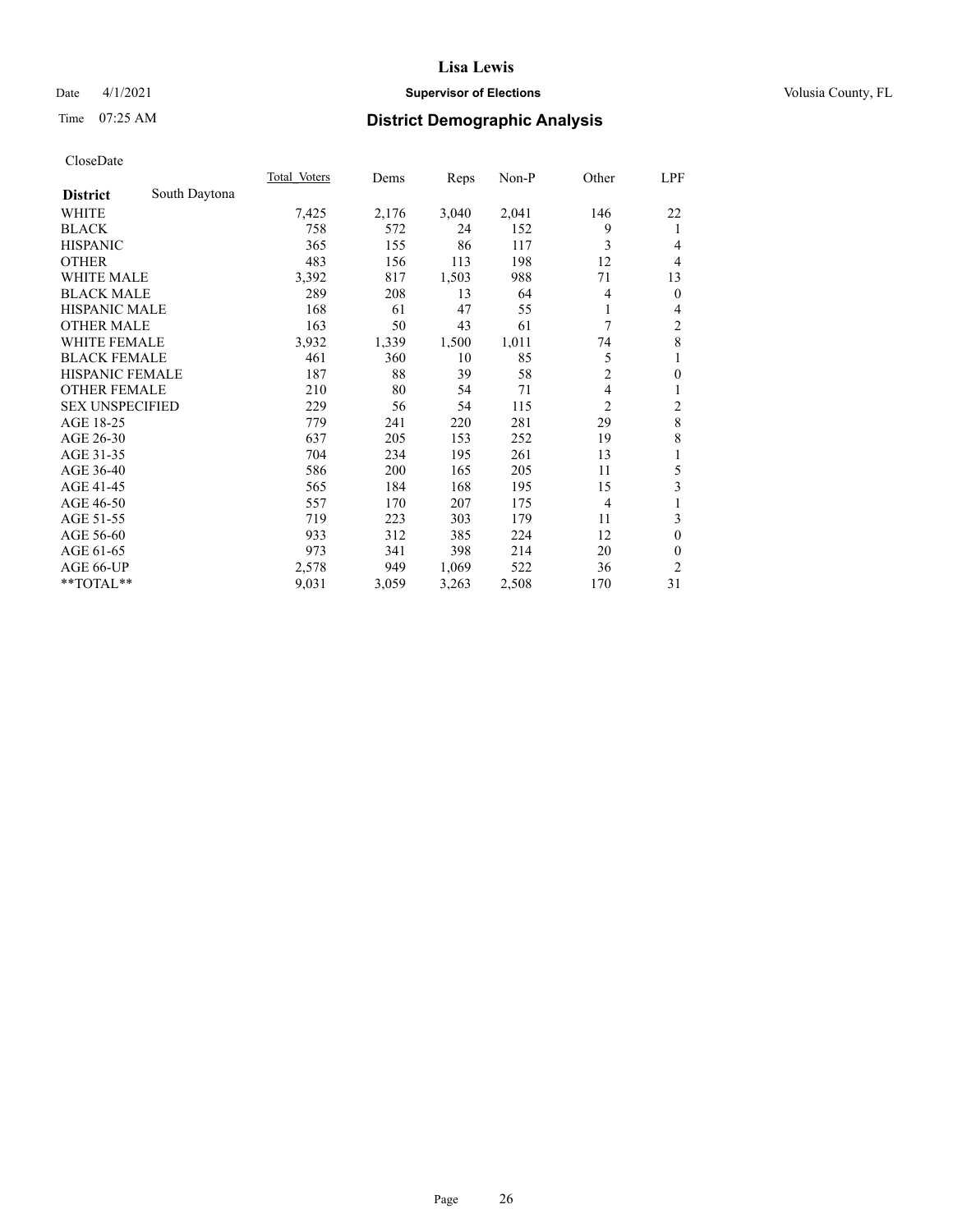## Date 4/1/2021 **Supervisor of Elections Supervisor of Elections** Volusia County, FL

# Time 07:25 AM **District Demographic Analysis**

|                        |               | Total Voters | Dems | Reps     | Non-P    | Other | LPF |
|------------------------|---------------|--------------|------|----------|----------|-------|-----|
| <b>District</b>        | Flagler Beach |              |      |          |          |       |     |
| WHITE                  |               | 69           | 28   | 29       | 11       |       | 0   |
| <b>BLACK</b>           |               |              | 0    | $\Omega$ | $\Omega$ |       |     |
| <b>HISPANIC</b>        |               |              |      | 0        | $_{0}$   |       |     |
| <b>OTHER</b>           |               |              |      | 0        |          |       |     |
| WHITE MALE             |               | 28           |      | 15       |          |       |     |
| <b>BLACK MALE</b>      |               |              |      | 0        |          |       |     |
| <b>HISPANIC MALE</b>   |               |              |      | 0        |          |       |     |
| <b>OTHER MALE</b>      |               |              |      | 0        |          |       | 0   |
| <b>WHITE FEMALE</b>    |               | 40           | 19   | 14       |          |       |     |
| <b>BLACK FEMALE</b>    |               | $\mathbf{0}$ | 0    | $\Omega$ |          |       |     |
| HISPANIC FEMALE        |               |              |      |          |          |       |     |
| <b>OTHER FEMALE</b>    |               |              |      | 0        |          |       |     |
| <b>SEX UNSPECIFIED</b> |               |              |      |          |          |       |     |
| AGE 18-25              |               |              |      |          |          |       |     |
| AGE 26-30              |               |              |      |          |          |       |     |
| AGE 31-35              |               |              |      |          |          |       |     |
| AGE 36-40              |               |              |      | 0        |          |       |     |
| AGE 41-45              |               |              |      |          |          |       |     |
| AGE 46-50              |               |              |      | $\theta$ | $\theta$ |       |     |
| AGE 51-55              |               |              |      |          |          |       |     |
| AGE 56-60              |               | 13           |      | ć        |          |       |     |
| AGE 61-65              |               | 8            |      | 6        |          |       |     |
| AGE 66-UP              |               | 48           | 24   | 18       | 6        |       |     |
| **TOTAL**              |               | 71           | 29   | 29       | 11       | 2     | 0   |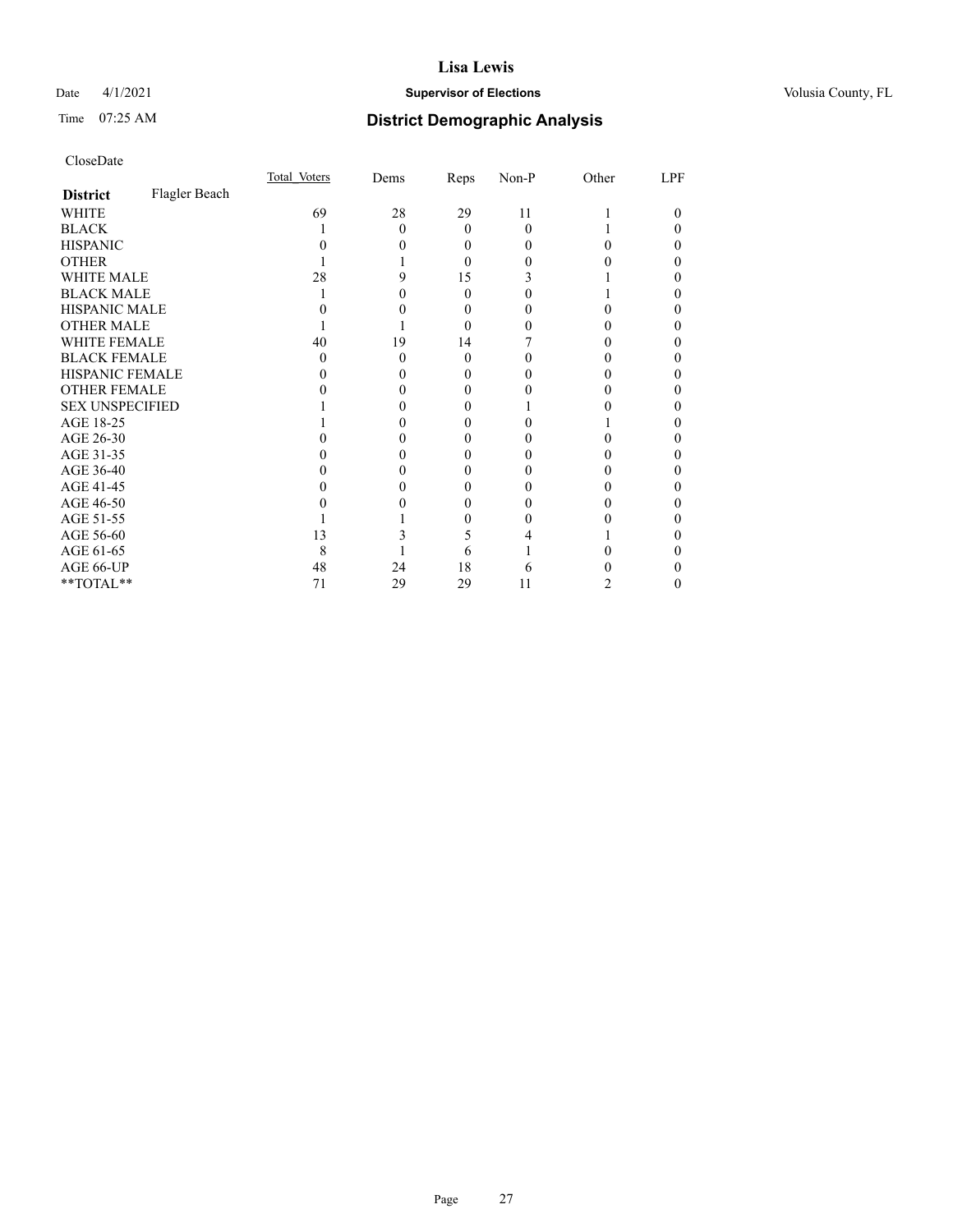## Date 4/1/2021 **Supervisor of Elections Supervisor of Elections** Volusia County, FL

# Time 07:25 AM **District Demographic Analysis**

|                        |                           | Total Voters | Dems   | Reps   | Non-P  | Other | LPF |
|------------------------|---------------------------|--------------|--------|--------|--------|-------|-----|
| <b>District</b>        | <b>Hospital Authority</b> |              |        |        |        |       |     |
| WHITE                  |                           | 112,061      | 28,201 | 51,453 | 30,233 | 1,697 | 477 |
| <b>BLACK</b>           |                           | 13,692       | 10,245 | 565    | 2,741  | 126   | 15  |
| <b>HISPANIC</b>        |                           | 31,958       | 14,178 | 5,247  | 12,163 | 311   | 59  |
| <b>OTHER</b>           |                           | 10,530       | 3,317  | 2,380  | 4,631  | 162   | 40  |
| WHITE MALE             |                           | 51,819       | 10,884 | 25,124 | 14,736 | 763   | 312 |
| <b>BLACK MALE</b>      |                           | 5,889        | 4,046  | 325    | 1,440  | 72    | 6   |
| <b>HISPANIC MALE</b>   |                           | 14,578       | 5,951  | 2,729  | 5,712  | 147   | 39  |
| <b>OTHER MALE</b>      |                           | 3,666        | 1,078  | 936    | 1,579  | 50    | 23  |
| <b>WHITE FEMALE</b>    |                           | 58,773       | 16,999 | 25,697 | 14,998 | 920   | 159 |
| <b>BLACK FEMALE</b>    |                           | 7,574        | 6,034  | 226    | 1,252  | 54    | 8   |
| <b>HISPANIC FEMALE</b> |                           | 16,891       | 8,003  | 2,454  | 6,253  | 162   | 19  |
| <b>OTHER FEMALE</b>    |                           | 4,403        | 1,687  | 930    | 1,700  | 75    | 11  |
| <b>SEX UNSPECIFIED</b> |                           | 4,646        | 1,258  | 1,223  | 2,098  | 53    | 14  |
| AGE 18-25              |                           | 17,298       | 5,499  | 4,292  | 6,977  | 428   | 102 |
| AGE 26-30              |                           | 12,811       | 3,964  | 3,488  | 5,018  | 244   | 97  |
| AGE 31-35              |                           | 13,352       | 4,145  | 3,747  | 5,169  | 209   | 82  |
| AGE 36-40              |                           | 12,524       | 3,797  | 3,639  | 4,804  | 194   | 90  |
| AGE 41-45              |                           | 12,012       | 3,842  | 3,684  | 4,259  | 178   | 49  |
| AGE 46-50              |                           | 12,599       | 3,845  | 4,477  | 4,053  | 178   | 46  |
| AGE 51-55              |                           | 13,529       | 4,185  | 5,414  | 3,732  | 164   | 34  |
| AGE 56-60              |                           | 15,542       | 4,939  | 6,466  | 3,938  | 172   | 27  |
| AGE 61-65              |                           | 15,258       | 5,164  | 6,516  | 3,394  | 157   | 27  |
| AGE 66-UP              |                           | 43,316       | 16,561 | 17,922 | 8,424  | 372   | 37  |
| $*$ $TOTAL**$          |                           | 168,241      | 55,941 | 59,645 | 49,768 | 2,296 | 591 |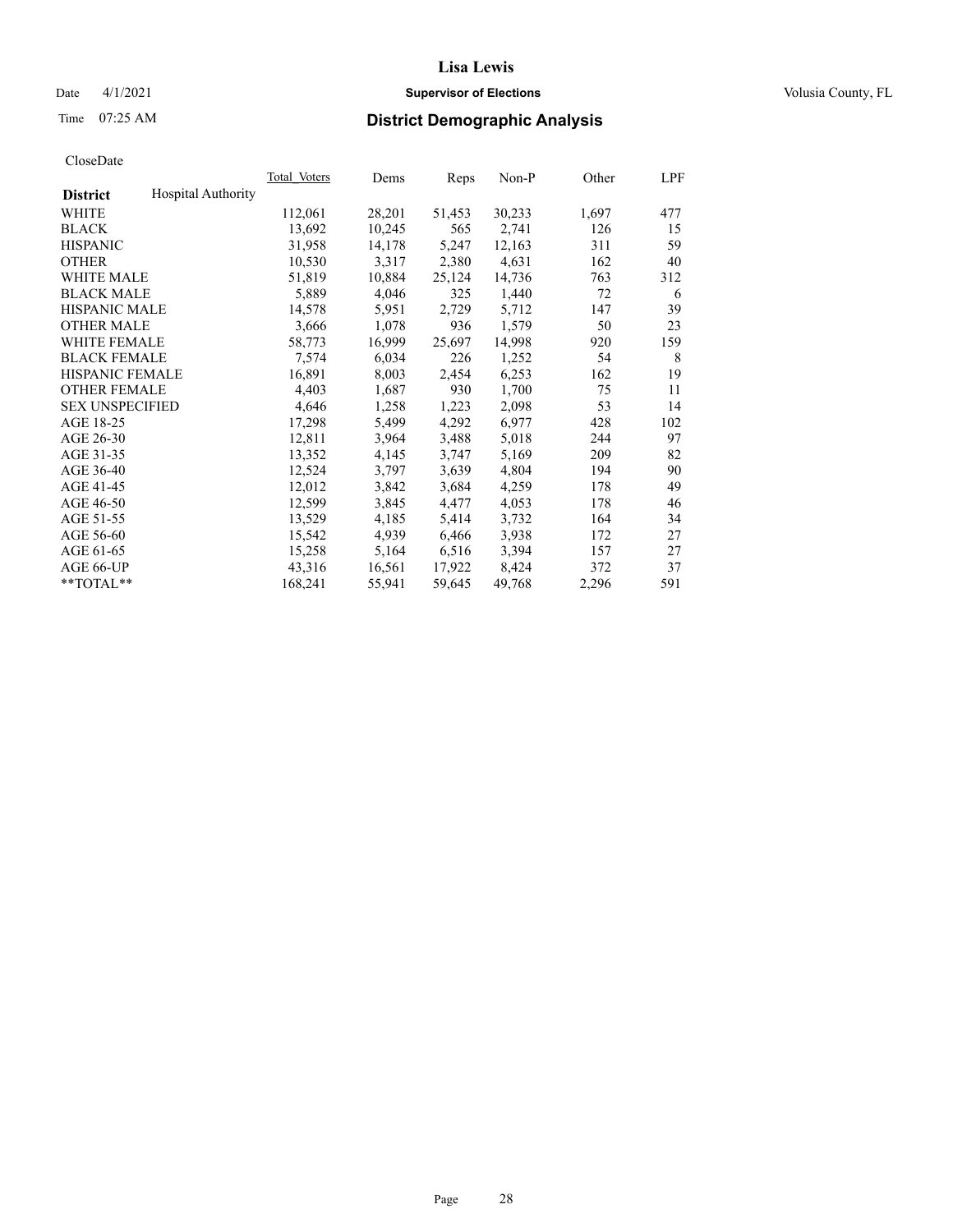## Date 4/1/2021 **Supervisor of Elections Supervisor of Elections** Volusia County, FL

| CloseDate |
|-----------|
|-----------|

| Total Voters | Dems                      |        | Non-P |      | LPF      |
|--------------|---------------------------|--------|-------|------|----------|
|              |                           |        |       |      |          |
| 21,028       | 5,097                     | 10,484 | 5,070 | 306  | 71       |
| 587          | 443                       | 26     | 109   | 7    | 2        |
| 1,665        | 653                       | 314    | 682   | 15   | 1        |
| 1,123        | 274                       | 355    | 467   | 23   | 4        |
| 9,840        | 1,998                     | 5,133  | 2,510 | 154  | 45       |
| 268          | 186                       | 17     | 59    | 5    | 1        |
| 735          | 273                       | 144    | 312   | 6    | $\theta$ |
| 358          | 76                        | 127    | 146   | 6    | 3        |
| 10,967       | 3,066                     | 5,249  | 2,476 | 150  | 26       |
| 310          | 249                       | 8      | 50    | 2    | 1        |
| 891          | 364                       | 164    | 353   | 9    | 1        |
| 462          | 135                       | 147    | 168   | 12   | $\theta$ |
| 572          | 120                       | 190    | 254   | 7    | 1        |
| 1,921        | 489                       | 653    | 727   | 43   | 9        |
| 1,254        | 318                       | 442    | 456   | 29   | 9        |
| 1,213        | 300                       | 449    | 438   | 21   | 5        |
| 1,123        | 277                       | 445    | 373   | 19   | 9        |
| 1,163        | 260                       | 485    | 400   | 11   | 7        |
| 1,334        | 255                       | 643    | 403   | 25   | $\,8\,$  |
| 1,688        | 350                       | 876    | 435   | 22   | 5        |
| 2,396        | 547                       | 1,253  | 552   | 40   | 4        |
| 2,893        | 783                       | 1,431  | 627   | 45   | 7        |
| 9,418        | 2,888                     | 4,502  | 1,917 | 96   | 15       |
| 24,403       | 6,467                     | 11,179 | 6,328 | 351  | 78       |
|              | Florida House District 24 |        |       | Reps | Other    |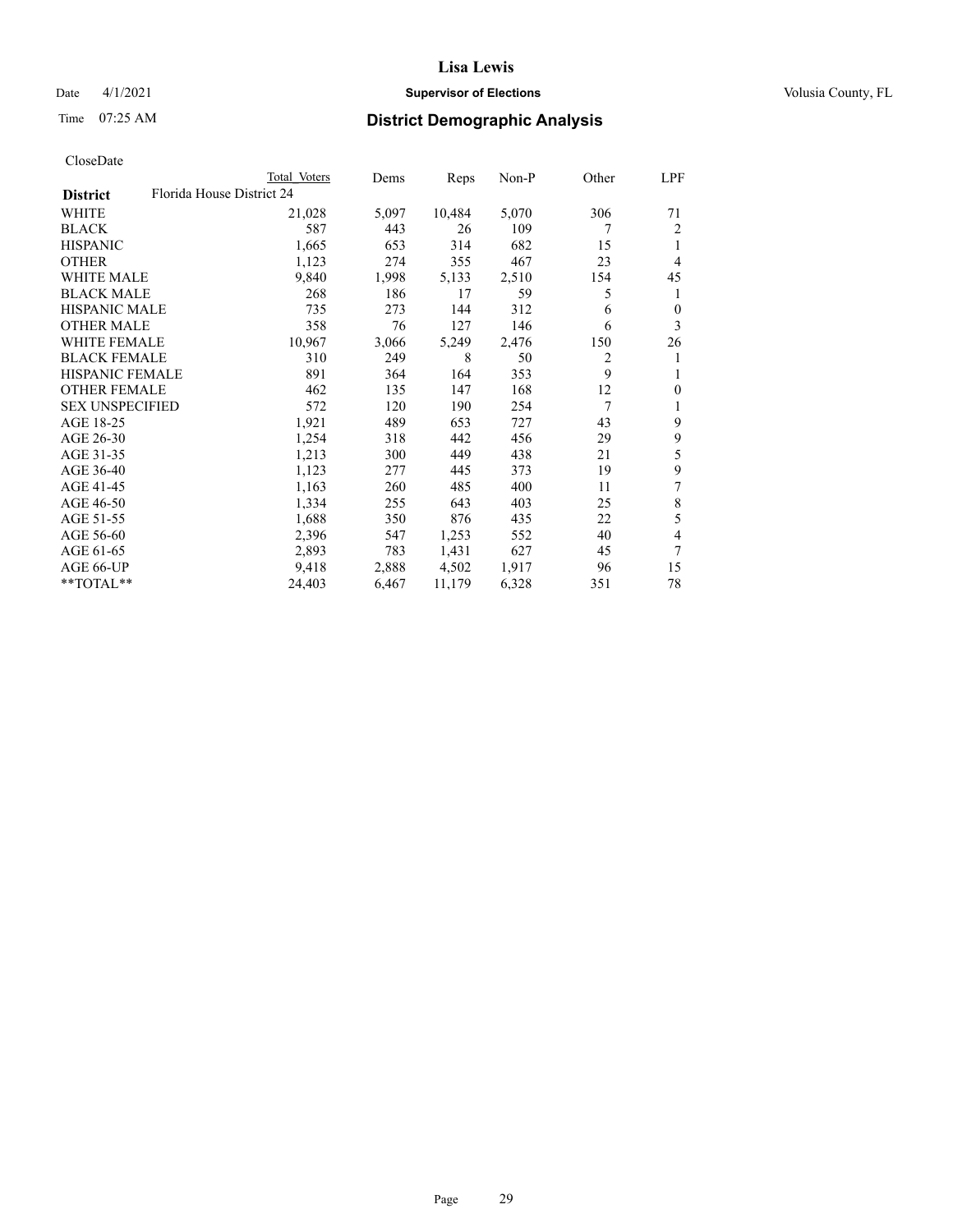## Date 4/1/2021 **Supervisor of Elections Supervisor of Elections** Volusia County, FL

|                        | Total Voters              | Dems   | Reps   | Non-P  | Other | LPF         |
|------------------------|---------------------------|--------|--------|--------|-------|-------------|
| <b>District</b>        | Florida House District 25 |        |        |        |       |             |
| WHITE                  | 122,213                   | 32,630 | 55,556 | 31,501 | 2,128 | 398         |
| <b>BLACK</b>           | 4,052                     | 2,958  | 204    | 833    | 49    | 8           |
| <b>HISPANIC</b>        | 4,363                     | 1,579  | 1,151  | 1,541  | 73    | 19          |
| <b>OTHER</b>           | 7,565                     | 2,180  | 2,060  | 3,150  | 153   | 22          |
| <b>WHITE MALE</b>      | 56,802                    | 12,706 | 27,309 | 15,507 | 1,012 | 268         |
| <b>BLACK MALE</b>      | 1,813                     | 1,205  | 110    | 462    | 30    | 6           |
| <b>HISPANIC MALE</b>   | 1,949                     | 648    | 563    | 683    | 43    | 12          |
| <b>OTHER MALE</b>      | 2,762                     | 767    | 769    | 1,151  | 62    | 13          |
| <b>WHITE FEMALE</b>    | 63,969                    | 19,567 | 27,660 | 15,510 | 1,106 | 126         |
| <b>BLACK FEMALE</b>    | 2,179                     | 1,707  | 89     | 363    | 19    | 1           |
| <b>HISPANIC FEMALE</b> | 2,334                     | 908    | 566    | 823    | 30    | 7           |
| <b>OTHER FEMALE</b>    | 3,197                     | 1,091  | 888    | 1,148  | 64    | 6           |
| <b>SEX UNSPECIFIED</b> | 3,188                     | 748    | 1,017  | 1,378  | 37    | $\,$ 8 $\,$ |
| AGE 18-25              | 10,781                    | 2,952  | 3,531  | 3,885  | 355   | 58          |
| AGE 26-30              | 7,821                     | 2,116  | 2,543  | 2,914  | 190   | 58          |
| AGE 31-35              | 7,808                     | 2,191  | 2,540  | 2,838  | 166   | 73          |
| AGE 36-40              | 7,714                     | 2,052  | 2,712  | 2,753  | 145   | 52          |
| AGE 41-45              | 7,507                     | 1,893  | 2,837  | 2,579  | 154   | 44          |
| AGE 46-50              | 8,673                     | 2,120  | 3,728  | 2,592  | 182   | 51          |
| AGE 51-55              | 10,590                    | 2,551  | 4,942  | 2,873  | 194   | 30          |
| AGE 56-60              | 13,619                    | 3,453  | 6,569  | 3,367  | 207   | 23          |
| AGE 61-65              | 14,809                    | 4,381  | 6,874  | 3,293  | 242   | 19          |
| AGE 66-UP              | 48,868                    | 15,638 | 22,693 | 9,930  | 568   | 39          |
| **TOTAL**              | 138,193                   | 39,347 | 58,971 | 37,025 | 2,403 | 447         |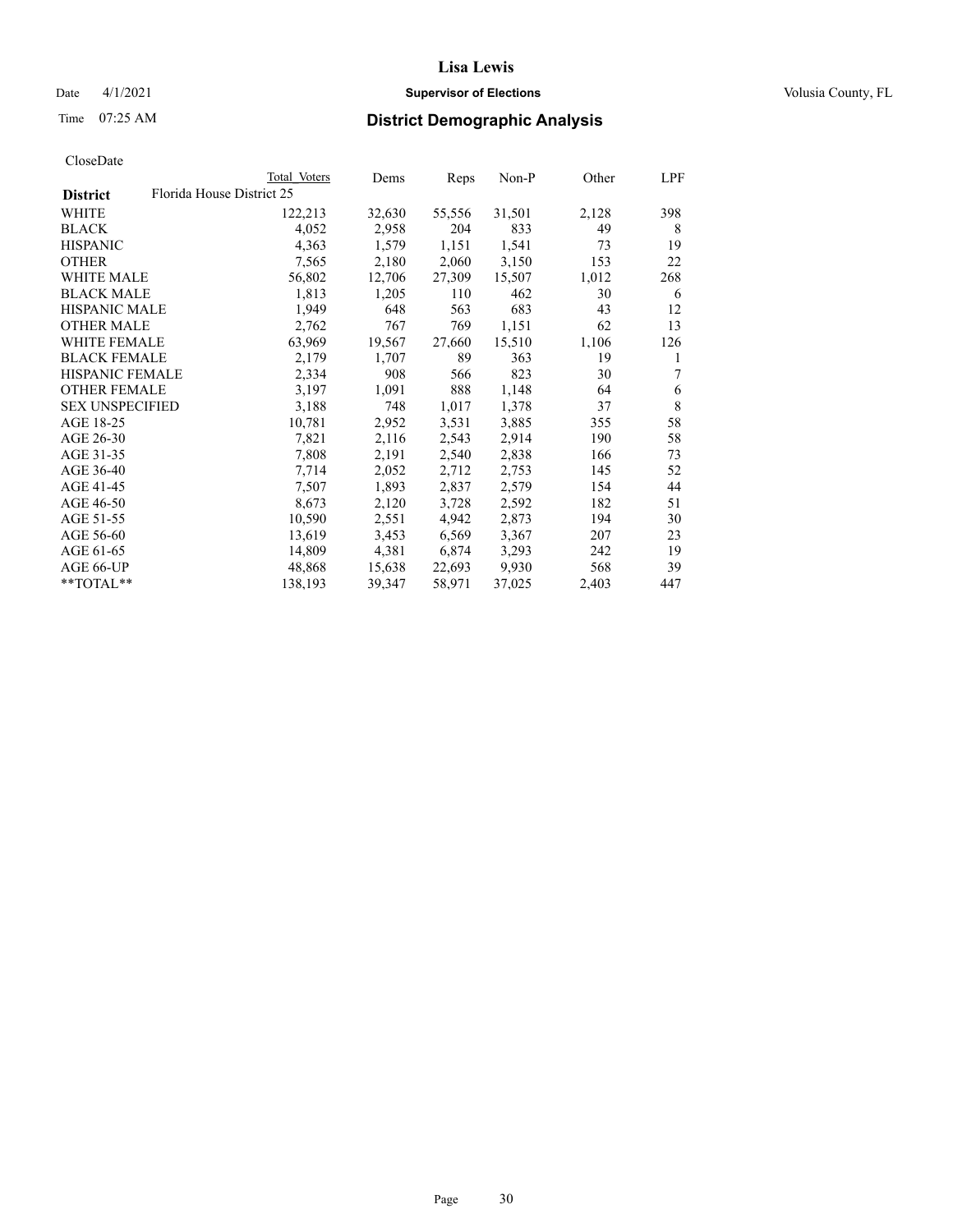## Date 4/1/2021 **Supervisor of Elections Supervisor of Elections** Volusia County, FL

# Time 07:25 AM **District Demographic Analysis**

|                        | Total Voters              | Dems   | Reps   | Non-P  | Other | LPF |
|------------------------|---------------------------|--------|--------|--------|-------|-----|
| <b>District</b>        | Florida House District 26 |        |        |        |       |     |
| WHITE                  | 81,473                    | 22,522 | 34,829 | 22,292 | 1,484 | 346 |
| <b>BLACK</b>           | 21,965                    | 17,251 | 641    | 3,882  | 179   | 12  |
| <b>HISPANIC</b>        | 8,346                     | 3,533  | 1,557  | 3,099  | 123   | 34  |
| <b>OTHER</b>           | 7,792                     | 2,648  | 1,560  | 3,438  | 116   | 30  |
| WHITE MALE             | 37,597                    | 8,549  | 17,215 | 10,912 | 690   | 231 |
| <b>BLACK MALE</b>      | 8,641                     | 6,317  | 348    | 1,878  | 93    | 5   |
| <b>HISPANIC MALE</b>   | 3,716                     | 1,395  | 786    | 1,445  | 64    | 26  |
| <b>OTHER MALE</b>      | 2,684                     | 877    | 631    | 1,120  | 42    | 14  |
| <b>WHITE FEMALE</b>    | 42,807                    | 13,719 | 17,200 | 10,989 | 789   | 110 |
| <b>BLACK FEMALE</b>    | 12,849                    | 10,569 | 275    | 1,912  | 86    | 7   |
| <b>HISPANIC FEMALE</b> | 4,471                     | 2,072  | 748    | 1,586  | 57    | 8   |
| <b>OTHER FEMALE</b>    | 3,157                     | 1,274  | 600    | 1,217  | 54    | 12  |
| <b>SEX UNSPECIFIED</b> | 3,652                     | 1,182  | 782    | 1,652  | 27    | 9   |
| AGE 18-25              | 14,432                    | 5,802  | 3,007  | 5,182  | 350   | 91  |
| AGE 26-30              | 9,323                     | 3,627  | 2,116  | 3,302  | 207   | 71  |
| AGE 31-35              | 9,074                     | 3,413  | 2,196  | 3,244  | 165   | 56  |
| AGE 36-40              | 8,015                     | 3,012  | 2,019  | 2,812  | 124   | 48  |
| AGE 41-45              | 7,520                     | 2,817  | 2,065  | 2,480  | 130   | 28  |
| AGE 46-50              | 7,896                     | 2,828  | 2,563  | 2,361  | 118   | 26  |
| AGE 51-55              | 8,815                     | 3,123  | 3,286  | 2,257  | 121   | 28  |
| AGE 56-60              | 11,007                    | 3,979  | 4,187  | 2,680  | 141   | 20  |
| AGE 61-65              | 11,257                    | 4,385  | 4,332  | 2,350  | 165   | 25  |
| AGE 66-UP              | 32,237                    | 12,968 | 12,816 | 6,043  | 381   | 29  |
| $*$ TOTAL $*$          | 119,576                   | 45,954 | 38,587 | 32,711 | 1,902 | 422 |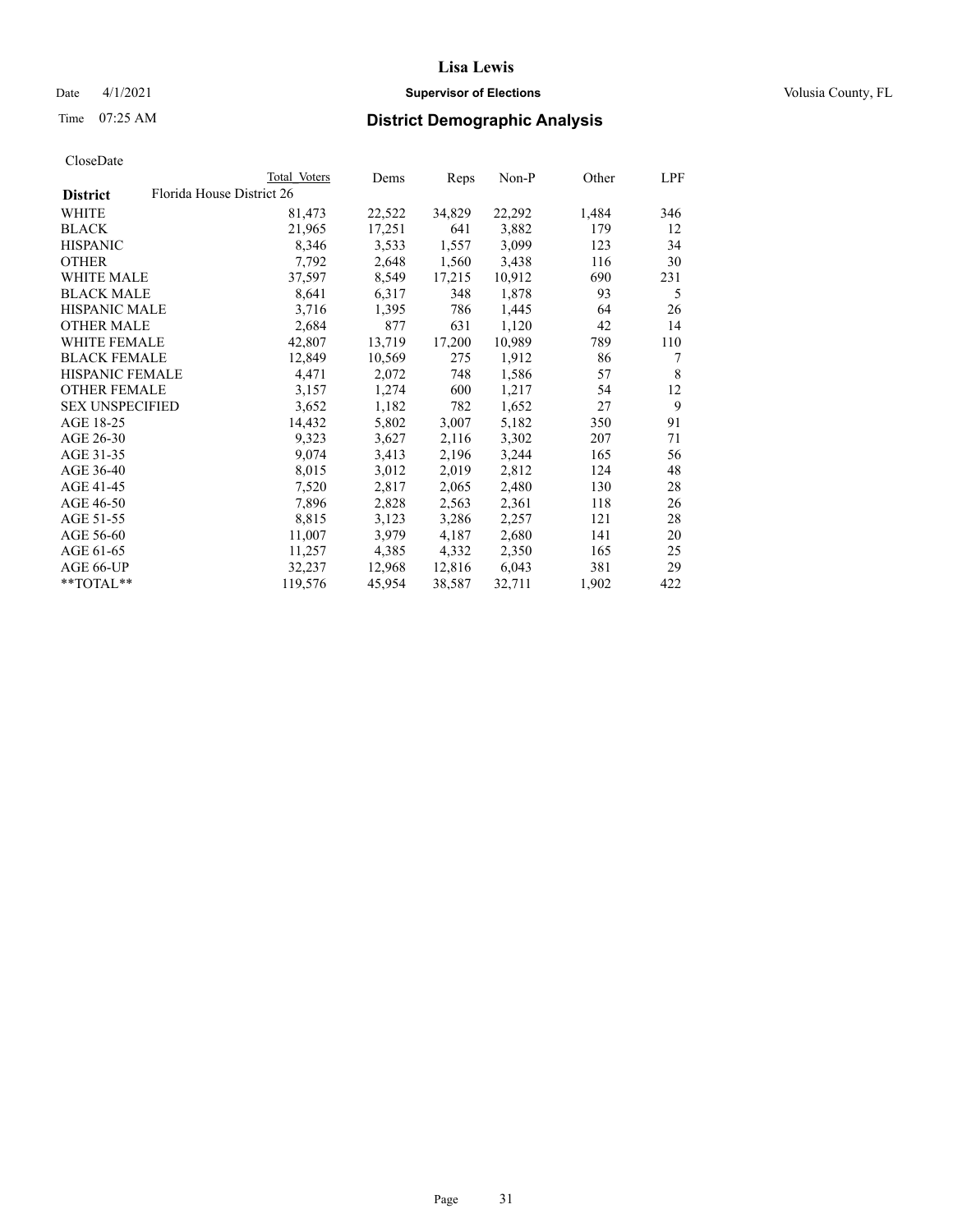## Date 4/1/2021 **Supervisor of Elections Supervisor of Elections** Volusia County, FL

| Total Voters | Dems                      | Reps   | Non-P  | Other | LPF |
|--------------|---------------------------|--------|--------|-------|-----|
|              |                           |        |        |       |     |
| 83,550       | 20,713                    | 37,706 | 23,517 | 1,286 | 328 |
| 8,986        | 6,567                     | 404    | 1,918  | 87    | 10  |
| 25,881       | 11,661                    | 4,180  | 9,753  | 244   | 43  |
| 7,662        | 2,356                     | 1,757  | 3,377  | 141   | 31  |
| 38,913       | 8,101                     | 18,601 | 11,433 | 559   | 219 |
| 4,036        | 2,685                     | 248    | 1,046  | 53    | 4   |
| 11,902       | 4,935                     | 2,203  | 4,624  | 113   | 27  |
| 2,703        | 768                       | 691    | 1,180  | 45    | 19  |
| 43,520       | 12,378                    | 18,613 | 11,706 | 717   | 106 |
| 4,816        | 3,788                     | 150    | 839    | 34    | 5   |
| 13,598       | 6,548                     | 1,930  | 4,975  | 130   | 15  |
| 3,205        | 1,217                     | 688    | 1,229  | 62    | 9   |
| 3,384        | 876                       | 923    | 1,532  | 45    | 8   |
| 11,994       | 3,685                     | 2,903  | 5,006  | 334   | 66  |
| 9,393        | 2,852                     | 2,502  | 3,813  | 162   | 64  |
| 9,854        | 3,021                     | 2,725  | 3,898  | 147   | 63  |
| 9,214        | 2,746                     | 2,624  | 3,633  | 146   | 65  |
| 9,056        | 2,873                     | 2,670  | 3,339  | 136   | 38  |
| 9,596        | 2,861                     | 3,380  | 3,182  | 129   | 44  |
| 10,294       | 3,153                     | 4,046  | 2,932  | 144   | 19  |
| 11,903       | 3,799                     | 4,828  | 3,110  | 151   | 15  |
| 11,814       | 3,897                     | 4,947  | 2,821  | 130   | 19  |
| 32,961       | 12,410                    | 13,422 | 6,831  | 279   | 19  |
| 126,079      | 41,297                    | 44,047 | 38,565 | 1,758 | 412 |
|              | Florida House District 27 |        |        |       |     |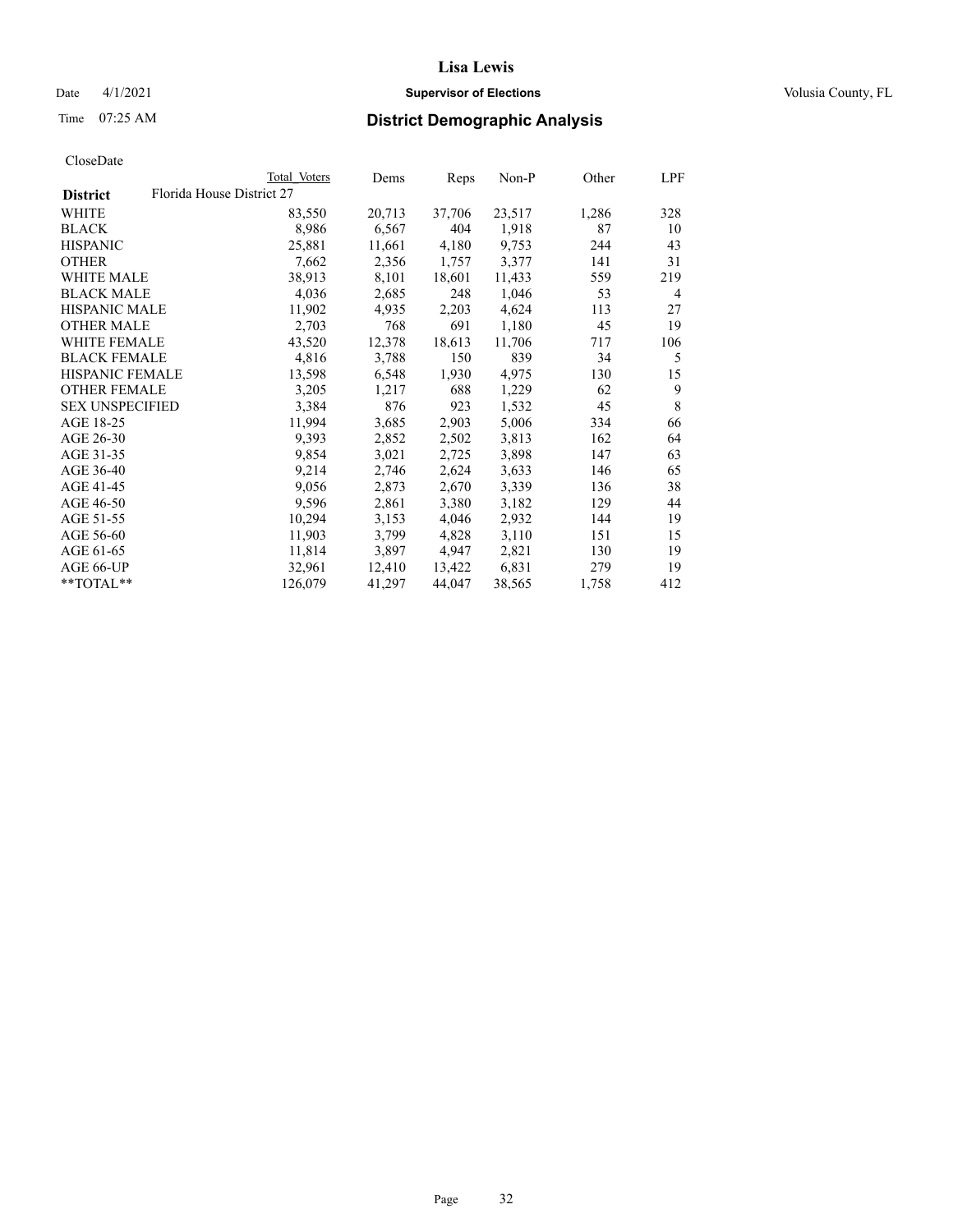## Date 4/1/2021 **Supervisor of Elections Supervisor of Elections** Volusia County, FL

# Time 07:25 AM **District Demographic Analysis**

|                        | Total Voters            | Dems   | Reps   | Non-P  | Other | LPF            |
|------------------------|-------------------------|--------|--------|--------|-------|----------------|
| <b>District</b>        | School Board District 1 |        |        |        |       |                |
| WHITE                  | 65,029                  | 16,605 | 30,500 | 16,628 | 1,022 | 274            |
| <b>BLACK</b>           | 6,318                   | 4,859  | 239    | 1,159  | 56    | 5              |
| <b>HISPANIC</b>        | 9,314                   | 3,847  | 1,808  | 3,506  | 129   | 24             |
| <b>OTHER</b>           | 5,021                   | 1,539  | 1,214  | 2,184  | 63    | 21             |
| WHITE MALE             | 29,750                  | 6,290  | 14,758 | 8,054  | 467   | 181            |
| <b>BLACK MALE</b>      | 2,597                   | 1,857  | 119    | 587    | 31    | 3              |
| <b>HISPANIC MALE</b>   | 4,079                   | 1,530  | 889    | 1,582  | 61    | 17             |
| <b>OTHER MALE</b>      | 1,716                   | 502    | 461    | 726    | 18    | 9              |
| WHITE FEMALE           | 34,471                  | 10,139 | 15,399 | 8,299  | 545   | 89             |
| <b>BLACK FEMALE</b>    | 3,604                   | 2,915  | 112    | 550    | 25    | $\overline{2}$ |
| <b>HISPANIC FEMALE</b> | 5,082                   | 2,245  | 893    | 1,870  | 67    | 7              |
| <b>OTHER FEMALE</b>    | 2,096                   | 770    | 480    | 807    | 32    | 7              |
| <b>SEX UNSPECIFIED</b> | 2,286                   | 602    | 649    | 1,002  | 24    | 9              |
| AGE 18-25              | 8,459                   | 2,650  | 2,347  | 3,187  | 218   | 57             |
| AGE 26-30              | 5,940                   | 1,750  | 1,835  | 2,176  | 129   | 50             |
| AGE 31-35              | 6,200                   | 1,866  | 1,895  | 2,296  | 103   | 40             |
| AGE 36-40              | 5,884                   | 1,685  | 1,928  | 2,134  | 88    | 49             |
| AGE 41-45              | 5,613                   | 1,636  | 1,982  | 1,880  | 90    | 25             |
| AGE 46-50              | 6,007                   | 1,704  | 2,324  | 1,854  | 98    | 27             |
| AGE 51-55              | 6,605                   | 1,832  | 2,935  | 1,731  | 87    | 20             |
| AGE 56-60              | 7,718                   | 2,243  | 3,510  | 1,859  | 90    | 16             |
| AGE 61-65              | 7,923                   | 2,531  | 3,622  | 1,648  | 105   | 17             |
| AGE 66-UP              | 25,333                  | 8,953  | 11,383 | 4,712  | 262   | 23             |
| **TOTAL**              | 85,682                  | 26,850 | 33,761 | 23,477 | 1,270 | 324            |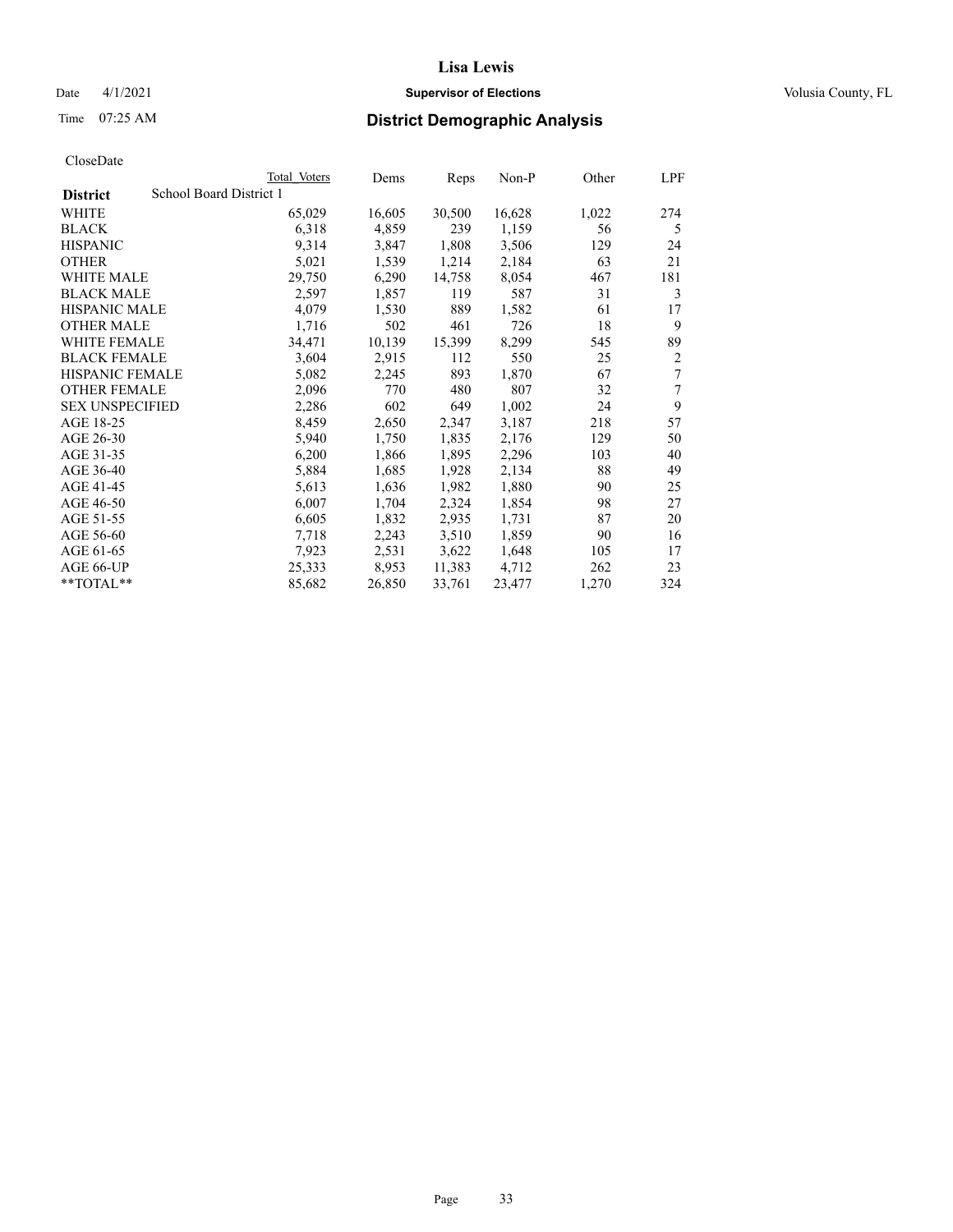## Date 4/1/2021 **Supervisor of Elections Supervisor of Elections** Volusia County, FL

# Time 07:25 AM **District Demographic Analysis**

|                        | Total Voters            | Dems   | Reps   | Non-P  | Other | LPF      |
|------------------------|-------------------------|--------|--------|--------|-------|----------|
| <b>District</b>        | School Board District 2 |        |        |        |       |          |
| WHITE                  | 53,569                  | 14,940 | 22,546 | 14,864 | 1,012 | 207      |
| <b>BLACK</b>           | 13,278                  | 10,430 | 370    | 2,364  | 108   | 6        |
| <b>HISPANIC</b>        | 3,258                   | 1,388  | 662    | 1,143  | 52    | 13       |
| <b>OTHER</b>           | 4,956                   | 1,631  | 1,026  | 2,174  | 106   | 19       |
| WHITE MALE             | 25,174                  | 5,860  | 11,348 | 7,357  | 480   | 129      |
| <b>BLACK MALE</b>      | 5,187                   | 3,801  | 204    | 1,123  | 59    | $\theta$ |
| <b>HISPANIC MALE</b>   | 1,486                   | 574    | 340    | 529    | 33    | 10       |
| <b>OTHER MALE</b>      | 1,749                   | 547    | 415    | 736    | 40    | 11       |
| <b>WHITE FEMALE</b>    | 27,649                  | 8,883  | 10,922 | 7,240  | 528   | 76       |
| <b>BLACK FEMALE</b>    | 7,788                   | 6,393  | 157    | 1,184  | 49    | 5        |
| <b>HISPANIC FEMALE</b> | 1,704                   | 787    | 313    | 582    | 19    | 3        |
| <b>OTHER FEMALE</b>    | 2,026                   | 787    | 413    | 771    | 49    | 6        |
| <b>SEX UNSPECIFIED</b> | 2,298                   | 757    | 492    | 1,023  | 21    | 5        |
| AGE 18-25              | 8,737                   | 3,684  | 1,643  | 3,133  | 228   | 49       |
| AGE 26-30              | 5,462                   | 2,181  | 1,144  | 1,953  | 143   | 41       |
| AGE 31-35              | 5,052                   | 1,968  | 1,150  | 1,793  | 107   | 34       |
| AGE 36-40              | 4,317                   | 1,691  | 1,065  | 1,452  | 81    | 28       |
| AGE 41-45              | 4,003                   | 1,552  | 1,031  | 1,335  | 68    | 17       |
| AGE 46-50              | 4,355                   | 1,537  | 1,421  | 1,302  | 71    | 24       |
| AGE 51-55              | 5,382                   | 1,872  | 1,967  | 1,443  | 87    | 13       |
| AGE 56-60              | 7,151                   | 2,502  | 2,744  | 1,793  | 103   | 9        |
| AGE 61-65              | 7,636                   | 2,855  | 3,016  | 1,644  | 111   | 10       |
| AGE 66-UP              | 22,966                  | 8,547  | 9,423  | 4,697  | 279   | 20       |
| $*$ $TOTAL**$          | 75,061                  | 28,389 | 24,604 | 20,545 | 1,278 | 245      |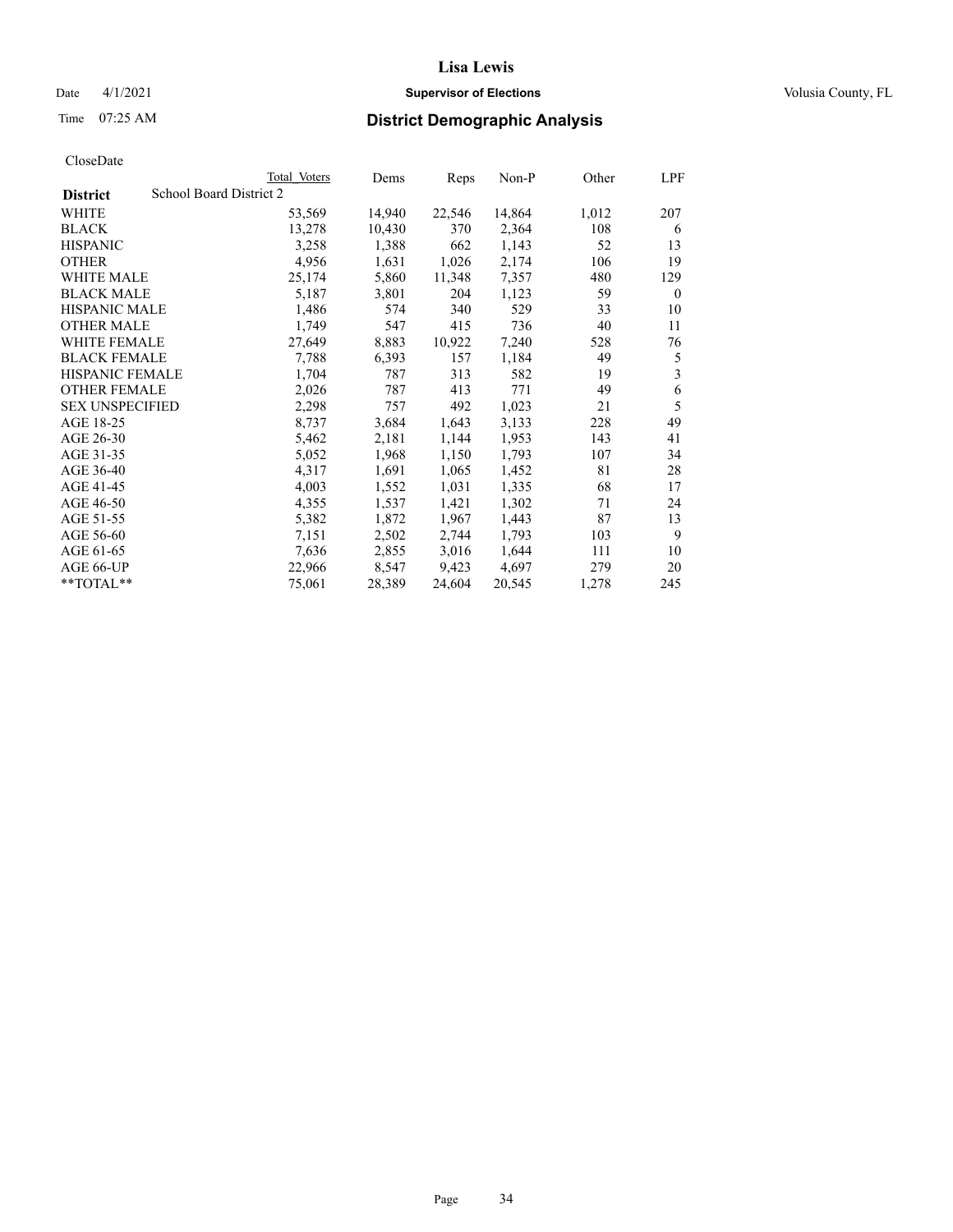## Date 4/1/2021 **Supervisor of Elections Supervisor of Elections** Volusia County, FL

# Time 07:25 AM **District Demographic Analysis**

|                                            | Total Voters | Dems   | Reps   | Non-P  | Other | LPF      |
|--------------------------------------------|--------------|--------|--------|--------|-------|----------|
| School Board District 3<br><b>District</b> |              |        |        |        |       |          |
| WHITE                                      | 80,123       | 20,727 | 36,723 | 20,983 | 1,443 | 247      |
| <b>BLACK</b>                               | 2,425        | 1,822  | 116    | 455    | 28    | 4        |
| <b>HISPANIC</b>                            | 2,360        | 802    | 651    | 856    | 42    | 9        |
| <b>OTHER</b>                               | 4,102        | 1,139  | 1,187  | 1,680  | 79    | 17       |
| WHITE MALE                                 | 37,404       | 8,093  | 18,162 | 10,297 | 683   | 169      |
| <b>BLACK MALE</b>                          | 1,119        | 783    | 64     | 251    | 17    | 4        |
| <b>HISPANIC MALE</b>                       | 1,068        | 333    | 322    | 387    | 20    | 6        |
| <b>OTHER MALE</b>                          | 1,437        | 388    | 429    | 581    | 30    | 9        |
| WHITE FEMALE                               | 41,779       | 12,414 | 18,165 | 10,372 | 754   | 74       |
| <b>BLACK FEMALE</b>                        | 1,263        | 1,002  | 51     | 199    | 11    | $\theta$ |
| <b>HISPANIC FEMALE</b>                     | 1,239        | 451    | 315    | 448    | 22    | 3        |
| <b>OTHER FEMALE</b>                        | 1,698        | 576    | 507    | 577    | 32    | 6        |
| <b>SEX UNSPECIFIED</b>                     | 2,002        | 450    | 662    | 861    | 23    | 6        |
| AGE 18-25                                  | 6,768        | 1,774  | 2,273  | 2,438  | 249   | 34       |
| AGE 26-30                                  | 4,978        | 1,268  | 1,678  | 1,882  | 115   | 35       |
| AGE 31-35                                  | 5,027        | 1,329  | 1,697  | 1,852  | 98    | 51       |
| AGE 36-40                                  | 4,963        | 1,262  | 1,800  | 1,776  | 100   | 25       |
| AGE 41-45                                  | 5,042        | 1,178  | 1,956  | 1,780  | 103   | 25       |
| AGE 46-50                                  | 5,762        | 1,353  | 2,523  | 1,742  | 112   | 32       |
| AGE 51-55                                  | 6,685        | 1,506  | 3,250  | 1,773  | 134   | 22       |
| AGE 56-60                                  | 8,752        | 2,175  | 4,302  | 2,124  | 134   | 17       |
| AGE 61-65                                  | 9,579        | 2,722  | 4,475  | 2,205  | 163   | 14       |
| AGE 66-UP                                  | 31,451       | 9,923  | 14,721 | 6,401  | 384   | 22       |
| **TOTAL**                                  | 89,010       | 24,490 | 38,677 | 23,974 | 1,592 | 277      |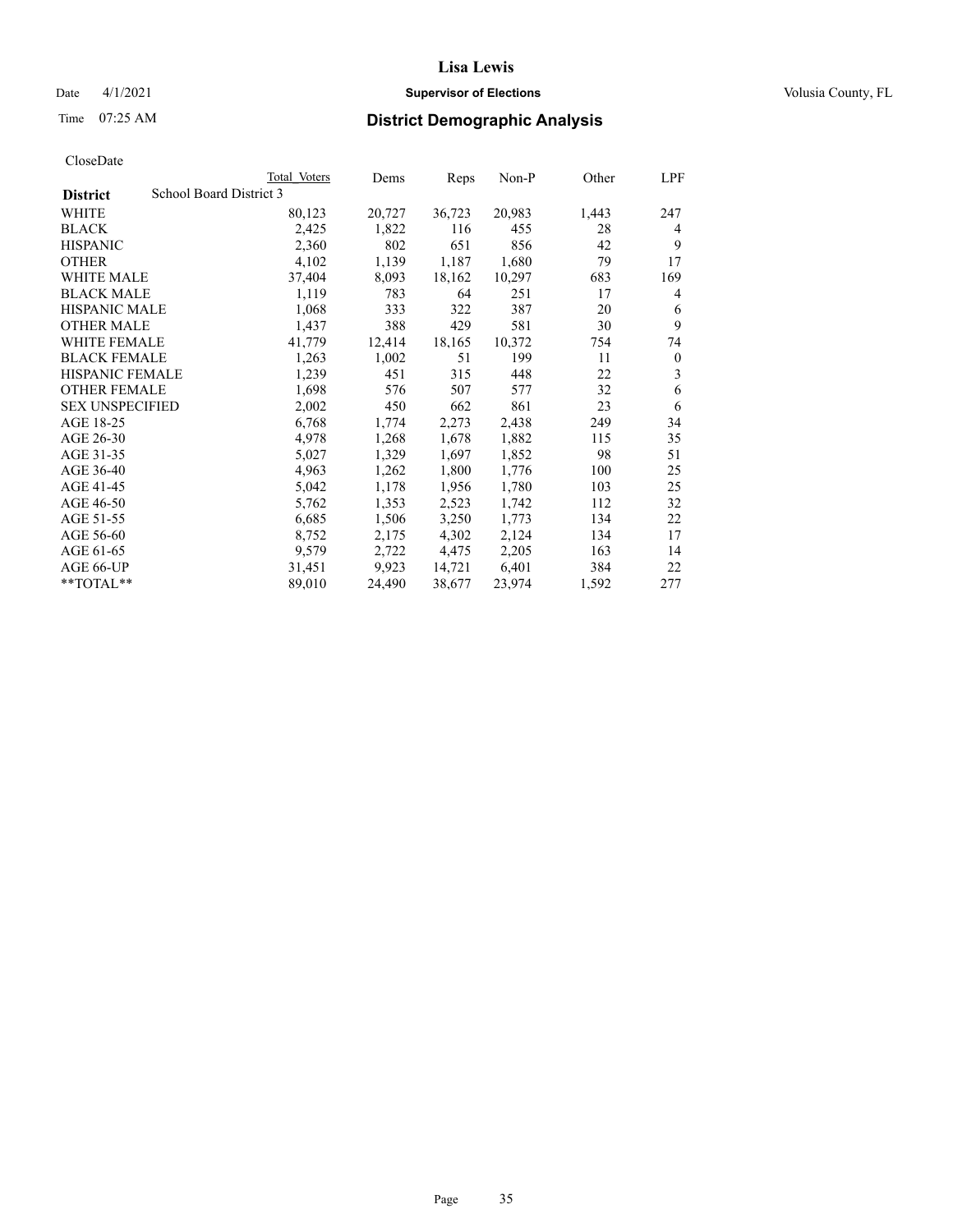## Date 4/1/2021 **Supervisor of Elections Supervisor of Elections** Volusia County, FL

# Time 07:25 AM **District Demographic Analysis**

|                        |                         | Total Voters | Dems   | Reps   | Non-P  | Other | LPF |
|------------------------|-------------------------|--------------|--------|--------|--------|-------|-----|
| <b>District</b>        | School Board District 4 |              |        |        |        |       |     |
| WHITE                  |                         | 67,322       | 18,249 | 30,239 | 17,503 | 1,105 | 226 |
| <b>BLACK</b>           |                         | 6,387        | 4,872  | 231    | 1,214  | 61    | 9   |
| <b>HISPANIC</b>        |                         | 3,333        | 1,326  | 730    | 1,205  | 55    | 17  |
| <b>OTHER</b>           |                         | 4,840        | 1,447  | 1,224  | 2,066  | 91    | 12  |
| WHITE MALE             |                         | 31,022       | 6,986  | 14,794 | 8,572  | 510   | 160 |
| <b>BLACK MALE</b>      |                         | 2,643        | 1,818  | 136    | 648    | 34    | 7   |
| <b>HISPANIC MALE</b>   |                         | 1,459        | 508    | 352    | 560    | 29    | 10  |
| <b>OTHER MALE</b>      |                         | 1,748        | 497    | 473    | 735    | 36    | 7   |
| WHITE FEMALE           |                         | 35,552       | 11,113 | 15,131 | 8,651  | 591   | 66  |
| <b>BLACK FEMALE</b>    |                         | 3,636        | 2,974  | 89     | 544    | 27    | 2   |
| <b>HISPANIC FEMALE</b> |                         | 1,808        | 798    | 365    | 613    | 25    | 7   |
| <b>OTHER FEMALE</b>    |                         | 2,009        | 708    | 504    | 754    | 39    | 4   |
| <b>SEX UNSPECIFIED</b> |                         | 2,004        | 492    | 579    | 911    | 21    | 1   |
| AGE 18-25              |                         | 6,890        | 2,115  | 2,070  | 2,475  | 188   | 42  |
| AGE 26-30              |                         | 4,968        | 1,611  | 1,449  | 1,781  | 95    | 32  |
| AGE 31-35              |                         | 4,925        | 1,568  | 1,465  | 1,765  | 94    | 33  |
| AGE 36-40              |                         | 4,613        | 1,427  | 1,426  | 1,664  | 63    | 33  |
| AGE 41-45              |                         | 4,505        | 1,340  | 1,513  | 1,539  | 85    | 28  |
| AGE 46-50              |                         | 5,108        | 1,400  | 2,057  | 1,529  | 95    | 27  |
| AGE 51-55              |                         | 6,229        | 1,734  | 2,730  | 1,651  | 100   | 14  |
| AGE 56-60              |                         | 8,084        | 2,306  | 3,629  | 2,002  | 137   | 10  |
| AGE 61-65              |                         | 8,935        | 2,884  | 3,896  | 1,980  | 156   | 19  |
| AGE 66-UP              |                         | 27,625       | 9,509  | 12,189 | 5,602  | 299   | 26  |
| $*$ $TOTAL**$          |                         | 81,882       | 25,894 | 32,424 | 21,988 | 1,312 | 264 |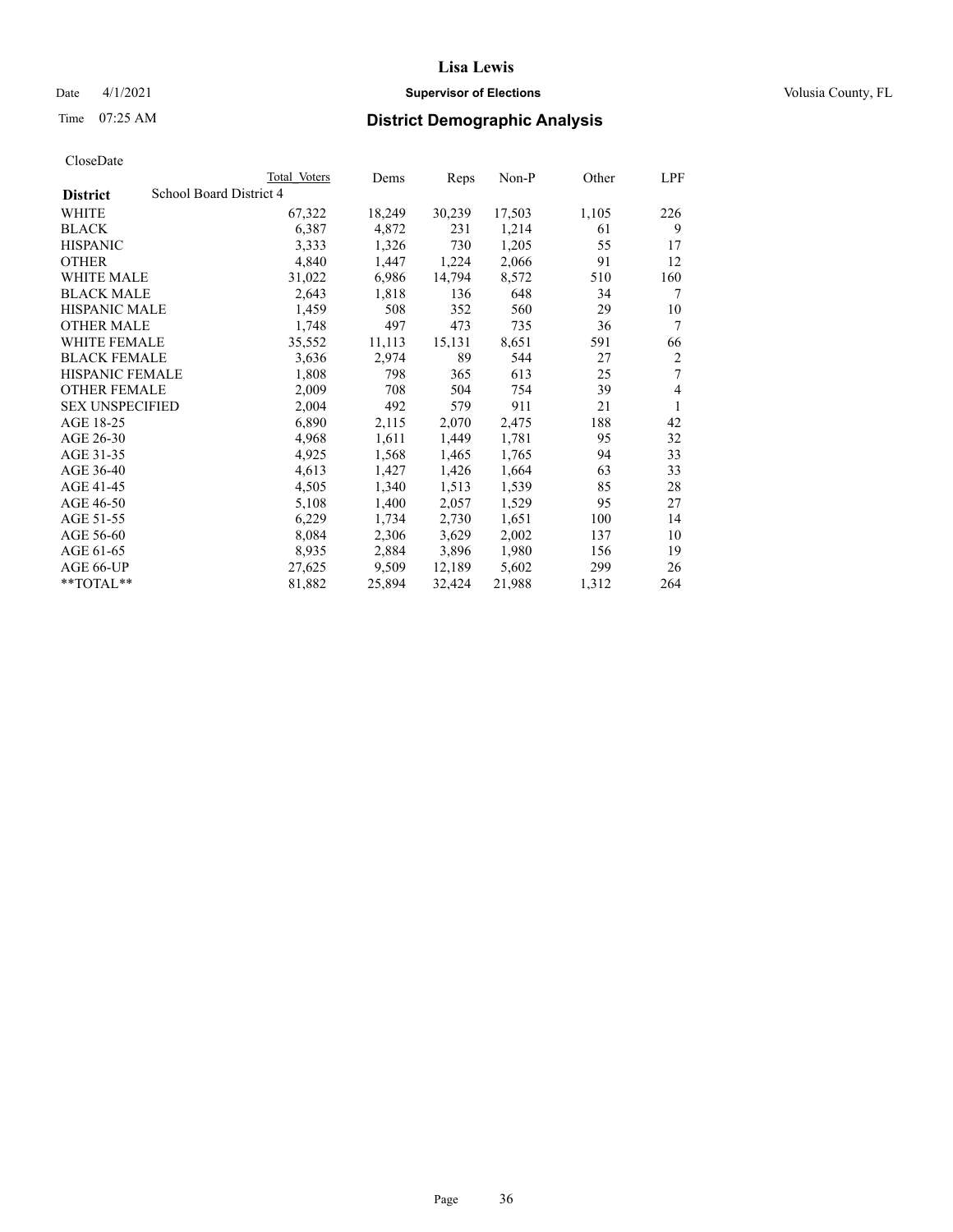## Date 4/1/2021 **Supervisor of Elections Supervisor of Elections** Volusia County, FL

# Time 07:25 AM **District Demographic Analysis**

|                        | Total Voters            | Dems   | Reps   | Non-P  | Other | LPF |
|------------------------|-------------------------|--------|--------|--------|-------|-----|
| <b>District</b>        | School Board District 5 |        |        |        |       |     |
| WHITE                  | 42,221                  | 10,441 | 18,567 | 12,402 | 622   | 189 |
| <b>BLACK</b>           | 7,182                   | 5,236  | 319    | 1,550  | 69    | 8   |
| <b>HISPANIC</b>        | 21,990                  | 10,063 | 3,351  | 8,365  | 177   | 34  |
| <b>OTHER</b>           | 5,223                   | 1,702  | 1,081  | 2,328  | 94    | 18  |
| WHITE MALE             | 19,802                  | 4,125  | 9,196  | 6,082  | 275   | 124 |
| <b>BLACK MALE</b>      | 3,212                   | 2,134  | 200    | 836    | 40    | 2   |
| <b>HISPANIC MALE</b>   | 10,210                  | 4,306  | 1,793  | 4,006  | 83    | 22  |
| <b>OTHER MALE</b>      | 1,857                   | 554    | 440    | 819    | 31    | 13  |
| WHITE FEMALE           | 21,812                  | 6,181  | 9,105  | 6,119  | 344   | 63  |
| <b>BLACK FEMALE</b>    | 3,863                   | 3,029  | 113    | 687    | 29    | 5   |
| <b>HISPANIC FEMALE</b> | 11,461                  | 5,611  | 1,522  | 4,224  | 93    | 11  |
| <b>OTHER FEMALE</b>    | 2,192                   | 876    | 419    | 853    | 40    | 4   |
| <b>SEX UNSPECIFIED</b> | 2,206                   | 625    | 530    | 1,019  | 27    | 5   |
| AGE 18-25              | 8,274                   | 2,705  | 1,761  | 3,567  | 199   | 42  |
| AGE 26-30              | 6,443                   | 2,103  | 1,497  | 2,693  | 106   | 44  |
| AGE 31-35              | 6,745                   | 2,194  | 1,703  | 2,712  | 97    | 39  |
| AGE 36-40              | 6,289                   | 2,022  | 1,581  | 2,545  | 102   | 39  |
| AGE 41-45              | 6,083                   | 2,137  | 1,575  | 2,264  | 85    | 22  |
| AGE 46-50              | 6,267                   | 2,070  | 1,989  | 2,111  | 78    | 19  |
| AGE 51-55              | 6,486                   | 2,233  | 2,268  | 1,899  | 73    | 13  |
| AGE 56-60              | 7,220                   | 2,552  | 2,652  | 1,931  | 75    | 10  |
| AGE 61-65              | 6,700                   | 2,454  | 2,575  | 1,614  | 47    | 10  |
| AGE 66-UP              | 16,109                  | 6,972  | 5,717  | 3,309  | 100   | 11  |
| **TOTAL**              | 76,616                  | 27,442 | 23,318 | 24,645 | 962   | 249 |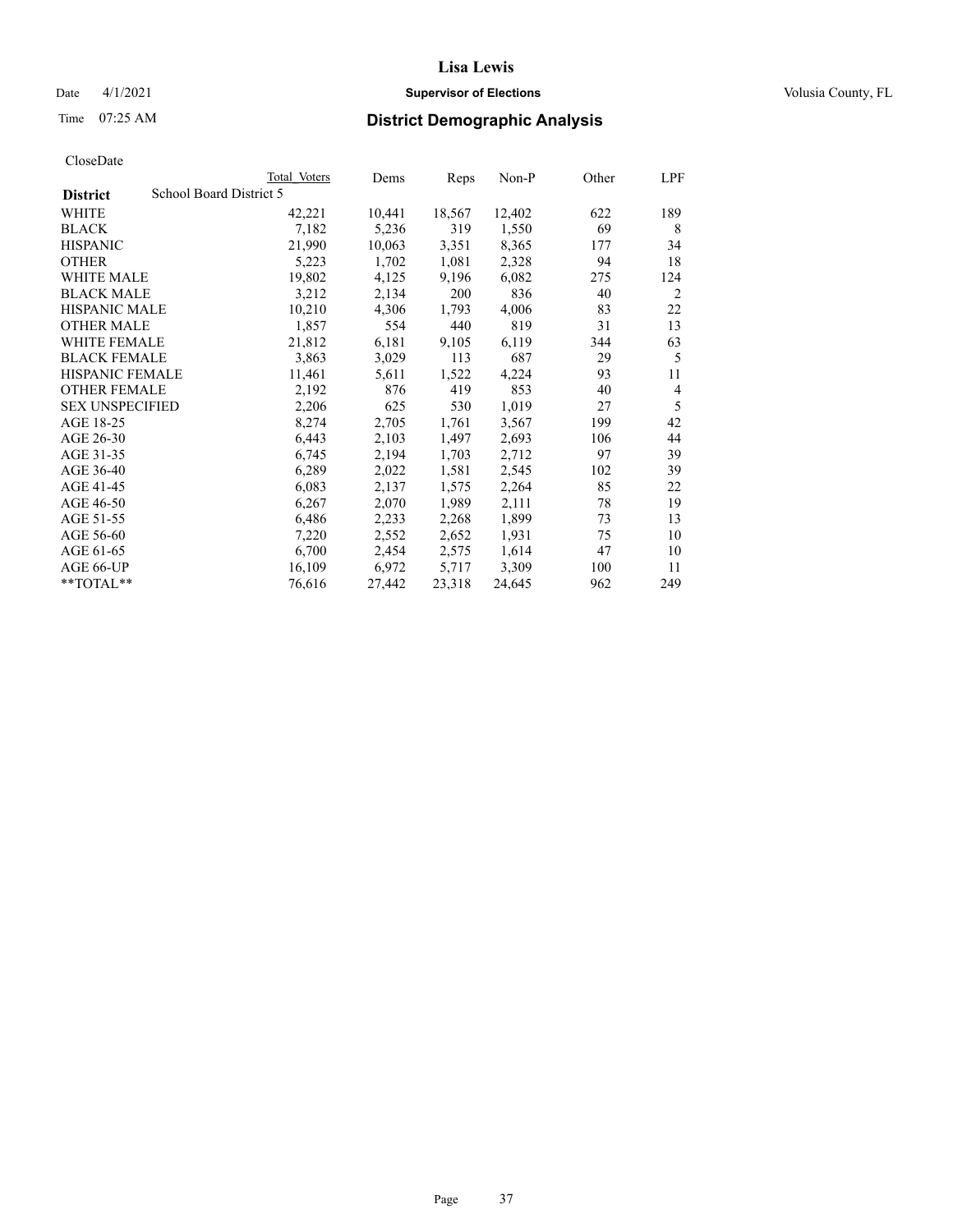## Date 4/1/2021 **Supervisor of Elections Supervisor of Elections** Volusia County, FL

| CloseDate |
|-----------|
|-----------|

|                        |                           | Total Voters | Dems   | Reps   | $Non-P$ | Other | <u>LPF</u> |
|------------------------|---------------------------|--------------|--------|--------|---------|-------|------------|
| <b>District</b>        | Florida Senate District 7 |              |        |        |         |       |            |
| WHITE                  |                           | 111,887      | 30,427 | 49,745 | 29,378  | 1,926 | 411        |
| <b>BLACK</b>           |                           | 19,097       | 14,887 | 563    | 3,471   | 163   | 13         |
| <b>HISPANIC</b>        |                           | 6,749        | 2,780  | 1,374  | 2,465   | 102   | 28         |
| <b>OTHER</b>           |                           | 9,121        | 2,857  | 2,108  | 3,947   | 183   | 26         |
| <b>WHITE MALE</b>      |                           | 52,153       | 11,791 | 24,637 | 14,533  | 908   | 284        |
| <b>BLACK MALE</b>      |                           | 7,613        | 5,491  | 318    | 1,708   | 89    | 7          |
| <b>HISPANIC MALE</b>   |                           | 3,008        | 1,121  | 666    | 1,150   | 53    | 18         |
| <b>OTHER MALE</b>      |                           | 3,217        | 959    | 826    | 1,348   | 70    | 14         |
| <b>WHITE FEMALE</b>    |                           | 58,406       | 18,339 | 24,583 | 14,349  | 1,010 | 125        |
| <b>BLACK FEMALE</b>    |                           | 11,079       | 9,083  | 230    | 1,686   | 74    | 6          |
| HISPANIC FEMALE        |                           | 3,601        | 1,605  | 685    | 1,253   | 48    | 10         |
| <b>OTHER FEMALE</b>    |                           | 3,749        | 1,385  | 856    | 1,417   | 82    | 9          |
| <b>SEX UNSPECIFIED</b> |                           | 4,027        | 1,177  | 988    | 1,817   | 40    | 5          |
| AGE 18-25              |                           | 14,906       | 5,525  | 3,593  | 5,331   | 374   | 83         |
| AGE 26-30              |                           | 9,630        | 3,552  | 2,413  | 3,382   | 215   | 68         |
| AGE 31-35              |                           | 9,309        | 3,323  | 2,466  | 3,276   | 182   | 62         |
| AGE 36-40              |                           | 8,348        | 2,905  | 2,386  | 2,867   | 135   | 55         |
| AGE 41-45              |                           | 8,037        | 2,727  | 2,439  | 2,688   | 140   | 43         |
| AGE 46-50              |                           | 8,906        | 2,768  | 3,276  | 2,659   | 158   | 45         |
| AGE 51-55              |                           | 10,914       | 3,384  | 4,505  | 2,828   | 170   | 27         |
| AGE 56-60              |                           | 14,225       | 4,492  | 5,997  | 3,492   | 225   | 19         |
| AGE 61-65              |                           | 15,459       | 5,347  | 6,489  | 3,349   | 245   | 29         |
| AGE 66-UP              |                           | 47,120       | 16,928 | 20,226 | 9,389   | 530   | 47         |
| $*$ TOTAL $*$          |                           | 146,854      | 50,951 | 53,790 | 39,261  | 2,374 | 478        |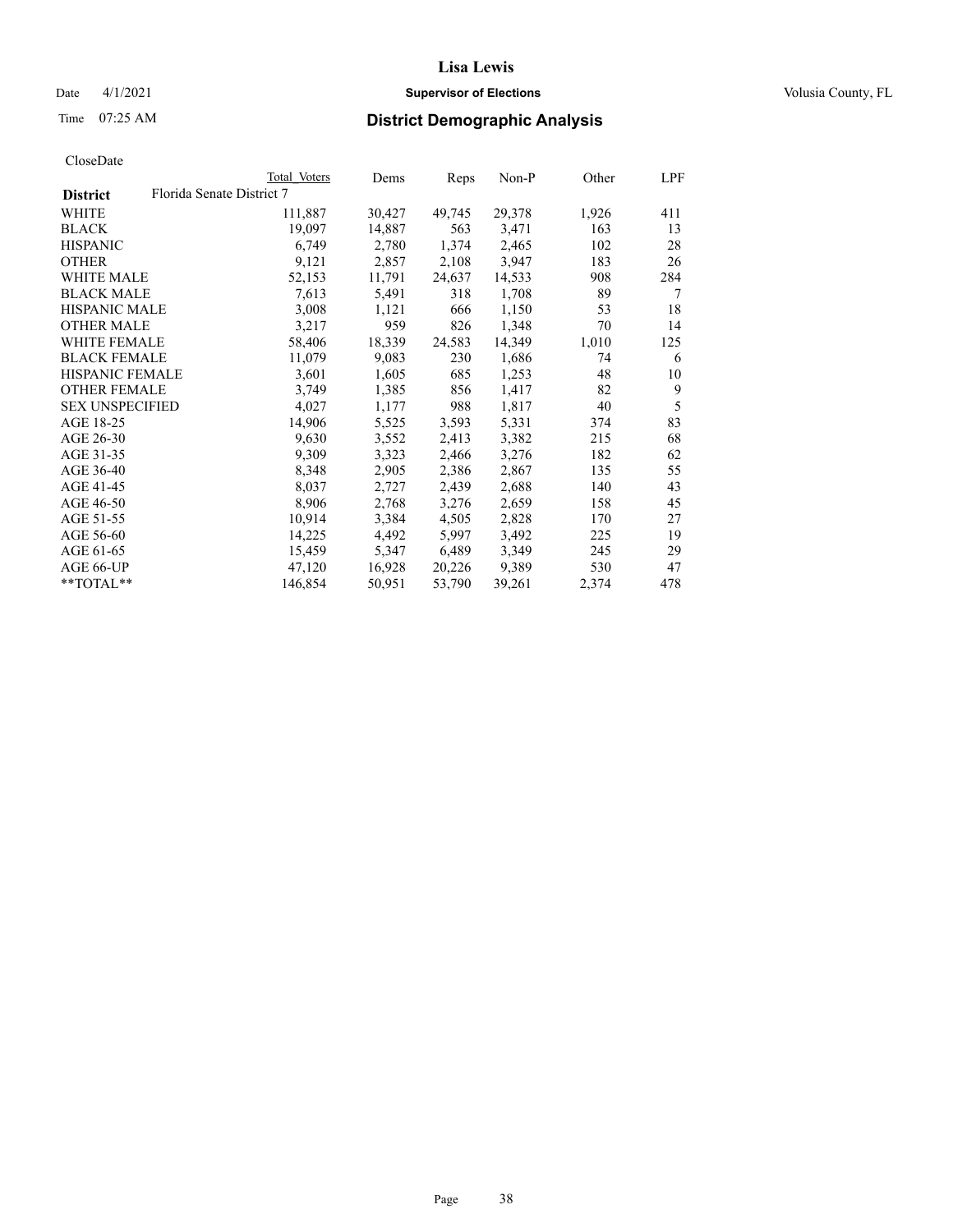## Date 4/1/2021 **Supervisor of Elections Supervisor of Elections** Volusia County, FL

# Time 07:25 AM **District Demographic Analysis**

|                        |                           | Total Voters | Dems   | Reps   | $Non-P$ | Other | LPF            |
|------------------------|---------------------------|--------------|--------|--------|---------|-------|----------------|
| <b>District</b>        | Florida Senate District 9 |              |        |        |         |       |                |
| WHITE                  |                           | 29,117       | 6,680  | 14,069 | 7,806   | 438   | 124            |
| <b>BLACK</b>           |                           | 1,883        | 1,364  | 82     | 412     | 22    | 3              |
| <b>HISPANIC</b>        |                           | 4,958        | 2,075  | 1,002  | 1,806   | 66    | 9              |
| <b>OTHER</b>           |                           | 2,285        | 612    | 612    | 1,019   | 35    | 7              |
| <b>WHITE MALE</b>      |                           | 13,467       | 2,553  | 6,857  | 3,779   | 198   | 80             |
| <b>BLACK MALE</b>      |                           | 816          | 533    | 42     | 226     | 13    | 2              |
| <b>HISPANIC MALE</b>   |                           | 2,213        | 837    | 516    | 820     | 34    | 6              |
| <b>OTHER MALE</b>      |                           | 789          | 208    | 235    | 334     | 8     | $\overline{4}$ |
| WHITE FEMALE           |                           | 15,250       | 4,058  | 7,031  | 3,883   | 235   | 43             |
| <b>BLACK FEMALE</b>    |                           | 1,038        | 811    | 39     | 178     | 9     | 1              |
| <b>HISPANIC FEMALE</b> |                           | 2,668        | 1,202  | 473    | 958     | 32    | 3              |
| <b>OTHER FEMALE</b>    |                           | 957          | 326    | 243    | 367     | 19    | $\overline{c}$ |
| <b>SEX UNSPECIFIED</b> |                           | 1,044        | 203    | 328    | 498     | 13    | $\overline{2}$ |
| AGE 18-25              |                           | 3,535        | 933    | 1,067  | 1,404   | 106   | 25             |
| AGE 26-30              |                           | 2,639        | 661    | 880    | 1,020   | 58    | 20             |
| AGE 31-35              |                           | 2,830        | 781    | 925    | 1,070   | 42    | 12             |
| AGE 36-40              |                           | 2,678        | 655    | 964    | 996     | 33    | 30             |
| AGE 41-45              |                           | 2,569        | 674    | 938    | 897     | 48    | 12             |
| AGE 46-50              |                           | 2,862        | 725    | 1,177  | 898     | 45    | 17             |
| AGE 51-55              |                           | 3,127        | 812    | 1,422  | 839     | 45    | 9              |
| AGE 56-60              |                           | 3,555        | 917    | 1,660  | 934     | 39    | 5              |
| AGE 61-65              |                           | 3,561        | 1,011  | 1,693  | 802     | 48    | 7              |
| AGE 66-UP              |                           | 10,887       | 3,562  | 5,039  | 2,183   | 97    | 6              |
| $*$ $TOTAL**$          |                           | 38,243       | 10,731 | 15,765 | 11,043  | 561   | 143            |
|                        |                           |              |        |        |         |       |                |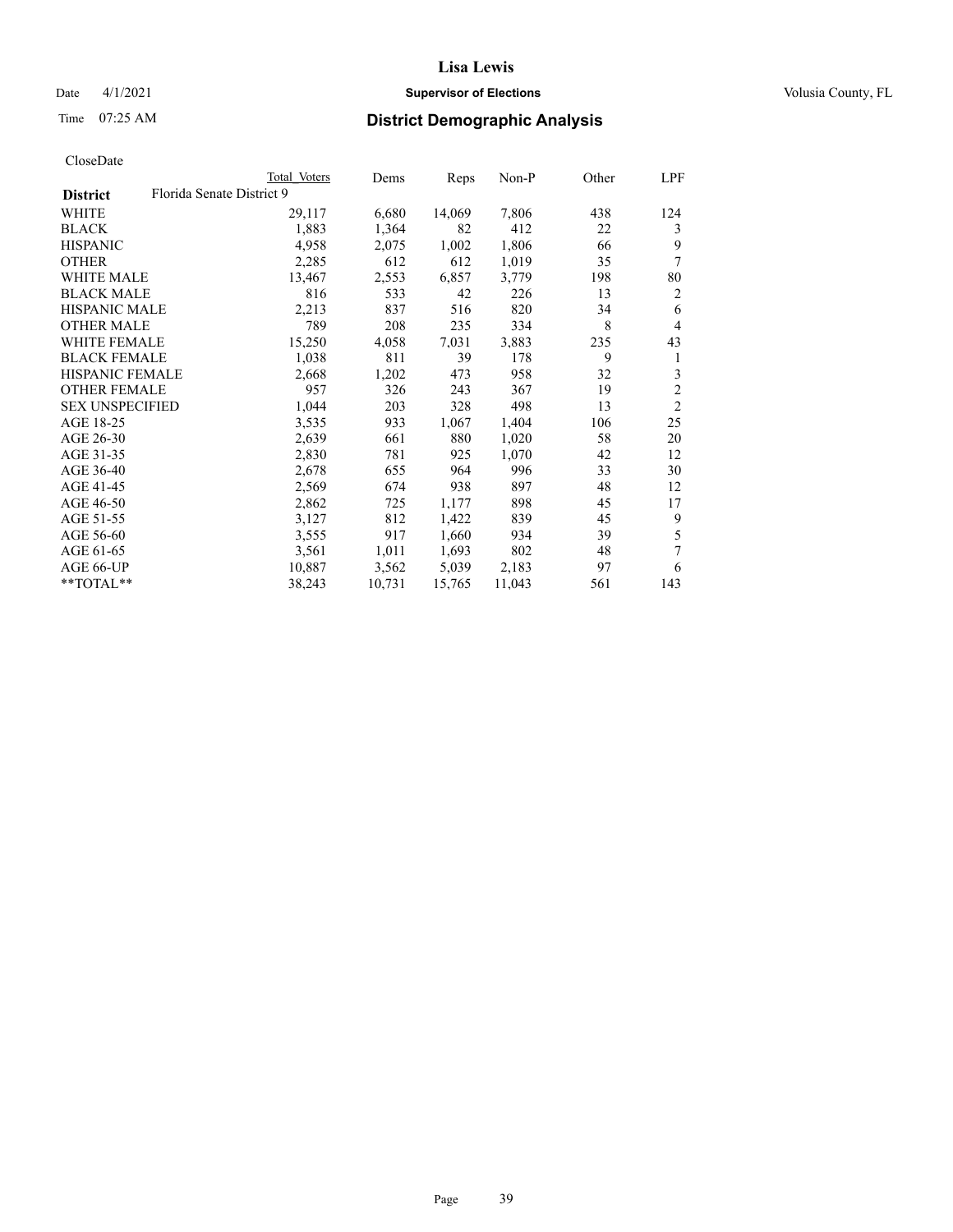## Date 4/1/2021 **Supervisor of Elections Supervisor of Elections** Volusia County, FL

# Time 07:25 AM **District Demographic Analysis**

|                        |                            | Total Voters | Dems   | Reps   | Non-P  | Other | LPF |
|------------------------|----------------------------|--------------|--------|--------|--------|-------|-----|
| <b>District</b>        | Florida Senate District 14 |              |        |        |        |       |     |
| WHITE                  |                            | 167,260      | 43,855 | 74,761 | 45,196 | 2,840 | 608 |
| <b>BLACK</b>           |                            | 14,610       | 10,968 | 630    | 2,859  | 137   | 16  |
| <b>HISPANIC</b>        |                            | 28,548       | 12,571 | 4,826  | 10,804 | 287   | 60  |
| <b>OTHER</b>           |                            | 12,736       | 3,989  | 3,012  | 5,466  | 215   | 54  |
| WHITE MALE             |                            | 77,532       | 17,010 | 36,764 | 22,050 | 1,309 | 399 |
| <b>BLACK MALE</b>      |                            | 6,329        | 4,369  | 363    | 1,511  | 79    | 7   |
| <b>HISPANIC MALE</b>   |                            | 13,081       | 5,293  | 2,514  | 5,094  | 139   | 41  |
| <b>OTHER MALE</b>      |                            | 4,501        | 1,321  | 1,157  | 1,915  | 77    | 31  |
| <b>WHITE FEMALE</b>    |                            | 87,607       | 26,333 | 37,108 | 22,449 | 1,517 | 200 |
| <b>BLACK FEMALE</b>    |                            | 8,037        | 6,419  | 253    | 1,300  | 58    | 7   |
| <b>HISPANIC FEMALE</b> |                            | 15,025       | 7,085  | 2,250  | 5,526  | 146   | 18  |
| <b>OTHER FEMALE</b>    |                            | 5,315        | 2,006  | 1,224  | 1,978  | 91    | 16  |
| <b>SEX UNSPECIFIED</b> |                            | 5,725        | 1,546  | 1,596  | 2,501  | 63    | 19  |
| AGE 18-25              |                            | 20,687       | 6,470  | 5,434  | 8,065  | 602   | 116 |
| AGE 26-30              |                            | 15,522       | 4,700  | 4,310  | 6,083  | 315   | 114 |
| AGE 31-35              |                            | 15,810       | 4,821  | 4,519  | 6,072  | 275   | 123 |
| AGE 36-40              |                            | 15,040       | 4,527  | 4,450  | 5,708  | 266   | 89  |
| AGE 41-45              |                            | 14,640       | 4,442  | 4,680  | 5,213  | 243   | 62  |
| AGE 46-50              |                            | 15,731       | 4,571  | 5,861  | 4,981  | 251   | 67  |
| AGE 51-55              |                            | 17,346       | 4,981  | 7,223  | 4,830  | 266   | 46  |
| AGE 56-60              |                            | 21,145       | 6,369  | 9,180  | 5,283  | 275   | 38  |
| AGE 61-65              |                            | 21,753       | 7,088  | 9,402  | 4,940  | 289   | 34  |
| AGE 66-UP              |                            | 65,477       | 23,414 | 28,168 | 13,149 | 697   | 49  |
| $*$ $TOTAL**$          |                            | 223,154      | 71,383 | 83,229 | 64,325 | 3,479 | 738 |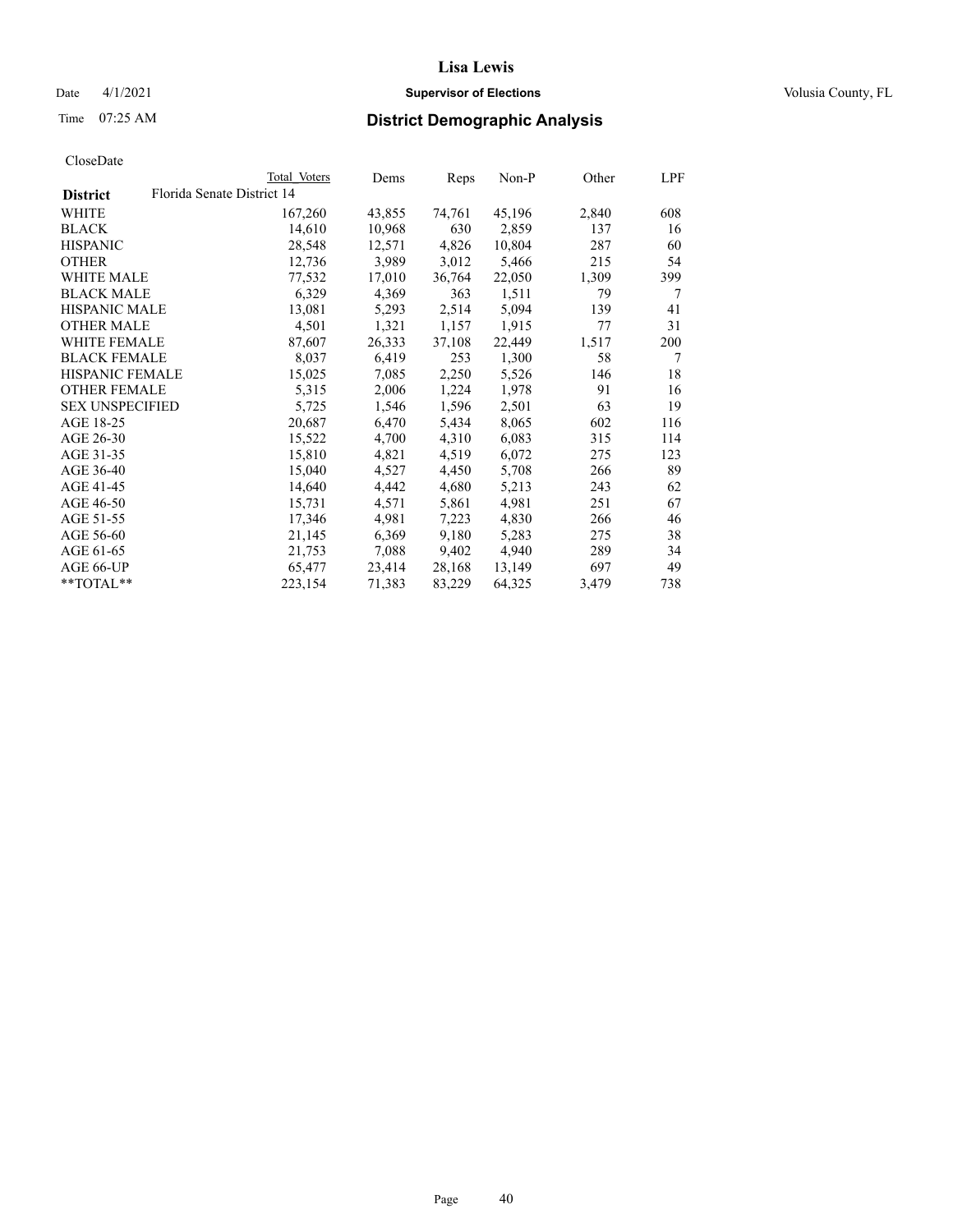## Date 4/1/2021 **Supervisor of Elections Supervisor of Elections** Volusia County, FL

# Time 07:25 AM **District Demographic Analysis**

|                        |                      | Total Voters | Dems  | Reps  | Non-P | Other | LPF              |
|------------------------|----------------------|--------------|-------|-------|-------|-------|------------------|
| <b>District</b>        | Daytona Beach Zone 1 |              |       |       |       |       |                  |
| WHITE                  |                      | 5,390        | 1,583 | 2,119 | 1,545 | 119   | 24               |
| <b>BLACK</b>           |                      | 1,266        | 967   | 40    | 246   | 12    | 1                |
| <b>HISPANIC</b>        |                      | 375          | 161   | 68    | 133   | 11    | 2                |
| <b>OTHER</b>           |                      | 565          | 182   | 116   | 251   | 13    | 3                |
| <b>WHITE MALE</b>      |                      | 2,621        | 637   | 1,110 | 801   | 58    | 15               |
| <b>BLACK MALE</b>      |                      | 508          | 359   | 19    | 125   | 5     | $\boldsymbol{0}$ |
| <b>HISPANIC MALE</b>   |                      | 169          | 59    | 36    | 62    | 10    | 2                |
| <b>OTHER MALE</b>      |                      | 202          | 63    | 40    | 95    | 3     | 1                |
| WHITE FEMALE           |                      | 2,688        | 919   | 981   | 718   | 61    | 9                |
| <b>BLACK FEMALE</b>    |                      | 737          | 593   | 19    | 117   | 7     |                  |
| <b>HISPANIC FEMALE</b> |                      | 198          | 101   | 30    | 66    |       | $\theta$         |
| <b>OTHER FEMALE</b>    |                      | 242          | 93    | 52    | 88    | 7     | $\overline{c}$   |
| <b>SEX UNSPECIFIED</b> |                      | 231          | 69    | 56    | 103   | 3     | $\mathbf{0}$     |
| AGE 18-25              |                      | 952          | 358   | 190   | 376   | 23    | 5                |
| AGE 26-30              |                      | 654          | 290   | 118   | 221   | 19    | 6                |
| AGE 31-35              |                      | 523          | 198   | 111   | 198   | 13    | 3                |
| AGE 36-40              |                      | 393          | 163   | 100   | 119   | 9     | $\overline{c}$   |
| AGE 41-45              |                      | 399          | 153   | 95    | 145   | 4     | $\overline{c}$   |
| AGE 46-50              |                      | 471          | 170   | 148   | 141   | 10    | $\overline{c}$   |
| AGE 51-55              |                      | 581          | 184   | 211   | 169   | 16    | 1                |
| AGE 56-60              |                      | 713          | 244   | 271   | 183   | 13    | $\overline{c}$   |
| AGE 61-65              |                      | 736          | 292   | 272   | 159   | 9     | 4                |
| AGE 66-UP              |                      | 2,174        | 841   | 827   | 464   | 39    | 3                |
| **TOTAL**              |                      | 7,596        | 2,893 | 2,343 | 2,175 | 155   | 30               |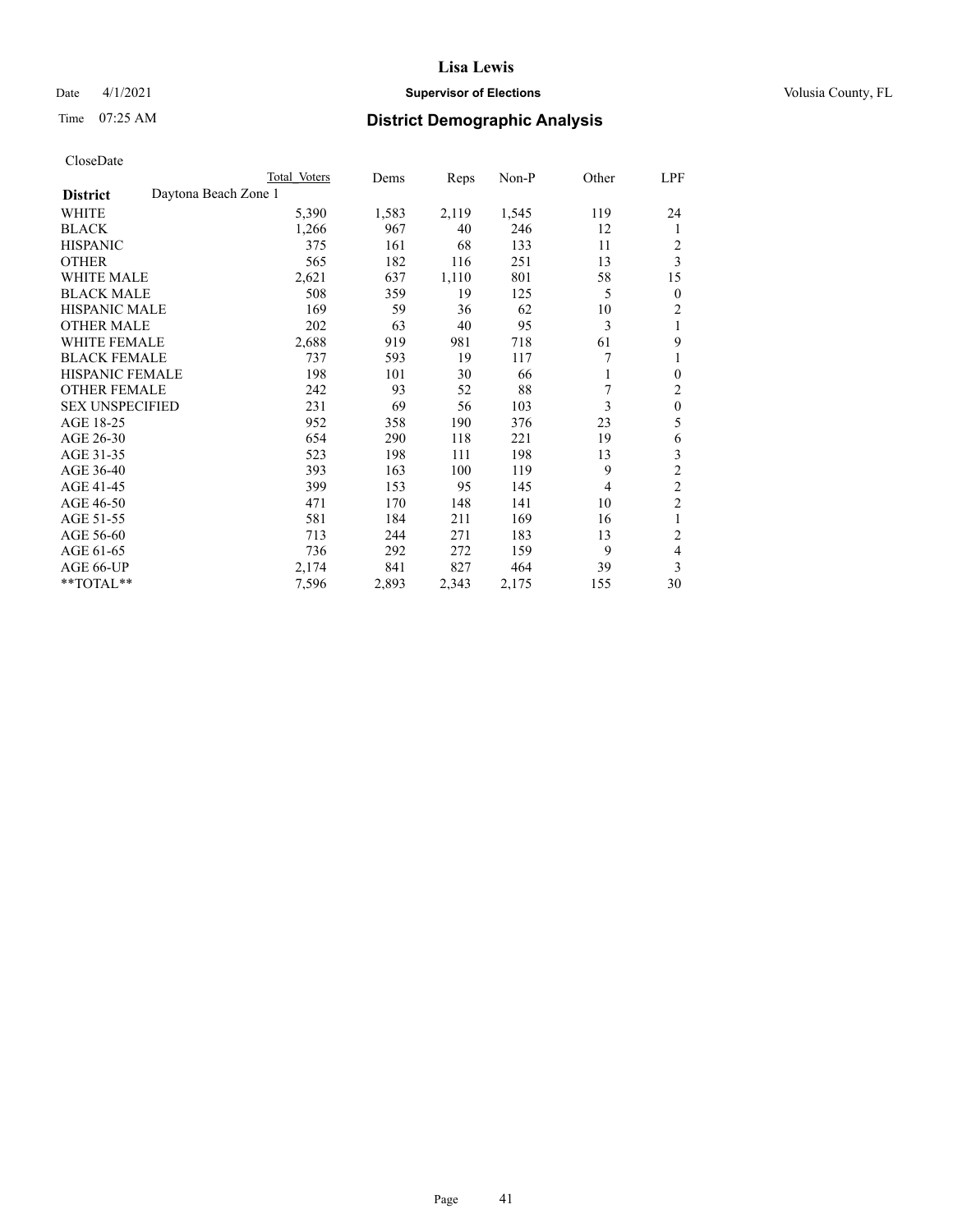## Date 4/1/2021 **Supervisor of Elections Supervisor of Elections** Volusia County, FL

# Time 07:25 AM **District Demographic Analysis**

|                                         | Total Voters | Dems  | Reps  | $Non-P$ | Other          | LPF            |
|-----------------------------------------|--------------|-------|-------|---------|----------------|----------------|
| Daytona Beach Zone 2<br><b>District</b> |              |       |       |         |                |                |
| WHITE                                   | 4,634        | 1,382 | 1,891 | 1,251   | 86             | 24             |
| <b>BLACK</b>                            | 1,466        | 1,161 | 39    | 255     | 11             | $\Omega$       |
| <b>HISPANIC</b>                         | 318          | 145   | 46    | 124     | $\overline{2}$ |                |
| <b>OTHER</b>                            | 430          | 144   | 87    | 188     | 9              | $\overline{c}$ |
| <b>WHITE MALE</b>                       | 2,276        | 590   | 988   | 641     | 40             | 17             |
| <b>BLACK MALE</b>                       | 602          | 441   | 25    | 129     | 7              | 0              |
| <b>HISPANIC MALE</b>                    | 138          | 66    | 22    | 48      | 1              |                |
| <b>OTHER MALE</b>                       | 143          | 44    | 39    | 54      | 4              | 2              |
| <b>WHITE FEMALE</b>                     | 2,305        | 774   | 884   | 594     | 46             | 7              |
| <b>BLACK FEMALE</b>                     | 845          | 706   | 14    | 121     | 4              | $\theta$       |
| <b>HISPANIC FEMALE</b>                  | 174          | 76    | 22    | 75      | 1              | 0              |
| <b>OTHER FEMALE</b>                     | 193          | 79    | 35    | 75      | 4              | 0              |
| <b>SEX UNSPECIFIED</b>                  | 172          | 56    | 34    | 81      |                | 0              |
| AGE 18-25                               | 583          | 228   | 111   | 226     | 15             | 3              |
| AGE 26-30                               | 465          | 201   | 84    | 168     | 10             | 2              |
| AGE 31-35                               | 439          | 198   | 79    | 143     | 13             | 6              |
| AGE 36-40                               | 376          | 172   | 82    | 113     | 6              | 3              |
| AGE 41-45                               | 363          | 165   | 74    | 117     | 5              | $\overline{c}$ |
| AGE 46-50                               | 462          | 175   | 132   | 140     | 10             | 5              |
| AGE 51-55                               | 566          | 203   | 193   | 162     | 8              | 0              |
| AGE 56-60                               | 782          | 298   | 280   | 194     | 10             | 0              |
| AGE 61-65                               | 758          | 321   | 280   | 147     | 7              | 3              |
| AGE 66-UP                               | 2,054        | 871   | 748   | 408     | 24             | 3              |
| **TOTAL**                               | 6,848        | 2,832 | 2,063 | 1,818   | 108            | 27             |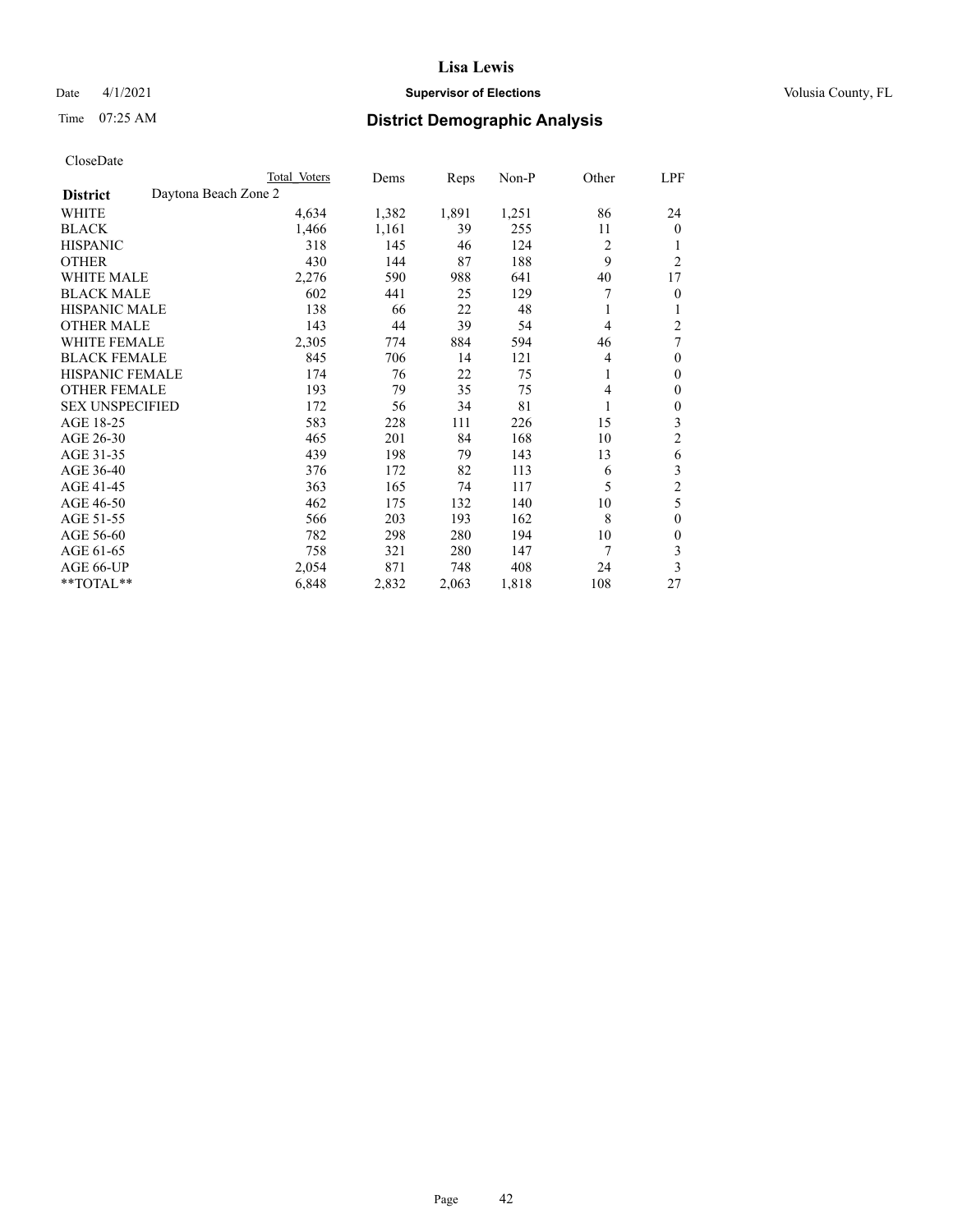## Date 4/1/2021 **Supervisor of Elections Supervisor of Elections** Volusia County, FL

# Time 07:25 AM **District Demographic Analysis**

|                                         | Total Voters | Dems  | Reps  | $Non-P$ | Other | LPF          |
|-----------------------------------------|--------------|-------|-------|---------|-------|--------------|
| Daytona Beach Zone 3<br><b>District</b> |              |       |       |         |       |              |
| WHITE                                   | 3,966        | 1,206 | 1,491 | 1,169   | 79    | 21           |
| <b>BLACK</b>                            | 1,952        | 1,505 | 41    | 393     | 13    | 0            |
| <b>HISPANIC</b>                         | 332          | 162   | 63    | 98      | 8     |              |
| <b>OTHER</b>                            | 663          | 231   | 76    | 345     | 10    |              |
| <b>WHITE MALE</b>                       | 2,007        | 506   | 825   | 625     | 37    | 14           |
| <b>BLACK MALE</b>                       | 779          | 578   | 24    | 170     | 7     | 0            |
| <b>HISPANIC MALE</b>                    | 152          | 69    | 31    | 49      | 3     | 0            |
| <b>OTHER MALE</b>                       | 205          | 76    | 34    | 92      | 3     | 0            |
| <b>WHITE FEMALE</b>                     | 1,906        | 686   | 650   | 521     | 42    | 7            |
| <b>BLACK FEMALE</b>                     | 1,070        | 846   | 16    | 202     | 6     | 0            |
| <b>HISPANIC FEMALE</b>                  | 171          | 88    | 31    | 46      | 5     | 1            |
| <b>OTHER FEMALE</b>                     | 235          | 102   | 25    | 101     | 6     | 1            |
| <b>SEX UNSPECIFIED</b>                  | 388          | 153   | 35    | 199     |       | 0            |
| AGE 18-25                               | 1,677        | 1,025 | 101   | 532     | 17    | 2            |
| AGE 26-30                               | 448          | 187   | 82    | 167     | 9     | 3            |
| AGE 31-35                               | 395          | 167   | 73    | 143     | 7     | 5            |
| AGE 36-40                               | 348          | 122   | 84    | 127     | 12    | 3            |
| AGE 41-45                               | 308          | 122   | 66    | 109     | 11    | $\mathbf{0}$ |
| AGE 46-50                               | 361          | 126   | 105   | 117     | 8     | 5            |
| AGE 51-55                               | 428          | 154   | 150   | 113     | 10    |              |
| AGE 56-60                               | 561          | 194   | 190   | 173     | 3     | 1            |
| AGE 61-65                               | 639          | 238   | 223   | 165     | 13    | 0            |
| AGE 66-UP                               | 1,748        | 769   | 597   | 359     | 20    | 3            |
| **TOTAL**                               | 6,913        | 3,104 | 1,671 | 2,005   | 110   | 23           |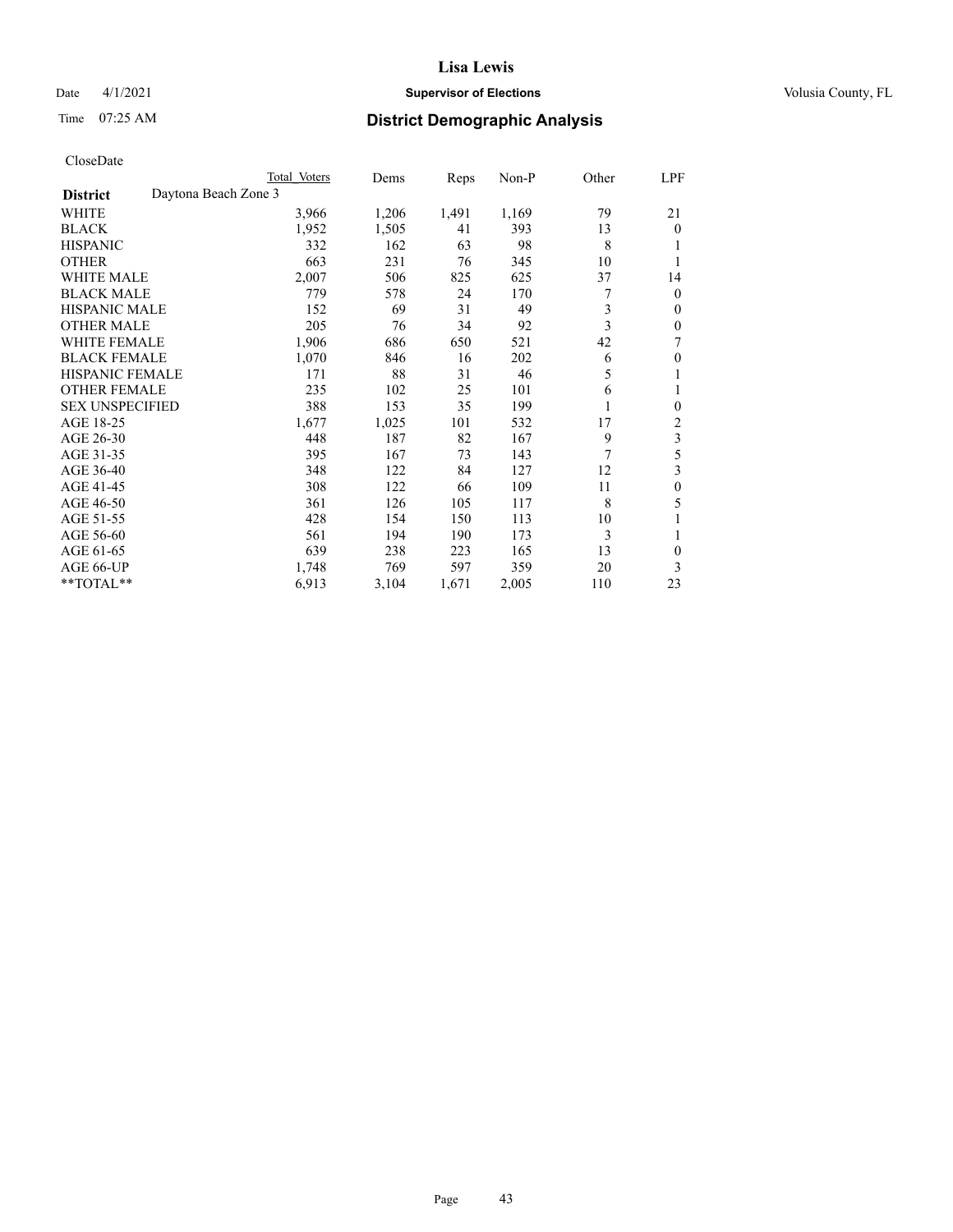## Date 4/1/2021 **Supervisor of Elections Supervisor of Elections** Volusia County, FL

# Time 07:25 AM **District Demographic Analysis**

|                        |                      | Total Voters | Dems  | Reps  | Non-P | Other | LPF            |
|------------------------|----------------------|--------------|-------|-------|-------|-------|----------------|
| <b>District</b>        | Daytona Beach Zone 4 |              |       |       |       |       |                |
| WHITE                  |                      | 9,227        | 2,253 | 4,342 | 2,388 | 204   | 40             |
| <b>BLACK</b>           |                      | 1,395        | 1,003 | 49    | 314   | 28    | 1              |
| <b>HISPANIC</b>        |                      | 564          | 204   | 151   | 192   | 16    | 1              |
| <b>OTHER</b>           |                      | 820          | 226   | 200   | 375   | 17    | $\overline{2}$ |
| <b>WHITE MALE</b>      |                      | 4,315        | 848   | 2,119 | 1,220 | 100   | 28             |
| <b>BLACK MALE</b>      |                      | 575          | 357   | 32    | 167   | 18    | 1              |
| <b>HISPANIC MALE</b>   |                      | 262          | 88    | 79    | 90    | 5     | $\mathbf{0}$   |
| <b>OTHER MALE</b>      |                      | 304          | 76    | 79    | 143   | 5     | 1              |
| <b>WHITE FEMALE</b>    |                      | 4,831        | 1,380 | 2,193 | 1,142 | 104   | 12             |
| <b>BLACK FEMALE</b>    |                      | 794          | 624   | 16    | 144   | 10    | $\mathbf{0}$   |
| <b>HISPANIC FEMALE</b> |                      | 295          | 114   | 72    | 97    | 11    | 1              |
| <b>OTHER FEMALE</b>    |                      | 358          | 108   | 85    | 155   | 9     | 1              |
| <b>SEX UNSPECIFIED</b> |                      | 271          | 91    | 66    | 111   | 3     | $\theta$       |
| AGE 18-25              |                      | 1,148        | 387   | 294   | 417   | 37    | 13             |
| AGE 26-30              |                      | 891          | 318   | 220   | 315   | 27    | 11             |
| AGE 31-35              |                      | 794          | 272   | 224   | 270   | 25    | 3              |
| AGE 36-40              |                      | 632          | 221   | 163   | 231   | 15    | $\overline{2}$ |
| AGE 41-45              |                      | 558          | 202   | 161   | 187   | 7     | 1              |
| AGE 46-50              |                      | 654          | 188   | 259   | 185   | 15    | 7              |
| AGE 51-55              |                      | 733          | 204   | 317   | 198   | 13    | 1              |
| AGE 56-60              |                      | 1,129        | 303   | 514   | 280   | 30    | $\overline{c}$ |
| AGE 61-65              |                      | 1,409        | 423   | 645   | 311   | 27    | 3              |
| AGE 66-UP              |                      | 4,058        | 1,168 | 1,945 | 875   | 69    | 1              |
| **TOTAL**              |                      | 12,006       | 3,686 | 4,742 | 3,269 | 265   | 44             |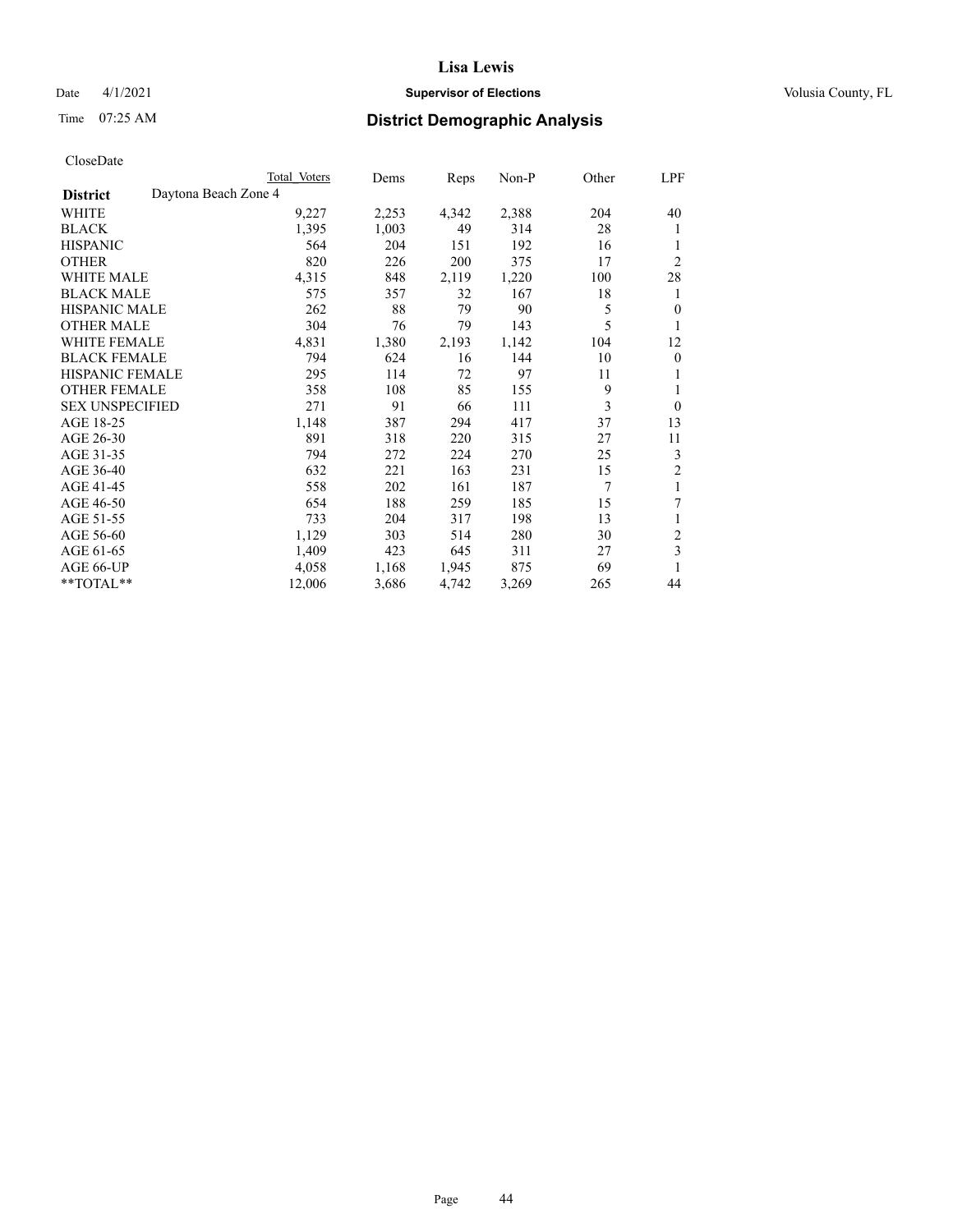## Date 4/1/2021 **Supervisor of Elections Supervisor of Elections** Volusia County, FL

# Time 07:25 AM **District Demographic Analysis**

| Total Voters         | Dems  | Reps  | $Non-P$ | Other            | LPF            |
|----------------------|-------|-------|---------|------------------|----------------|
| Daytona Beach Zone 5 |       |       |         |                  |                |
| 2,779                | 835   | 1,015 | 843     | 69               | 17             |
| 4,676                | 3,779 | 113   | 746     | 36               | 2              |
| 471                  | 203   | 77    | 179     | 7                | 5              |
| 644                  | 266   | 88    | 276     | 13               | 1              |
| 1,298                | 318   | 523   | 413     | 32               | 12             |
| 1,767                | 1,328 | 66    | 353     | 20               | $\mathbf{0}$   |
| 210                  | 79    | 39    | 83      | 5                | 4              |
| 244                  | 102   | 36    | 98      | 8                | $\theta$       |
| 1,451                | 508   | 484   | 417     | 37               | 5              |
| 2,828                | 2,389 | 43    | 378     | 16               | $\overline{2}$ |
| 255                  | 121   | 38    | 93      | 2                | 1              |
| 260                  | 118   | 31    | 105     | 5                | 1              |
| 257                  | 120   | 33    | 104     | $\boldsymbol{0}$ | $\theta$       |
| 1,456                | 747   | 192   | 474     | 32               | 11             |
| 915                  | 498   | 127   | 266     | 17               | 7              |
| 801                  | 420   | 91    | 273     | 14               | 3              |
| 661                  | 398   | 78    | 178     | 7                | $\theta$       |
| 585                  | 348   | 70    | 162     | 3                | $\overline{2}$ |
| 607                  | 357   | 100   | 135     | 14               | 1              |
| 587                  | 380   | 89    | 107     | 11               | $\theta$       |
| 700                  | 457   | 118   | 121     | 4                | $\theta$       |
| 651                  | 426   | 111   | 103     | 10               | 1              |
| 1,607                | 1,052 | 317   | 225     | 13               | $\theta$       |
| 8,570                | 5,083 | 1,293 | 2,044   | 125              | 25             |
|                      |       |       |         |                  |                |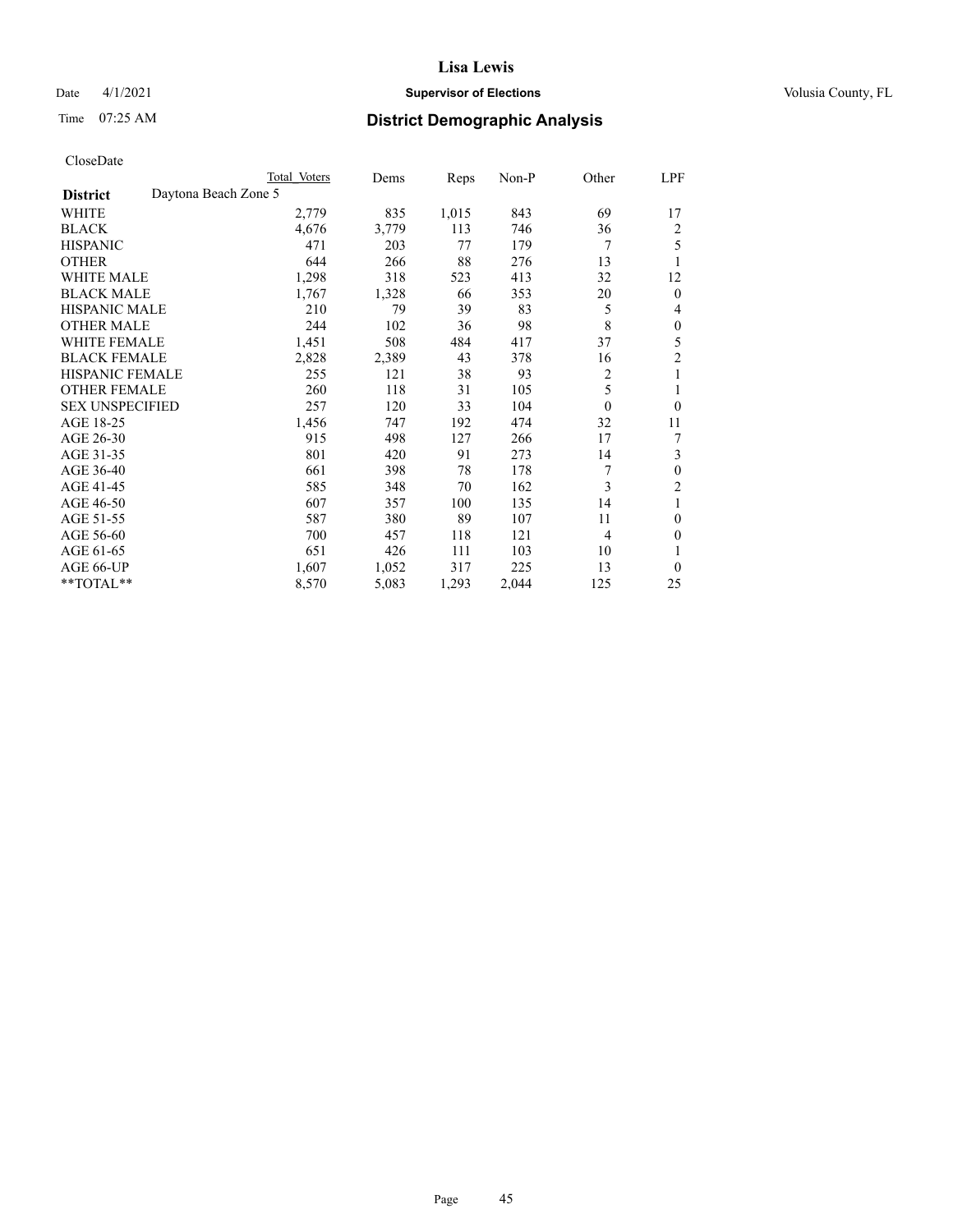## Date 4/1/2021 **Supervisor of Elections Supervisor of Elections** Volusia County, FL

|                                         | Total Voters | Dems  | Reps | Non-P | Other          | LPF            |
|-----------------------------------------|--------------|-------|------|-------|----------------|----------------|
| Daytona Beach Zone 6<br><b>District</b> |              |       |      |       |                |                |
| WHITE                                   | 1,499        | 474   | 491  | 493   | 30             | 11             |
| BLACK                                   | 3,758        | 3,073 | 98   | 568   | 19             | $\overline{0}$ |
| <b>HISPANIC</b>                         | 332          | 170   | 35   | 122   | 5              | $\overline{0}$ |
| OTHER                                   | 486          | 213   | 60   | 199   | 12             | $\overline{c}$ |
| <b>WHITE MALE</b>                       | 721          | 185   | 272  | 244   | 13             | 7              |
| <b>BLACK MALE</b>                       | 1,463        | 1,127 | 47   | 277   | 12             | $\theta$       |
| <b>HISPANIC MALE</b>                    | 159          | 72    | 21   | 64    | $\overline{2}$ | 0              |
| OTHER MALE                              | 158          | 67    | 32   | 53    | 4              | $\overline{c}$ |
| <b>WHITE FEMALE</b>                     | 727          | 282   | 200  | 225   | 17             | 3              |
| <b>BLACK FEMALE</b>                     | 2,213        | 1,879 | 49   | 278   | 7              | 0              |
| <b>HISPANIC FEMALE</b>                  | 161          | 93    | 13   | 52    | 3              | 0              |
| <b>OTHER FEMALE</b>                     | 178          | 97    | 16   | 59    | 6              | 0              |
| <b>SEX UNSPECIFIED</b>                  | 295          | 128   | 34   | 130   | $\overline{2}$ |                |
| AGE 18-25                               | 1,115        | 559   | 142  | 382   | 28             | 4              |
| AGE 26-30                               | 594          | 378   | 32   | 173   | 11             | 0              |
| AGE 31-35                               | 571          | 351   | 61   | 154   | 3              | $\overline{2}$ |
| AGE 36-40                               | 463          | 287   | 49   | 123   |                | 3              |
| AGE 41-45                               | 460          | 290   | 36   | 127   | 6              |                |
| AGE 46-50                               | 394          | 252   | 55   | 84    | 3              | 0              |
| AGE 51-55                               | 464          | 310   | 67   | 80    | 5              | $\overline{c}$ |
| AGE 56-60                               | 478          | 330   | 58   | 86    | 3              |                |
| AGE 61-65                               | 487          | 354   | 61   | 71    |                | $\overline{0}$ |
| AGE 66-UP                               | 1,049        | 819   | 123  | 102   | 5              | $\Omega$       |
| **TOTAL**                               | 6,075        | 3,930 | 684  | 1,382 | 66             | 13             |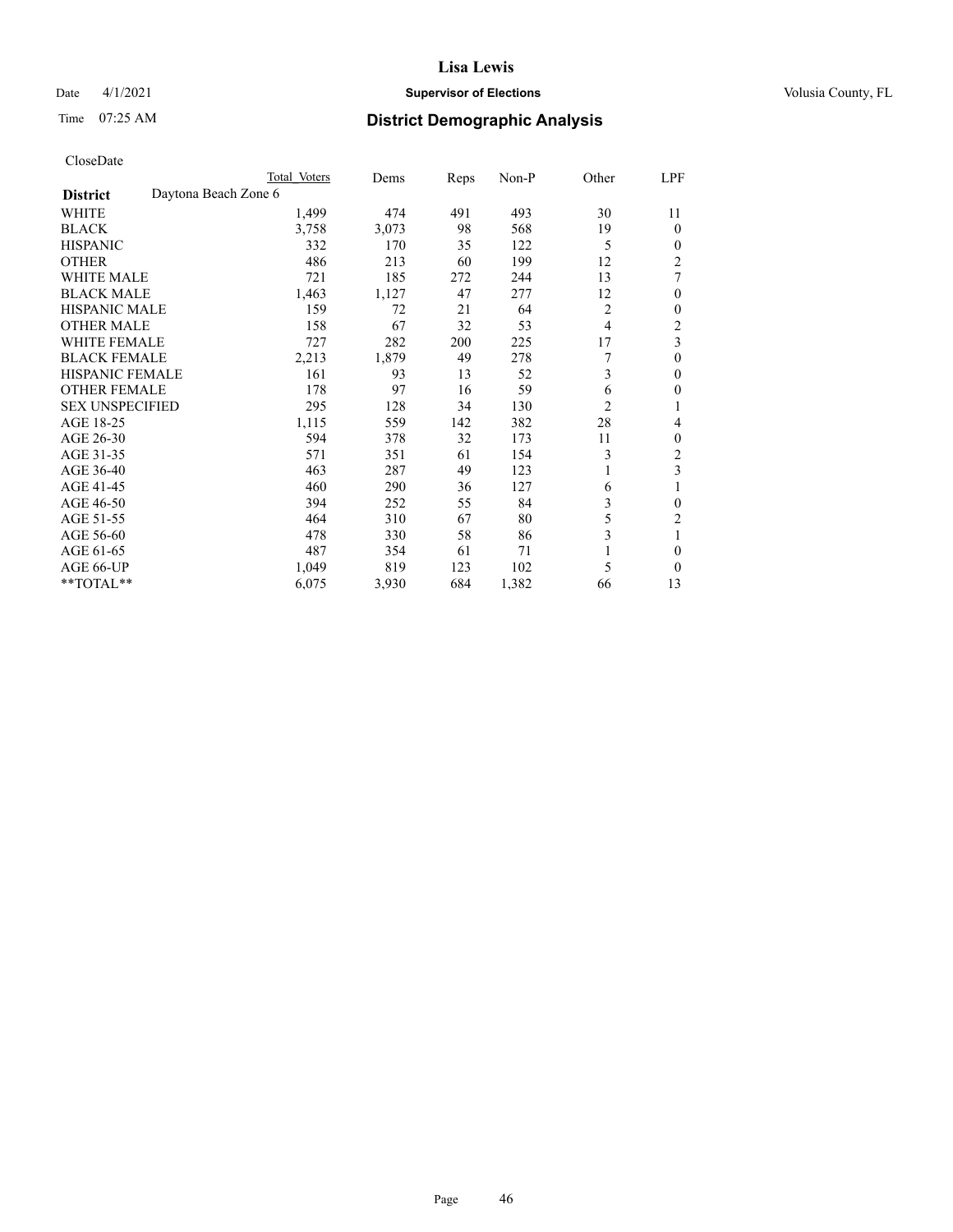## Date 4/1/2021 **Supervisor of Elections Supervisor of Elections** Volusia County, FL

# Time 07:25 AM **District Demographic Analysis**

|                        |                      | Total Voters | Dems  | Reps  | Non-P | Other          | LPF            |
|------------------------|----------------------|--------------|-------|-------|-------|----------------|----------------|
| <b>District</b>        | Daytona Beach Shores |              |       |       |       |                |                |
| WHITE                  |                      | 4,248        | 975   | 2,146 | 1,042 | 74             | 11             |
| <b>BLACK</b>           |                      | 68           | 46    | 5     | 16    |                | $\Omega$       |
| <b>HISPANIC</b>        |                      | 122          | 37    | 50    | 34    |                | $\Omega$       |
| <b>OTHER</b>           |                      | 305          | 90    | 95    | 114   | 5              |                |
| <b>WHITE MALE</b>      |                      | 1,988        | 397   | 1,024 | 522   | 39             | 6              |
| <b>BLACK MALE</b>      |                      | 30           | 18    | 2     | 9     |                | $\Omega$       |
| <b>HISPANIC MALE</b>   |                      | 57           | 12    | 25    | 19    |                | $\theta$       |
| <b>OTHER MALE</b>      |                      | 122          | 35    | 41    | 44    | 2              | $\mathbf{0}$   |
| WHITE FEMALE           |                      | 2,212        | 566   | 1,098 | 509   | 34             | 5              |
| <b>BLACK FEMALE</b>    |                      | 37           | 28    | 3     | 6     | $\theta$       | $\mathbf{0}$   |
| <b>HISPANIC FEMALE</b> |                      | 63           | 24    | 24    | 15    | $\theta$       | 0              |
| <b>OTHER FEMALE</b>    |                      | 141          | 46    | 38    | 54    | $\overline{c}$ |                |
| <b>SEX UNSPECIFIED</b> |                      | 93           | 22    | 41    | 28    | $\overline{c}$ | $\theta$       |
| AGE 18-25              |                      | 148          | 41    | 51    | 50    | 5              |                |
| AGE 26-30              |                      | 93           | 26    | 32    | 32    | $\overline{c}$ | 1              |
| AGE 31-35              |                      | 106          | 24    | 38    | 36    | $\overline{4}$ | 4              |
| AGE 36-40              |                      | 117          | 27    | 47    | 42    | 1              | $\mathbf{0}$   |
| AGE 41-45              |                      | 132          | 33    | 50    | 44    | 4              |                |
| AGE 46-50              |                      | 160          | 31    | 70    | 56    | 3              | 0              |
| AGE 51-55              |                      | 269          | 61    | 116   | 88    | 3              |                |
| AGE 56-60              |                      | 470          | 94    | 244   | 120   | 12             | 0              |
| AGE 61-65              |                      | 623          | 128   | 322   | 156   | 15             | 2              |
| AGE 66-UP              |                      | 2,625        | 683   | 1,326 | 582   | 32             | $\overline{c}$ |
| **TOTAL**              |                      | 4,743        | 1,148 | 2,296 | 1,206 | 81             | 12             |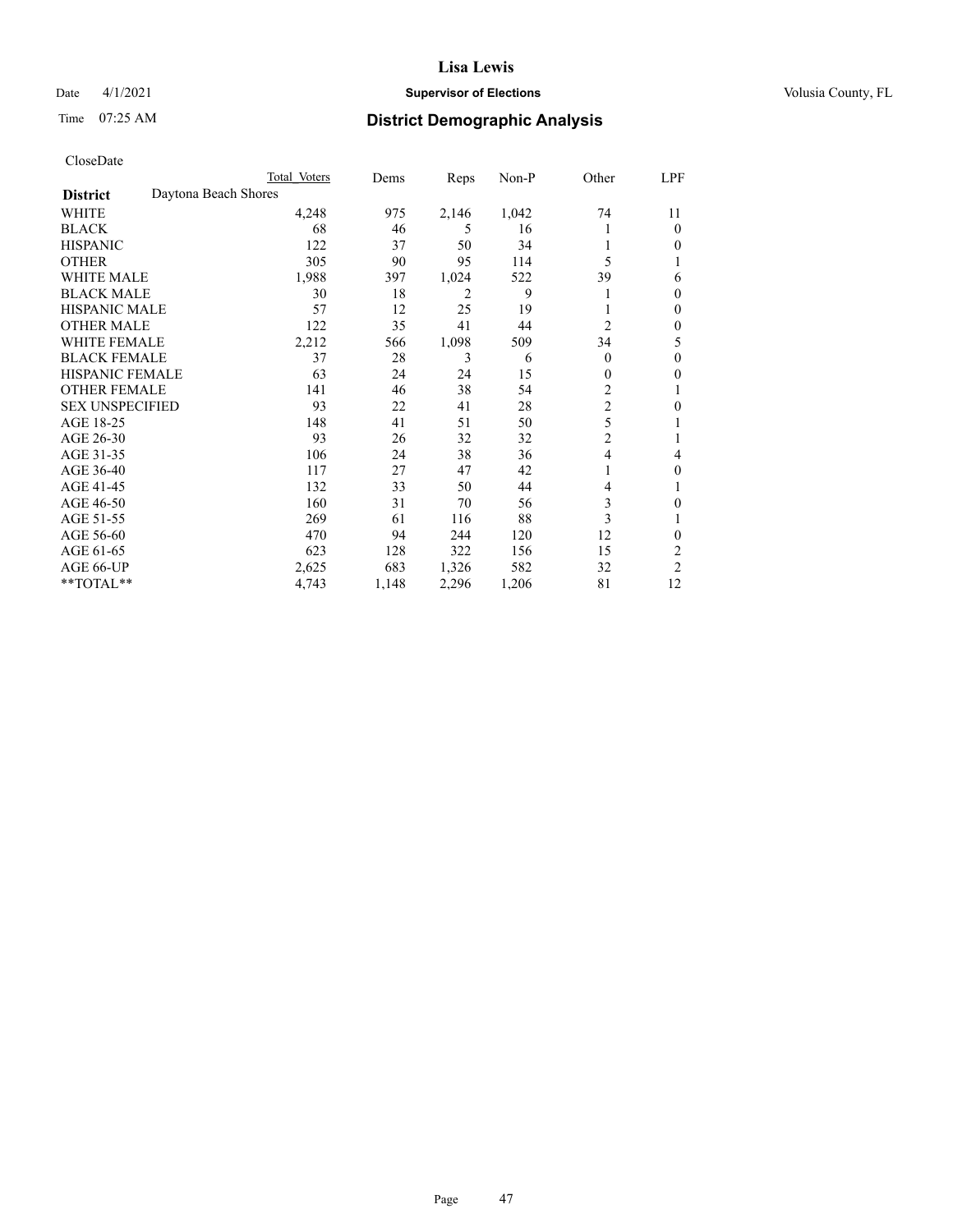## Date 4/1/2021 **Supervisor of Elections Supervisor of Elections** Volusia County, FL

# Time 07:25 AM **District Demographic Analysis**

|                        |        | Total Voters | Dems  | Reps  | Non-P | Other | LPF              |
|------------------------|--------|--------------|-------|-------|-------|-------|------------------|
| <b>District</b>        | DeBary |              |       |       |       |       |                  |
| WHITE                  |        | 13,693       | 3,019 | 6,842 | 3,569 | 201   | 62               |
| <b>BLACK</b>           |        | 820          | 584   | 36    | 190   | 9     | 1                |
| <b>HISPANIC</b>        |        | 1,820        | 750   | 438   | 602   | 26    | 4                |
| <b>OTHER</b>           |        | 1,097        | 283   | 289   | 503   | 20    | $\overline{2}$   |
| WHITE MALE             |        | 6,410        | 1,172 | 3,356 | 1,749 | 91    | 42               |
| <b>BLACK MALE</b>      |        | 388          | 247   | 18    | 116   | 6     | 1                |
| <b>HISPANIC MALE</b>   |        | 811          | 308   | 215   | 272   | 13    | 3                |
| <b>OTHER MALE</b>      |        | 371          | 90    | 108   | 166   | 6     | 1                |
| <b>WHITE FEMALE</b>    |        | 7,098        | 1,817 | 3,406 | 1,750 | 106   | 19               |
| <b>BLACK FEMALE</b>    |        | 420          | 328   | 18    | 71    | 3     | $\boldsymbol{0}$ |
| <b>HISPANIC FEMALE</b> |        | 981          | 429   | 217   | 321   | 13    | 1                |
| <b>OTHER FEMALE</b>    |        | 483          | 154   | 122   | 195   | 11    | 1                |
| <b>SEX UNSPECIFIED</b> |        | 468          | 91    | 145   | 224   | 7     | 1                |
| AGE 18-25              |        | 1,465        | 361   | 462   | 581   | 49    | 12               |
| AGE 26-30              |        | 1,082        | 267   | 387   | 400   | 18    | 10               |
| AGE 31-35              |        | 1,251        | 344   | 436   | 445   | 20    | 6                |
| AGE 36-40              |        | 1,193        | 272   | 467   | 425   | 14    | 15               |
| AGE 41-45              |        | 1,179        | 304   | 447   | 397   | 23    | 8                |
| AGE 46-50              |        | 1,275        | 300   | 552   | 392   | 20    | 11               |
| AGE 51-55              |        | 1,434        | 354   | 670   | 389   | 19    | $\overline{c}$   |
| AGE 56-60              |        | 1,622        | 408   | 802   | 393   | 17    | $\sqrt{2}$       |
| AGE 61-65              |        | 1,725        | 446   | 837   | 410   | 29    | $\mathfrak{Z}$   |
| AGE 66-UP              |        | 5,204        | 1,580 | 2,545 | 1,032 | 47    | $\theta$         |
| **TOTAL**              |        | 17,430       | 4,636 | 7,605 | 4,864 | 256   | 69               |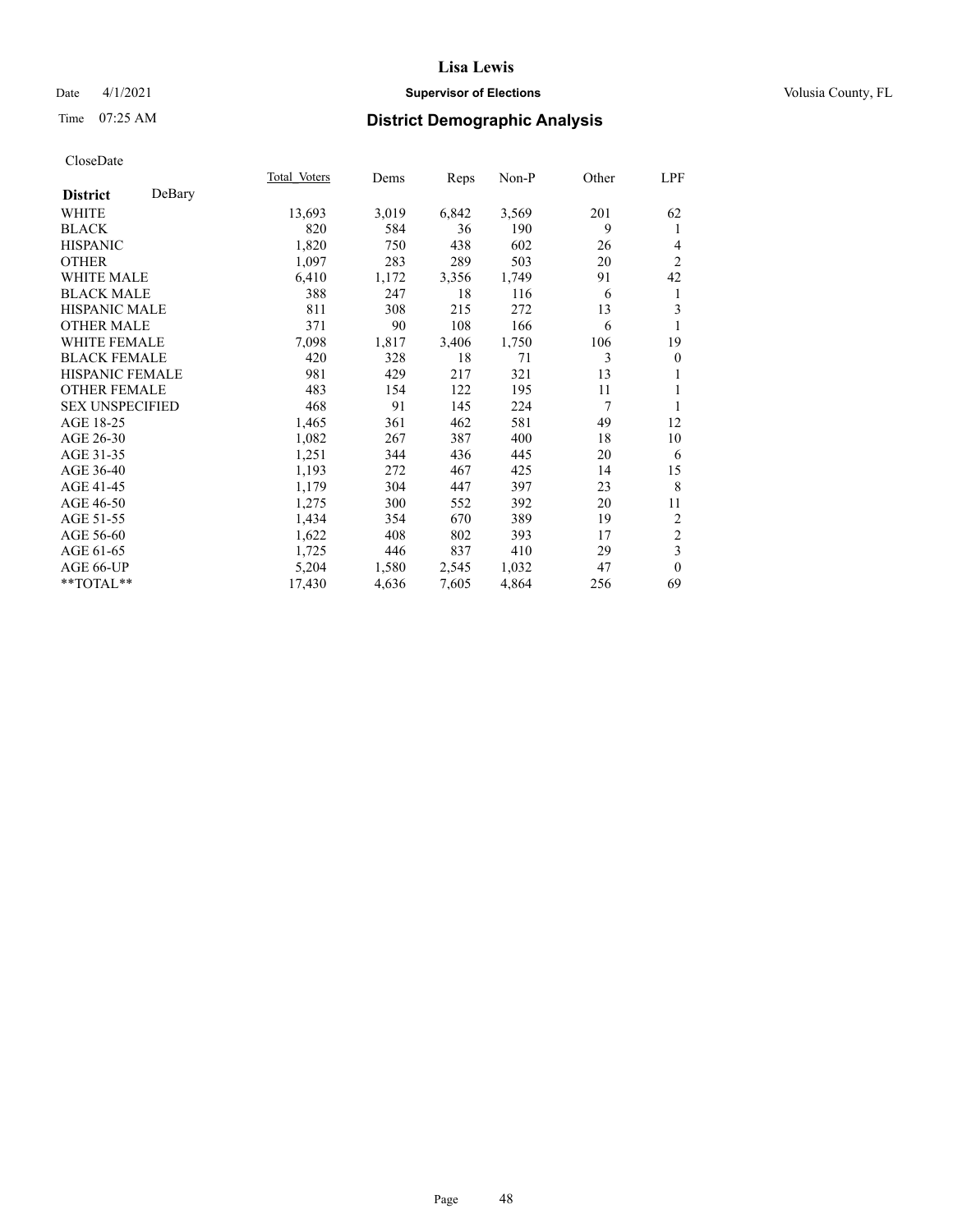## Date 4/1/2021 **Supervisor of Elections Supervisor of Elections** Volusia County, FL

# Time 07:25 AM **District Demographic Analysis**

|                        |        | Total Voters | Dems  | Reps  | Non-P | Other | LPF                     |
|------------------------|--------|--------------|-------|-------|-------|-------|-------------------------|
| <b>District</b>        | DeLand |              |       |       |       |       |                         |
| WHITE                  |        | 17,012       | 5,065 | 7,364 | 4,217 | 294   | 72                      |
| <b>BLACK</b>           |        | 3,164        | 2,467 | 112   | 562   | 21    | 2                       |
| <b>HISPANIC</b>        |        | 2,846        | 1,186 | 538   | 1,069 | 43    | 10                      |
| <b>OTHER</b>           |        | 1,614        | 603   | 295   | 690   | 18    | 8                       |
| <b>WHITE MALE</b>      |        | 7,444        | 1,848 | 3,419 | 1,993 | 133   | 51                      |
| <b>BLACK MALE</b>      |        | 1,247        | 899   | 56    | 279   | 12    | 1                       |
| <b>HISPANIC MALE</b>   |        | 1,190        | 438   | 264   | 459   | 21    | 8                       |
| <b>OTHER MALE</b>      |        | 571          | 201   | 118   | 243   | 7     | $\overline{2}$          |
| <b>WHITE FEMALE</b>    |        | 9,384        | 3,155 | 3,885 | 2,165 | 159   | 20                      |
| <b>BLACK FEMALE</b>    |        | 1,857        | 1,522 | 52    | 273   | 9     | 1                       |
| <b>HISPANIC FEMALE</b> |        | 1,618        | 729   | 267   | 599   | 21    | $\overline{2}$          |
| <b>OTHER FEMALE</b>    |        | 677          | 290   | 114   | 260   | 9     | $\overline{4}$          |
| <b>SEX UNSPECIFIED</b> |        | 648          | 239   | 134   | 267   | 5     | 3                       |
| AGE 18-25              |        | 2,673        | 1,082 | 564   | 948   | 61    | 18                      |
| AGE 26-30              |        | 1,746        | 656   | 438   | 605   | 28    | 19                      |
| AGE 31-35              |        | 1,857        | 662   | 476   | 676   | 28    | 15                      |
| AGE 36-40              |        | 1,756        | 642   | 463   | 611   | 29    | 11                      |
| AGE 41-45              |        | 1,656        | 601   | 502   | 519   | 30    | $\overline{4}$          |
| AGE 46-50              |        | 1,675        | 601   | 528   | 520   | 22    | $\overline{4}$          |
| AGE 51-55              |        | 1,729        | 590   | 668   | 439   | 25    | 7                       |
| AGE 56-60              |        | 1,959        | 733   | 758   | 439   | 24    | 5                       |
| AGE 61-65              |        | 1,998        | 767   | 807   | 392   | 29    | $\overline{\mathbf{3}}$ |
| AGE 66-UP              |        | 7,587        | 2,987 | 3,105 | 1,389 | 100   | 6                       |
| **TOTAL**              |        | 24,636       | 9,321 | 8,309 | 6,538 | 376   | 92                      |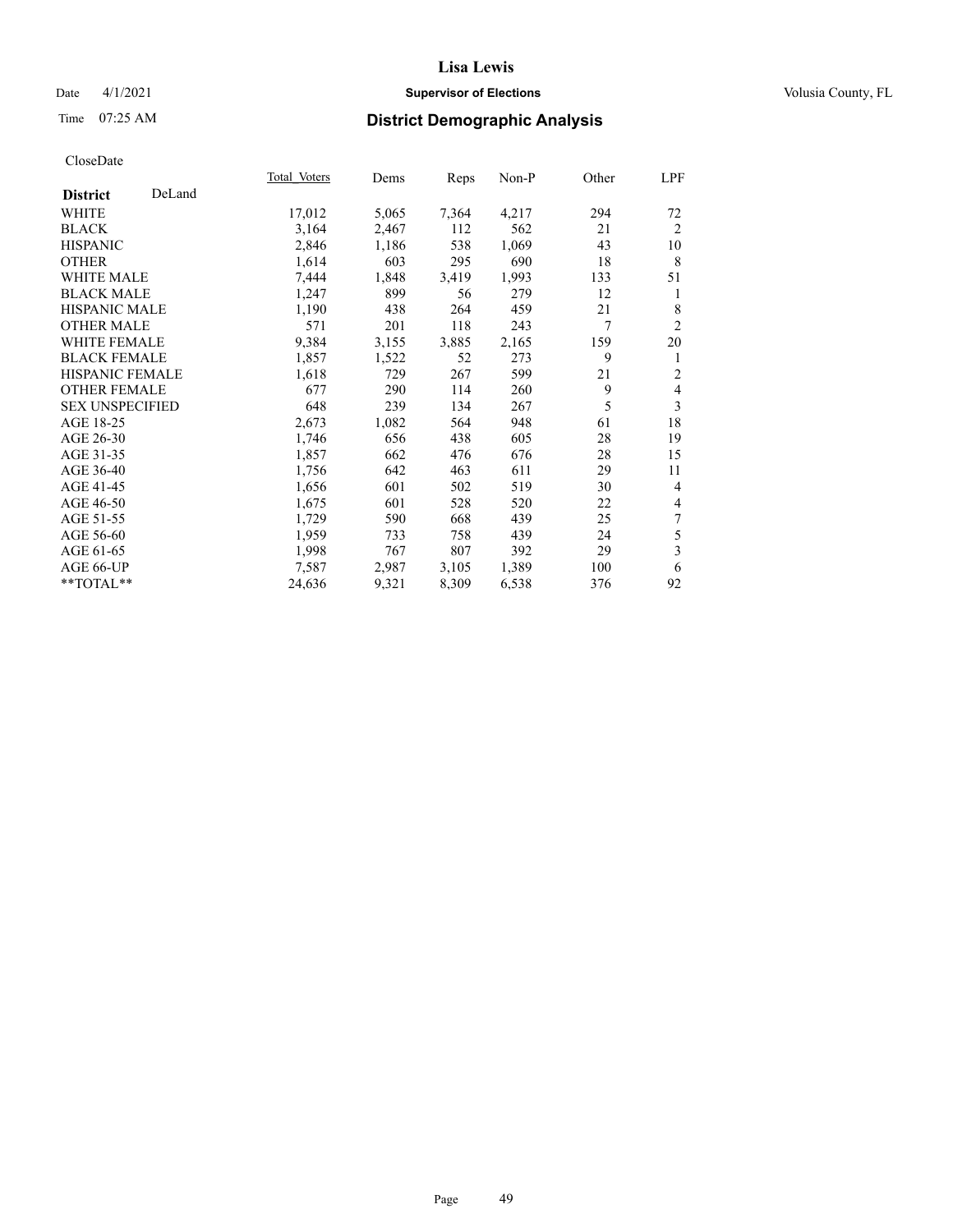## Date 4/1/2021 **Supervisor of Elections Supervisor of Elections** Volusia County, FL

# Time 07:25 AM **District Demographic Analysis**

|                        |                    | Total Voters | Dems  | Reps  | Non-P | Other          | LPF            |
|------------------------|--------------------|--------------|-------|-------|-------|----------------|----------------|
| <b>District</b>        | Deltona District 1 |              |       |       |       |                |                |
| WHITE                  |                    | 5,148        | 1,302 | 2,114 | 1,651 | 61             | 20             |
| <b>BLACK</b>           |                    | 1,283        | 938   | 52    | 283   | 9              | 1              |
| <b>HISPANIC</b>        |                    | 3,339        | 1,556 | 468   | 1,281 | 33             | 1              |
| <b>OTHER</b>           |                    | 753          | 241   | 133   | 364   | 14             |                |
| WHITE MALE             |                    | 2,410        | 507   | 1,046 | 815   | 30             | 12             |
| <b>BLACK MALE</b>      |                    | 550          | 359   | 31    | 155   | 5              | $\mathbf{0}$   |
| <b>HISPANIC MALE</b>   |                    | 1,497        | 652   | 231   | 600   | 13             | 1              |
| <b>OTHER MALE</b>      |                    | 262          | 75    | 53    | 129   | 4              | 1              |
| WHITE FEMALE           |                    | 2,674        | 782   | 1,045 | 808   | 31             | 8              |
| <b>BLACK FEMALE</b>    |                    | 714          | 566   | 19    | 124   | 4              | 1              |
| <b>HISPANIC FEMALE</b> |                    | 1,789        | 880   | 230   | 659   | 20             | $\theta$       |
| <b>OTHER FEMALE</b>    |                    | 311          | 120   | 56    | 128   | 7              | $\theta$       |
| <b>SEX UNSPECIFIED</b> |                    | 316          | 96    | 56    | 161   | 3              | $\theta$       |
| AGE 18-25              |                    | 1,245        | 421   | 215   | 581   | 26             | $\overline{2}$ |
| AGE 26-30              |                    | 998          | 345   | 190   | 441   | 16             | 6              |
| AGE 31-35              |                    | 1,079        | 376   | 248   | 438   | 14             | 3              |
| AGE 36-40              |                    | 947          | 310   | 224   | 394   | 15             | 4              |
| AGE 41-45              |                    | 918          | 357   | 224   | 323   | 10             | 4              |
| AGE 46-50              |                    | 867          | 335   | 224   | 295   | 13             | $\theta$       |
| AGE 51-55              |                    | 920          | 322   | 312   | 279   | 6              | 1              |
| AGE 56-60              |                    | 939          | 368   | 305   | 256   | 8              | $\overline{c}$ |
| AGE 61-65              |                    | 818          | 322   | 289   | 204   | $\overline{2}$ | 1              |
| AGE 66-UP              |                    | 1,792        | 881   | 536   | 368   | $\overline{7}$ | $\theta$       |
| **TOTAL**              |                    | 10,523       | 4,037 | 2,767 | 3,579 | 117            | 23             |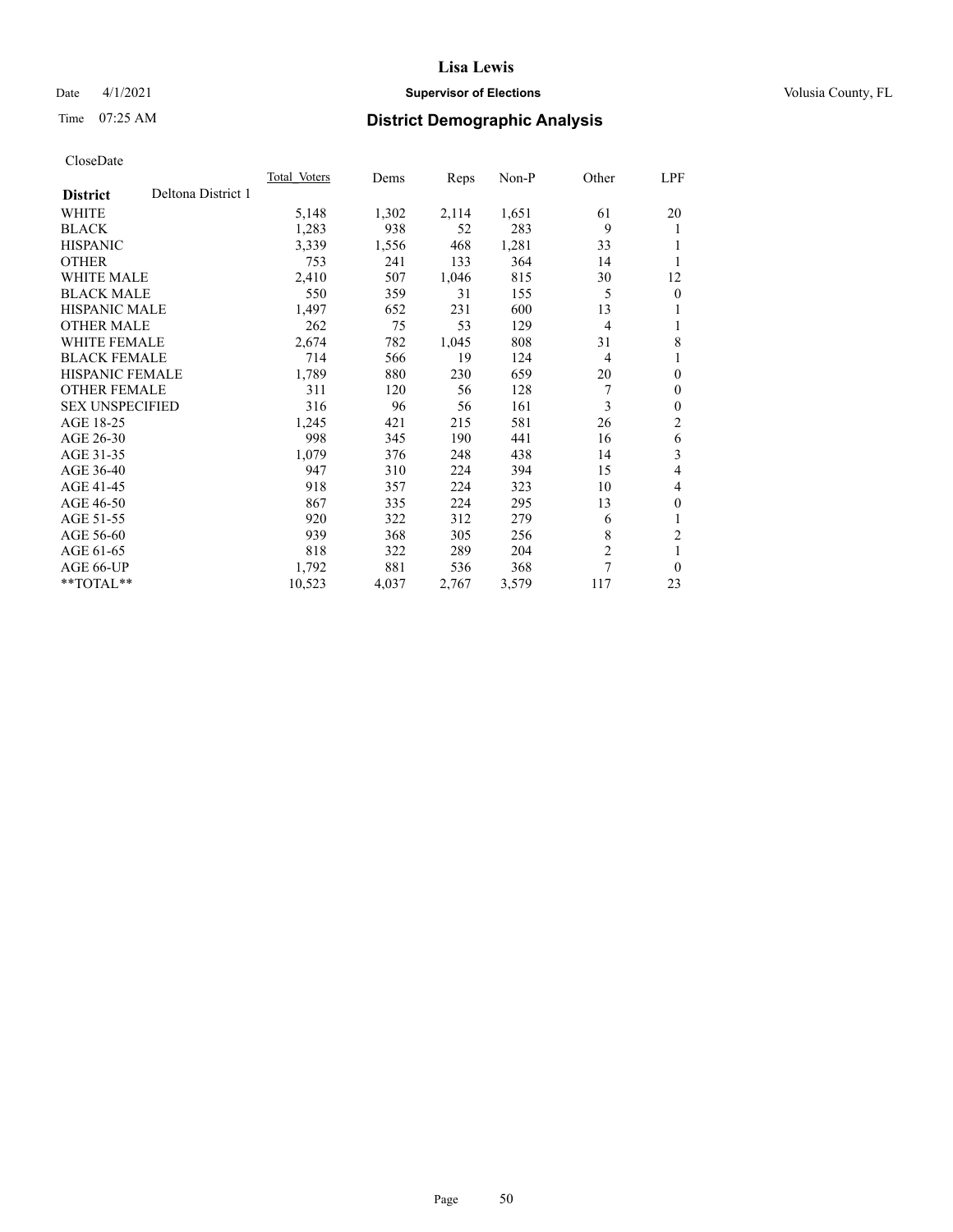## Date 4/1/2021 **Supervisor of Elections Supervisor of Elections** Volusia County, FL

# Time 07:25 AM **District Demographic Analysis**

|                        |                    | Total Voters | Dems  | Reps  | Non-P | Other | LPF            |
|------------------------|--------------------|--------------|-------|-------|-------|-------|----------------|
| <b>District</b>        | Deltona District 2 |              |       |       |       |       |                |
| WHITE                  |                    | 6,119        | 1,620 | 2,620 | 1,758 | 98    | 23             |
| <b>BLACK</b>           |                    | 1,065        | 787   | 55    | 209   | 12    | $\overline{2}$ |
| <b>HISPANIC</b>        |                    | 3,519        | 1,580 | 600   | 1,299 | 32    | 8              |
| <b>OTHER</b>           |                    | 793          | 301   | 124   | 352   | 14    | $\overline{2}$ |
| WHITE MALE             |                    | 2,824        | 659   | 1,247 | 861   | 41    | 16             |
| <b>BLACK MALE</b>      |                    | 491          | 325   | 33    | 126   | 6     | 1              |
| <b>HISPANIC MALE</b>   |                    | 1,633        | 671   | 319   | 622   | 17    | 4              |
| <b>OTHER MALE</b>      |                    | 300          | 109   | 54    | 131   | 5     | 1              |
| WHITE FEMALE           |                    | 3,221        | 947   | 1,337 | 875   | 55    | 7              |
| <b>BLACK FEMALE</b>    |                    | 563          | 454   | 22    | 81    | 6     | $\theta$       |
| <b>HISPANIC FEMALE</b> |                    | 1,840        | 887   | 276   | 659   | 15    | 3              |
| <b>OTHER FEMALE</b>    |                    | 329          | 148   | 43    | 130   | 7     | 1              |
| <b>SEX UNSPECIFIED</b> |                    | 295          | 88    | 68    | 133   | 4     | $\overline{c}$ |
| AGE 18-25              |                    | 1,176        | 419   | 222   | 494   | 33    | $\,8\,$        |
| AGE 26-30              |                    | 929          | 287   | 220   | 401   | 16    | 5              |
| AGE 31-35              |                    | 955          | 333   | 231   | 373   | 14    | 4              |
| AGE 36-40              |                    | 934          | 322   | 216   | 368   | 19    | 9              |
| AGE 41-45              |                    | 946          | 356   | 240   | 336   | 12    | 2              |
| AGE 46-50              |                    | 919          | 314   | 258   | 333   | 10    | 4              |
| AGE 51-55              |                    | 948          | 360   | 309   | 271   | 8     | $\theta$       |
| AGE 56-60              |                    | 994          | 370   | 336   | 279   | 8     | 1              |
| AGE 61-65              |                    | 1,038        | 410   | 375   | 247   | 6     | $\theta$       |
| AGE 66-UP              |                    | 2,657        | 1,117 | 992   | 516   | 30    | $\overline{2}$ |
| **TOTAL**              |                    | 11,496       | 4,288 | 3,399 | 3,618 | 156   | 35             |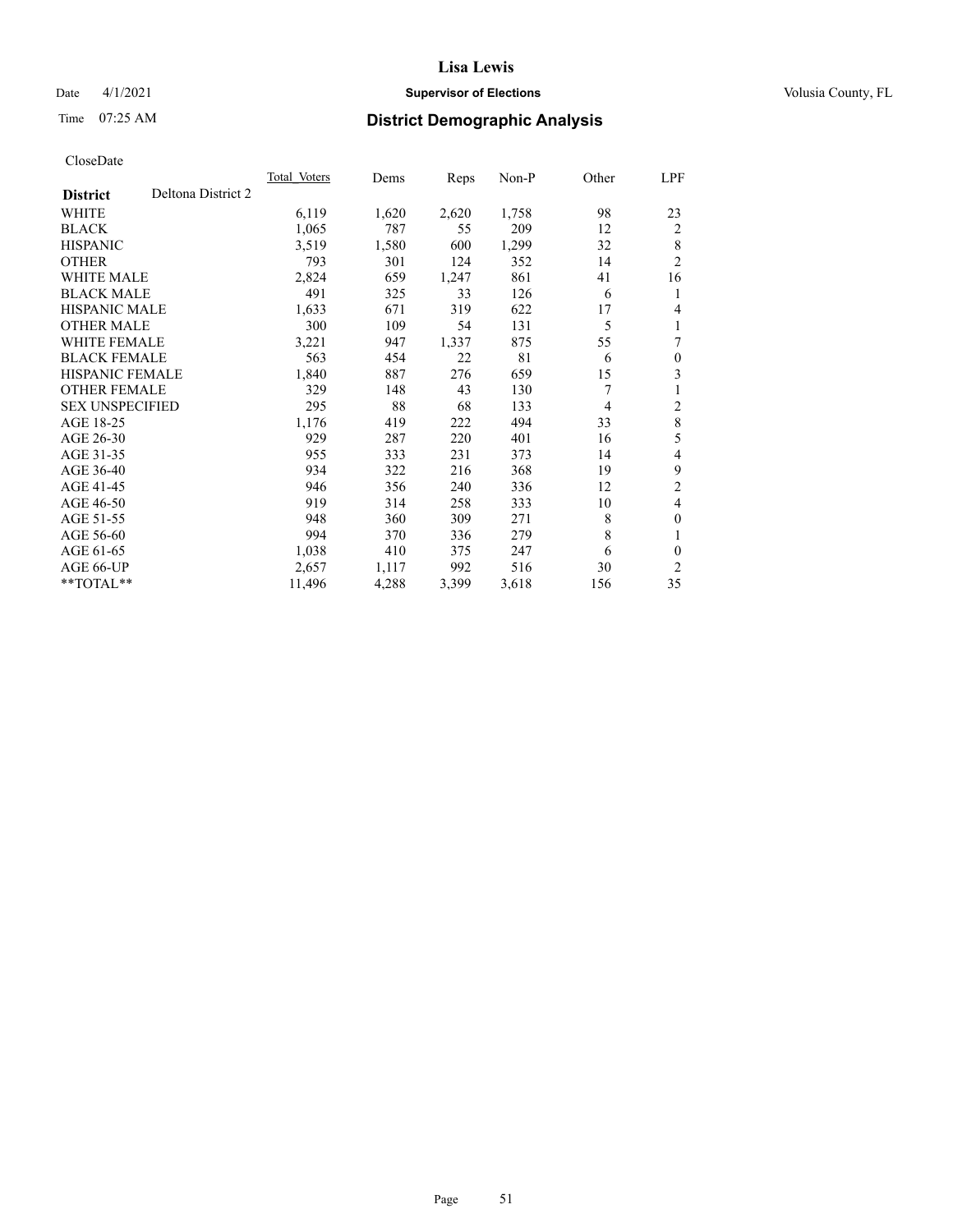## Date 4/1/2021 **Supervisor of Elections Supervisor of Elections** Volusia County, FL

# Time 07:25 AM **District Demographic Analysis**

|                                       | <b>Total Voters</b> | Dems  | Reps  | $Non-P$ | Other | LPF            |
|---------------------------------------|---------------------|-------|-------|---------|-------|----------------|
| Deltona District 3<br><b>District</b> |                     |       |       |         |       |                |
| WHITE                                 | 5,568               | 1,490 | 2,222 | 1,745   | 86    | 25             |
| <b>BLACK</b>                          | 1,027               | 765   | 36    | 218     | 8     | $\mathbf{0}$   |
| <b>HISPANIC</b>                       | 3,663               | 1,679 | 515   | 1,436   | 25    | 8              |
| <b>OTHER</b>                          | 798                 | 272   | 145   | 366     | 12    | 3              |
| <b>WHITE MALE</b>                     | 2,575               | 580   | 1,100 | 844     | 33    | 18             |
| <b>BLACK MALE</b>                     | 472                 | 321   | 25    | 121     | 5     | $\mathbf{0}$   |
| <b>HISPANIC MALE</b>                  | 1,699               | 712   | 269   | 699     | 14    | 5              |
| <b>OTHER MALE</b>                     | 296                 | 93    | 64    | 132     | 5     | $\overline{2}$ |
| <b>WHITE FEMALE</b>                   | 2,895               | 875   | 1,090 | 870     | 53    | 7              |
| <b>BLACK FEMALE</b>                   | 538                 | 434   | 11    | 90      | 3     | $\theta$       |
| <b>HISPANIC FEMALE</b>                | 1,909               | 943   | 240   | 712     | 11    | 3              |
| <b>OTHER FEMALE</b>                   | 341                 | 142   | 55    | 139     | 4     | 1              |
| <b>SEX UNSPECIFIED</b>                | 331                 | 106   | 64    | 158     | 3     | $\theta$       |
| AGE 18-25                             | 1,113               | 385   | 190   | 506     | 27    | 5              |
| AGE 26-30                             | 972                 | 369   | 183   | 401     | 14    | 5              |
| AGE 31-35                             | 1,022               | 335   | 233   | 427     | 18    | 9              |
| AGE 36-40                             | 936                 | 319   | 188   | 409     | 15    | 5              |
| AGE 41-45                             | 850                 | 312   | 183   | 342     | 11    | $\mathfrak{2}$ |
| AGE 46-50                             | 910                 | 325   | 286   | 293     | 3     | 3              |
| AGE 51-55                             | 929                 | 330   | 286   | 300     | 12    | 1              |
| AGE 56-60                             | 1,018               | 392   | 312   | 301     | 12    | 1              |
| AGE 61-65                             | 923                 | 352   | 304   | 260     | 5     | $\overline{c}$ |
| AGE 66-UP                             | 2,383               | 1,087 | 753   | 526     | 14    | 3              |
| $*$ $TOTAL**$                         | 11,056              | 4,206 | 2,918 | 3,765   | 131   | 36             |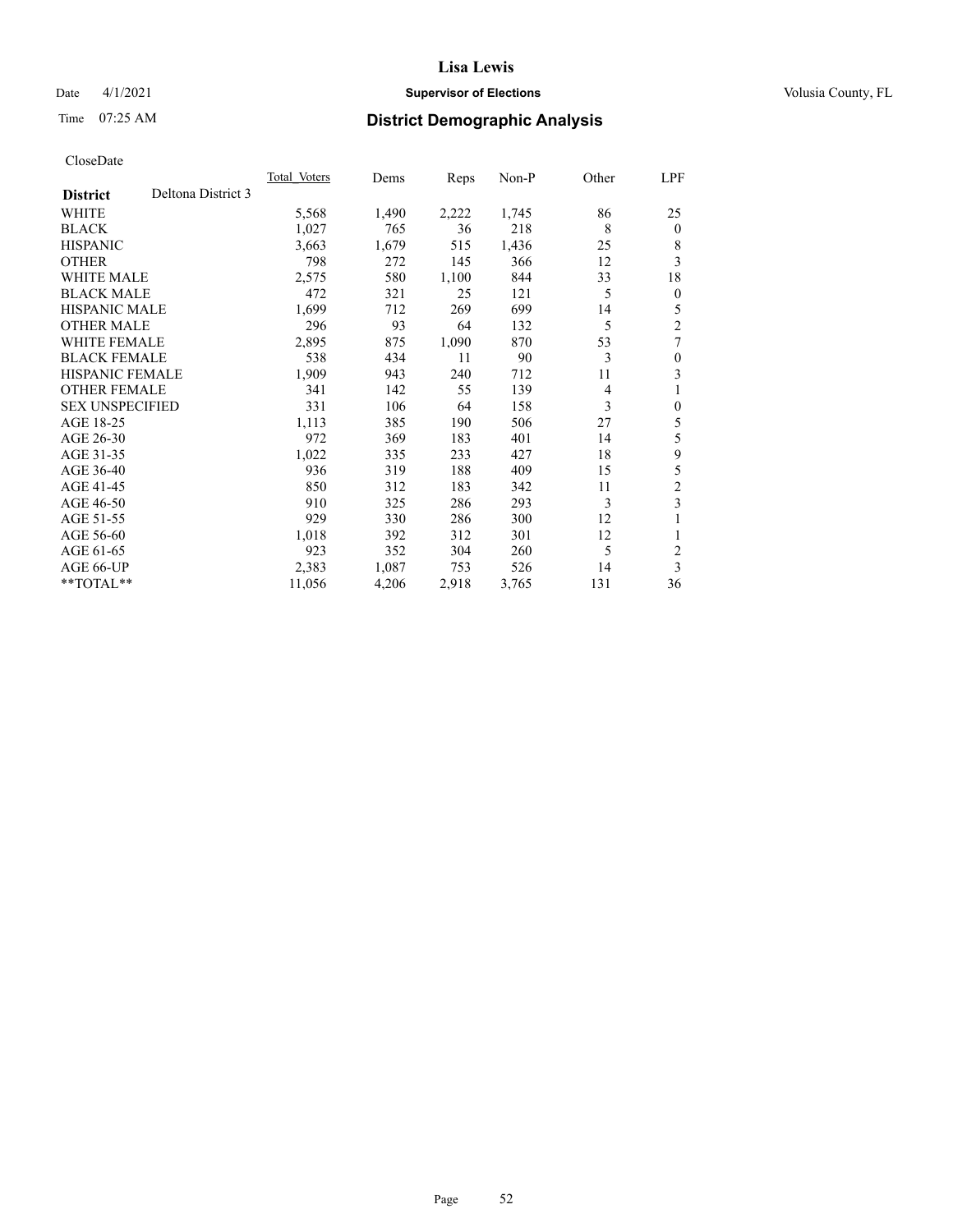## Date 4/1/2021 **Supervisor of Elections Supervisor of Elections** Volusia County, FL

# Time 07:25 AM **District Demographic Analysis**

|                                       | <b>Total Voters</b> | Dems  | Reps  | $Non-P$ | Other          | LPF            |
|---------------------------------------|---------------------|-------|-------|---------|----------------|----------------|
| Deltona District 4<br><b>District</b> |                     |       |       |         |                |                |
| WHITE                                 | 5,543               | 1,534 | 2,264 | 1,649   | 63             | 33             |
| <b>BLACK</b>                          | 1,122               | 776   | 63    | 269     | 11             | 3              |
| <b>HISPANIC</b>                       | 4,126               | 1,998 | 564   | 1,538   | 24             | $\overline{2}$ |
| <b>OTHER</b>                          | 873                 | 298   | 189   | 365     | 19             | $\overline{2}$ |
| <b>WHITE MALE</b>                     | 2,565               | 596   | 1,105 | 804     | 36             | 24             |
| <b>BLACK MALE</b>                     | 499                 | 314   | 39    | 139     | 6              | 1              |
| <b>HISPANIC MALE</b>                  | 1,949               | 888   | 299   | 750     | 12             | $\mathbf{0}$   |
| <b>OTHER MALE</b>                     | 292                 | 79    | 73    | 136     | $\overline{c}$ | $\overline{c}$ |
| WHITE FEMALE                          | 2,900               | 917   | 1,128 | 820     | 27             | 8              |
| <b>BLACK FEMALE</b>                   | 606                 | 452   | 21    | 126     | 5              | $\overline{2}$ |
| <b>HISPANIC FEMALE</b>                | 2,114               | 1,080 | 258   | 763     | 11             | $\overline{2}$ |
| <b>OTHER FEMALE</b>                   | 395                 | 170   | 81    | 134     | 10             | $\mathbf{0}$   |
| <b>SEX UNSPECIFIED</b>                | 344                 | 110   | 76    | 149     | 8              | 1              |
| AGE 18-25                             | 1,269               | 423   | 254   | 566     | 21             | 5              |
| AGE 26-30                             | 966                 | 369   | 182   | 391     | 14             | 10             |
| AGE 31-35                             | 1,048               | 367   | 211   | 447     | 14             | 9              |
| AGE 36-40                             | 956                 | 361   | 190   | 387     | 13             | 5              |
| AGE 41-45                             | 903                 | 352   | 185   | 354     | 10             | $\overline{2}$ |
| AGE 46-50                             | 930                 | 334   | 269   | 313     | 11             | 3              |
| AGE 51-55                             | 965                 | 377   | 291   | 286     | 10             | 1              |
| AGE 56-60                             | 1,074               | 446   | 338   | 279     | 9              | $\overline{2}$ |
| AGE 61-65                             | 980                 | 414   | 310   | 248     | 6              | $\overline{2}$ |
| AGE 66-UP                             | 2,573               | 1,163 | 850   | 550     | 9              | 1              |
| $*$ $TOTAL**$                         | 11,664              | 4,606 | 3,080 | 3,821   | 117            | 40             |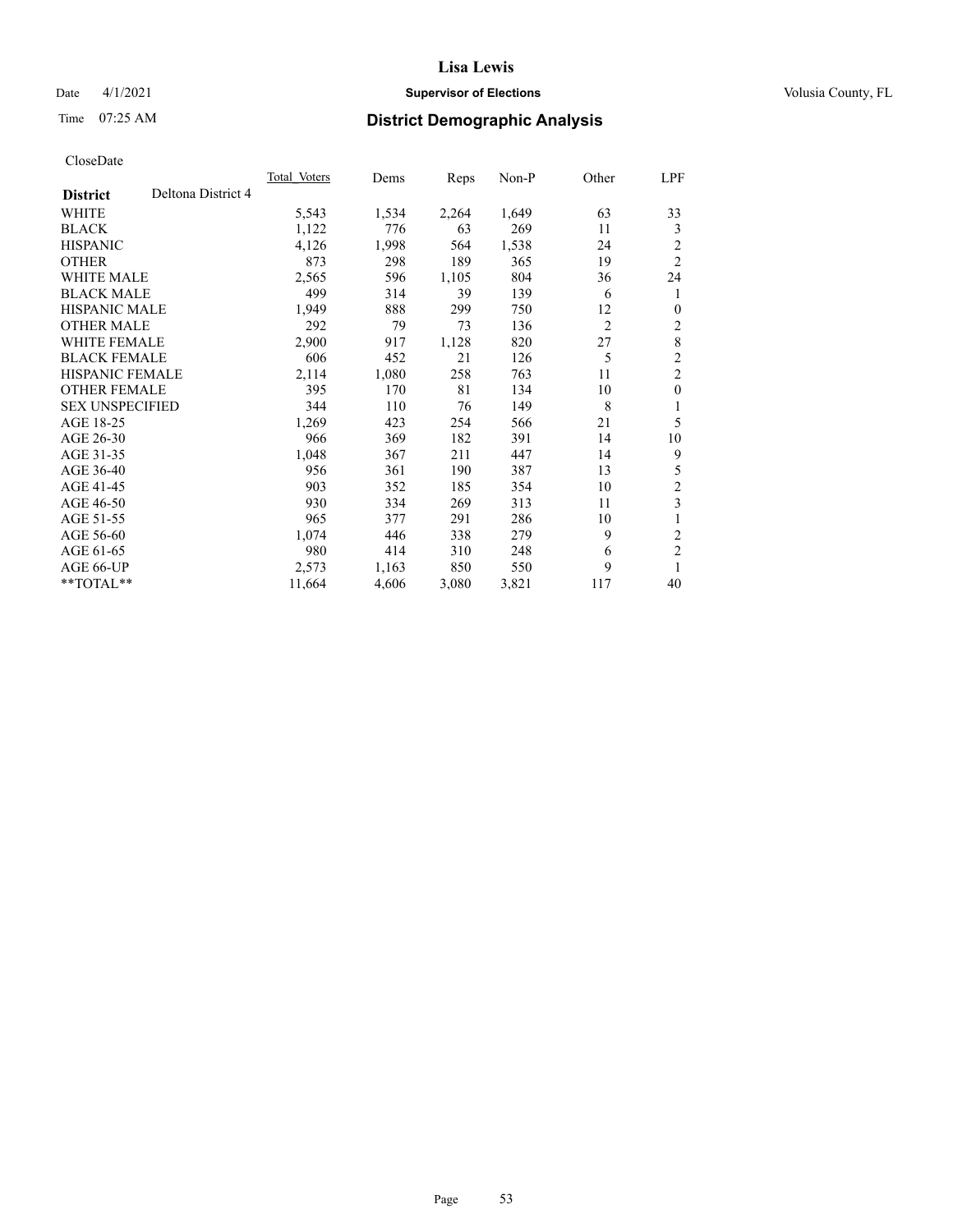## Date 4/1/2021 **Supervisor of Elections Supervisor of Elections** Volusia County, FL

# Time 07:25 AM **District Demographic Analysis**

|                                       | <b>Total Voters</b> | Dems  | Reps  | $Non-P$ | Other          | LPF            |
|---------------------------------------|---------------------|-------|-------|---------|----------------|----------------|
| Deltona District 5<br><b>District</b> |                     |       |       |         |                |                |
| WHITE                                 | 5,489               | 1,426 | 2,329 | 1,625   | 88             | 21             |
| <b>BLACK</b>                          | 1,172               | 880   | 45    | 234     | 13             | $\theta$       |
| <b>HISPANIC</b>                       | 3,492               | 1,546 | 580   | 1,335   | 26             | 5              |
| <b>OTHER</b>                          | 715                 | 218   | 146   | 329     | 15             | 7              |
| WHITE MALE                            | 2,580               | 547   | 1,177 | 810     | 33             | 13             |
| <b>BLACK MALE</b>                     | 516                 | 356   | 29    | 123     | 8              | $\theta$       |
| <b>HISPANIC MALE</b>                  | 1,615               | 649   | 327   | 628     | 9              | 2              |
| <b>OTHER MALE</b>                     | 244                 | 73    | 58    | 100     | 8              | 5              |
| <b>WHITE FEMALE</b>                   | 2,826               | 861   | 1,117 | 785     | 55             | 8              |
| <b>BLACK FEMALE</b>                   | 633                 | 507   | 15    | 106     | 5              | $\theta$       |
| <b>HISPANIC FEMALE</b>                | 1,833               | 869   | 251   | 693     | 17             | 3              |
| <b>OTHER FEMALE</b>                   | 298                 | 107   | 56    | 129     | 5              | 1              |
| <b>SEX UNSPECIFIED</b>                | 322                 | 100   | 70    | 149     | $\overline{2}$ | 1              |
| AGE 18-25                             | 1,280               | 449   | 251   | 540     | 31             | 9              |
| AGE 26-30                             | 888                 | 287   | 192   | 388     | 16             | 5              |
| AGE 31-35                             | 915                 | 292   | 228   | 375     | 16             | 4              |
| AGE 36-40                             | 887                 | 292   | 201   | 376     | 15             | 3              |
| AGE 41-45                             | 880                 | 324   | 203   | 335     | 13             | 5              |
| AGE 46-50                             | 879                 | 299   | 257   | 306     | 15             | $\overline{c}$ |
| AGE 51-55                             | 917                 | 341   | 320   | 245     | 9              | $\overline{c}$ |
| AGE 56-60                             | 1,025               | 379   | 373   | 265     | 8              | $\mathbf{0}$   |
| AGE 61-65                             | 951                 | 360   | 356   | 225     | 7              | 3              |
| AGE 66-UP                             | 2,246               | 1,047 | 719   | 468     | 12             | $\theta$       |
| **TOTAL**                             | 10,868              | 4,070 | 3,100 | 3,523   | 142            | 33             |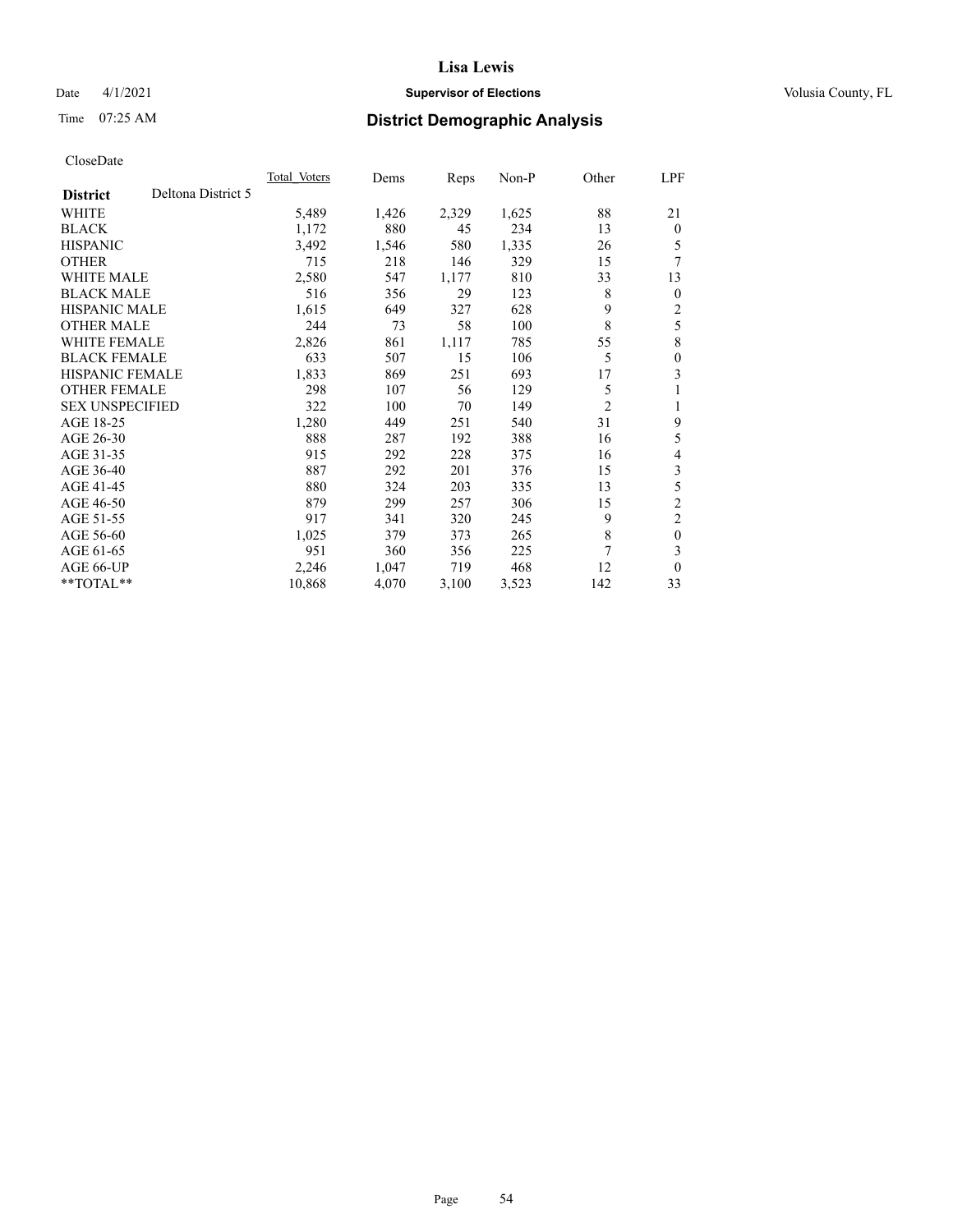## Date 4/1/2021 **Supervisor of Elections Supervisor of Elections** Volusia County, FL

# Time 07:25 AM **District Demographic Analysis**

|                        |                    | Total Voters | Dems  | Reps  | $Non-P$ | Other          | <u>LPF</u>     |
|------------------------|--------------------|--------------|-------|-------|---------|----------------|----------------|
| <b>District</b>        | Deltona District 6 |              |       |       |         |                |                |
| WHITE                  |                    | 6,212        | 1,496 | 2,748 | 1,839   | 100            | 29             |
| <b>BLACK</b>           |                    | 1,130        | 824   | 53    | 241     | 12             | $\mathbf{0}$   |
| <b>HISPANIC</b>        |                    | 3,086        | 1,377 | 441   | 1,232   | 28             | 8              |
| <b>OTHER</b>           |                    | 740          | 229   | 171   | 323     | 15             | $\overline{2}$ |
| <b>WHITE MALE</b>      |                    | 2,926        | 588   | 1,367 | 905     | 48             | 18             |
| <b>BLACK MALE</b>      |                    | 515          | 353   | 33    | 121     | 8              | $\mathbf{0}$   |
| <b>HISPANIC MALE</b>   |                    | 1,452        | 600   | 245   | 586     | 13             | 8              |
| <b>OTHER MALE</b>      |                    | 274          | 77    | 71    | 121     | $\overline{4}$ | 1              |
| <b>WHITE FEMALE</b>    |                    | 3,189        | 891   | 1,335 | 901     | 51             | 11             |
| <b>BLACK FEMALE</b>    |                    | 599          | 460   | 20    | 115     | 4              | $\mathbf{0}$   |
| <b>HISPANIC FEMALE</b> |                    | 1,589        | 764   | 190   | 620     | 15             | $\mathbf{0}$   |
| <b>OTHER FEMALE</b>    |                    | 302          | 113   | 67    | 114     | 7              | 1              |
| <b>SEX UNSPECIFIED</b> |                    | 322          | 80    | 85    | 152     | 5              | $\mathbf{0}$   |
| AGE 18-25              |                    | 1,225        | 404   | 252   | 530     | 34             | 5              |
| AGE 26-30              |                    | 964          | 311   | 234   | 398     | 15             | 6              |
| AGE 31-35              |                    | 942          | 310   | 239   | 380     | 8              | 5              |
| AGE 36-40              |                    | 943          | 296   | 250   | 377     | 17             | 3              |
| AGE 41-45              |                    | 895          | 293   | 249   | 334     | 15             | 4              |
| AGE 46-50              |                    | 940          | 311   | 284   | 326     | 15             | 4              |
| AGE 51-55              |                    | 947          | 316   | 300   | 309     | 17             | 5              |
| AGE 56-60              |                    | 1,093        | 372   | 410   | 291     | 17             | 3              |
| AGE 61-65              |                    | 1,031        | 357   | 440   | 222     | 10             | $\overline{2}$ |
| AGE 66-UP              |                    | 2,188        | 956   | 755   | 468     | 7              | $\overline{2}$ |
| $*$ $TOTAL**$          |                    | 11,168       | 3,926 | 3,413 | 3,635   | 155            | 39             |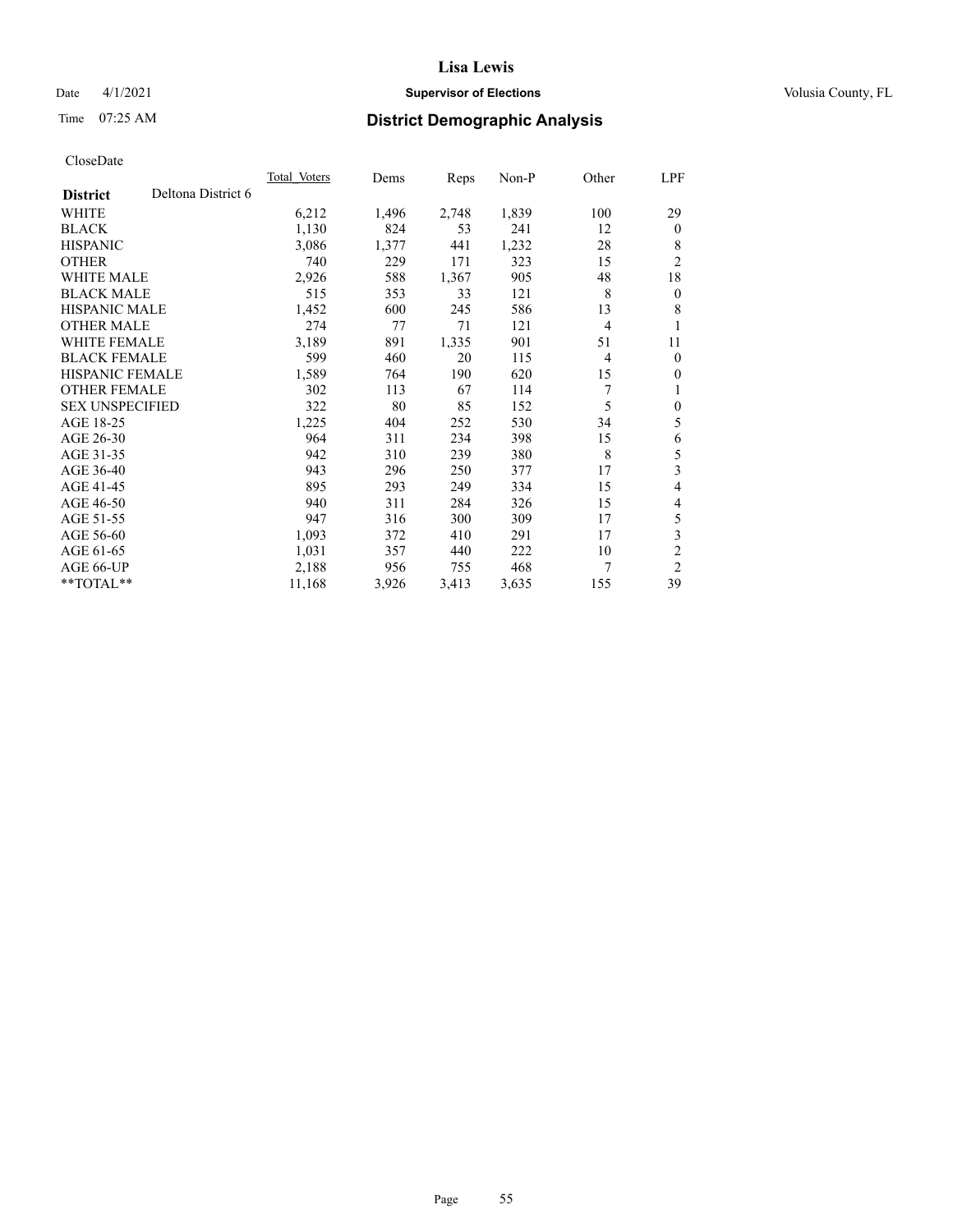## Date 4/1/2021 **Supervisor of Elections Supervisor of Elections** Volusia County, FL

# Time 07:25 AM **District Demographic Analysis**

|                        |                      | Total Voters | Dems  | Reps     | Non-P | Other    | LPF    |
|------------------------|----------------------|--------------|-------|----------|-------|----------|--------|
| <b>District</b>        | Edgewater District 1 |              |       |          |       |          |        |
| WHITE                  |                      | 3,615        | 1,033 | 1,475    | 1,026 | 66       | 15     |
| <b>BLACK</b>           |                      | 99           | 71    | 5        | 21    | 2        | 0      |
| <b>HISPANIC</b>        |                      | 85           | 32    | 20       | 32    |          | $_{0}$ |
| <b>OTHER</b>           |                      | 186          | 62    | 43       | 78    | 3        | 0      |
| <b>WHITE MALE</b>      |                      | 1,672        | 391   | 753      | 488   | 30       | 10     |
| <b>BLACK MALE</b>      |                      | 50           | 30    | 5        | 13    | 2        | 0      |
| <b>HISPANIC MALE</b>   |                      | 34           | 9     | 9        | 16    | $\theta$ | 0      |
| <b>OTHER MALE</b>      |                      | 66           | 24    | 17       | 24    |          | 0      |
| <b>WHITE FEMALE</b>    |                      | 1,889        | 628   | 700      | 520   | 36       | 5      |
| <b>BLACK FEMALE</b>    |                      | 47           | 39    | $\theta$ | 8     | $\theta$ | 0      |
| <b>HISPANIC FEMALE</b> |                      | 49           | 21    | 11       | 16    |          | 0      |
| <b>OTHER FEMALE</b>    |                      | 65           | 23    | 16       | 25    |          | 0      |
| <b>SEX UNSPECIFIED</b> |                      | 113          | 33    | 32       | 47    |          | 0      |
| AGE 18-25              |                      | 263          | 66    | 81       | 104   | 11       |        |
| AGE 26-30              |                      | 244          | 70    | 80       | 84    | 8        | 2      |
| AGE 31-35              |                      | 280          | 67    | 92       | 114   | 3        | 4      |
| AGE 36-40              |                      | 229          | 68    | 67       | 87    | 4        | 3      |
| AGE 41-45              |                      | 236          | 68    | 81       | 85    |          |        |
| AGE 46-50              |                      | 259          | 46    | 116      | 92    | 2        | 3      |
| AGE 51-55              |                      | 293          | 81    | 128      | 78    | 6        | 0      |
| AGE 56-60              |                      | 450          | 130   | 198      | 116   | 6        | 0      |
| AGE 61-65              |                      | 497          | 150   | 195      | 143   | 9        | 0      |
| AGE 66-UP              |                      | 1,234        | 452   | 505      | 254   | 22       |        |
| **TOTAL**              |                      | 3,985        | 1,198 | 1,543    | 1,157 | 72       | 15     |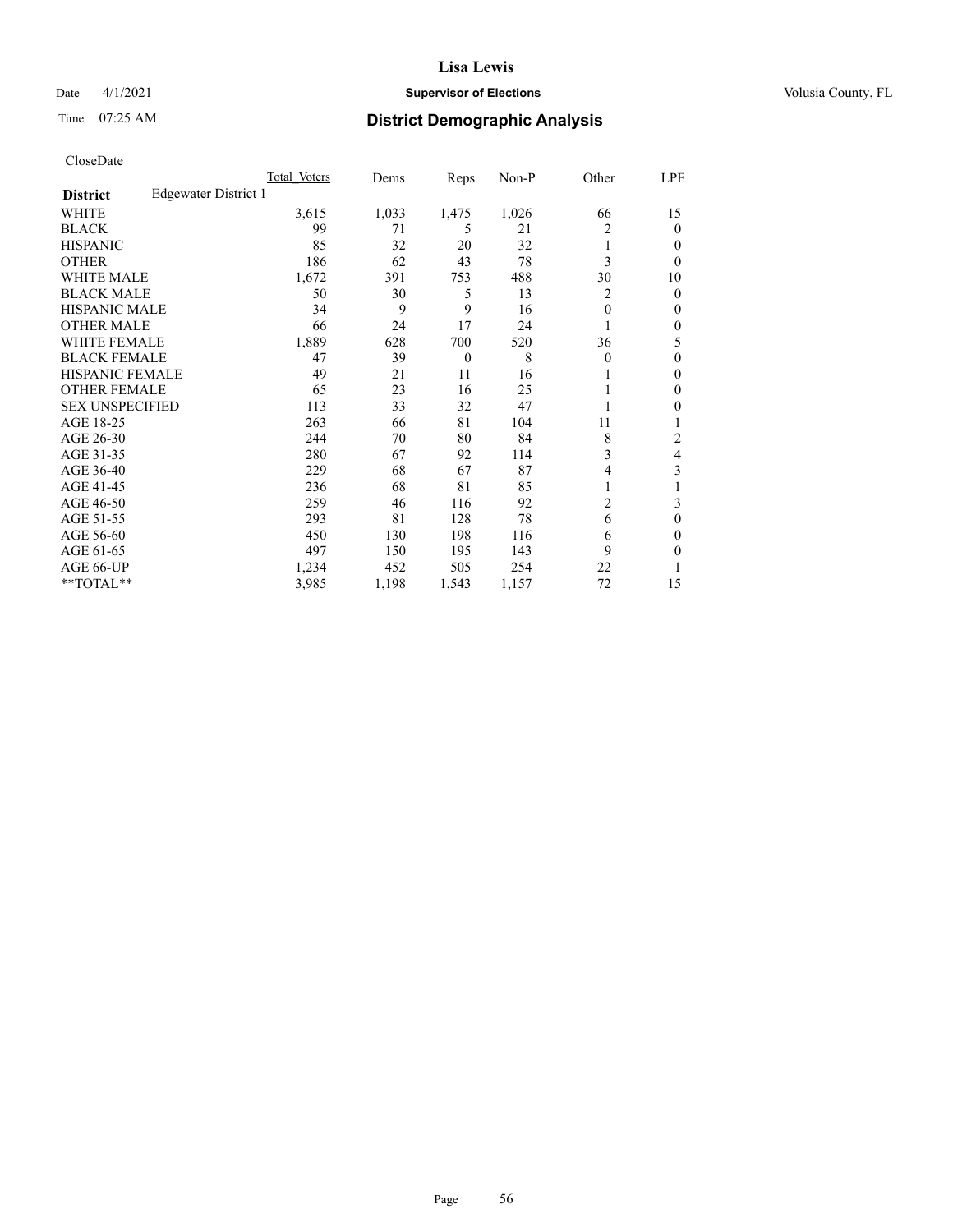## Date 4/1/2021 **Supervisor of Elections Supervisor of Elections** Volusia County, FL

# Time 07:25 AM **District Demographic Analysis**

|                        |                      | Total Voters | Dems  | Reps  | Non-P          | Other          | LPF            |
|------------------------|----------------------|--------------|-------|-------|----------------|----------------|----------------|
| <b>District</b>        | Edgewater District 2 |              |       |       |                |                |                |
| WHITE                  |                      | 3,936        | 1,062 | 1,659 | 1,129          | 75             | 11             |
| <b>BLACK</b>           |                      | 72           | 55    | 4     | 10             | 3              | 0              |
| <b>HISPANIC</b>        |                      | 84           | 36    | 18    | 24             | 6              | $_{0}$         |
| <b>OTHER</b>           |                      | 160          | 42    | 51    | 64             |                | $\overline{c}$ |
| WHITE MALE             |                      | 1,821        | 433   | 821   | 524            | 33             | 10             |
| <b>BLACK MALE</b>      |                      | 31           | 22    | 1     | 6              | 2              | 0              |
| <b>HISPANIC MALE</b>   |                      | 45           | 14    | 11    | 16             | 4              | 0              |
| <b>OTHER MALE</b>      |                      | 53           | 14    | 14    | 25             | $\Omega$       | 0              |
| <b>WHITE FEMALE</b>    |                      | 2,076        | 617   | 825   | 591            | 42             |                |
| <b>BLACK FEMALE</b>    |                      | 40           | 32    | 3     | $\overline{4}$ |                | 0              |
| <b>HISPANIC FEMALE</b> |                      | 37           | 22    | 6     | 7              | $\overline{c}$ | 0              |
| <b>OTHER FEMALE</b>    |                      | 57           | 19    | 19    | 17             |                |                |
| <b>SEX UNSPECIFIED</b> |                      | 92           | 22    | 32    | 37             | $\Omega$       |                |
| AGE 18-25              |                      | 312          | 83    | 106   | 107            | 15             |                |
| AGE 26-30              |                      | 325          | 83    | 113   | 119            | 7              | 3              |
| AGE 31-35              |                      | 280          | 70    | 87    | 113            | 6              | 4              |
| AGE 36-40              |                      | 281          | 77    | 87    | 108            | 6              | 3              |
| AGE 41-45              |                      | 268          | 58    | 102   | 101            |                | 0              |
| AGE 46-50              |                      | 308          | 75    | 112   | 115            | 4              | 2              |
| AGE 51-55              |                      | 337          | 70    | 164   | 91             | 12             | 0              |
| AGE 56-60              |                      | 399          | 97    | 191   | 102            | 9              | 0              |
| AGE 61-65              |                      | 436          | 138   | 184   | 112            | $\overline{2}$ | 0              |
| AGE 66-UP              |                      | 1,306        | 444   | 586   | 259            | 17             | 0              |
| **TOTAL**              |                      | 4,252        | 1,195 | 1,732 | 1,227          | 85             | 13             |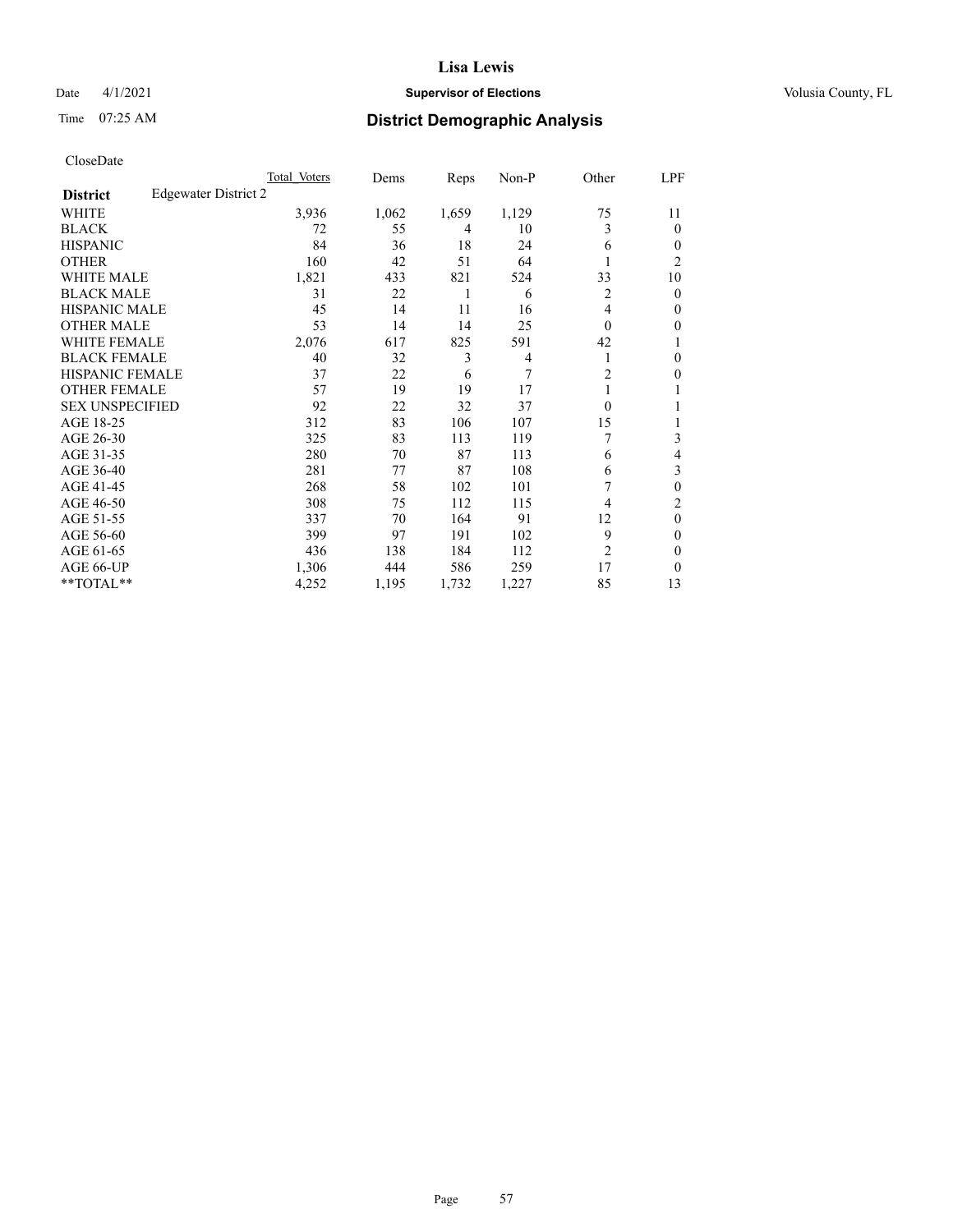## Date 4/1/2021 **Supervisor of Elections Supervisor of Elections** Volusia County, FL

# Time 07:25 AM **District Demographic Analysis**

|                        | Total Voters         | Dems  | Reps           | $Non-P$ | Other          | LPF              |
|------------------------|----------------------|-------|----------------|---------|----------------|------------------|
| <b>District</b>        | Edgewater District 3 |       |                |         |                |                  |
| WHITE                  | 3,703                | 1,007 | 1,553          | 1,064   | 72             |                  |
| <b>BLACK</b>           | 123                  | 90    | 7              | 24      | $\overline{2}$ | 0                |
| <b>HISPANIC</b>        | 101                  | 37    | 20             | 40      | 3              |                  |
| <b>OTHER</b>           | 194                  | 52    | 55             | 83      | 3              |                  |
| <b>WHITE MALE</b>      | 1,687                | 374   | 764            | 515     | 29             | 5                |
| <b>BLACK MALE</b>      | 60                   | 45    | 3              | 10      | $\overline{2}$ | 0                |
| HISPANIC MALE          | 43                   | 15    | 10             | 17      |                | 0                |
| <b>OTHER MALE</b>      | 63                   | 15    | 19             | 28      |                | 0                |
| <b>WHITE FEMALE</b>    | 1,958                | 627   | 758            | 528     | 43             | 2                |
| <b>BLACK FEMALE</b>    | 59                   | 43    | $\overline{4}$ | 12      | $\theta$       | $\boldsymbol{0}$ |
| <b>HISPANIC FEMALE</b> | 52                   | 18    | 10             | 21      | 2              |                  |
| <b>OTHER FEMALE</b>    | 68                   | 22    | 22             | 22      |                |                  |
| <b>SEX UNSPECIFIED</b> | 131                  | 27    | 45             | 58      |                | 0                |
| AGE 18-25              | 345                  | 80    | 107            | 140     | 15             | 3                |
| AGE 26-30              | 285                  | 76    | 90             | 113     | 5              |                  |
| AGE 31-35              | 282                  | 79    | 91             | 105     | 7              | 0                |
| AGE 36-40              | 233                  | 54    | 84             | 91      | 4              | 0                |
| AGE 41-45              | 242                  | 49    | 105            | 85      | 3              | 0                |
| AGE 46-50              | 272                  | 65    | 113            | 89      | 3              | $\overline{c}$   |
| AGE 51-55              | 345                  | 92    | 140            | 103     | 9              |                  |
| AGE 56-60              | 415                  | 129   | 169            | 107     | 8              | $\overline{c}$   |
| AGE 61-65              | 397                  | 113   | 173            | 102     | 9              | $\theta$         |
| AGE 66-UP              | 1,305                | 449   | 563            | 276     | 17             | 0                |
| **TOTAL**              | 4,121                | 1,186 | 1,635          | 1,211   | 80             | 9                |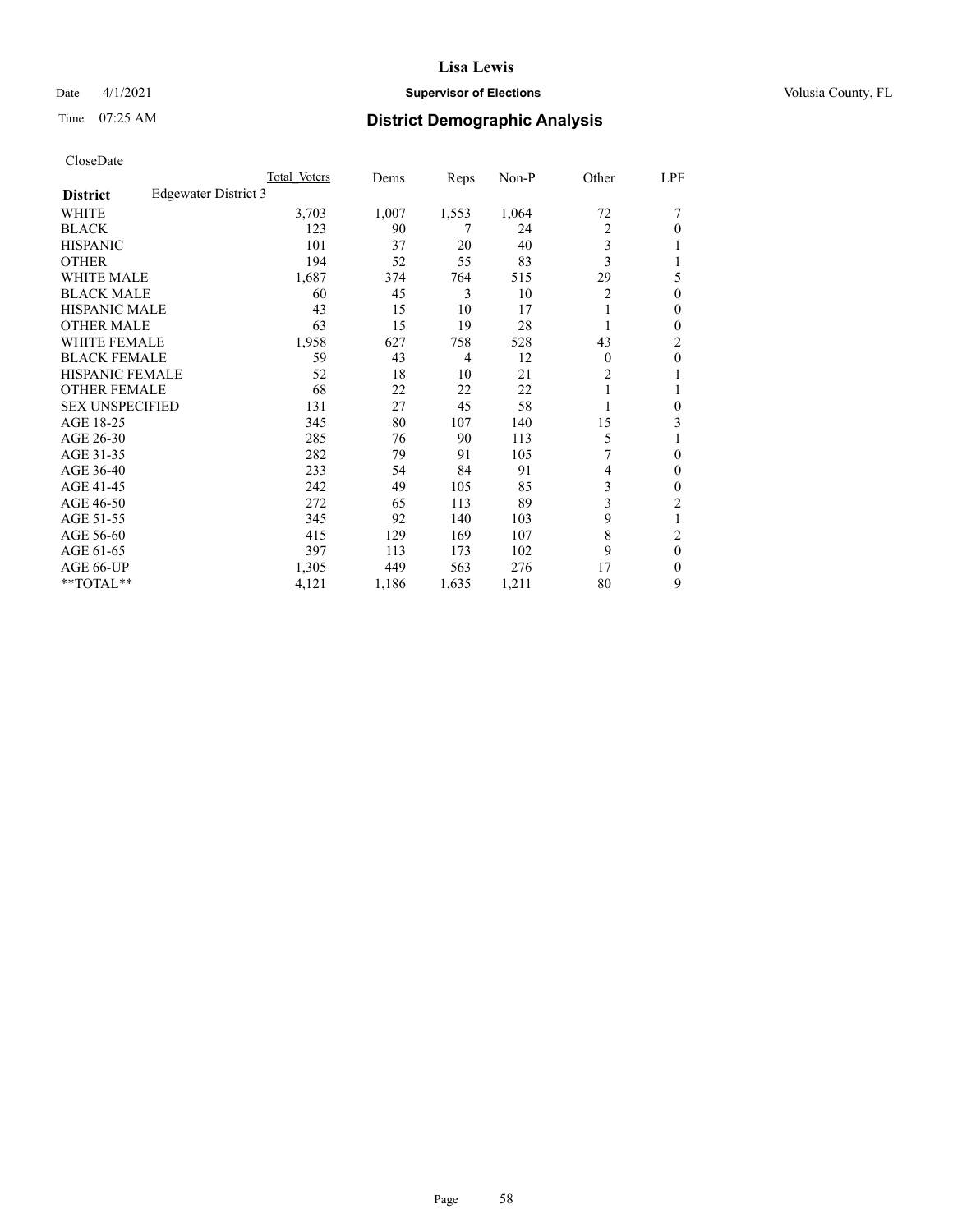## Date 4/1/2021 **Supervisor of Elections Supervisor of Elections** Volusia County, FL

# Time 07:25 AM **District Demographic Analysis**

|                        |                      | Total Voters | Dems  | Reps  | Non-P | Other          | LPF            |
|------------------------|----------------------|--------------|-------|-------|-------|----------------|----------------|
| <b>District</b>        | Edgewater District 4 |              |       |       |       |                |                |
| WHITE                  |                      | 4,929        | 1,249 | 2,175 | 1,417 | 72             | 16             |
| <b>BLACK</b>           |                      | 111          | 79    | 10    | 20    | $\overline{2}$ | 0              |
| <b>HISPANIC</b>        |                      | 114          | 41    | 31    | 40    | 2              | 0              |
| <b>OTHER</b>           |                      | 181          | 43    | 59    | 73    | 5              |                |
| WHITE MALE             |                      | 2,247        | 460   | 1,068 | 679   | 31             | 9              |
| <b>BLACK MALE</b>      |                      | 55           | 31    | 8     | 14    | 2              | 0              |
| <b>HISPANIC MALE</b>   |                      | 43           | 14    | 11    | 17    |                | 0              |
| <b>OTHER MALE</b>      |                      | 65           | 18    | 23    | 21    | $\overline{2}$ |                |
| <b>WHITE FEMALE</b>    |                      | 2,639        | 782   | 1,085 | 724   | 41             | 7              |
| <b>BLACK FEMALE</b>    |                      | 54           | 46    | 2     | 6     | $\Omega$       | 0              |
| <b>HISPANIC FEMALE</b> |                      | 69           | 26    | 19    | 23    |                | 0              |
| <b>OTHER FEMALE</b>    |                      | 67           | 20    | 17    | 28    | 2              | 0              |
| <b>SEX UNSPECIFIED</b> |                      | 96           | 15    | 42    | 38    |                | 0              |
| AGE 18-25              |                      | 335          | 78    | 104   | 137   | 12             | 4              |
| AGE 26-30              |                      | 270          | 54    | 92    | 120   | 3              | 1              |
| AGE 31-35              |                      | 286          | 67    | 99    | 109   | 6              | 5              |
| AGE 36-40              |                      | 278          | 69    | 96    | 106   | 4              | 3              |
| AGE 41-45              |                      | 288          | 68    | 97    | 114   | 8              |                |
| AGE 46-50              |                      | 301          | 71    | 133   | 94    | 2              |                |
| AGE 51-55              |                      | 297          | 69    | 159   | 65    | $\overline{4}$ | 0              |
| AGE 56-60              |                      | 474          | 112   | 228   | 128   | 6              | 0              |
| AGE 61-65              |                      | 540          | 124   | 271   | 136   | 9              | 0              |
| AGE 66-UP              |                      | 2,266        | 700   | 996   | 541   | 27             | $\overline{c}$ |
| **TOTAL**              |                      | 5,335        | 1,412 | 2,275 | 1,550 | 81             | 17             |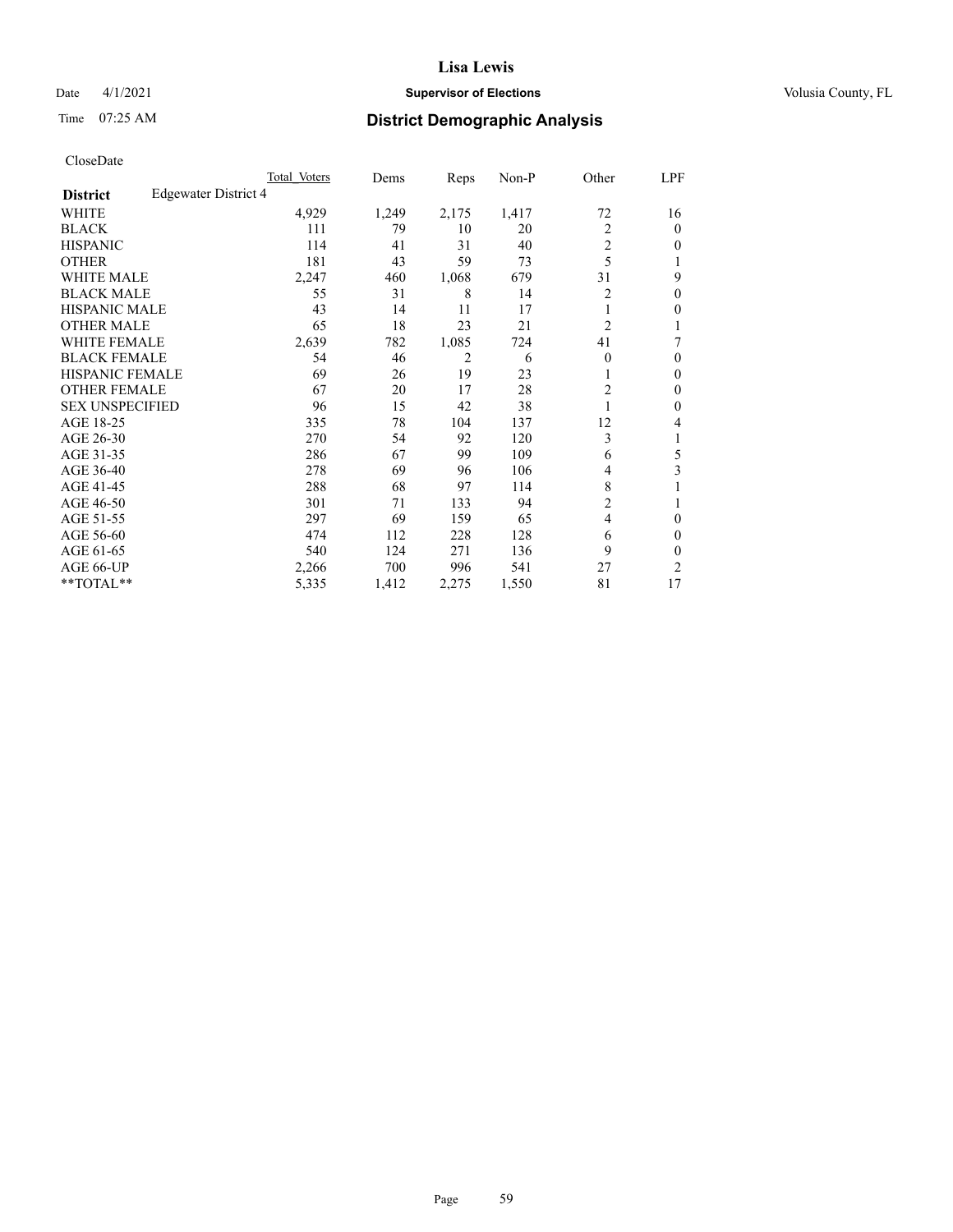## Date 4/1/2021 **Supervisor of Elections Supervisor of Elections** Volusia County, FL

# Time 07:25 AM **District Demographic Analysis**

|                                          | Total Voters | Dems | Reps | Non-P | Other          | LPF          |
|------------------------------------------|--------------|------|------|-------|----------------|--------------|
| Holly Hill District 1<br><b>District</b> |              |      |      |       |                |              |
| WHITE                                    | 1,739        | 489  | 697  | 514   | 33             | 6            |
| <b>BLACK</b>                             | 253          | 183  | 10   | 57    | $\overline{2}$ |              |
| <b>HISPANIC</b>                          | 128          | 54   | 20   | 51    | 3              | $\Omega$     |
| <b>OTHER</b>                             | 149          | 53   | 36   | 58    | $\overline{2}$ | $\theta$     |
| WHITE MALE                               | 851          | 195  | 369  | 274   | 10             | 3            |
| <b>BLACK MALE</b>                        | 102          | 70   | 5    | 25    | 1              |              |
| <b>HISPANIC MALE</b>                     | 62           | 23   | 12   | 25    | 2              | 0            |
| <b>OTHER MALE</b>                        | 56           | 19   | 16   | 21    | $\theta$       | $\mathbf{0}$ |
| WHITE FEMALE                             | 868          | 290  | 317  | 235   | 23             | 3            |
| <b>BLACK FEMALE</b>                      | 148          | 110  | 5    | 32    |                | $\theta$     |
| HISPANIC FEMALE                          | 65           | 31   | 8    | 25    |                | $\Omega$     |
| <b>OTHER FEMALE</b>                      | 63           | 27   | 16   | 19    |                | $\theta$     |
| <b>SEX UNSPECIFIED</b>                   | 54           | 14   | 15   | 24    |                | 0            |
| AGE 18-25                                | 184          | 55   | 49   | 68    | 11             |              |
| AGE 26-30                                | 141          | 56   | 29   | 54    | 2              | $\theta$     |
| AGE 31-35                                | 150          | 50   | 40   | 57    | $\overline{c}$ |              |
| AGE 36-40                                | 133          | 41   | 32   | 54    | 4              | 2            |
| AGE 41-45                                | 156          | 45   | 49   | 56    | 5              |              |
| AGE 46-50                                | 151          | 54   | 40   | 54    | 3              | $\theta$     |
| AGE 51-55                                | 201          | 78   | 71   | 50    | $\overline{2}$ | $\Omega$     |
| AGE 56-60                                | 242          | 80   | 102  | 59    | 1              | $\theta$     |
| AGE 61-65                                | 239          | 82   | 87   | 67    | $\overline{2}$ |              |
| AGE 66-UP                                | 672          | 238  | 264  | 161   | 8              |              |
| **TOTAL**                                | 2,269        | 779  | 763  | 680   | 40             | 7            |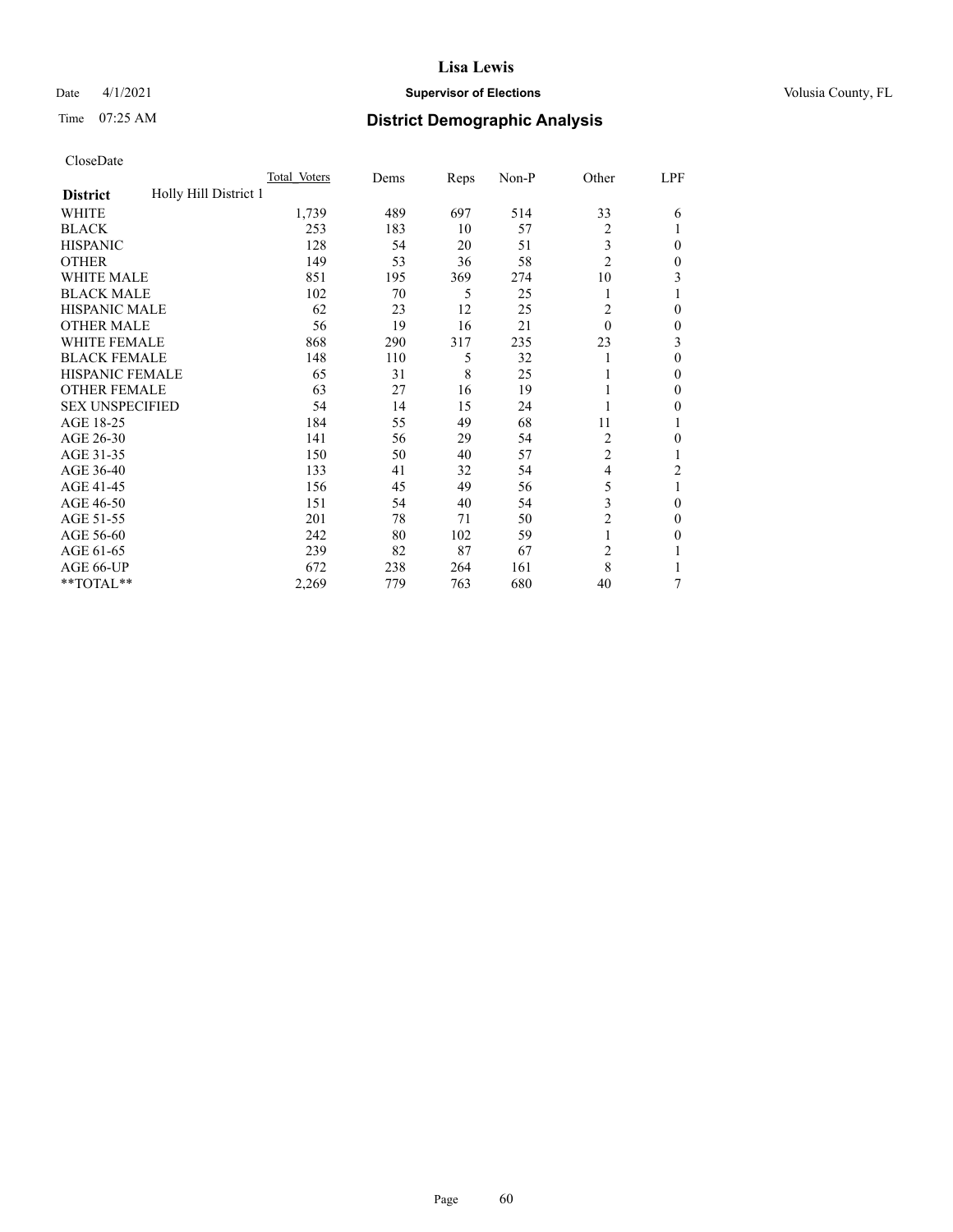## Date 4/1/2021 **Supervisor of Elections Supervisor of Elections** Volusia County, FL

# Time 07:25 AM **District Demographic Analysis**

|                                          | Total Voters | Dems | Reps | Non-P | Other          | LPF            |
|------------------------------------------|--------------|------|------|-------|----------------|----------------|
| Holly Hill District 2<br><b>District</b> |              |      |      |       |                |                |
| WHITE                                    | 1,566        | 478  | 543  | 508   | 29             | 8              |
| <b>BLACK</b>                             | 294          | 221  | 7    | 66    | $\theta$       | 0              |
| <b>HISPANIC</b>                          | 90           | 40   | 19   | 31    | $\theta$       | 0              |
| <b>OTHER</b>                             | 137          | 42   | 27   | 64    | 3              |                |
| WHITE MALE                               | 734          | 180  | 282  | 253   | 14             | 5              |
| <b>BLACK MALE</b>                        | 127          | 87   | 3    | 37    | $\theta$       | $\Omega$       |
| <b>HISPANIC MALE</b>                     | 46           | 16   | 13   | 17    | $\theta$       | 0              |
| <b>OTHER MALE</b>                        | 51           | 11   | 14   | 25    | $\theta$       | 1              |
| <b>WHITE FEMALE</b>                      | 808          | 295  | 253  | 242   | 15             | 3              |
| <b>BLACK FEMALE</b>                      | 159          | 128  | 4    | 27    | $\theta$       | 0              |
| <b>HISPANIC FEMALE</b>                   | 43           | 24   | 6    | 13    | 0              | 0              |
| <b>OTHER FEMALE</b>                      | 46           | 25   | 5    | 15    |                | 0              |
| <b>SEX UNSPECIFIED</b>                   | 73           | 15   | 16   | 40    | $\overline{2}$ | 0              |
| AGE 18-25                                | 178          | 59   | 40   | 77    |                |                |
| AGE 26-30                                | 165          | 59   | 36   | 66    | $\overline{c}$ | 2              |
| AGE 31-35                                | 186          | 69   | 38   | 75    | 4              | $\mathbf{0}$   |
| AGE 36-40                                | 176          | 69   | 29   | 76    | $\theta$       | 2              |
| AGE 41-45                                | 133          | 46   | 33   | 49    | 5              | 0              |
| AGE 46-50                                | 153          | 51   | 47   | 50    | 4              |                |
| AGE 51-55                                | 183          | 60   | 70   | 51    | $\theta$       | $\overline{c}$ |
| AGE 56-60                                | 269          | 95   | 90   | 76    | 8              | $\theta$       |
| AGE 61-65                                | 201          | 91   | 57   | 50    | $\overline{2}$ |                |
| AGE 66-UP                                | 443          | 182  | 156  | 99    | 6              | 0              |
| **TOTAL**                                | 2,087        | 781  | 596  | 669   | 32             | 9              |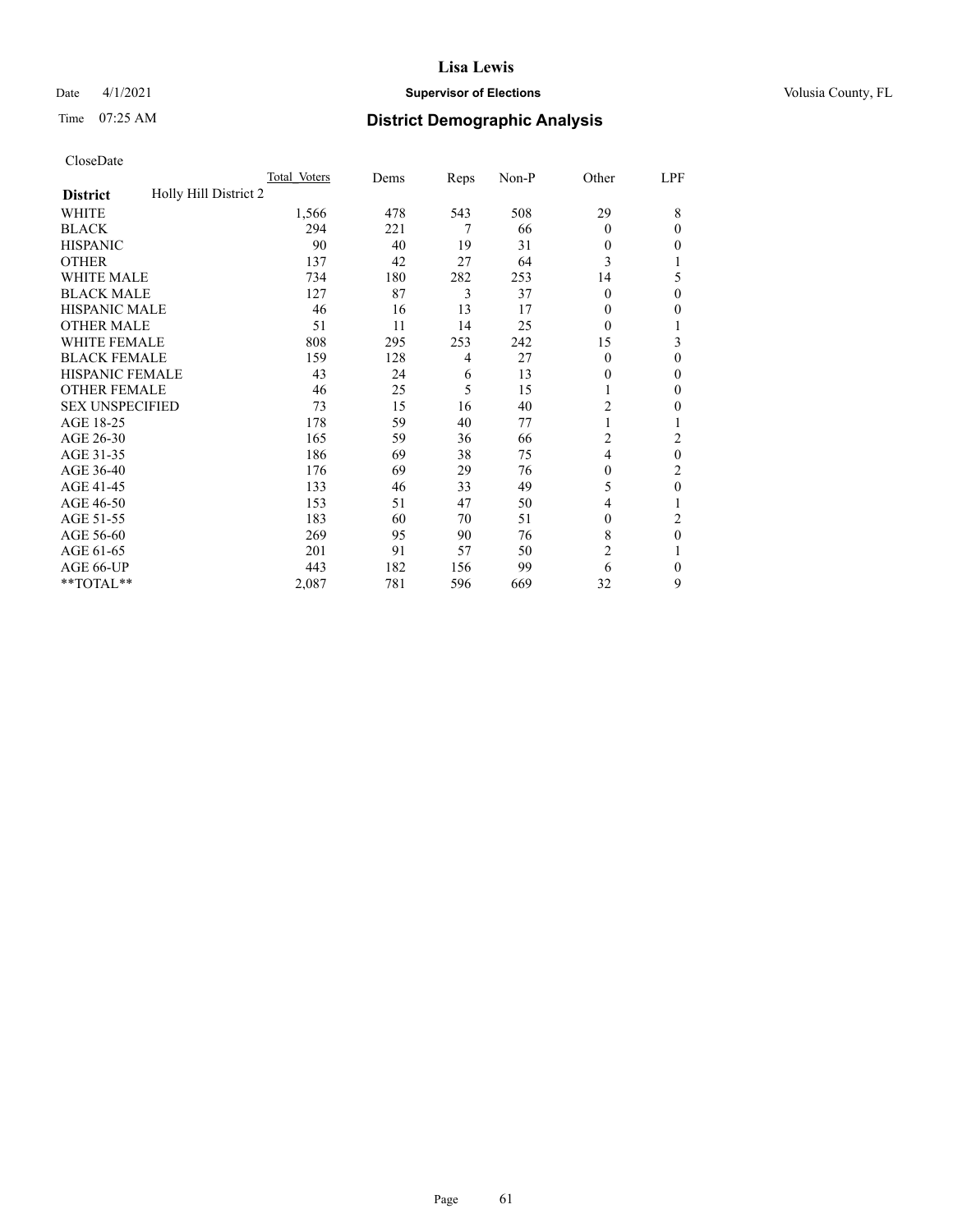## Date 4/1/2021 **Supervisor of Elections Supervisor of Elections** Volusia County, FL

# Time 07:25 AM **District Demographic Analysis**

|                                          | Total Voters | Dems | Reps           | Non-P | Other          | LPF    |
|------------------------------------------|--------------|------|----------------|-------|----------------|--------|
| Holly Hill District 3<br><b>District</b> |              |      |                |       |                |        |
| WHITE                                    | 1,578        | 476  | 645            | 429   | 23             | 5      |
| <b>BLACK</b>                             | 207          | 158  | 10             | 39    | $\Omega$       | 0      |
| <b>HISPANIC</b>                          | 61           | 28   | 9              | 23    |                | $_{0}$ |
| <b>OTHER</b>                             | 120          | 42   | 24             | 52    | $\overline{2}$ | 0      |
| WHITE MALE                               | 662          | 170  | 294            | 182   | 12             | 4      |
| <b>BLACK MALE</b>                        | 90           | 60   | 8              | 22    | $\Omega$       | 0      |
| <b>HISPANIC MALE</b>                     | 35           | 18   | 5              | 11    |                | 0      |
| <b>OTHER MALE</b>                        | 36           | 15   | 8              | 12    |                | 0      |
| WHITE FEMALE                             | 895          | 300  | 344            | 239   | 11             |        |
| <b>BLACK FEMALE</b>                      | 116          | 97   | $\overline{2}$ | 17    | $\Omega$       | 0      |
| <b>HISPANIC FEMALE</b>                   | 25           | 10   | 4              | 11    | 0              | 0      |
| <b>OTHER FEMALE</b>                      | 46           | 18   | 9              | 19    | 0              | 0      |
| <b>SEX UNSPECIFIED</b>                   | 61           | 16   | 14             | 30    |                | 0      |
| AGE 18-25                                | 133          | 47   | 29             | 54    | $\overline{c}$ |        |
| AGE 26-30                                | 101          | 33   | 25             | 42    | 1              | 0      |
| AGE 31-35                                | 85           | 28   | 20             | 36    |                | 0      |
| AGE 36-40                                | 91           | 32   | 20             | 39    | 0              | 0      |
| AGE 41-45                                | 107          | 42   | 28             | 33    | 4              | 0      |
| AGE 46-50                                | 107          | 35   | 22             | 50    | 0              | 0      |
| AGE 51-55                                | 139          | 42   | 50             | 44    |                | 2      |
| AGE 56-60                                | 198          | 72   | 71             | 53    |                |        |
| AGE 61-65                                | 221          | 80   | 83             | 51    | 6              |        |
| AGE 66-UP                                | 784          | 293  | 340            | 141   | 10             | 0      |
| **TOTAL**                                | 1,966        | 704  | 688            | 543   | 26             | 5      |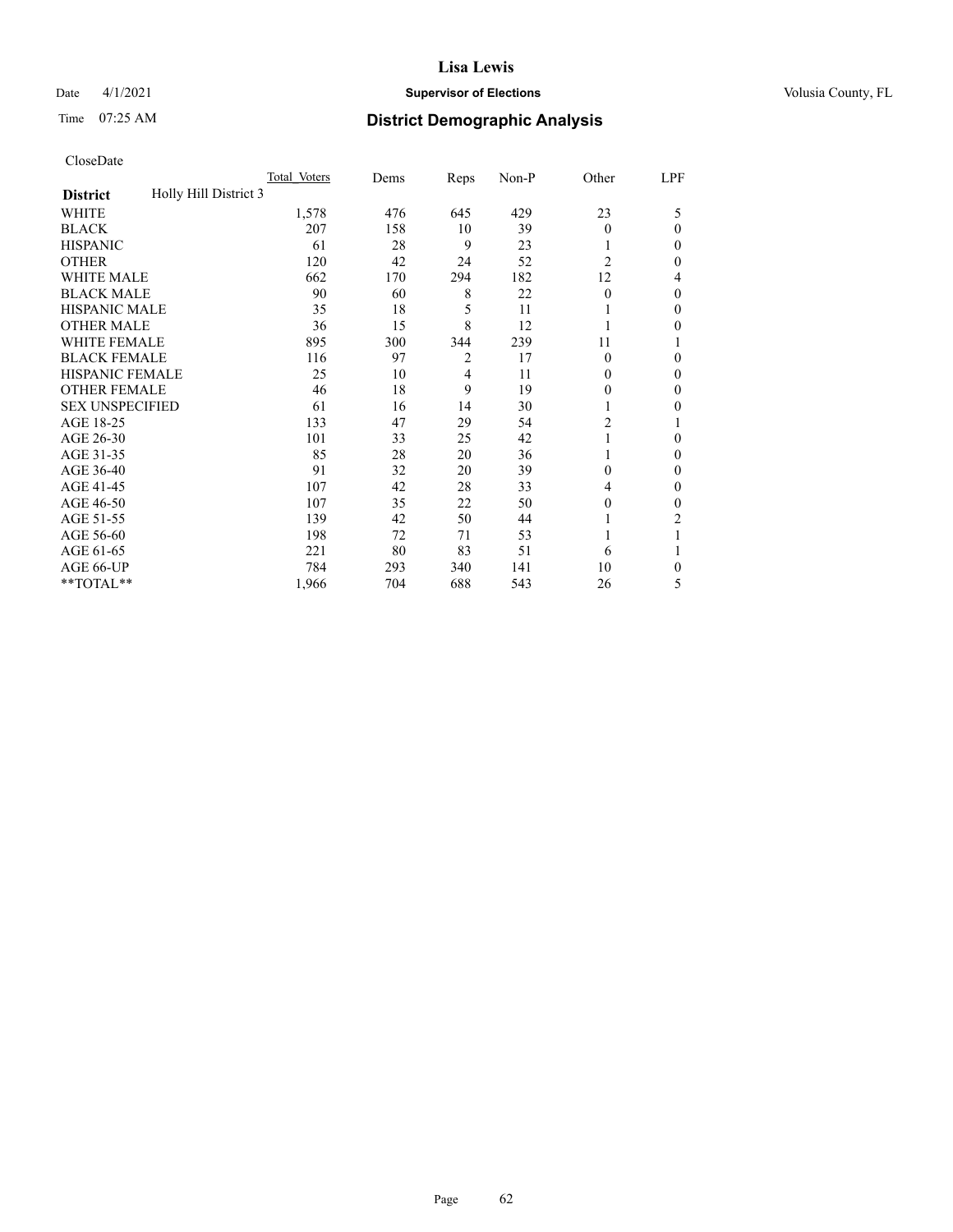## Date 4/1/2021 **Supervisor of Elections Supervisor of Elections** Volusia County, FL

# Time 07:25 AM **District Demographic Analysis**

|                                          | Total Voters | Dems | Reps | Non-P | Other          | LPF      |
|------------------------------------------|--------------|------|------|-------|----------------|----------|
| Holly Hill District 4<br><b>District</b> |              |      |      |       |                |          |
| WHITE                                    | 1,499        | 450  | 563  | 456   | 24             | 6        |
| <b>BLACK</b>                             | 439          | 328  | 8    | 97    | 5              |          |
| <b>HISPANIC</b>                          | 102          | 49   | 15   | 37    | $\theta$       |          |
| <b>OTHER</b>                             | 112          | 44   | 19   | 49    | $\Omega$       | 0        |
| WHITE MALE                               | 677          | 171  | 278  | 211   | 13             | 4        |
| <b>BLACK MALE</b>                        | 138          | 90   | 3    | 43    |                |          |
| <b>HISPANIC MALE</b>                     | 46           | 20   | 4    | 21    | $\theta$       |          |
| <b>OTHER MALE</b>                        | 35           | 14   | 10   | 11    | $\Omega$       | 0        |
| <b>WHITE FEMALE</b>                      | 803          | 275  | 277  | 238   | 11             | 2        |
| <b>BLACK FEMALE</b>                      | 294          | 234  | 5    | 51    | 4              | $\theta$ |
| <b>HISPANIC FEMALE</b>                   | 51           | 26   | 10   | 15    | $\theta$       | 0        |
| <b>OTHER FEMALE</b>                      | 53           | 27   | 6    | 20    | $\theta$       | 0        |
| <b>SEX UNSPECIFIED</b>                   | 55           | 14   | 12   | 29    | $\theta$       | 0        |
| AGE 18-25                                | 224          | 86   | 45   | 89    | 4              | 0        |
| AGE 26-30                                | 216          | 109  | 27   | 77    | 1              | 2        |
| AGE 31-35                                | 203          | 83   | 39   | 74    | 3              | 4        |
| AGE 36-40                                | 154          | 65   | 30   | 56    | 3              | 0        |
| AGE 41-45                                | 144          | 63   | 31   | 45    | 4              |          |
| AGE 46-50                                | 142          | 45   | 47   | 47    | 3              | 0        |
| AGE 51-55                                | 159          | 52   | 47   | 56    | 4              | 0        |
| AGE 56-60                                | 215          | 75   | 77   | 60    | $\overline{c}$ |          |
| AGE 61-65                                | 209          | 86   | 79   | 41    | 3              | 0        |
| AGE 66-UP                                | 486          | 207  | 183  | 94    | $\overline{2}$ | 0        |
| **TOTAL**                                | 2,152        | 871  | 605  | 639   | 29             | 8        |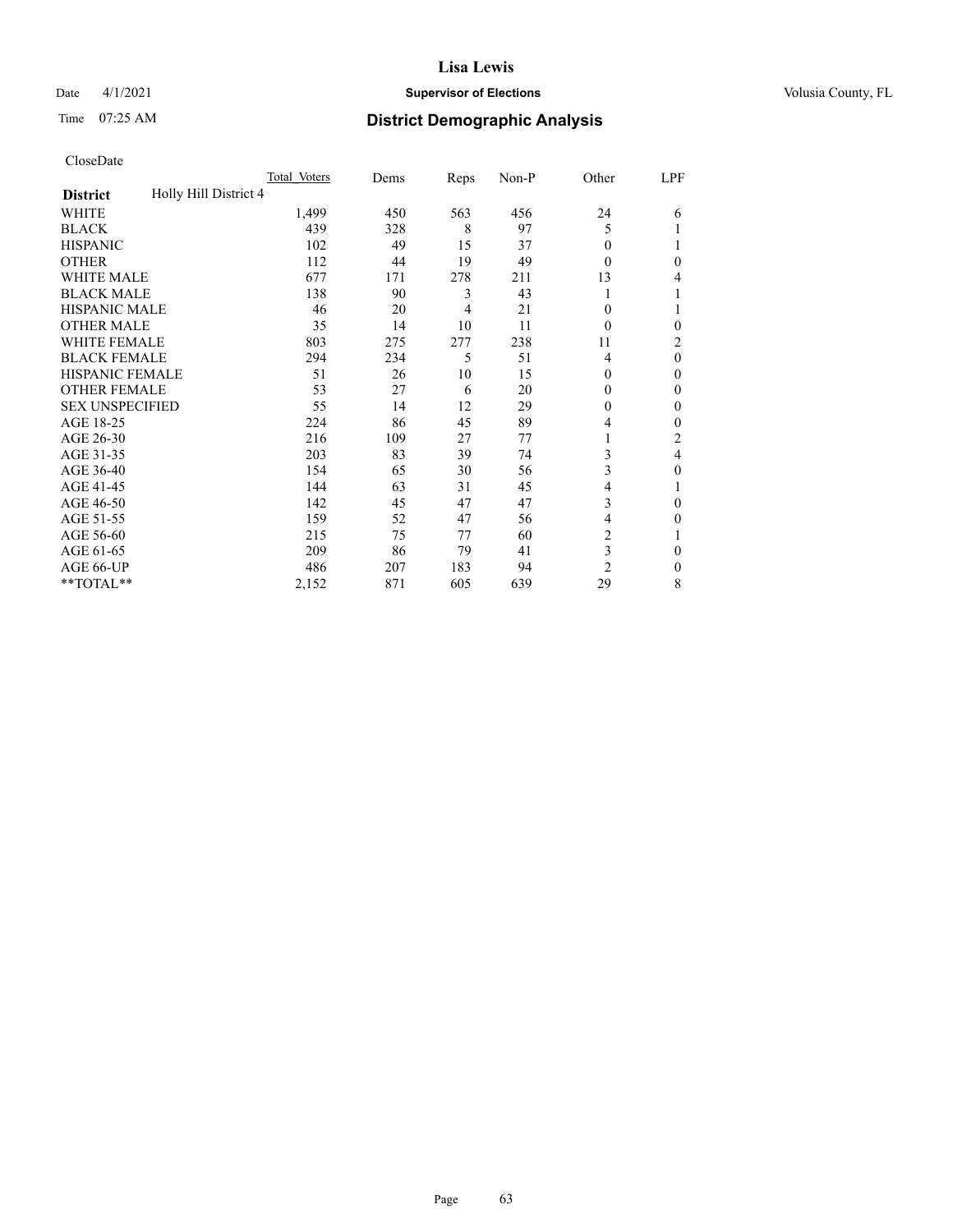## Date 4/1/2021 **Supervisor of Elections Supervisor of Elections** Volusia County, FL

# Time 07:25 AM **District Demographic Analysis**

|                        |            | Total Voters | Dems | Reps           | Non-P | Other          | LPF          |
|------------------------|------------|--------------|------|----------------|-------|----------------|--------------|
| <b>District</b>        | Lake Helen |              |      |                |       |                |              |
| WHITE                  |            | 1,952        | 491  | 898            | 529   | 30             | 4            |
| <b>BLACK</b>           |            | 167          | 138  | 7              | 21    | 1              | $\Omega$     |
| <b>HISPANIC</b>        |            | 99           | 36   | 28             | 32    | 2              |              |
| <b>OTHER</b>           |            | 82           | 31   | 20             | 29    | $\Omega$       | 2            |
| <b>WHITE MALE</b>      |            | 882          | 185  | 421            | 262   | 10             | 4            |
| <b>BLACK MALE</b>      |            | 75           | 62   | 5              | 8     | $\mathbf{0}$   | 0            |
| <b>HISPANIC MALE</b>   |            | 43           | 17   | 10             | 14    |                |              |
| <b>OTHER MALE</b>      |            | 24           | 12   | $\overline{4}$ | 7     | $\theta$       |              |
| <b>WHITE FEMALE</b>    |            | 1,048        | 303  | 465            | 260   | 20             | 0            |
| <b>BLACK FEMALE</b>    |            | 88           | 75   | 1              | 11    | 1              | 0            |
| <b>HISPANIC FEMALE</b> |            | 53           | 18   | 17             | 17    |                | 0            |
| <b>OTHER FEMALE</b>    |            | 35           | 17   | 6              | 12    | $\theta$       | 0            |
| <b>SEX UNSPECIFIED</b> |            | 52           | 7    | 24             | 20    | $\mathbf{0}$   |              |
| AGE 18-25              |            | 176          | 39   | 68             | 65    | 3              |              |
| AGE 26-30              |            | 159          | 35   | 65             | 54    | 4              |              |
| AGE 31-35              |            | 154          | 50   | 46             | 53    | 5              | 0            |
| AGE 36-40              |            | 147          | 36   | 51             | 58    | $\overline{2}$ | 0            |
| AGE 41-45              |            | 156          | 30   | 52             | 71    | $\overline{c}$ |              |
| AGE 46-50              |            | 151          | 38   | 61             | 46    | 3              | 3            |
| AGE 51-55              |            | 189          | 48   | 88             | 50    | 3              | $\mathbf{0}$ |
| AGE 56-60              |            | 234          | 67   | 112            | 50    | 5              | 0            |
| AGE 61-65              |            | 261          | 87   | 126            | 46    | $\overline{c}$ | 0            |
| AGE 66-UP              |            | 673          | 266  | 284            | 118   | 4              |              |
| **TOTAL**              |            | 2,300        | 696  | 953            | 611   | 33             | 7            |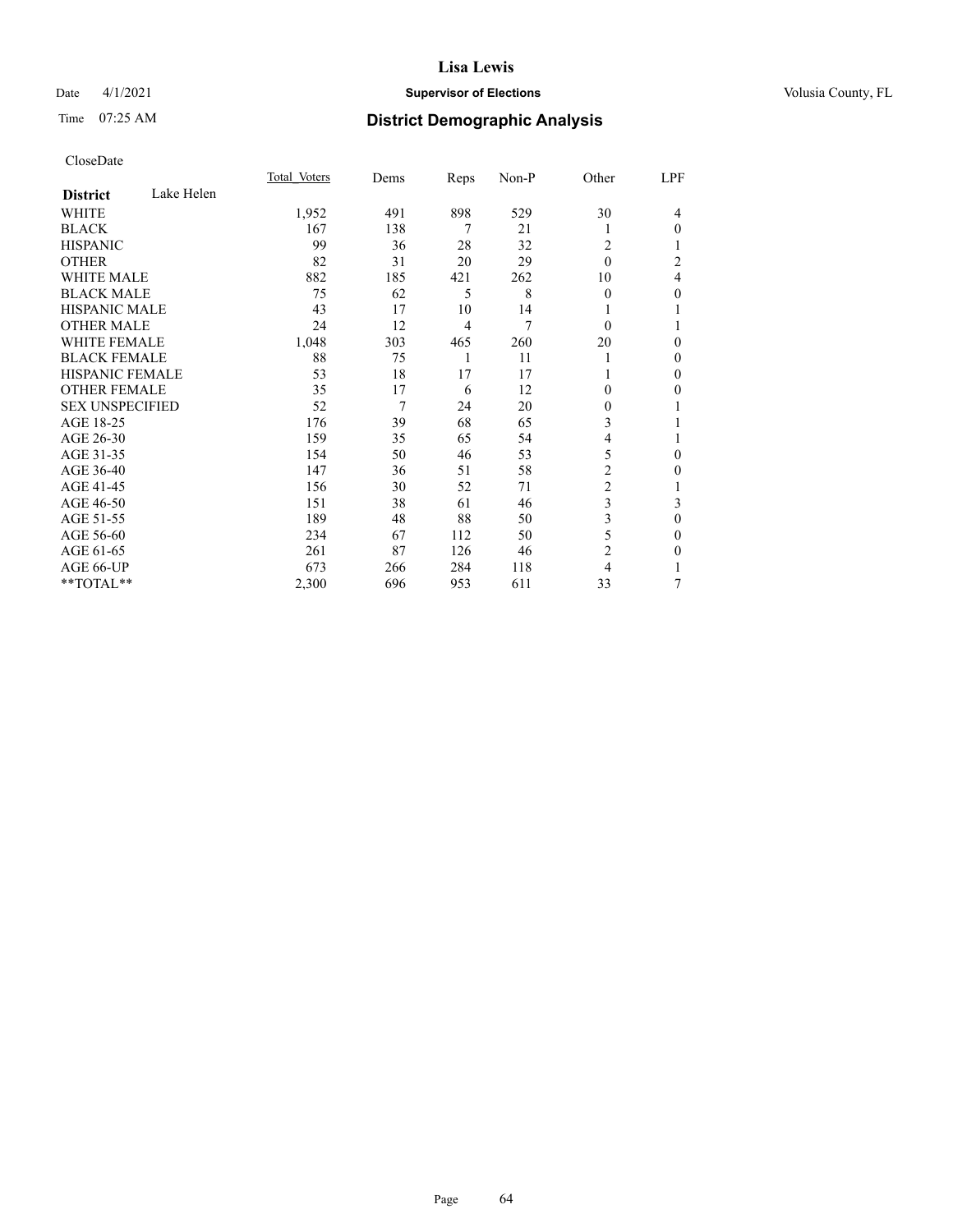## Date 4/1/2021 **Supervisor of Elections Supervisor of Elections** Volusia County, FL

|                                          | Total Voters | Dems           | Reps             | Non-P | Other          | LPF            |
|------------------------------------------|--------------|----------------|------------------|-------|----------------|----------------|
| New Smyrna Bch Zone 1<br><b>District</b> |              |                |                  |       |                |                |
| WHITE                                    | 5,342        | 1,512          | 2,536            | 1,171 | 108            | 15             |
| <b>BLACK</b>                             | 21           | 12             | 3                | 5     | T              | $\theta$       |
| <b>HISPANIC</b>                          | 72           | 23             | 25               | 22    | 2              | $_{0}$         |
| <b>OTHER</b>                             | 188          | 42             | 64               | 78    | 4              | 0              |
| <b>WHITE MALE</b>                        | 2,490        | 574            | 1,251            | 608   | 48             | 9              |
| <b>BLACK MALE</b>                        | 13           | 9              | $\boldsymbol{0}$ | 4     | $\overline{0}$ | 0              |
| <b>HISPANIC MALE</b>                     | 29           | 8              | 8                | 12    |                | 0              |
| <b>OTHER MALE</b>                        | 63           | 13             | 27               | 22    |                | 0              |
| <b>WHITE FEMALE</b>                      | 2,797        | 918            | 1,264            | 550   | 59             | 6              |
| <b>BLACK FEMALE</b>                      |              | $\overline{2}$ | 3                |       | 1              | 0              |
| <b>HISPANIC FEMALE</b>                   | 42           | 14             | 17               | 10    |                | 0              |
| <b>OTHER FEMALE</b>                      | 72           | 26             | 26               | 18    | 2              | $_{0}$         |
| <b>SEX UNSPECIFIED</b>                   | 110          | 25             | 32               | 51    | $\overline{c}$ | 0              |
| AGE 18-25                                | 303          | 71             | 119              | 97    | 16             | 0              |
| AGE 26-30                                | 216          | 49             | 73               | 87    | 4              | 3              |
| AGE 31-35                                | 230          | 61             | 73               | 90    | 5              |                |
| AGE 36-40                                | 222          | 75             | 72               | 72    |                | 2              |
| AGE 41-45                                | 232          | 46             | 85               | 89    | 10             | $\overline{2}$ |
| AGE 46-50                                | 278          | 65             | 127              | 73    | 12             |                |
| AGE 51-55                                | 430          | 98             | 227              | 95    | 9              |                |
| AGE 56-60                                | 634          | 139            | 347              | 134   | 12             | 2              |
| AGE 61-65                                | 690          | 201            | 335              | 142   | 11             |                |
| AGE 66-UP                                | 2,388        | 784            | 1,170            | 397   | 35             | 2              |
| **TOTAL**                                | 5,623        | 1,589          | 2,628            | 1,276 | 115            | 15             |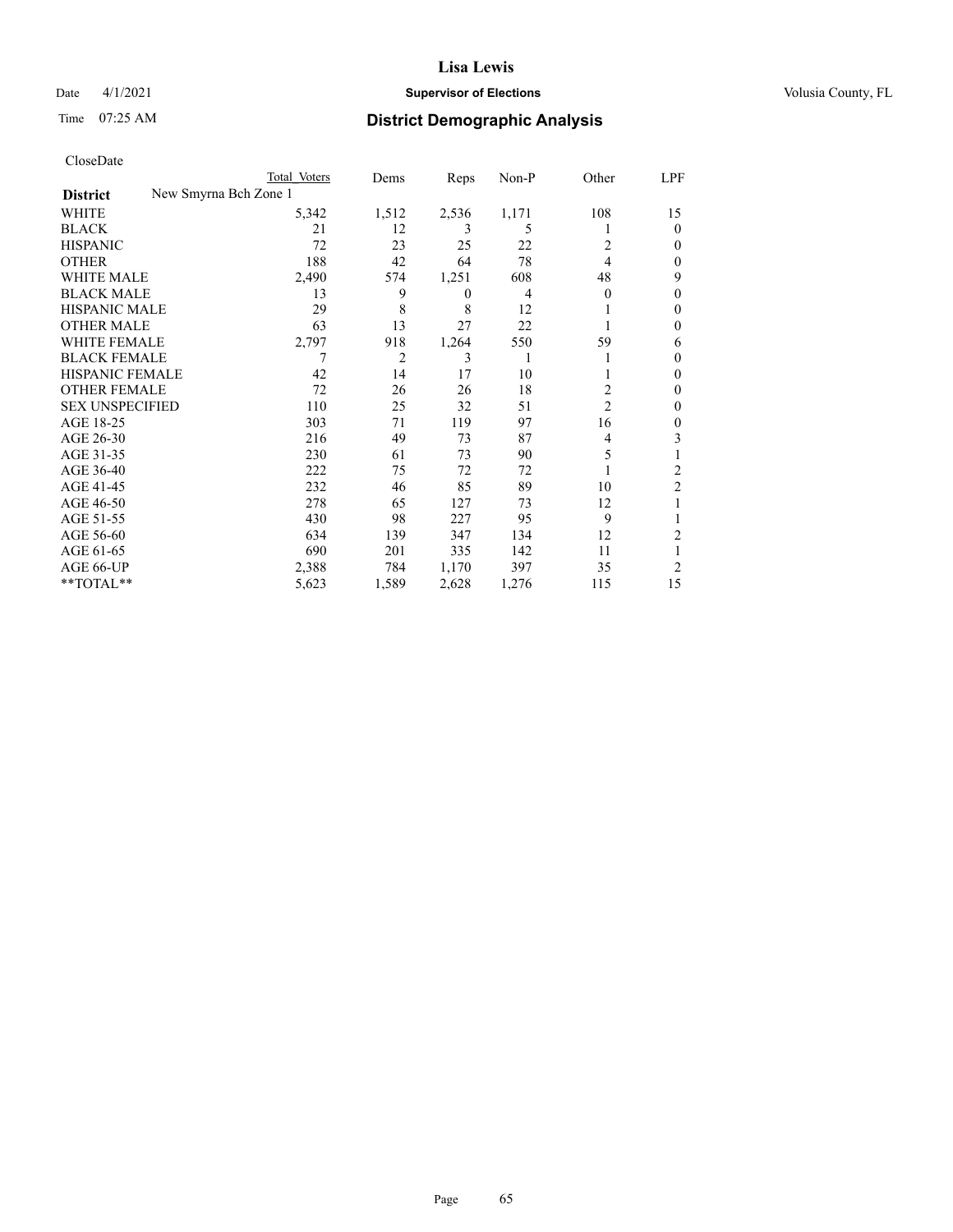## Date 4/1/2021 **Supervisor of Elections Supervisor of Elections** Volusia County, FL

| CloseDate |
|-----------|
|-----------|

|                        |                       | Total Voters | Dems  | Reps           | Non-P | Other          | LPF            |
|------------------------|-----------------------|--------------|-------|----------------|-------|----------------|----------------|
| <b>District</b>        | New Smyrna Bch Zone 2 |              |       |                |       |                |                |
| WHITE                  |                       | 4,415        | 1,331 | 1,862          | 1,114 | 91             | 17             |
| <b>BLACK</b>           |                       | 89           | 68    | 3              | 17    |                | $\Omega$       |
| <b>HISPANIC</b>        |                       | 104          | 38    | 35             | 29    |                |                |
| <b>OTHER</b>           |                       | 179          | 55    | 58             | 62    | $\overline{c}$ | $\overline{c}$ |
| <b>WHITE MALE</b>      |                       | 2,001        | 500   | 893            | 554   | 43             | 11             |
| <b>BLACK MALE</b>      |                       | 32           | 24    | $\overline{2}$ | 6     | 0              | $\mathbf{0}$   |
| <b>HISPANIC MALE</b>   |                       | 59           | 17    | 23             | 19    | 0              | $\mathbf{0}$   |
| <b>OTHER MALE</b>      |                       | 52           | 15    | 17             | 19    | $\Omega$       |                |
| <b>WHITE FEMALE</b>    |                       | 2,368        | 813   | 953            | 548   | 48             | 6              |
| <b>BLACK FEMALE</b>    |                       | 56           | 43    | 1              | 11    |                | $\theta$       |
| HISPANIC FEMALE        |                       | 44           | 21    | 12             | 9     |                |                |
| OTHER FEMALE           |                       | 84           | 32    | 29             | 22    |                | 0              |
| <b>SEX UNSPECIFIED</b> |                       | 91           | 27    | 28             | 34    |                |                |
| AGE 18-25              |                       | 291          | 94    | 95             | 91    | 9              | 2              |
| AGE 26-30              |                       | 227          | 67    | 62             | 90    | 5              | 3              |
| AGE 31-35              |                       | 209          | 55    | 70             | 75    | 7              | $\overline{2}$ |
| AGE 36-40              |                       | 223          | 59    | 73             | 84    | 5              | $\overline{c}$ |
| AGE 41-45              |                       | 270          | 79    | 81             | 96    | 11             | 3              |
| AGE 46-50              |                       | 305          | 61    | 124            | 109   | 10             |                |
| AGE 51-55              |                       | 375          | 91    | 175            | 100   | 7              | 2              |
| AGE 56-60              |                       | 503          | 127   | 259            | 105   | 11             |                |
| AGE 61-65              |                       | 595          | 198   | 257            | 129   | 10             |                |
| AGE 66-UP              |                       | 1,789        | 661   | 762            | 343   | 20             | 3              |
| **TOTAL**              |                       | 4,787        | 1,492 | 1,958          | 1,222 | 95             | 20             |
|                        |                       |              |       |                |       |                |                |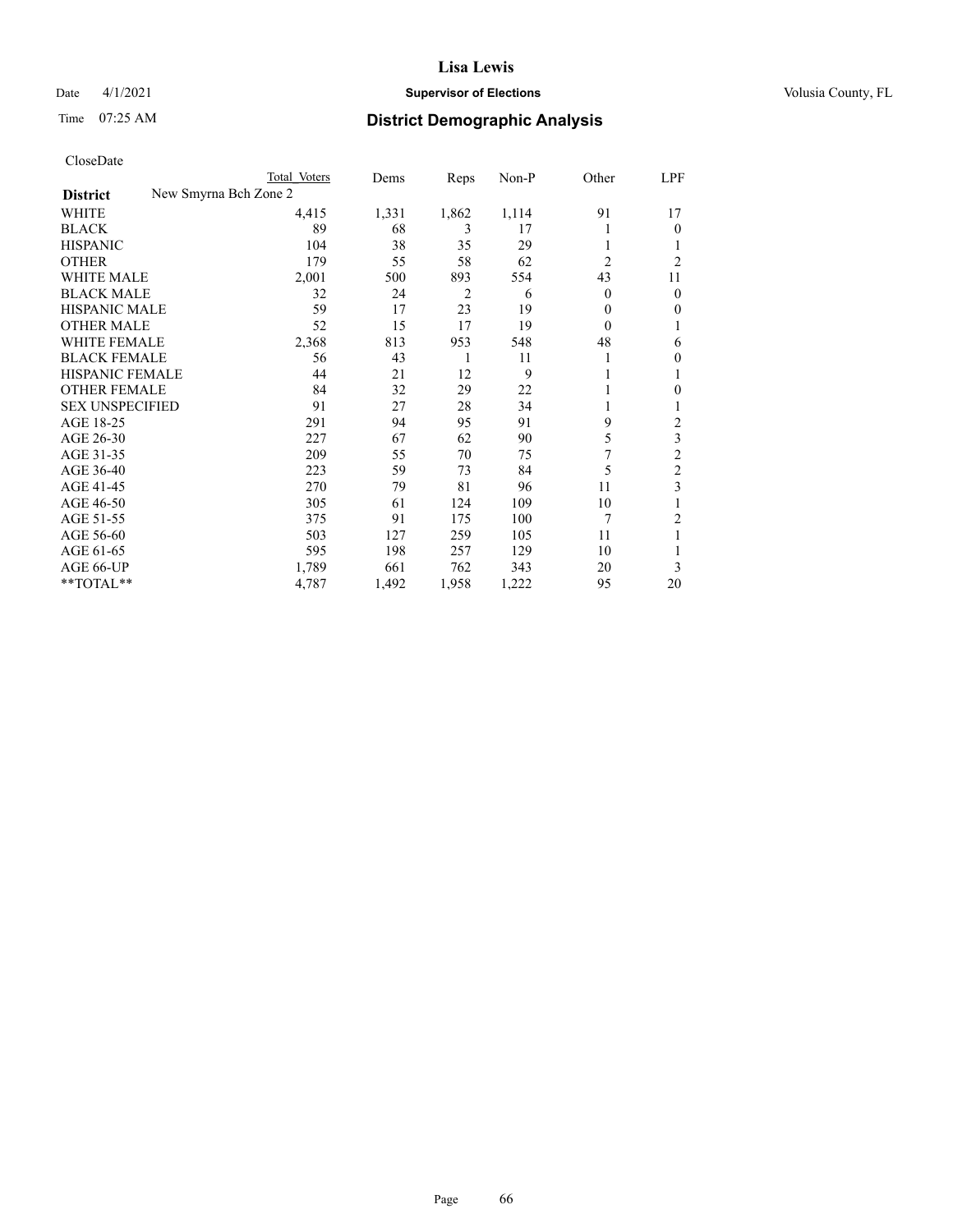## Date 4/1/2021 **Supervisor of Elections Supervisor of Elections** Volusia County, FL

| CloseDate |
|-----------|
|-----------|

| Total Voters          | Dems  | Reps  | Non-P | Other          | LPF      |
|-----------------------|-------|-------|-------|----------------|----------|
| New Smyrna Bch Zone 3 |       |       |       |                |          |
| 6,384                 | 1,521 | 3,078 | 1,618 | 145            | 22       |
| 80                    | 53    | 4     | 20    | 2              | 1        |
| 180                   | 55    | 56    | 62    | 6              |          |
| 242                   | 58    | 83    | 96    | 4              |          |
| 2,981                 | 597   | 1,493 | 805   | 72             | 14       |
| 46                    | 28    | 3     | 13    | 1              | 1        |
| 93                    | 29    | 28    | 31    | 4              |          |
| 83                    | 25    | 22    | 35    | 1              | 0        |
| 3,352                 | 913   | 1,562 | 797   | 73             | 7        |
| 33                    | 24    |       | 7     | 1              | 0        |
| 83                    | 25    | 26    | 30    | $\overline{c}$ | 0        |
| 103                   | 26    | 40    | 34    | $\overline{2}$ |          |
| 112                   | 20    | 46    | 44    | 1              | 1        |
| 406                   | 82    | 161   | 141   | 20             | 2        |
| 363                   | 83    | 123   | 146   | 9              | 2        |
| 389                   | 88    | 139   | 148   | 10             | 4        |
| 396                   | 101   | 155   | 127   | 11             | 2        |
| 375                   | 83    | 147   | 130   | 11             | 4        |
| 403                   | 81    | 208   | 102   | 10             | 2        |
| 474                   | 98    | 238   | 119   | 15             | 4        |
| 623                   | 135   | 314   | 163   | 9              | 2        |
| 779                   | 179   | 398   | 182   | 17             | 3        |
| 2,678                 | 757   | 1,338 | 538   | 45             | $\Omega$ |
| 6,886                 | 1,687 | 3,221 | 1,796 | 157            | 25       |
|                       |       |       |       |                |          |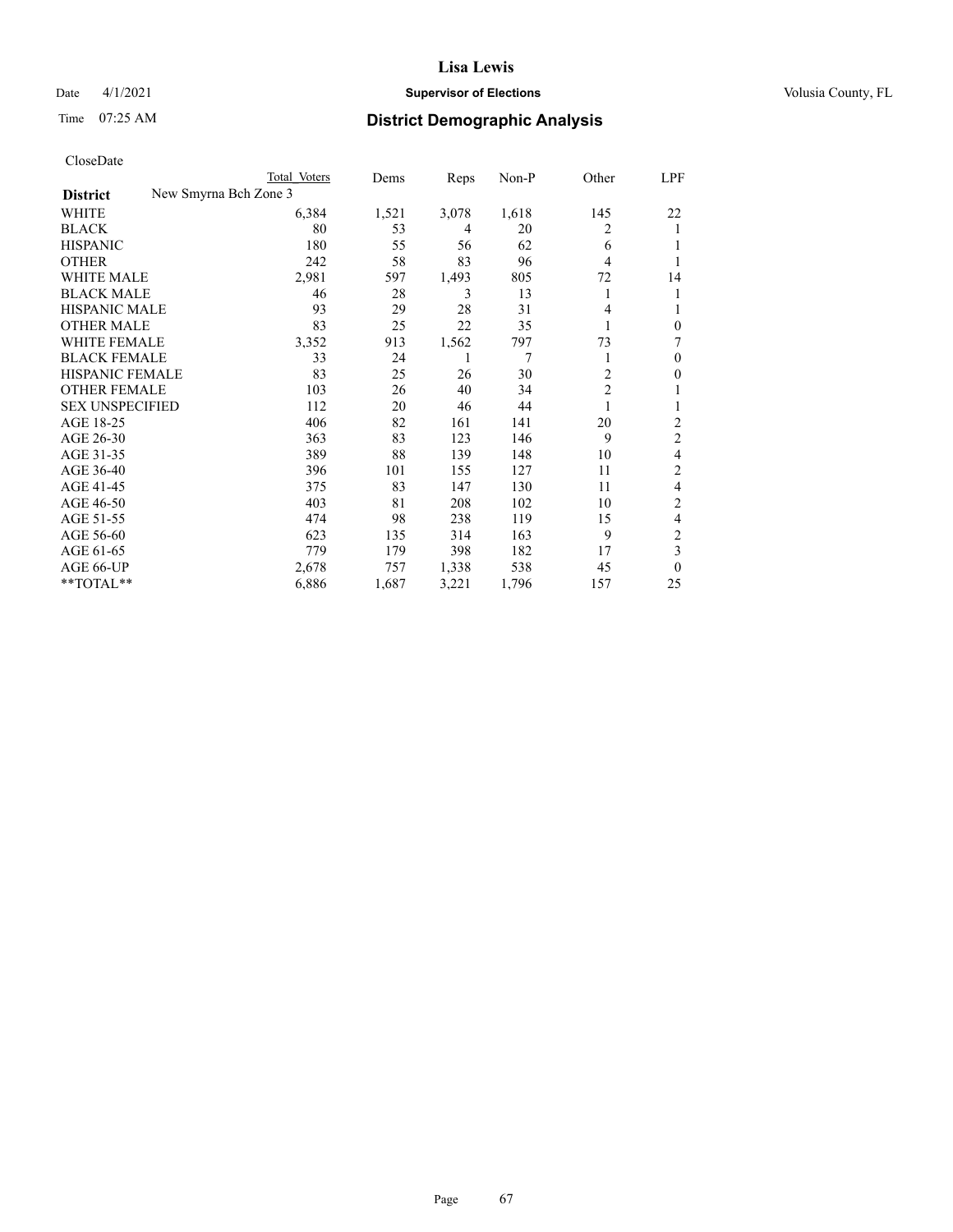## Date 4/1/2021 **Supervisor of Elections Supervisor of Elections** Volusia County, FL

|                                          | Total Voters | Dems  | Reps  | Non-P | Other          | LPF          |
|------------------------------------------|--------------|-------|-------|-------|----------------|--------------|
| New Smyrna Bch Zone 4<br><b>District</b> |              |       |       |       |                |              |
| WHITE                                    | 6,615        | 1,654 | 3,194 | 1,608 | 146            | 13           |
| <b>BLACK</b>                             | 635          | 510   | 21    | 99    | 4              | 1            |
| <b>HISPANIC</b>                          | 212          | 75    | 67    | 66    | 4              | 0            |
| <b>OTHER</b>                             | 360          | 110   | 83    | 160   | 6              | 1            |
| WHITE MALE                               | 3,034        | 628   | 1,564 | 765   | 66             | 11           |
| <b>BLACK MALE</b>                        | 268          | 201   | 9     | 54    | 3              | 1            |
| HISPANIC MALE                            | 82           | 31    | 28    | 22    | 1              | 0            |
| <b>OTHER MALE</b>                        | 134          | 34    | 37    | 59    | 3              |              |
| <b>WHITE FEMALE</b>                      | 3,520        | 1,011 | 1,603 | 824   | 80             | 2            |
| <b>BLACK FEMALE</b>                      | 354          | 298   | 11    | 44    | 1              | $\theta$     |
| HISPANIC FEMALE                          | 122          | 43    | 36    | 40    | 3              | 0            |
| <b>OTHER FEMALE</b>                      | 148          | 55    | 34    | 58    | 1              | $\theta$     |
| <b>SEX UNSPECIFIED</b>                   | 160          | 48    | 43    | 67    | $\overline{c}$ | $\theta$     |
| AGE 18-25                                | 568          | 180   | 178   | 188   | 20             | 2            |
| AGE 26-30                                | 452          | 125   | 148   | 160   | 16             | 3            |
| AGE 31-35                                | 414          | 139   | 128   | 132   | 11             | 4            |
| AGE 36-40                                | 382          | 112   | 143   | 117   | 9              | 1            |
| AGE 41-45                                | 381          | 92    | 161   | 122   | 6              | $\mathbf{0}$ |
| AGE 46-50                                | 471          | 134   | 199   | 125   | 12             | 1            |
| AGE 51-55                                | 563          | 151   | 258   | 139   | 14             | 1            |
| AGE 56-60                                | 766          | 204   | 376   | 176   | 10             | $\mathbf{0}$ |
| AGE 61-65                                | 908          | 257   | 436   | 200   | 15             | $\theta$     |
| AGE 66-UP                                | 2,917        | 955   | 1,338 | 574   | 47             | 3            |
| **TOTAL**                                | 7,822        | 2,349 | 3,365 | 1,933 | 160            | 15           |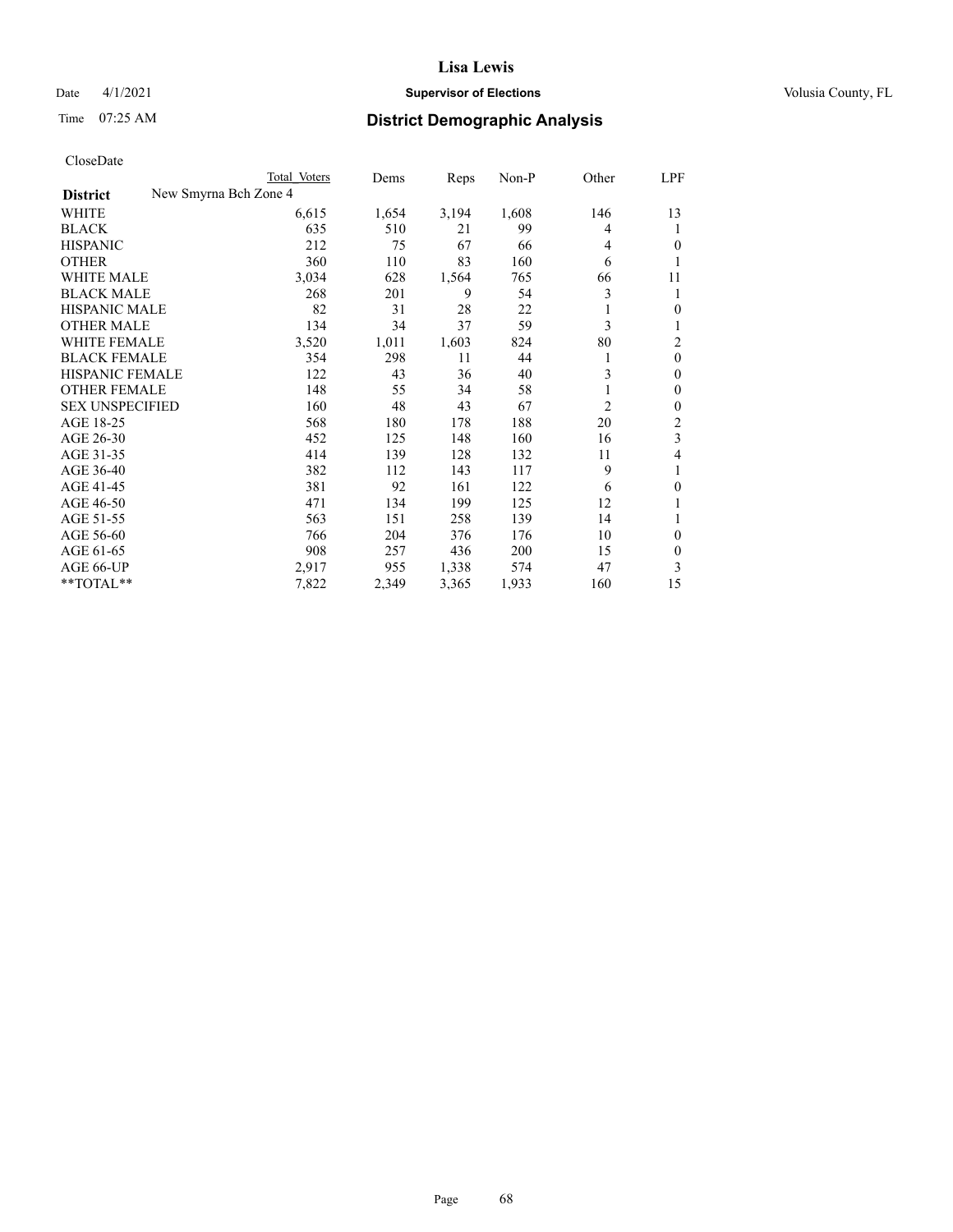## Date 4/1/2021 **Supervisor of Elections Supervisor of Elections** Volusia County, FL

# Time 07:25 AM **District Demographic Analysis**

|                             | Total Voters | Dems | Reps           | Non-P | Other          | LPF      |
|-----------------------------|--------------|------|----------------|-------|----------------|----------|
| Oak Hill<br><b>District</b> |              |      |                |       |                |          |
| WHITE                       | 1,495        | 331  | 746            | 386   | 28             | 4        |
| <b>BLACK</b>                | 158          | 130  | 5              | 23    | 0              | $\Omega$ |
| <b>HISPANIC</b>             | 17           | 6    | $\overline{2}$ | 8     |                | 0        |
| <b>OTHER</b>                | 53           | 16   | 21             | 15    |                | 0        |
| WHITE MALE                  | 744          | 145  | 386            | 200   | 10             | 3        |
| <b>BLACK MALE</b>           | 79           | 60   | 4              | 15    | $\Omega$       | 0        |
| <b>HISPANIC MALE</b>        | 6            |      | 1              | 4     | $_{0}$         | 0        |
| <b>OTHER MALE</b>           | 21           | 6    | 8              | 6     |                | 0        |
| <b>WHITE FEMALE</b>         | 734          | 183  | 350            | 182   | 18             |          |
| <b>BLACK FEMALE</b>         | 79           | 70   | 1              | 8     | $\Omega$       | 0        |
| <b>HISPANIC FEMALE</b>      | 11           | 5    | 1              | 4     |                | 0        |
| <b>OTHER FEMALE</b>         | 19           | 8    | 8              | 3     | 0              | 0        |
| <b>SEX UNSPECIFIED</b>      | 30           | 5    | 15             | 10    | 0              | 0        |
| AGE 18-25                   | 120          | 33   | 41             | 42    | 4              | 0        |
| AGE 26-30                   | 81           | 24   | 31             | 23    | $\overline{c}$ |          |
| AGE 31-35                   | 75           | 21   | 27             | 25    | $\overline{2}$ | 0        |
| AGE 36-40                   | 85           | 20   | 35             | 27    | 2              |          |
| AGE 41-45                   | 87           | 24   | 31             | 32    | $\Omega$       | 0        |
| AGE 46-50                   | 95           | 27   | 39             | 26    | 3              | 0        |
| AGE 51-55                   | 125          | 25   | 68             | 30    | 2              | 0        |
| AGE 56-60                   | 182          | 55   | 81             | 41    | 5              | 0        |
| AGE 61-65                   | 224          | 66   | 113            | 40    | 3              | 2        |
| AGE 66-UP                   | 649          | 188  | 308            | 146   | 7              | 0        |
| **TOTAL**                   | 1,723        | 483  | 774            | 432   | 30             | 4        |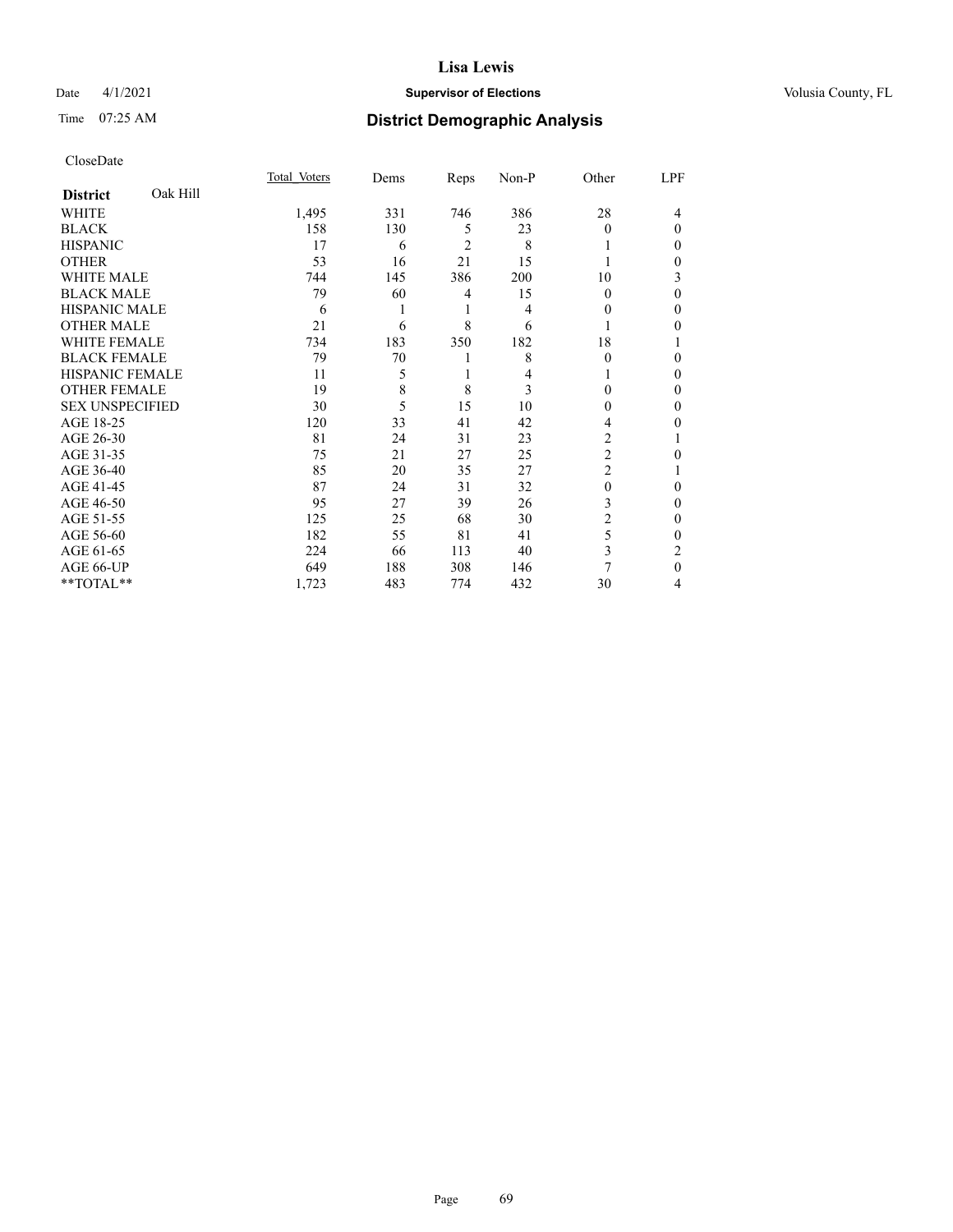## Date 4/1/2021 **Supervisor of Elections Supervisor of Elections** Volusia County, FL

# Time 07:25 AM **District Demographic Analysis**

|                        |                    | Total Voters | Dems | Reps | Non-P | Other          | LPF            |
|------------------------|--------------------|--------------|------|------|-------|----------------|----------------|
| <b>District</b>        | Orange City Seat 1 |              |      |      |       |                |                |
| WHITE                  |                    | 865          | 270  | 334  | 237   | 22             | $\overline{2}$ |
| <b>BLACK</b>           |                    | 193          | 142  | 9    | 39    | $\overline{2}$ |                |
| <b>HISPANIC</b>        |                    | 659          | 287  | 100  | 260   | 11             |                |
| <b>OTHER</b>           |                    | 113          | 49   | 20   | 42    | $\overline{2}$ | 0              |
| WHITE MALE             |                    | 330          | 88   | 140  | 96    | 5              |                |
| <b>BLACK MALE</b>      |                    | 62           | 41   | 5    | 15    | 1              | 0              |
| <b>HISPANIC MALE</b>   |                    | 262          | 100  | 46   | 112   | 4              | 0              |
| <b>OTHER MALE</b>      |                    | 44           | 16   | 12   | 16    | $\theta$       | 0              |
| WHITE FEMALE           |                    | 529          | 179  | 193  | 139   | 17             |                |
| <b>BLACK FEMALE</b>    |                    | 129          | 99   | 4    | 24    | 1              |                |
| <b>HISPANIC FEMALE</b> |                    | 391          | 184  | 52   | 147   |                |                |
| <b>OTHER FEMALE</b>    |                    | 51           | 27   | 7    | 15    | 2              | 0              |
| <b>SEX UNSPECIFIED</b> |                    | 32           | 14   | 4    | 14    | $\theta$       | 0              |
| AGE 18-25              |                    | 189          | 81   | 28   | 71    | 8              |                |
| AGE 26-30              |                    | 160          | 60   | 24   | 67    | 8              |                |
| AGE 31-35              |                    | 157          | 53   | 31   | 69    | 4              | 0              |
| AGE 36-40              |                    | 133          | 46   | 30   | 55    | 1              |                |
| AGE 41-45              |                    | 109          | 43   | 28   | 36    |                |                |
| AGE 46-50              |                    | 116          | 44   | 30   | 40    | 2              | $\Omega$       |
| AGE 51-55              |                    | 114          | 44   | 33   | 34    | 3              | 0              |
| AGE 56-60              |                    | 120          | 44   | 31   | 44    |                | 0              |
| AGE 61-65              |                    | 122          | 60   | 28   | 31    | 3              | 0              |
| AGE 66-UP              |                    | 610          | 273  | 200  | 131   | 6              | 0              |
| **TOTAL**              |                    | 1,830        | 748  | 463  | 578   | 37             | 4              |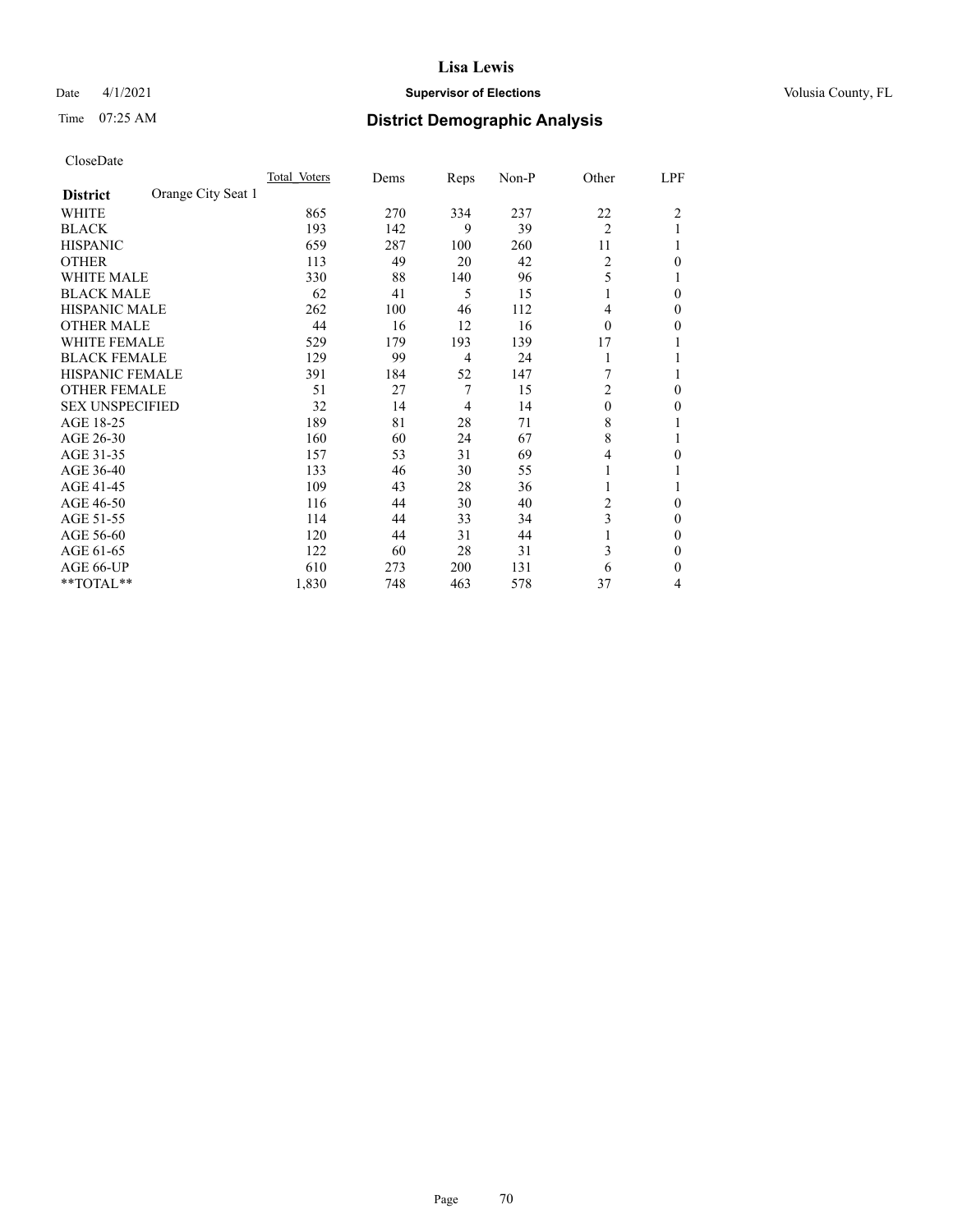## Date 4/1/2021 **Supervisor of Elections Supervisor of Elections** Volusia County, FL

# Time 07:25 AM **District Demographic Analysis**

|                        | Total Voters       | Dems | Reps           | Non-P | Other        | LPF      |
|------------------------|--------------------|------|----------------|-------|--------------|----------|
| <b>District</b>        | Orange City Seat 2 |      |                |       |              |          |
| WHITE                  | 1,164              | 292  | 526            | 328   | 15           | 3        |
| <b>BLACK</b>           | 78                 | 60   | 3              | 13    | 2            | $\Omega$ |
| <b>HISPANIC</b>        | 329                | 134  | 53             | 134   | 8            | 0        |
| <b>OTHER</b>           | 85                 | 14   | 31             | 40    | $\theta$     | 0        |
| WHITE MALE             | 532                | 102  | 259            | 160   | 10           |          |
| <b>BLACK MALE</b>      | 38                 | 27   | $\overline{2}$ | 8     | 1            | 0        |
| <b>HISPANIC MALE</b>   | 141                | 53   | 28             | 57    | 3            | 0        |
| <b>OTHER MALE</b>      | 29                 | 3    | 12             | 14    | 0            | 0        |
| <b>WHITE FEMALE</b>    | 619                | 189  | 256            | 167   | 5            | 2        |
| <b>BLACK FEMALE</b>    | 40                 | 33   |                | 5     |              | $\theta$ |
| <b>HISPANIC FEMALE</b> | 183                | 80   | 25             | 73    | 5            | 0        |
| <b>OTHER FEMALE</b>    | 35                 | 9    | 13             | 13    | $\theta$     | 0        |
| <b>SEX UNSPECIFIED</b> | 39                 | 4    | 17             | 18    | $\theta$     | 0        |
| AGE 18-25              | 176                | 55   | 44             | 74    | 3            | 0        |
| AGE 26-30              | 138                | 42   | 31             | 59    | 4            | 2        |
| AGE 31-35              | 139                | 47   | 44             | 45    | 3            | $\theta$ |
| AGE 36-40              | 138                | 37   | 45             | 54    | 2            | 0        |
| AGE 41-45              | 127                | 34   | 35             | 55    | 3            | 0        |
| AGE 46-50              | 146                | 40   | 66             | 39    | $\theta$     |          |
| AGE 51-55              | 146                | 40   | 53             | 50    | 3            | 0        |
| AGE 56-60              | 149                | 45   | 58             | 43    | 3            | 0        |
| AGE 61-65              | 134                | 35   | 73             | 26    | $\mathbf{0}$ | 0        |
| AGE 66-UP              | 363                | 125  | 164            | 70    | 4            | 0        |
| **TOTAL**              | 1,656              | 500  | 613            | 515   | 25           | 3        |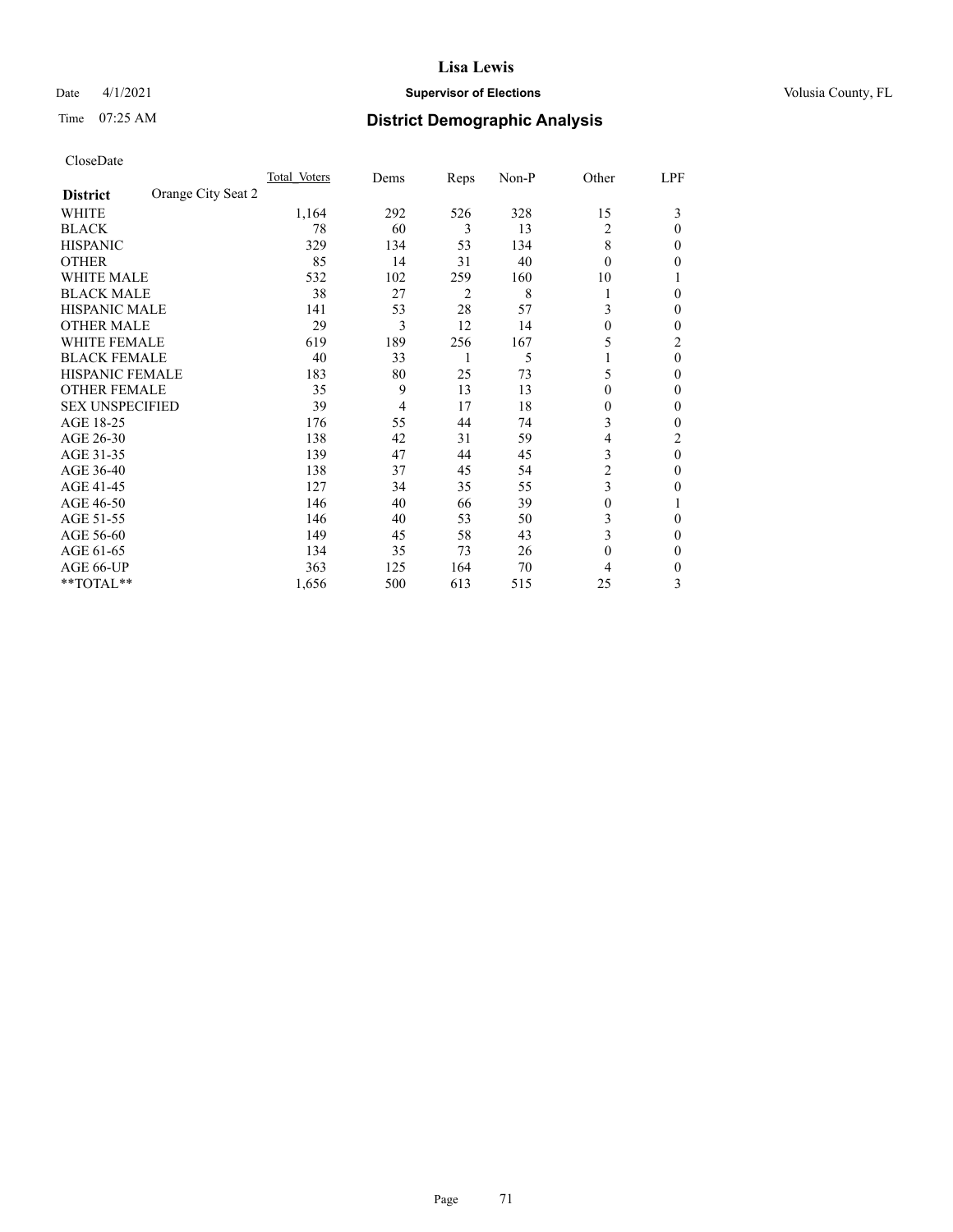## Date 4/1/2021 **Supervisor of Elections Supervisor of Elections** Volusia County, FL

# Time 07:25 AM **District Demographic Analysis**

|                        |                    | Total Voters | Dems | Reps | Non-P | Other          | LPF            |
|------------------------|--------------------|--------------|------|------|-------|----------------|----------------|
| <b>District</b>        | Orange City Seat 3 |              |      |      |       |                |                |
| WHITE                  |                    | 1,268        | 308  | 561  | 367   | 26             | 6              |
| <b>BLACK</b>           |                    | 123          | 92   | 6    | 23    |                |                |
| <b>HISPANIC</b>        |                    | 355          | 158  | 59   | 134   | 4              | 0              |
| <b>OTHER</b>           |                    | 124          | 30   | 26   | 63    | 3              | $\overline{c}$ |
| WHITE MALE             |                    | 560          | 116  | 249  | 181   | 10             | 4              |
| <b>BLACK MALE</b>      |                    | 45           | 29   | 3    | 12    | $\theta$       |                |
| <b>HISPANIC MALE</b>   |                    | 147          | 52   | 34   | 58    | 3              | 0              |
| <b>OTHER MALE</b>      |                    | 40           | 9    | 8    | 22    | $\theta$       | 1              |
| <b>WHITE FEMALE</b>    |                    | 685          | 187  | 305  | 176   | 15             | 2              |
| <b>BLACK FEMALE</b>    |                    | 74           | 60   | 3    | 10    |                | 0              |
| <b>HISPANIC FEMALE</b> |                    | 203          | 103  | 25   | 74    |                | 0              |
| <b>OTHER FEMALE</b>    |                    | 59           | 17   | 12   | 27    | 2              |                |
| <b>SEX UNSPECIFIED</b> |                    | 57           | 15   | 13   | 27    | $\overline{c}$ | 0              |
| AGE 18-25              |                    | 153          | 62   | 27   | 56    | 5              | 3              |
| AGE 26-30              |                    | 112          | 36   | 25   | 45    | 6              | 0              |
| AGE 31-35              |                    | 109          | 32   | 30   | 43    | 2              | $\overline{c}$ |
| AGE 36-40              |                    | 99           | 29   | 21   | 47    | $\theta$       | 2              |
| AGE 41-45              |                    | 134          | 44   | 40   | 50    | 0              | 0              |
| AGE 46-50              |                    | 149          | 44   | 54   | 50    |                | 0              |
| AGE 51-55              |                    | 144          | 39   | 63   | 36    | 5              |                |
| AGE 56-60              |                    | 138          | 37   | 60   | 36    | 5              | 0              |
| AGE 61-65              |                    | 189          | 58   | 75   | 54    | 2              | 0              |
| AGE 66-UP              |                    | 643          | 207  | 257  | 170   | 8              |                |
| **TOTAL**              |                    | 1,870        | 588  | 652  | 587   | 34             | 9              |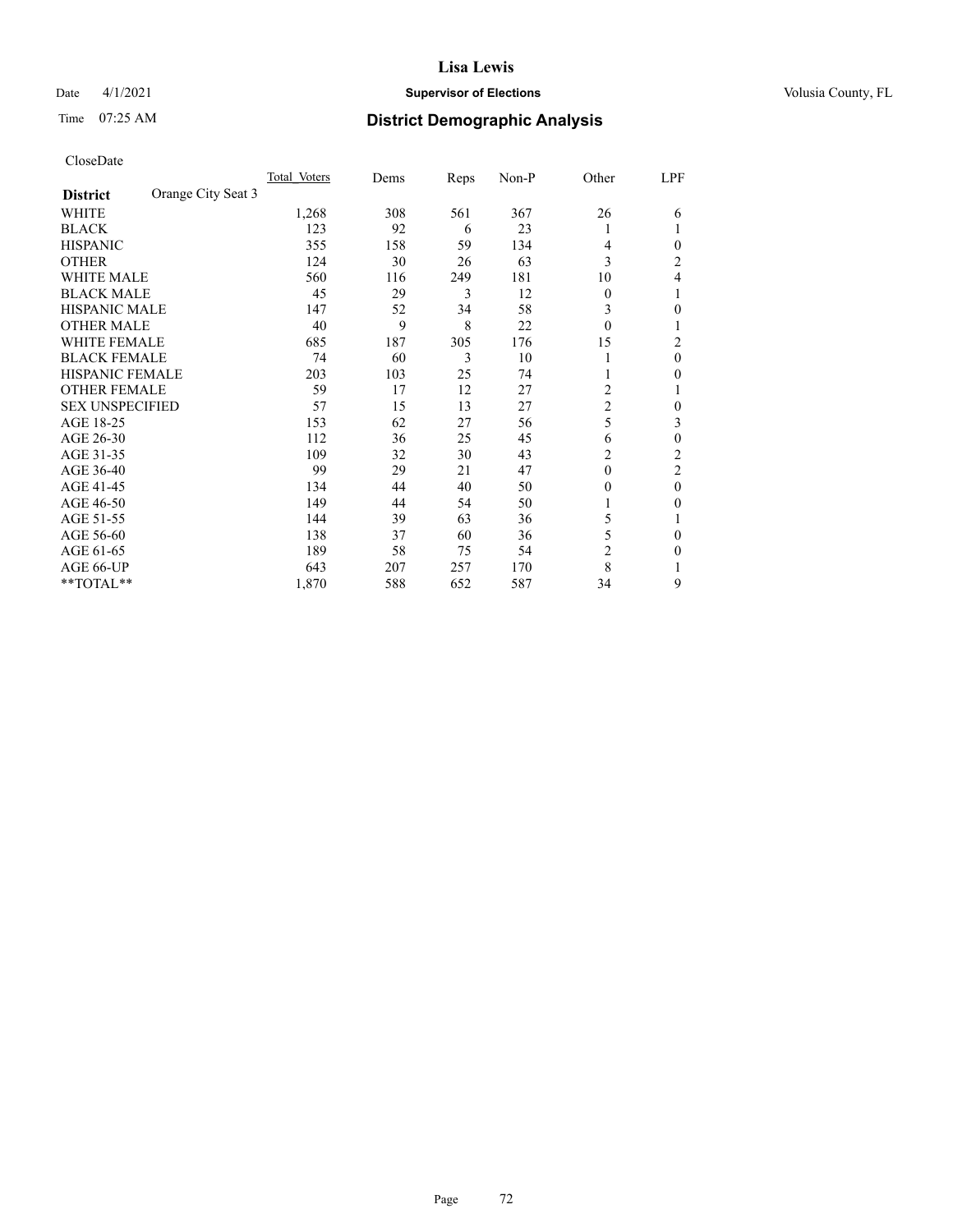## Date 4/1/2021 **Supervisor of Elections Supervisor of Elections** Volusia County, FL

# Time 07:25 AM **District Demographic Analysis**

|                        |                    | Total Voters | Dems           | Reps | Non-P          | Other    | LPF |
|------------------------|--------------------|--------------|----------------|------|----------------|----------|-----|
| <b>District</b>        | Orange City Seat 4 |              |                |      |                |          |     |
| WHITE                  |                    | 1,336        | 378            | 568  | 362            | 20       | 8   |
| <b>BLACK</b>           |                    | 27           | 19             | 3    | 4              |          | 0   |
| <b>HISPANIC</b>        |                    | 137          | 55             | 31   | 51             | 0        | 0   |
| <b>OTHER</b>           |                    | 83           | 18             | 11   | 53             |          | 0   |
| WHITE MALE             |                    | 616          | 136            | 284  | 183            | 9        | 4   |
| <b>BLACK MALE</b>      |                    | 10           | 6              | 2    | 2              | $\theta$ | 0   |
| <b>HISPANIC MALE</b>   |                    | 71           | 29             | 18   | 24             | 0        | 0   |
| <b>OTHER MALE</b>      |                    | 26           | 6              | 5    | 15             | $\theta$ | 0   |
| <b>WHITE FEMALE</b>    |                    | 707          | 242            | 276  | 174            | 11       | 4   |
| <b>BLACK FEMALE</b>    |                    | 17           | 13             | 1    | $\overline{c}$ | 1        | 0   |
| <b>HISPANIC FEMALE</b> |                    | 64           | 26             | 12   | 26             | 0        | 0   |
| <b>OTHER FEMALE</b>    |                    | 32           | 10             | 5    | 16             |          | 0   |
| <b>SEX UNSPECIFIED</b> |                    | 39           | $\overline{2}$ | 9    | 28             | $\Omega$ | 0   |
| AGE 18-25              |                    | 153          | 36             | 50   | 63             | 3        |     |
| AGE 26-30              |                    | 118          | 24             | 35   | 53             | 4        | 2   |
| AGE 31-35              |                    | 100          | 23             | 28   | 46             | 3        | 0   |
| AGE 36-40              |                    | 117          | 36             | 36   | 42             |          | 2   |
| AGE 41-45              |                    | 106          | 30             | 38   | 35             | 3        | 0   |
| AGE 46-50              |                    | 121          | 27             | 50   | 42             | 2        | 0   |
| AGE 51-55              |                    | 148          | 45             | 64   | 38             | $\Omega$ |     |
| AGE 56-60              |                    | 138          | 28             | 58   | 51             | $\theta$ |     |
| AGE 61-65              |                    | 158          | 42             | 82   | 32             |          |     |
| AGE 66-UP              |                    | 424          | 179            | 172  | 68             | 5        | 0   |
| **TOTAL**              |                    | 1,583        | 470            | 613  | 470            | 22       | 8   |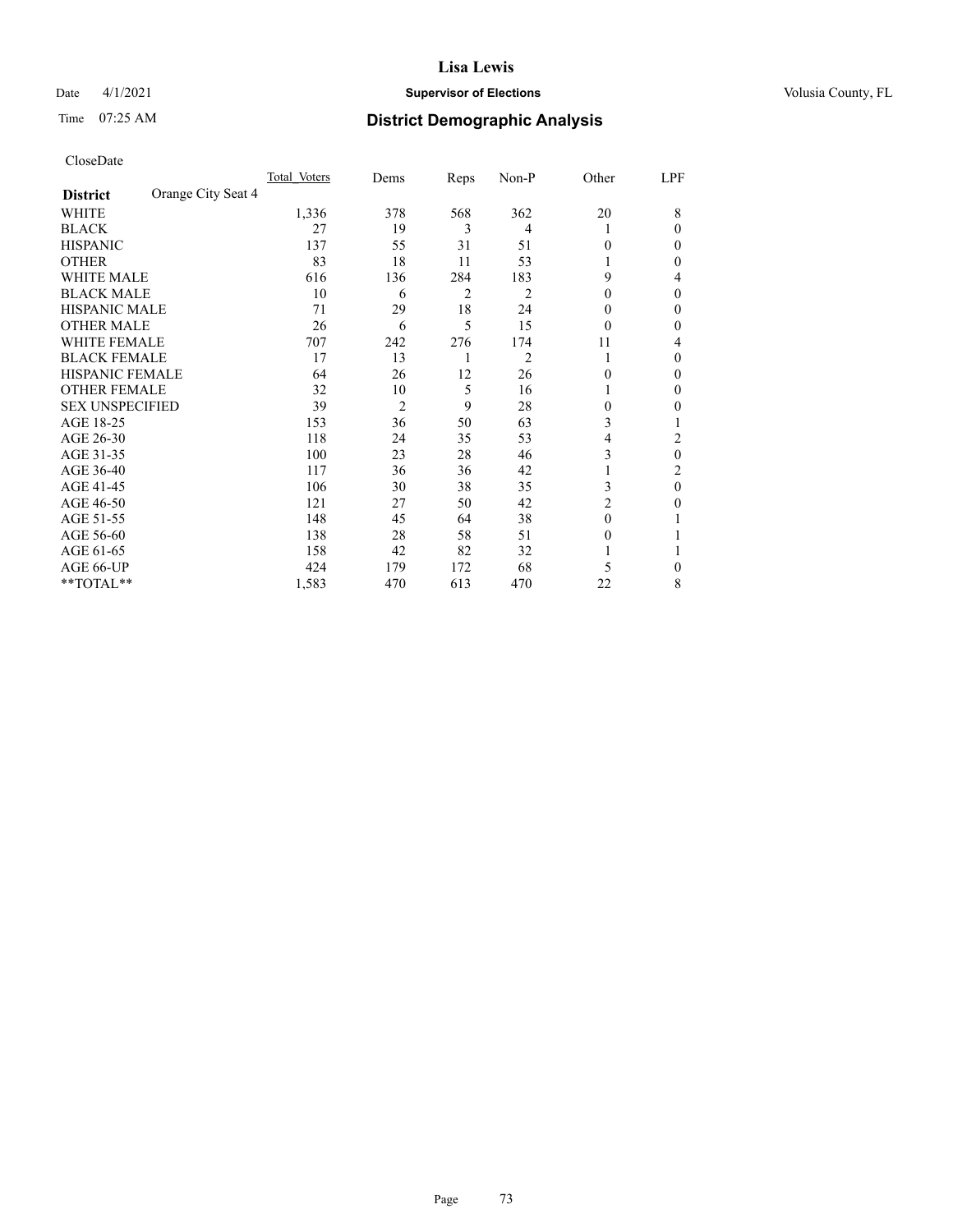## Date 4/1/2021 **Supervisor of Elections Supervisor of Elections** Volusia County, FL

# Time 07:25 AM **District Demographic Analysis**

|                        |                    | Total Voters | Dems | Reps | Non-P | Other    | LPF    |
|------------------------|--------------------|--------------|------|------|-------|----------|--------|
| <b>District</b>        | Orange City Seat 5 |              |      |      |       |          |        |
| WHITE                  |                    | 1,537        | 396  | 759  | 360   | 20       | 2      |
| <b>BLACK</b>           |                    | 140          | 103  | 6    | 29    | 2        | 0      |
| <b>HISPANIC</b>        |                    | 199          | 76   | 34   | 88    | 1        | $_{0}$ |
| <b>OTHER</b>           |                    | 89           | 31   | 25   | 32    |          | 0      |
| WHITE MALE             |                    | 619          | 136  | 322  | 150   | 10       |        |
| <b>BLACK MALE</b>      |                    | 54           | 36   | 3    | 14    |          | 0      |
| <b>HISPANIC MALE</b>   |                    | 87           | 37   | 17   | 32    |          | 0      |
| <b>OTHER MALE</b>      |                    | 28           | 9    | 9    | 10    | $\Omega$ | 0      |
| WHITE FEMALE           |                    | 907          | 260  | 433  | 203   | 10       |        |
| <b>BLACK FEMALE</b>    |                    | 83           | 66   | 3    | 13    | 1        | 0      |
| <b>HISPANIC FEMALE</b> |                    | 108          | 38   | 17   | 53    | 0        | 0      |
| <b>OTHER FEMALE</b>    |                    | 46           | 18   | 15   | 12    |          | 0      |
| <b>SEX UNSPECIFIED</b> |                    | 33           | 6    | 5    | 22    | 0        | 0      |
| AGE 18-25              |                    | 92           | 28   | 25   | 38    |          | 0      |
| AGE 26-30              |                    | 84           | 17   | 22   | 42    | 3        | 0      |
| AGE 31-35              |                    | 79           | 26   | 31   | 22    | 0        | 0      |
| AGE 36-40              |                    | 74           | 28   | 13   | 33    | 0        | 0      |
| AGE 41-45              |                    | 67           | 17   | 19   | 28    | 3        | 0      |
| AGE 46-50              |                    | 93           | 29   | 33   | 30    | 1        | $_{0}$ |
| AGE 51-55              |                    | 95           | 30   | 36   | 27    | 2        | 0      |
| AGE 56-60              |                    | 131          | 44   | 45   | 40    |          |        |
| AGE 61-65              |                    | 155          | 59   | 57   | 36    | 3        | 0      |
| AGE 66-UP              |                    | 1,095        | 328  | 543  | 213   | 10       |        |
| $*$ $TOTAL**$          |                    | 1,965        | 606  | 824  | 509   | 24       | 2      |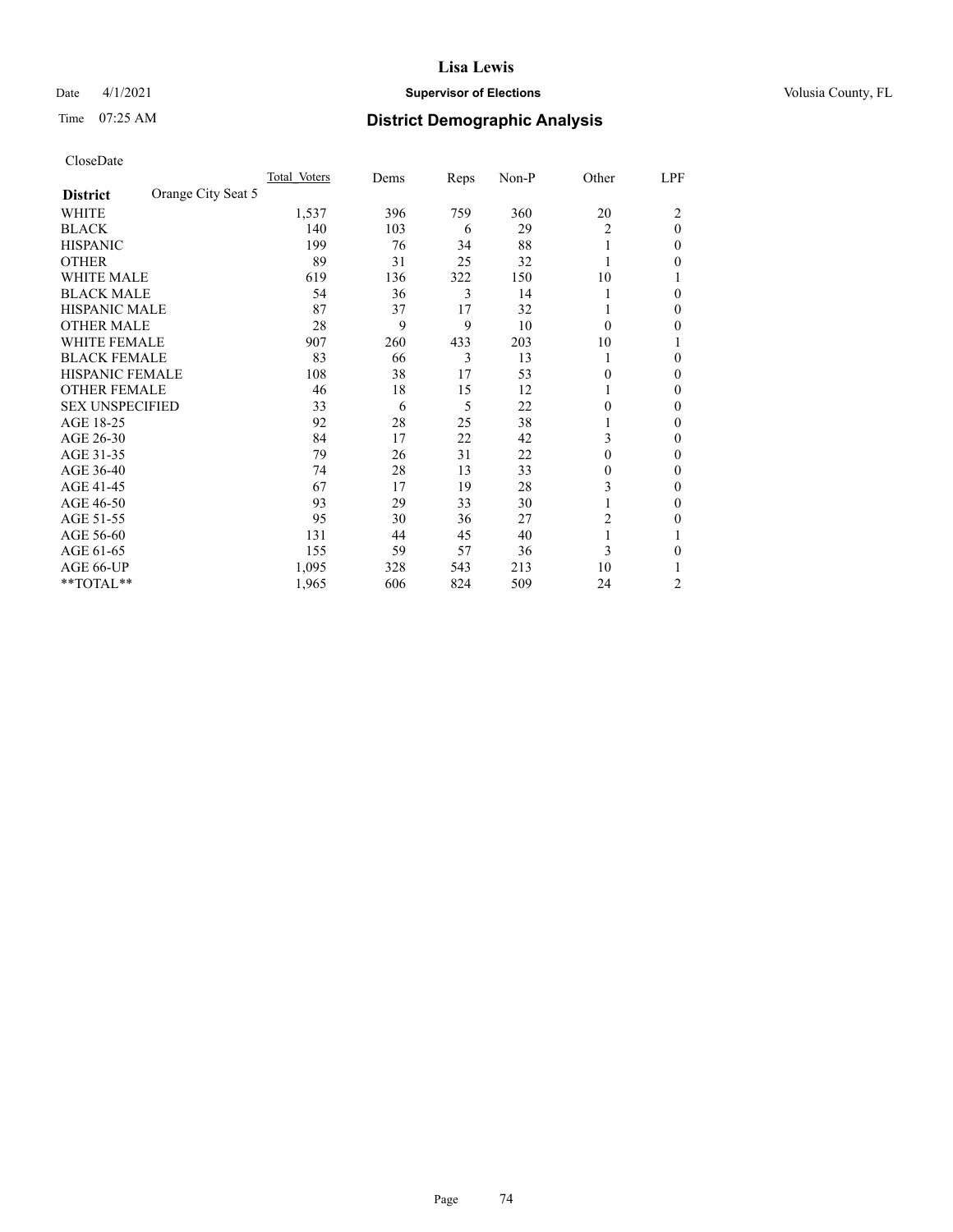## Date 4/1/2021 **Supervisor of Elections Supervisor of Elections** Volusia County, FL

# Time 07:25 AM **District Demographic Analysis**

|                        | Total Voters        | Dems  | Reps  | Non-P | Other          | LPF            |
|------------------------|---------------------|-------|-------|-------|----------------|----------------|
| <b>District</b>        | Ormond Beach Zone 1 |       |       |       |                |                |
| WHITE                  | 8,563               | 2,305 | 4,076 | 2,067 | 93             | 22             |
| <b>BLACK</b>           | 148                 | 109   | 6     | 29    | 4              | $\overline{0}$ |
| <b>HISPANIC</b>        | 243                 | 85    | 75    | 76    | 5              | 2              |
| <b>OTHER</b>           | 544                 | 157   | 148   | 229   | 10             | $\theta$       |
| <b>WHITE MALE</b>      | 3,984               | 866   | 2,021 | 1,035 | 43             | 19             |
| <b>BLACK MALE</b>      | 77                  | 51    | 5     | 20    | 1              | 0              |
| <b>HISPANIC MALE</b>   | 96                  | 27    | 28    | 36    | 4              |                |
| <b>OTHER MALE</b>      | 220                 | 66    | 54    | 96    | 4              | 0              |
| <b>WHITE FEMALE</b>    | 4,507               | 1,420 | 2,030 | 1,004 | 50             | 3              |
| <b>BLACK FEMALE</b>    | 67                  | 55    | 1     | 8     | 3              | 0              |
| <b>HISPANIC FEMALE</b> | 143                 | 56    | 46    | 39    |                |                |
| <b>OTHER FEMALE</b>    | 226                 | 67    | 68    | 87    | 4              | 0              |
| <b>SEX UNSPECIFIED</b> | 178                 | 48    | 52    | 76    | $\overline{2}$ | 0              |
| AGE 18-25              | 741                 | 207   | 270   | 249   | 12             | 3              |
| AGE 26-30              | 462                 | 120   | 172   | 160   |                | 3              |
| AGE 31-35              | 492                 | 120   | 189   | 169   | 9              | 5              |
| AGE 36-40              | 579                 | 138   | 235   | 200   | 3              | 3              |
| AGE 41-45              | 585                 | 139   | 231   | 202   | 9              | 4              |
| AGE 46-50              | 629                 | 173   | 288   | 161   | 5              | 2              |
| AGE 51-55              | 744                 | 181   | 375   | 181   | 7              | $\Omega$       |
| AGE 56-60              | 894                 | 238   | 436   | 204   | 16             | 0              |
| AGE 61-65              | 997                 | 298   | 476   | 206   | 17             | 0              |
| AGE 66-UP              | 3,375               | 1,042 | 1,633 | 669   | 27             | 4              |
| **TOTAL**              | 9,498               | 2,656 | 4,305 | 2,401 | 112            | 24             |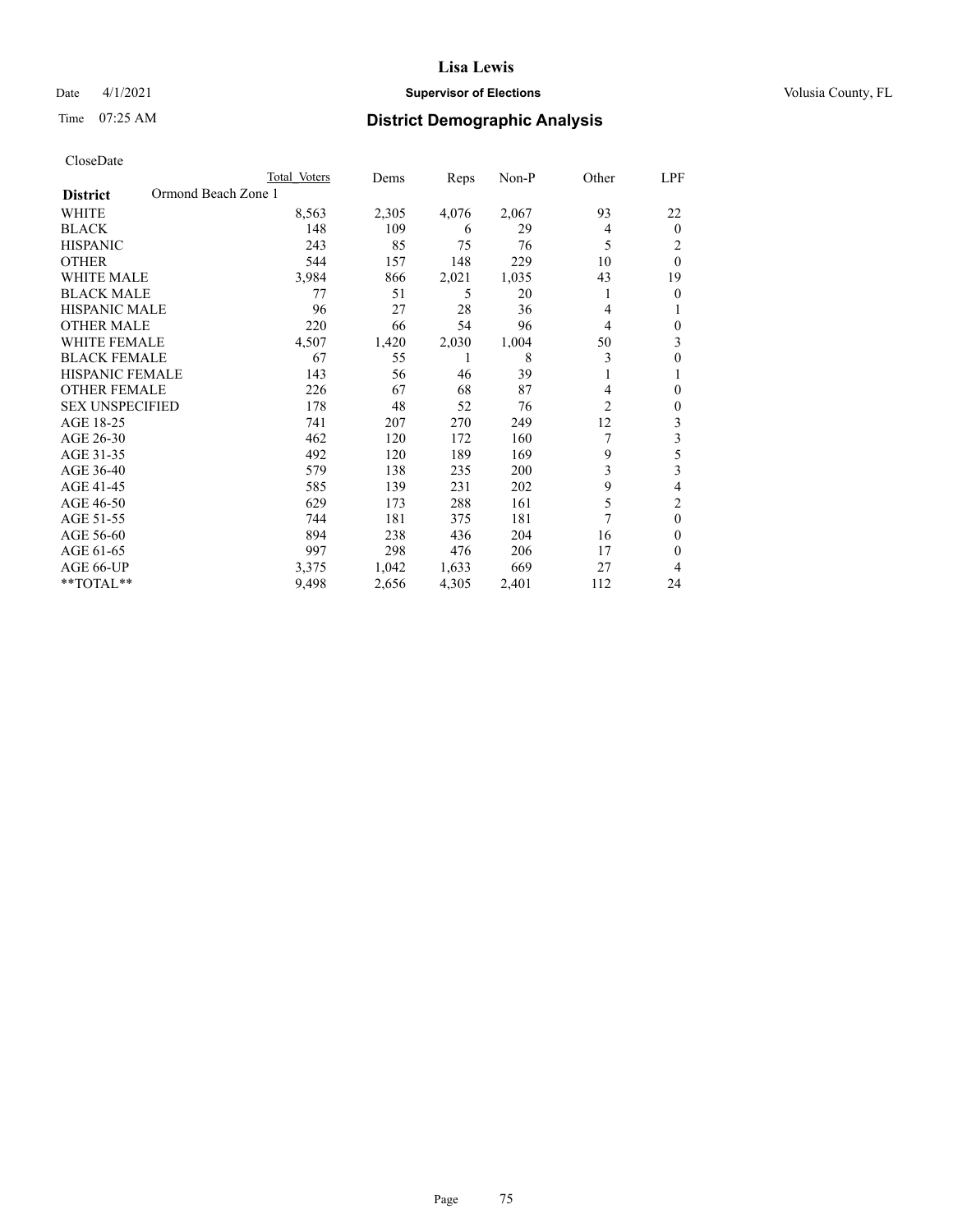## Date 4/1/2021 **Supervisor of Elections Supervisor of Elections** Volusia County, FL

# Time 07:25 AM **District Demographic Analysis**

|                                        | Total Voters | Dems  | Reps  | $Non-P$ | Other          | LPF            |
|----------------------------------------|--------------|-------|-------|---------|----------------|----------------|
| Ormond Beach Zone 2<br><b>District</b> |              |       |       |         |                |                |
| <b>WHITE</b>                           | 6,313        | 1,914 | 2,552 | 1,700   | 125            | 22             |
| <b>BLACK</b>                           | 449          | 352   | 22    | 74      | 1              | $\theta$       |
| <b>HISPANIC</b>                        | 267          | 116   | 56    | 92      | $\overline{c}$ |                |
| <b>OTHER</b>                           | 454          | 157   | 110   | 179     | 6              | $\overline{2}$ |
| <b>WHITE MALE</b>                      | 2,851        | 707   | 1,253 | 814     | 58             | 19             |
| <b>BLACK MALE</b>                      | 185          | 131   | 12    | 41      |                | $\mathbf{0}$   |
| <b>HISPANIC MALE</b>                   | 95           | 39    | 27    | 29      | $\theta$       | $\theta$       |
| <b>OTHER MALE</b>                      | 153          | 46    | 33    | 68      | $\overline{4}$ | 2              |
| <b>WHITE FEMALE</b>                    | 3,382        | 1,187 | 1,277 | 850     | 65             | 3              |
| <b>BLACK FEMALE</b>                    | 256          | 215   | 10    | 31      | $\theta$       | $\mathbf{0}$   |
| <b>HISPANIC FEMALE</b>                 | 166          | 77    | 28    | 59      | 1              | 1              |
| <b>OTHER FEMALE</b>                    | 186          | 78    | 56    | 50      | $\overline{c}$ | $\theta$       |
| <b>SEX UNSPECIFIED</b>                 | 209          | 59    | 44    | 103     | 3              | $\theta$       |
| AGE 18-25                              | 635          | 191   | 184   | 234     | 20             | 6              |
| AGE 26-30                              | 488          | 146   | 147   | 179     | 12             | 4              |
| AGE 31-35                              | 470          | 167   | 131   | 162     | 8              | $\mathfrak{2}$ |
| AGE 36-40                              | 410          | 119   | 122   | 159     | 7              | 3              |
| AGE 41-45                              | 452          | 148   | 136   | 156     | 10             | $\overline{2}$ |
| AGE 46-50                              | 489          | 148   | 180   | 142     | 15             | 4              |
| AGE 51-55                              | 657          | 178   | 284   | 179     | 15             | 1              |
| AGE 56-60                              | 767          | 228   | 324   | 201     | 12             | 2              |
| AGE 61-65                              | 773          | 285   | 298   | 177     | 12             | 1              |
| AGE 66-UP                              | 2,342        | 929   | 934   | 456     | 23             | $\theta$       |
| $*$ $TOTAL**$                          | 7,483        | 2,539 | 2,740 | 2,045   | 134            | 25             |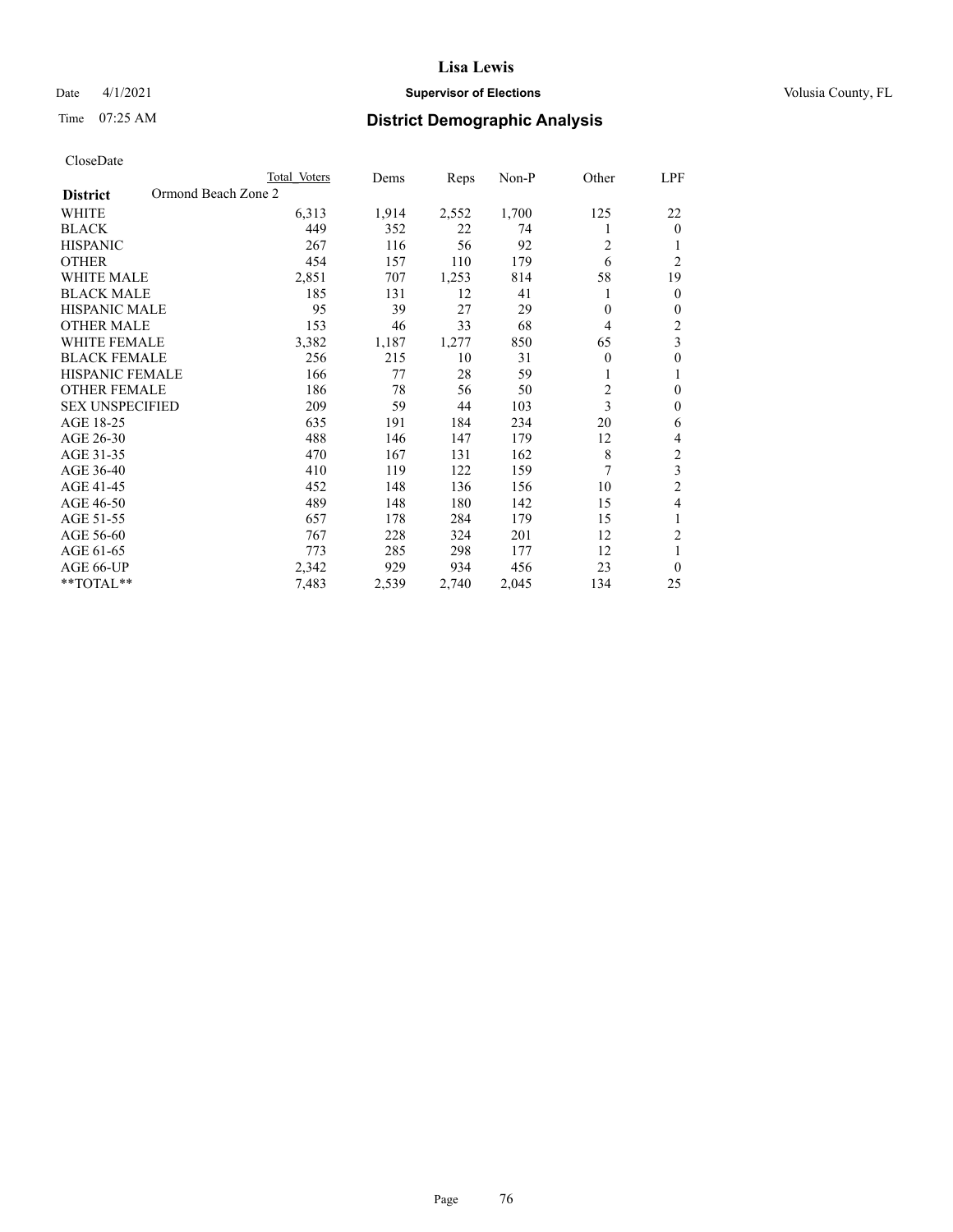## Date 4/1/2021 **Supervisor of Elections Supervisor of Elections** Volusia County, FL

# Time 07:25 AM **District Demographic Analysis**

|                                        | Total Voters | Dems  | Reps  | Non-P | Other          | <u>LPF</u>     |
|----------------------------------------|--------------|-------|-------|-------|----------------|----------------|
| Ormond Beach Zone 3<br><b>District</b> |              |       |       |       |                |                |
| WHITE                                  | 7,870        | 2,048 | 3,839 | 1,853 | 106            | 24             |
| <b>BLACK</b>                           | 343          | 244   | 15    | 77    | 6              | 1              |
| <b>HISPANIC</b>                        | 329          | 112   | 83    | 124   | 7              | 3              |
| <b>OTHER</b>                           | 671          | 206   | 173   | 273   | 18             | 1              |
| <b>WHITE MALE</b>                      | 3,667        | 819   | 1,904 | 883   | 44             | 17             |
| <b>BLACK MALE</b>                      | 148          | 97    | 8     | 41    | $\overline{c}$ | $\mathbf{0}$   |
| HISPANIC MALE                          | 141          | 43    | 35    | 59    | $\overline{2}$ | $\overline{c}$ |
| <b>OTHER MALE</b>                      | 241          | 73    | 67    | 93    | 8              | $\mathbf{0}$   |
| <b>WHITE FEMALE</b>                    | 4,123        | 1,210 | 1,902 | 942   | 62             | 7              |
| <b>BLACK FEMALE</b>                    | 190          | 144   | 7     | 34    | 4              | 1              |
| <b>HISPANIC FEMALE</b>                 | 183          | 69    | 46    | 62    | 5              | 1              |
| <b>OTHER FEMALE</b>                    | 314          | 110   | 81    | 117   | 6              | $\theta$       |
| <b>SEX UNSPECIFIED</b>                 | 206          | 45    | 60    | 96    | 4              | 1              |
| AGE 18-25                              | 978          | 261   | 367   | 312   | 33             | 5              |
| AGE 26-30                              | 552          | 179   | 175   | 186   | 9              | 3              |
| AGE 31-35                              | 569          | 173   | 189   | 198   | 8              | 1              |
| AGE 36-40                              | 629          | 146   | 260   | 204   | 12             | 7              |
| AGE 41-45                              | 555          | 126   | 234   | 178   | 14             | 3              |
| AGE 46-50                              | 625          | 137   | 301   | 175   | 9              | 3              |
| AGE 51-55                              | 758          | 185   | 391   | 169   | 12             | 1              |
| AGE 56-60                              | 821          | 203   | 413   | 193   | 10             | $\overline{2}$ |
| AGE 61-65                              | 867          | 272   | 400   | 182   | 12             | 1              |
| AGE 66-UP                              | 2,859        | 928   | 1,380 | 530   | 18             | 3              |
| **TOTAL**                              | 9,213        | 2,610 | 4,110 | 2,327 | 137            | 29             |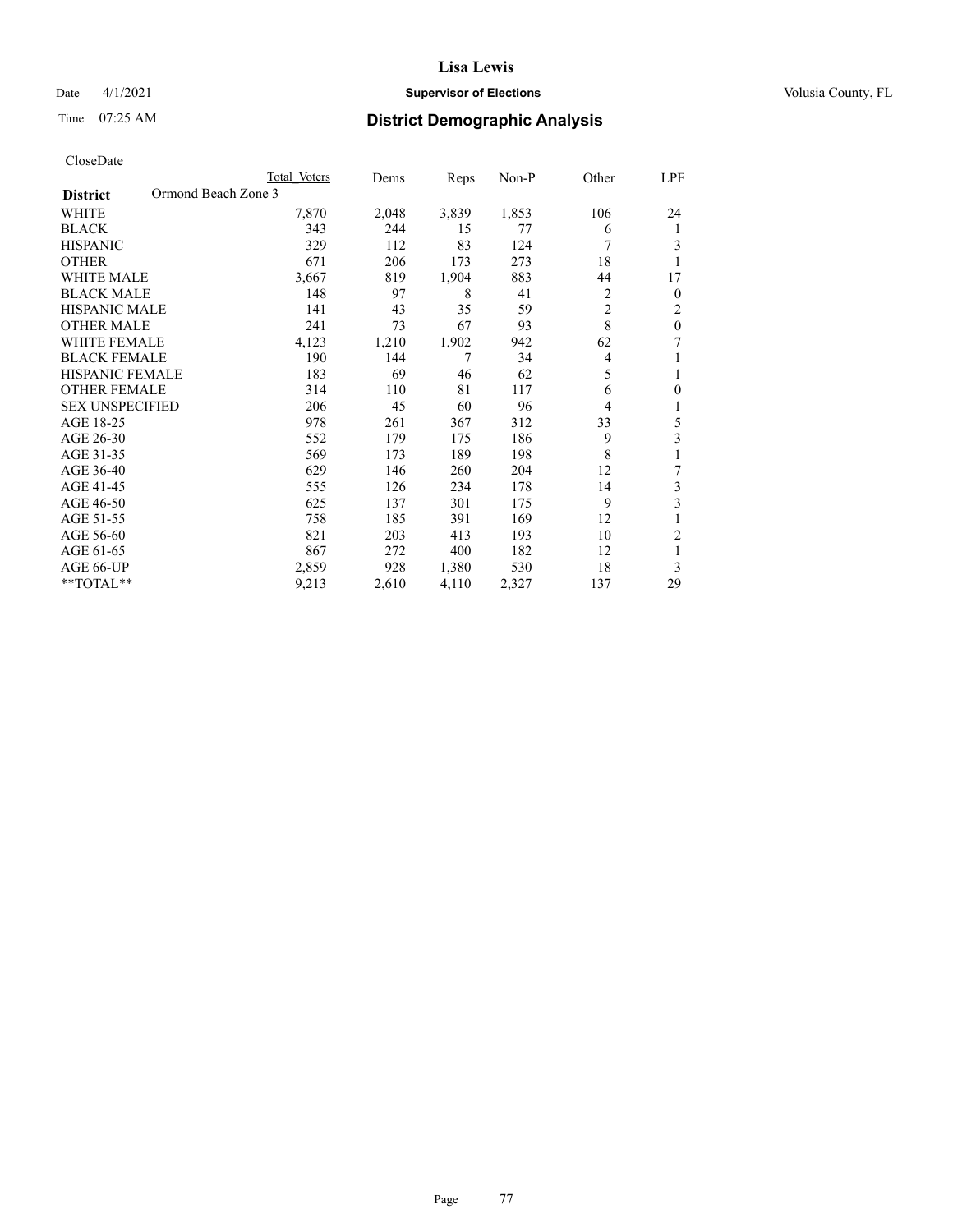## Date 4/1/2021 **Supervisor of Elections Supervisor of Elections** Volusia County, FL

# Time 07:25 AM **District Demographic Analysis**

|                                        | Total Voters | Dems  | Reps  | $Non-P$ | Other        | LPF            |
|----------------------------------------|--------------|-------|-------|---------|--------------|----------------|
| Ormond Beach Zone 4<br><b>District</b> |              |       |       |         |              |                |
| <b>WHITE</b>                           | 7,390        | 2,145 | 3,177 | 1,927   | 121          | 20             |
| <b>BLACK</b>                           | 264          | 191   | 10    | 58      | 3            | 2              |
| <b>HISPANIC</b>                        | 232          | 103   | 51    | 75      | 3            | $\theta$       |
| <b>OTHER</b>                           | 511          | 135   | 139   | 226     | 11           | $\theta$       |
| <b>WHITE MALE</b>                      | 3,208        | 778   | 1,438 | 930     | 49           | 13             |
| <b>BLACK MALE</b>                      | 125          | 87    | 4     | 30      | 2            | 2              |
| <b>HISPANIC MALE</b>                   | 101          | 42    | 27    | 29      | 3            | $\theta$       |
| <b>OTHER MALE</b>                      | 196          | 49    | 51    | 91      | 5            | $\theta$       |
| <b>WHITE FEMALE</b>                    | 4,095        | 1,350 | 1,703 | 964     | 71           | 7              |
| <b>BLACK FEMALE</b>                    | 137          | 103   | 5     | 28      | 1            | $\theta$       |
| <b>HISPANIC FEMALE</b>                 | 129          | 60    | 24    | 45      | $\mathbf{0}$ | $\theta$       |
| <b>OTHER FEMALE</b>                    | 198          | 60    | 53    | 81      | 4            | $\theta$       |
| <b>SEX UNSPECIFIED</b>                 | 208          | 45    | 72    | 88      | 3            | $\theta$       |
| AGE 18-25                              | 557          | 158   | 170   | 210     | 17           | $\overline{2}$ |
| AGE 26-30                              | 478          | 124   | 165   | 175     | 12           | $\overline{c}$ |
| AGE 31-35                              | 488          | 143   | 154   | 176     | 12           | 3              |
| AGE 36-40                              | 423          | 134   | 114   | 167     | 3            | 5              |
| AGE 41-45                              | 363          | 89    | 132   | 130     | 9            | 3              |
| AGE 46-50                              | 430          | 100   | 180   | 140     | 7            | 3              |
| AGE 51-55                              | 573          | 140   | 256   | 165     | 10           | $\overline{c}$ |
| AGE 56-60                              | 748          | 217   | 323   | 196     | 11           | 1              |
| AGE 61-65                              | 870          | 274   | 391   | 189     | 16           | $\theta$       |
| AGE 66-UP                              | 3,467        | 1,195 | 1,492 | 738     | 41           | 1              |
| $*$ $TOTAL**$                          | 8,397        | 2,574 | 3,377 | 2,286   | 138          | 22             |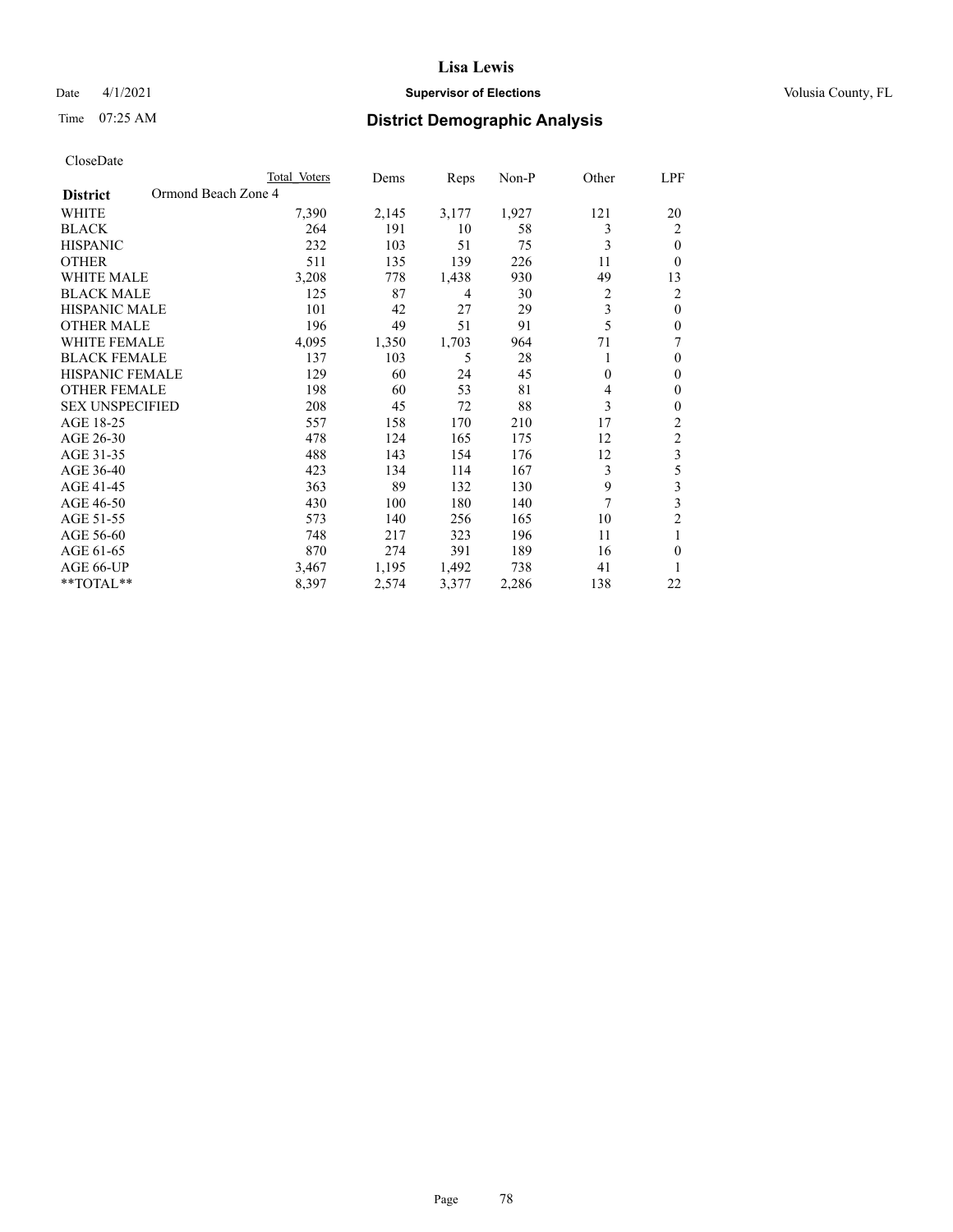## Date 4/1/2021 **Supervisor of Elections Supervisor of Elections** Volusia County, FL

# Time 07:25 AM **District Demographic Analysis**

| CloseDate |
|-----------|
|-----------|

|                        |         | Total Voters | Dems | Reps         | Non-P          | Other    | LPF      |
|------------------------|---------|--------------|------|--------------|----------------|----------|----------|
| <b>District</b>        | Pierson |              |      |              |                |          |          |
| WHITE                  |         | 601          | 140  | 328          | 120            | 9        | 4        |
| BLACK                  |         | 39           | 32   |              | 6              | 0        | $\Omega$ |
| HISPANIC               |         | 190          | 86   | 12           | 91             |          | $_{0}$   |
| OTHER                  |         | 38           | 9    | 7            | 22             | 0        | $_{0}$   |
| <b>WHITE MALE</b>      |         | 297          | 66   | 165          | 59             | 4        | 3        |
| BLACK MALE             |         | 20           | 17   | 1            | $\overline{2}$ | $_{0}$   | 0        |
| HISPANIC MALE          |         | 102          | 51   | 6            | 44             |          | 0        |
| OTHER MALE             |         | 15           | 3    | 5            | $\overline{7}$ | 0        | 0        |
| WHITE FEMALE           |         | 299          | 73   | 160          | 60             | 5        |          |
| BLACK FEMALE           |         | 19           | 15   | $\mathbf{0}$ | 4              | 0        | 0        |
| HISPANIC FEMALE        |         | 85           | 33   | 6            | 46             | $_{0}$   | $_{0}$   |
| OTHER FEMALE           |         | 13           | 4    |              | 8              | $\theta$ | 0        |
| <b>SEX UNSPECIFIED</b> |         | 18           | 5    | 4            | 9              | $_{0}$   | $_{0}$   |
| AGE 18-25              |         | 132          | 38   | 29           | 64             |          | 0        |
| AGE 26-30              |         | 77           | 32   | 19           | 23             |          | 2        |
| AGE 31-35              |         | 68           | 20   | 19           | 28             |          | 0        |
| AGE 36-40              |         | 66           | 12   | 30           | 23             | $\theta$ |          |
| AGE 41-45              |         | 46           | 8    | 19           | 19             | $\theta$ | 0        |
| AGE 46-50              |         | 54           | 13   | 24           | 16             | $\theta$ |          |
| AGE 51-55              |         | 55           | 18   | 25           | 11             |          | $_{0}$   |
| AGE 56-60              |         | 75           | 23   | 36           | 15             |          | 0        |
| AGE 61-65              |         | 98           | 30   | 45           | 22             |          | 0        |
| AGE 66-UP              |         | 197          | 73   | 102          | 18             | 4        | 0        |
| $*$ $TOTAL**$          |         | 868          | 267  | 348          | 239            | 10       | 4        |
|                        |         |              |      |              |                |          |          |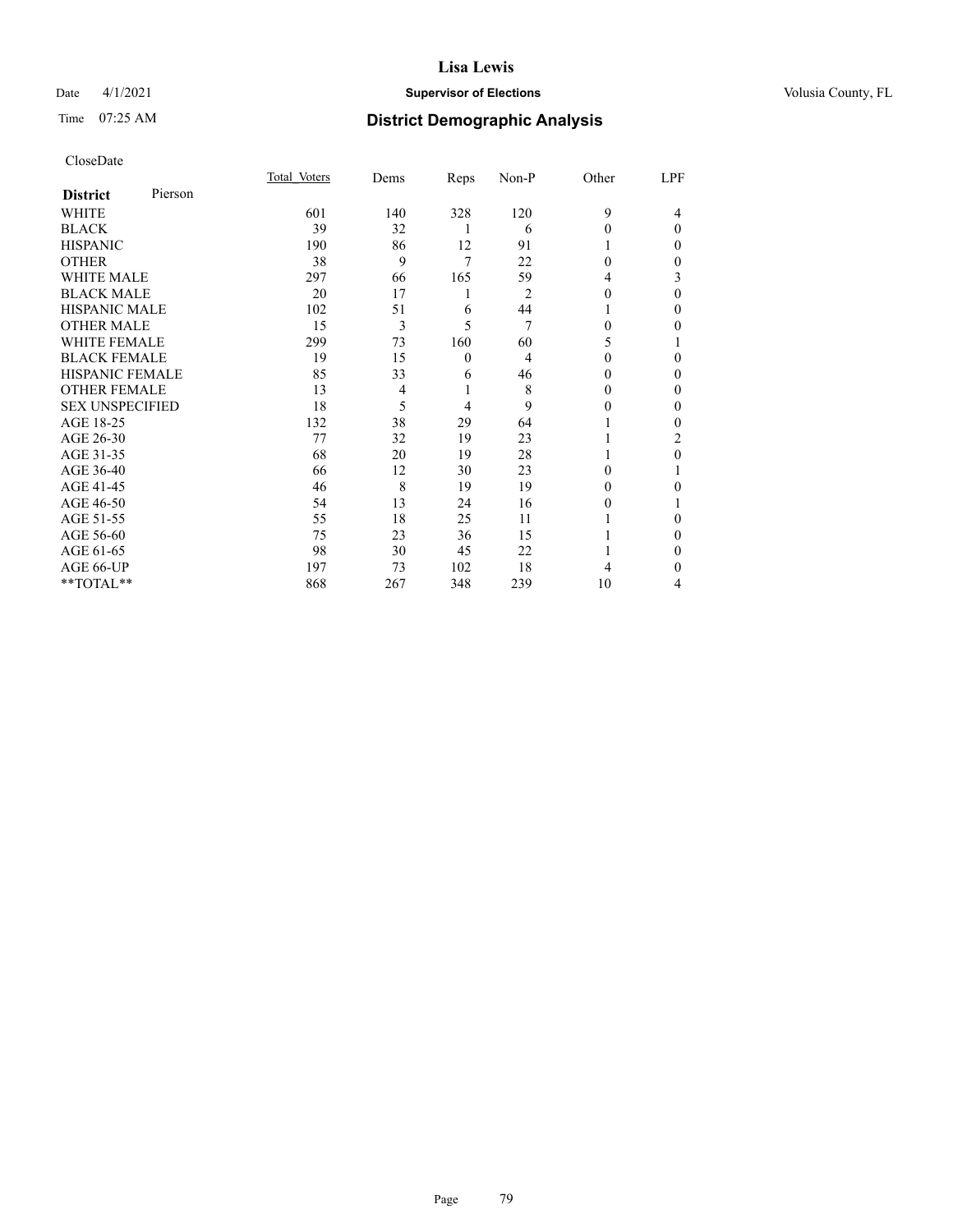## Date 4/1/2021 **Supervisor of Elections Supervisor of Elections** Volusia County, FL

# Time 07:25 AM **District Demographic Analysis**

|                        |             | Total Voters | Dems | Reps           | Non-P | Other    | LPF          |
|------------------------|-------------|--------------|------|----------------|-------|----------|--------------|
| <b>District</b>        | Ponce Inlet |              |      |                |       |          |              |
| WHITE                  |             | 3,169        | 715  | 1,683          | 709   | 54       | 8            |
| <b>BLACK</b>           |             | 14           | 5    | $\overline{2}$ | 7     | 0        | $\Omega$     |
| <b>HISPANIC</b>        |             | 63           | 12   | 29             | 21    | 0        |              |
| <b>OTHER</b>           |             | 127          | 37   | 47             | 43    | 0        | 0            |
| WHITE MALE             |             | 1,517        | 290  | 820            | 369   | 32       | 6            |
| <b>BLACK MALE</b>      |             | 9            | 3    | 2              | 4     | 0        | $\mathbf{0}$ |
| <b>HISPANIC MALE</b>   |             | 24           | 5    | 11             | 8     | 0        | $\theta$     |
| <b>OTHER MALE</b>      |             | 47           | 13   | 18             | 16    | 0        | 0            |
| WHITE FEMALE           |             | 1,624        | 418  | 853            | 329   | 22       | 2            |
| <b>BLACK FEMALE</b>    |             | 5            | 2    | $\theta$       | 3     | $\theta$ | $\theta$     |
| <b>HISPANIC FEMALE</b> |             | 38           | 7    | 18             | 12    | 0        | 1            |
| <b>OTHER FEMALE</b>    |             | 49           | 15   | 18             | 16    | 0        | 0            |
| <b>SEX UNSPECIFIED</b> |             | 60           | 16   | 21             | 23    | 0        | $\theta$     |
| AGE 18-25              |             | 187          | 36   | 86             | 56    | 6        | 3            |
| AGE 26-30              |             | 100          | 27   | 36             | 34    | 2        | 1            |
| AGE 31-35              |             | 84           | 21   | 29             | 33    |          | 0            |
| AGE 36-40              |             | 80           | 23   | 29             | 28    | 0        | 0            |
| AGE 41-45              |             | 106          | 19   | 52             | 32    | 2        |              |
| AGE 46-50              |             | 157          | 27   | 81             | 45    | 4        | 0            |
| AGE 51-55              |             | 216          | 32   | 124            | 55    | 3        | 2            |
| AGE 56-60              |             | 362          | 75   | 192            | 87    | 7        |              |
| AGE 61-65              |             | 471          | 100  | 274            | 89    | 8        | 0            |
| AGE 66-UP              |             | 1,610        | 409  | 858            | 321   | 21       |              |
| **TOTAL**              |             | 3,373        | 769  | 1,761          | 780   | 54       | 9            |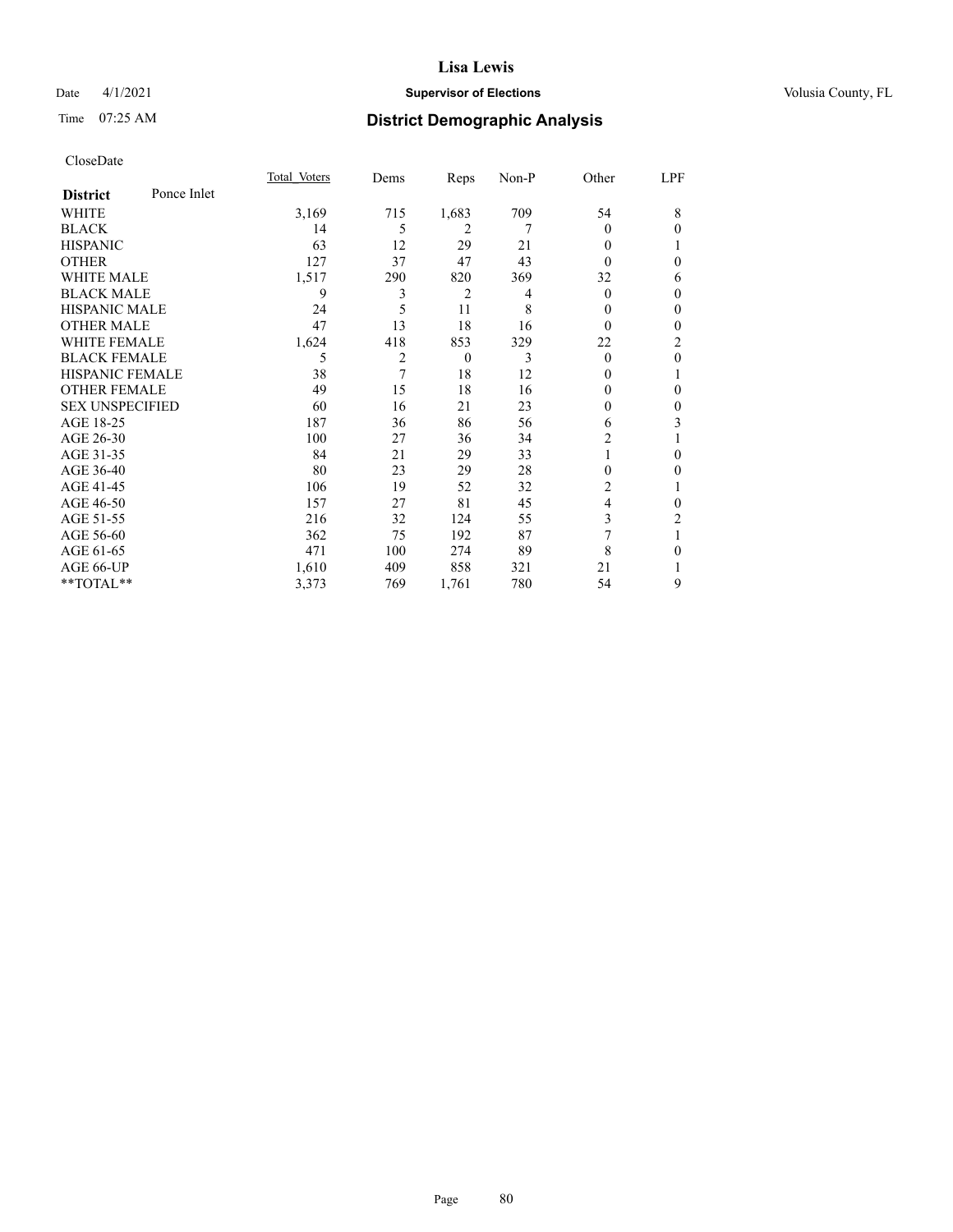## Date 4/1/2021 **Supervisor of Elections Supervisor of Elections** Volusia County, FL

# Time 07:25 AM **District Demographic Analysis**

|                                           | Total Voters | Dems  | Reps  | $Non-P$ | Other          | LPF            |
|-------------------------------------------|--------------|-------|-------|---------|----------------|----------------|
| Port Orange District 1<br><b>District</b> |              |       |       |         |                |                |
| <b>WHITE</b>                              | 9,023        | 2,579 | 3,565 | 2,708   | 151            | 20             |
| <b>BLACK</b>                              | 260          | 176   | 19    | 62      | 3              | $\mathbf{0}$   |
| <b>HISPANIC</b>                           | 395          | 141   | 86    | 161     | 5              | $\overline{2}$ |
| <b>OTHER</b>                              | 520          | 135   | 143   | 220     | 16             | 6              |
| <b>WHITE MALE</b>                         | 4,169        | 998   | 1,788 | 1,302   | 71             | 10             |
| <b>BLACK MALE</b>                         | 110          | 64    | 11    | 33      | 2              | $\theta$       |
| <b>HISPANIC MALE</b>                      | 177          | 57    | 36    | 80      | 3              |                |
| <b>OTHER MALE</b>                         | 177          | 43    | 49    | 78      | $\overline{4}$ | 3              |
| <b>WHITE FEMALE</b>                       | 4,709        | 1,550 | 1,723 | 1,349   | 78             | 9              |
| <b>BLACK FEMALE</b>                       | 146          | 109   | 8     | 28      | 1              | $\theta$       |
| <b>HISPANIC FEMALE</b>                    | 206          | 80    | 48    | 75      | $\overline{c}$ | 1              |
| <b>OTHER FEMALE</b>                       | 220          | 62    | 76    | 72      | 8              | $\overline{c}$ |
| <b>SEX UNSPECIFIED</b>                    | 284          | 68    | 74    | 134     | 6              | 2              |
| AGE 18-25                                 | 835          | 235   | 209   | 359     | 28             | 4              |
| AGE 26-30                                 | 710          | 204   | 188   | 290     | 25             | 3              |
| AGE 31-35                                 | 638          | 168   | 178   | 275     | 11             | 6              |
| AGE 36-40                                 | 634          | 185   | 194   | 236     | 14             | 5              |
| AGE 41-45                                 | 576          | 155   | 185   | 225     | 9              | $\overline{c}$ |
| AGE 46-50                                 | 643          | 177   | 235   | 219     | 8              | 4              |
| AGE 51-55                                 | 760          | 203   | 314   | 233     | 9              |                |
| AGE 56-60                                 | 1,043        | 280   | 441   | 305     | 16             | 1              |
| AGE 61-65                                 | 1,117        | 369   | 470   | 262     | 16             | $\theta$       |
| AGE 66-UP                                 | 3,242        | 1,055 | 1,399 | 747     | 39             | $\overline{c}$ |
| **TOTAL**                                 | 10,198       | 3,031 | 3,813 | 3,151   | 175            | 28             |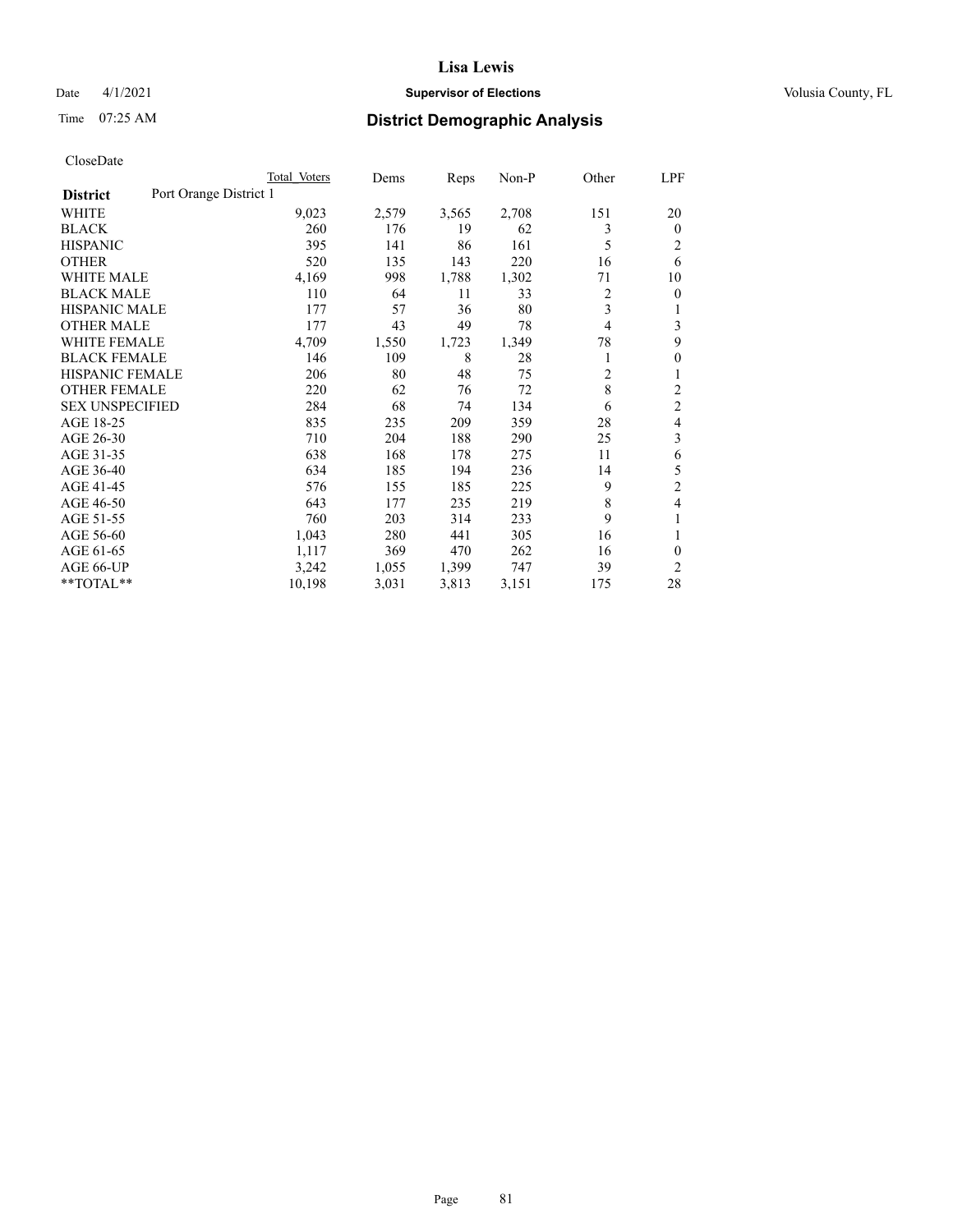## Date 4/1/2021 **Supervisor of Elections Supervisor of Elections** Volusia County, FL

# Time 07:25 AM **District Demographic Analysis**

|                                           | Total Voters | Dems  | Reps  | $Non-P$ | Other | LPF            |
|-------------------------------------------|--------------|-------|-------|---------|-------|----------------|
| Port Orange District 2<br><b>District</b> |              |       |       |         |       |                |
| WHITE                                     | 9,391        | 2,639 | 3,915 | 2,626   | 179   | 32             |
| <b>BLACK</b>                              | 526          | 395   | 26    | 99      | 4     | 2              |
| <b>HISPANIC</b>                           | 497          | 206   | 97    | 185     | 9     | $\mathbf{0}$   |
| <b>OTHER</b>                              | 683          | 201   | 162   | 307     | 10    | 3              |
| <b>WHITE MALE</b>                         | 4,234        | 979   | 1,911 | 1,247   | 81    | 16             |
| <b>BLACK MALE</b>                         | 204          | 137   | 13    | 51      | 3     | $\mathbf{0}$   |
| <b>HISPANIC MALE</b>                      | 246          | 91    | 59    | 88      | 8     | $\theta$       |
| <b>OTHER MALE</b>                         | 249          | 66    | 67    | 109     | 4     | 3              |
| <b>WHITE FEMALE</b>                       | 5,013        | 1,622 | 1,942 | 1,335   | 98    | 16             |
| <b>BLACK FEMALE</b>                       | 316          | 254   | 12    | 48      |       | 1              |
| <b>HISPANIC FEMALE</b>                    | 246          | 114   | 36    | 95      | 1     | $\mathbf{0}$   |
| <b>OTHER FEMALE</b>                       | 285          | 105   | 60    | 115     | 5     | $\mathbf{0}$   |
| <b>SEX UNSPECIFIED</b>                    | 304          | 73    | 100   | 129     |       | 1              |
| AGE 18-25                                 | 1,038        | 329   | 257   | 412     | 35    | 5              |
| AGE 26-30                                 | 844          | 241   | 246   | 329     | 20    | 8              |
| AGE 31-35                                 | 741          | 220   | 221   | 273     | 21    | 6              |
| AGE 36-40                                 | 683          | 192   | 221   | 258     | 8     | 4              |
| AGE 41-45                                 | 573          | 162   | 200   | 203     | 6     | $\mathfrak{2}$ |
| AGE 46-50                                 | 628          | 150   | 261   | 200     | 12    | 5              |
| AGE 51-55                                 | 805          | 215   | 332   | 241     | 14    | 3              |
| AGE 56-60                                 | 1,063        | 301   | 473   | 268     | 19    | $\overline{c}$ |
| AGE 61-65                                 | 1,114        | 369   | 473   | 247     | 24    | 1              |
| AGE 66-UP                                 | 3,608        | 1,262 | 1,516 | 786     | 43    | 1              |
| **TOTAL**                                 | 11,097       | 3,441 | 4,200 | 3,217   | 202   | 37             |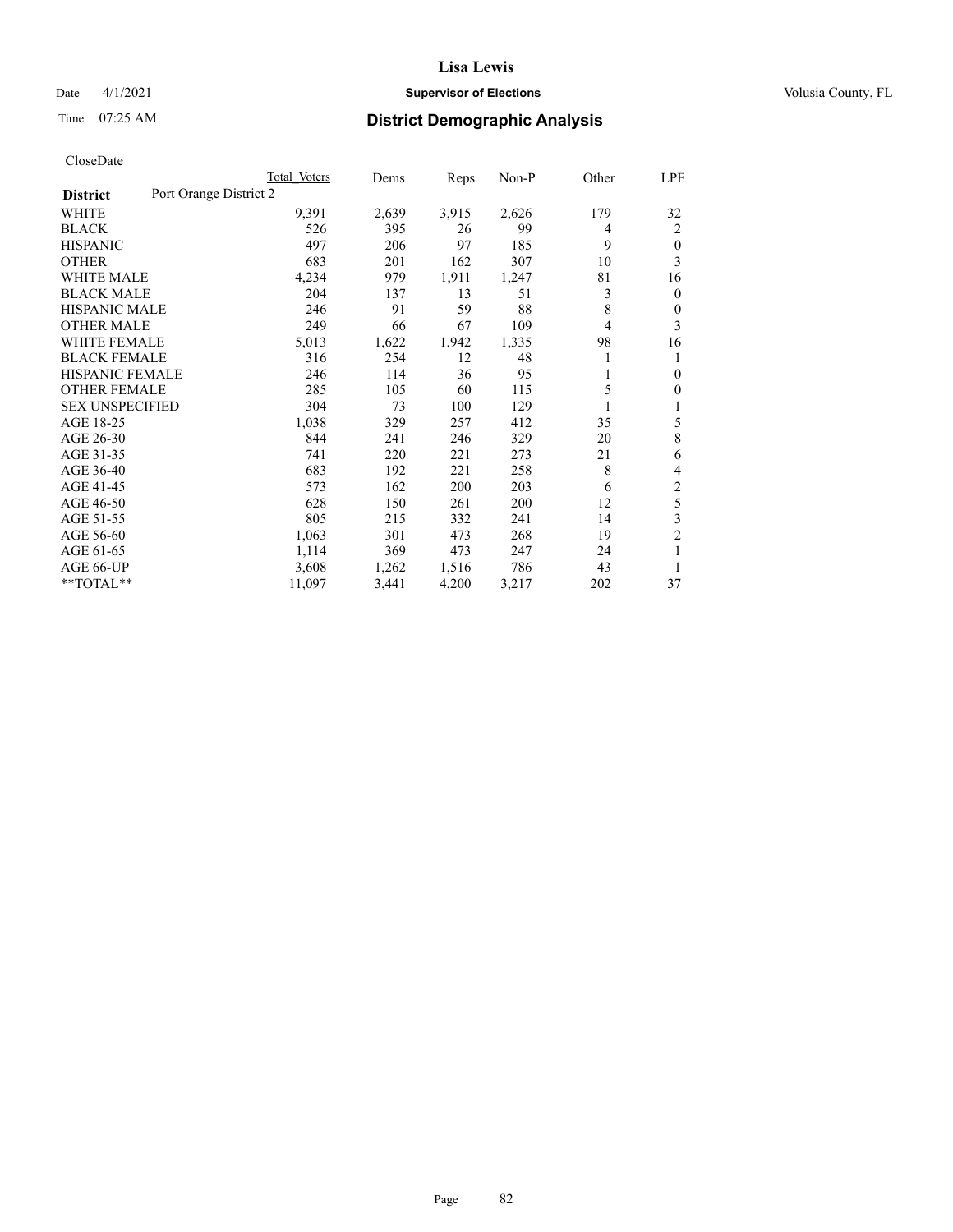## Date 4/1/2021 **Supervisor of Elections Supervisor of Elections** Volusia County, FL

# Time 07:25 AM **District Demographic Analysis**

|                                           | Total Voters | Dems  | Reps  | Non-P | Other          | LPF          |
|-------------------------------------------|--------------|-------|-------|-------|----------------|--------------|
| Port Orange District 3<br><b>District</b> |              |       |       |       |                |              |
| WHITE                                     | 11,639       | 2,985 | 5,250 | 3,165 | 198            | 41           |
| <b>BLACK</b>                              | 533          | 384   | 21    | 119   |                | 2            |
| <b>HISPANIC</b>                           | 592          | 191   | 132   | 259   | 5              | 5            |
| <b>OTHER</b>                              | 824          | 238   | 224   | 342   | 19             | 1            |
| <b>WHITE MALE</b>                         | 5,301        | 1,131 | 2,527 | 1,515 | 99             | 29           |
| <b>BLACK MALE</b>                         | 240          | 158   | 12    | 63    | 5              | 2            |
| <b>HISPANIC MALE</b>                      | 270          | 80    | 80    | 102   | 3              | 5            |
| <b>OTHER MALE</b>                         | 300          | 87    | 73    | 133   | 6              | 1            |
| <b>WHITE FEMALE</b>                       | 6,186        | 1,814 | 2,659 | 1,606 | 96             | 11           |
| <b>BLACK FEMALE</b>                       | 288          | 222   | 9     | 55    | $\overline{c}$ | $\mathbf{0}$ |
| <b>HISPANIC FEMALE</b>                    | 312          | 110   | 51    | 149   | $\overline{2}$ | $\Omega$     |
| <b>OTHER FEMALE</b>                       | 355          | 118   | 105   | 123   | 9              | $\theta$     |
| <b>SEX UNSPECIFIED</b>                    | 336          | 78    | 111   | 139   | 7              | 1            |
| AGE 18-25                                 | 1,278        | 362   | 396   | 472   | 36             | 12           |
| AGE 26-30                                 | 963          | 244   | 321   | 369   | 26             | 3            |
| AGE 31-35                                 | 929          | 241   | 325   | 342   | 11             | 10           |
| AGE 36-40                                 | 920          | 232   | 330   | 330   | 25             | 3            |
| AGE 41-45                                 | 831          | 224   | 310   | 284   | 10             | 3            |
| AGE 46-50                                 | 876          | 239   | 353   | 259   | 21             | 4            |
| AGE 51-55                                 | 926          | 235   | 408   | 258   | 19             | 6            |
| AGE 56-60                                 | 1,131        | 303   | 540   | 277   | 10             | 1            |
| AGE 61-65                                 | 1,209        | 360   | 552   | 280   | 15             | 2            |
| AGE 66-UP                                 | 4,524        | 1,358 | 2,091 | 1,014 | 56             | 5            |
| $*$ $TOTAL**$                             | 13,588       | 3,798 | 5,627 | 3,885 | 229            | 49           |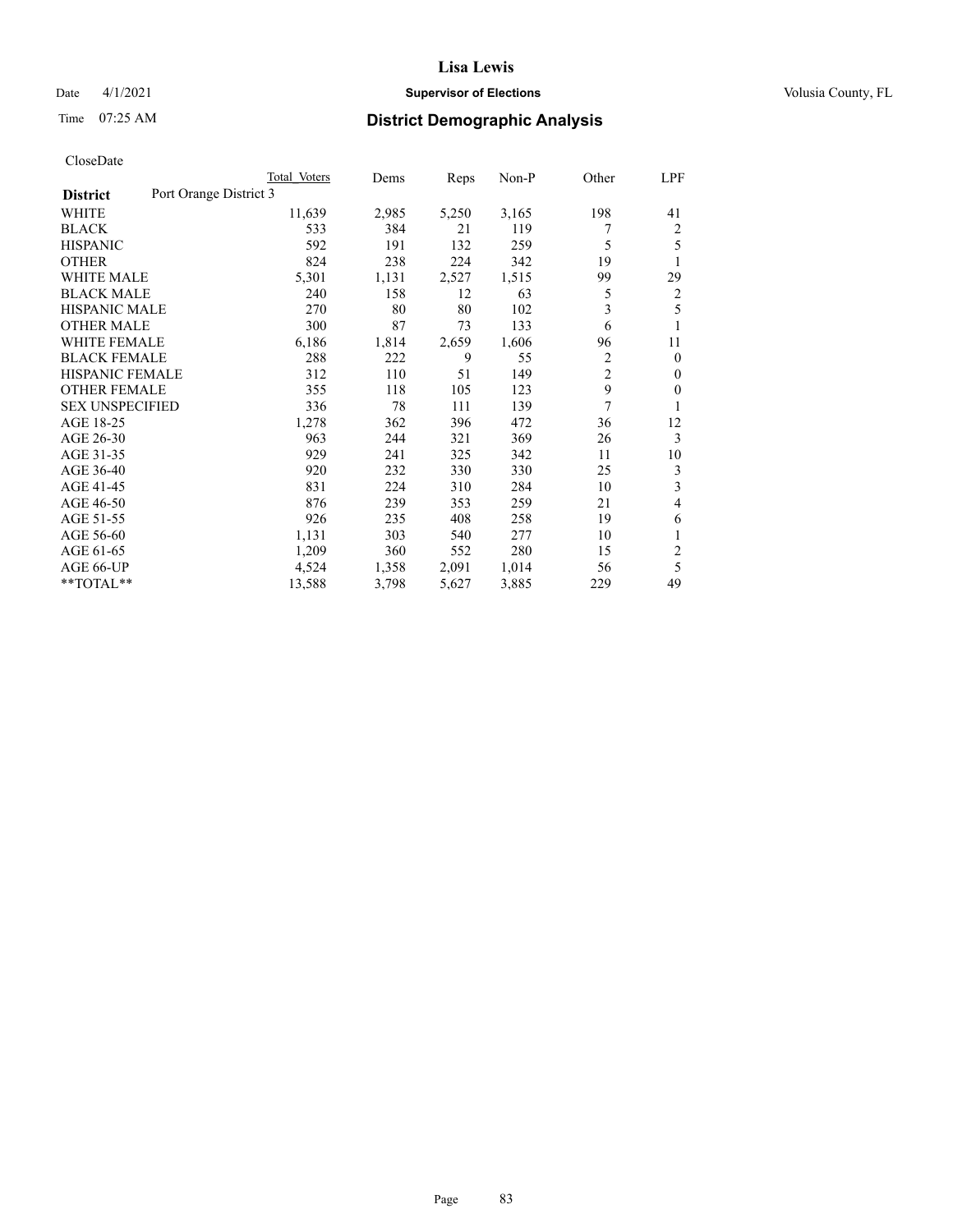## Date 4/1/2021 **Supervisor of Elections Supervisor of Elections** Volusia County, FL

# Time 07:25 AM **District Demographic Analysis**

|                        | Total Voters           | Dems  | Reps  | Non-P | Other          | LPF            |  |  |
|------------------------|------------------------|-------|-------|-------|----------------|----------------|--|--|
| <b>District</b>        | Port Orange District 4 |       |       |       |                |                |  |  |
| WHITE                  | 10,647                 | 2,717 | 4,959 | 2,756 | 174            | 41             |  |  |
| <b>BLACK</b>           | 332                    | 241   | 23    | 66    | 2              | $\theta$       |  |  |
| <b>HISPANIC</b>        | 469                    | 173   | 138   | 152   | 6              | $\theta$       |  |  |
| <b>OTHER</b>           | 826                    | 277   | 201   | 332   | 14             | $\overline{2}$ |  |  |
| <b>WHITE MALE</b>      | 5,004                  | 1,080 | 2,454 | 1,355 | 85             | 30             |  |  |
| <b>BLACK MALE</b>      | 156                    | 108   | 15    | 33    | $\mathbf{0}$   | $\mathbf{0}$   |  |  |
| HISPANIC MALE          | 210                    | 74    | 62    | 71    | 3              | $\theta$       |  |  |
| <b>OTHER MALE</b>      | 296                    | 99    | 79    | 110   | 7              |                |  |  |
| <b>WHITE FEMALE</b>    | 5,503                  | 1,607 | 2,445 | 1,351 | 89             | 11             |  |  |
| <b>BLACK FEMALE</b>    | 171                    | 129   | 8     | 32    | $\overline{c}$ | $\mathbf{0}$   |  |  |
| <b>HISPANIC FEMALE</b> | 250                    | 96    | 72    | 79    | 3              | $\mathbf{0}$   |  |  |
| <b>OTHER FEMALE</b>    | 372                    | 146   | 83    | 136   | 6              | 1              |  |  |
| <b>SEX UNSPECIFIED</b> | 312                    | 69    | 103   | 139   | 1              | $\mathbf{0}$   |  |  |
| AGE 18-25              | 1,251                  | 343   | 417   | 447   | 40             | 4              |  |  |
| AGE 26-30              | 684                    | 199   | 234   | 232   | 13             | 6              |  |  |
| AGE 31-35              | 753                    | 221   | 255   | 255   | 16             | 6              |  |  |
| AGE 36-40              | 868                    | 237   | 308   | 301   | 17             | 5              |  |  |
| AGE 41-45              | 919                    | 219   | 374   | 299   | 23             | 4              |  |  |
| AGE 46-50              | 1,048                  | 246   | 482   | 299   | 14             | 7              |  |  |
| AGE 51-55              | 1,043                  | 239   | 503   | 280   | 18             | 3              |  |  |
| AGE 56-60              | 1,141                  | 275   | 581   | 270   | 11             | 4              |  |  |
| AGE 61-65              | 1,061                  | 333   | 491   | 225   | 11             | 1              |  |  |
| AGE 66-UP              | 3,504                  | 1,096 | 1,675 | 697   | 33             | 3              |  |  |
| **TOTAL**              | 12,274                 | 3,408 | 5,321 | 3,306 | 196            | 43             |  |  |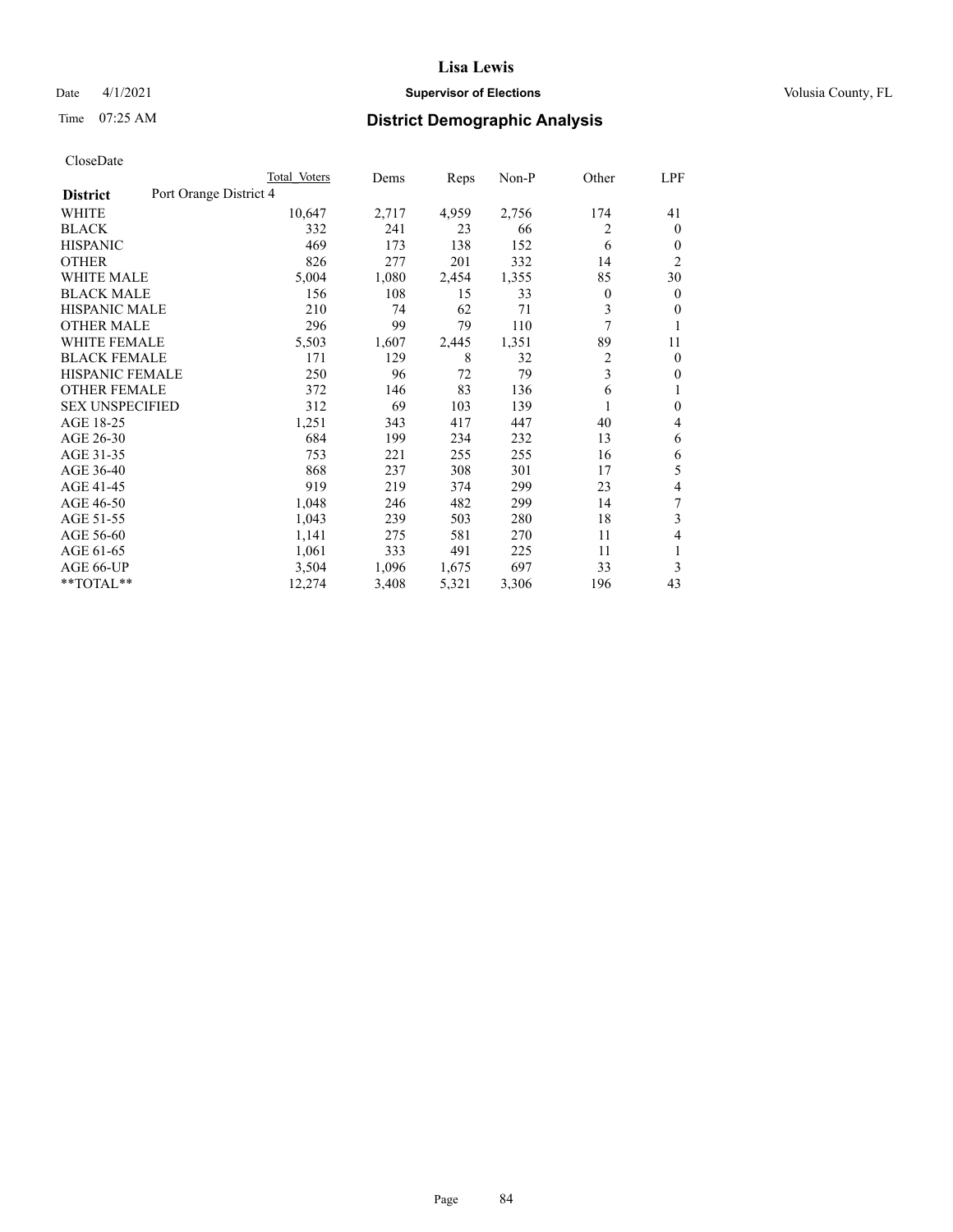## Date 4/1/2021 **Supervisor of Elections Supervisor of Elections** Volusia County, FL

# Time 07:25 AM **District Demographic Analysis**

|                        |               | Total Voters | Dems  | Reps  | $Non-P$ | Other          | <u>LPF</u>              |
|------------------------|---------------|--------------|-------|-------|---------|----------------|-------------------------|
| <b>District</b>        | South Daytona |              |       |       |         |                |                         |
| WHITE                  |               | 7,425        | 2,176 | 3,040 | 2,041   | 146            | 22                      |
| <b>BLACK</b>           |               | 758          | 572   | 24    | 152     | 9              | 1                       |
| <b>HISPANIC</b>        |               | 365          | 155   | 86    | 117     | 3              | 4                       |
| <b>OTHER</b>           |               | 483          | 156   | 113   | 198     | 12             | 4                       |
| <b>WHITE MALE</b>      |               | 3,392        | 817   | 1,503 | 988     | 71             | 13                      |
| <b>BLACK MALE</b>      |               | 289          | 208   | 13    | 64      | 4              | $\mathbf{0}$            |
| <b>HISPANIC MALE</b>   |               | 168          | 61    | 47    | 55      | 1              | 4                       |
| <b>OTHER MALE</b>      |               | 163          | 50    | 43    | 61      | 7              | 2                       |
| WHITE FEMALE           |               | 3,932        | 1,339 | 1,500 | 1,011   | 74             | 8                       |
| <b>BLACK FEMALE</b>    |               | 461          | 360   | 10    | 85      | 5              | 1                       |
| <b>HISPANIC FEMALE</b> |               | 187          | 88    | 39    | 58      | $\overline{2}$ | $\mathbf{0}$            |
| <b>OTHER FEMALE</b>    |               | 210          | 80    | 54    | 71      | 4              | 1                       |
| <b>SEX UNSPECIFIED</b> |               | 229          | 56    | 54    | 115     | 2              | $\overline{\mathbf{c}}$ |
| AGE 18-25              |               | 779          | 241   | 220   | 281     | 29             | 8                       |
| AGE 26-30              |               | 637          | 205   | 153   | 252     | 19             | 8                       |
| AGE 31-35              |               | 704          | 234   | 195   | 261     | 13             | 1                       |
| AGE 36-40              |               | 586          | 200   | 165   | 205     | 11             | 5                       |
| AGE 41-45              |               | 565          | 184   | 168   | 195     | 15             | 3                       |
| AGE 46-50              |               | 557          | 170   | 207   | 175     | $\overline{4}$ | 1                       |
| AGE 51-55              |               | 719          | 223   | 303   | 179     | 11             | 3                       |
| AGE 56-60              |               | 933          | 312   | 385   | 224     | 12             | $\theta$                |
| AGE 61-65              |               | 973          | 341   | 398   | 214     | 20             | $\theta$                |
| AGE 66-UP              |               | 2,578        | 949   | 1,069 | 522     | 36             | 2                       |
| $*$ TOTAL $*$          |               | 9,031        | 3,059 | 3,263 | 2,508   | 170            | 31                      |